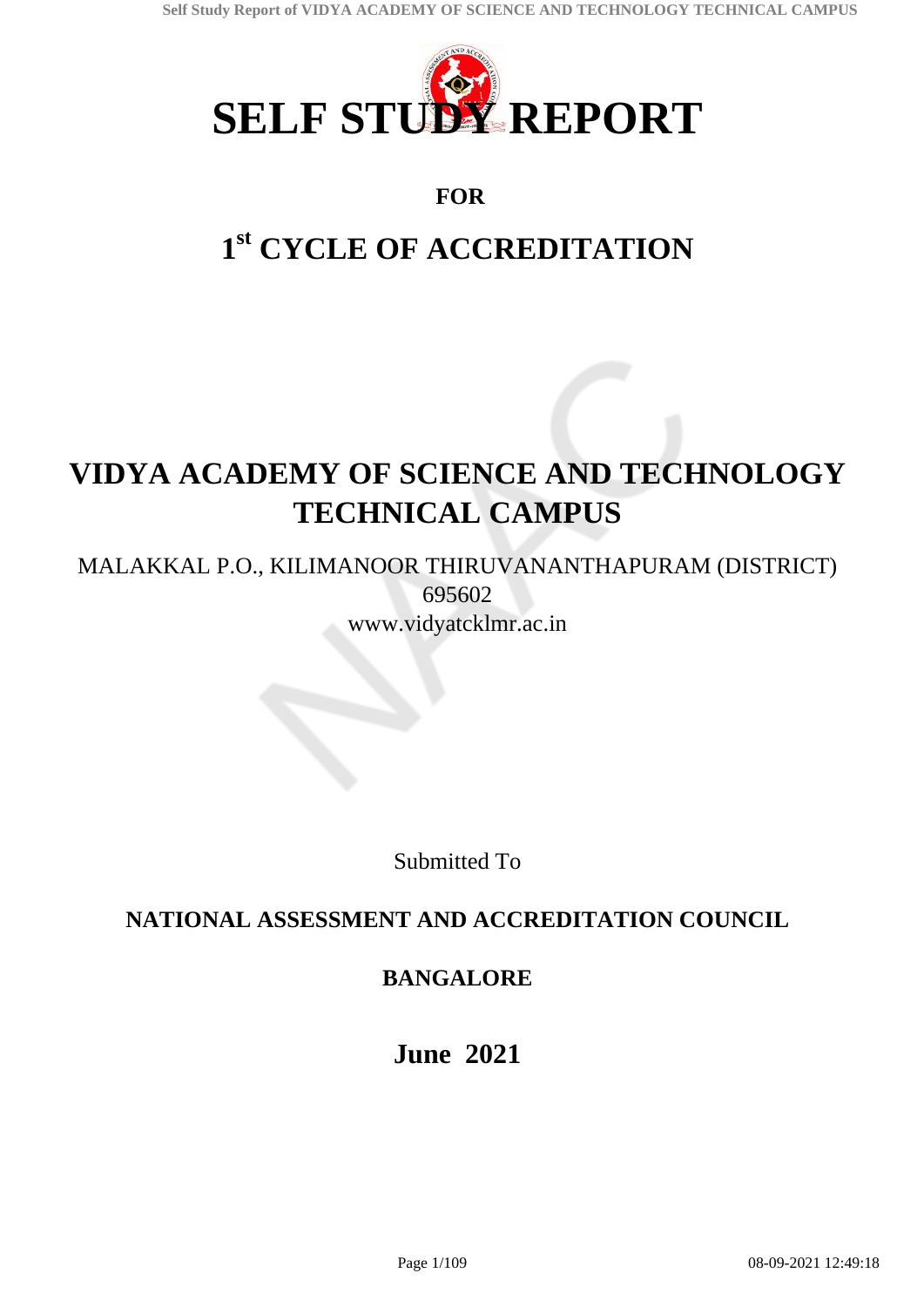# **1. EXECUTIVE SUMMARY**

# **1.1 INTRODUCTION**

Vidya Academy of Science and Technology Technical Campus (VAST TC) is a flagship of Vidya International Charitable Trust which was established in the year 2000. The trust was constituted with a vision to provide higher education and training to our younger generation who will be highly sought after by leading business houses worldwide. VAST TC, the second engineering college of the Trust is functioning from 2013 in a serene 17.69 acre campus at Kilimanoor, Thiruvananthapuram District, Kerala. The institution is approved by AICTE and affiliated to APJ Abdul Kalam Technological University (APJAKTU) from 2015 onwards. It was under the University of Kerala until 2015. The institution offers five undergraduate programs in Civil Engineering, Mechanical Engineering, Electrical & Electronics Engineering, Electronics & Communication Engineering and Computer Science & Engineering leading to B.Tech. degree.

The college imparts quality education and continuous efforts were made in upholding quality practices. With the short period, our institution has developed with its talented and committed faculty, high quality infrastructure, high technology teaching aids and by providing a serene atmosphere that complements academic life. In order to achieve the education objectives, scaling up the infrastructures, vitalising teaching-learning process and resources are given importance. VAST TC offers to its students, value based education founded on fundamentals, core competence, research orientation, social and life skills.

#### **Institution Approval/Affiliation**

- The Institute is approved by All India Council for Technical Education (AICTE). Approval F.No. South-West/1-1419517371/2013/LOA dated 10-Apr-2013.
- The Institute is affiliated to the APJ Abdul Kalam Technological University vide reference No: KTU/A/593/2015 dated 15/05/2015 and previously to the Kerala University vide reference No. Ac.B/02/17683/2012-13 dated 14/05/13.

#### **Vision**

Progress Through Education

#### **Mission**

To seek, strive for and scale greater heights of quality education

# **1.2 Strength, Weakness, Opportunity and Challenges(SWOC)**

### **Institutional Strength**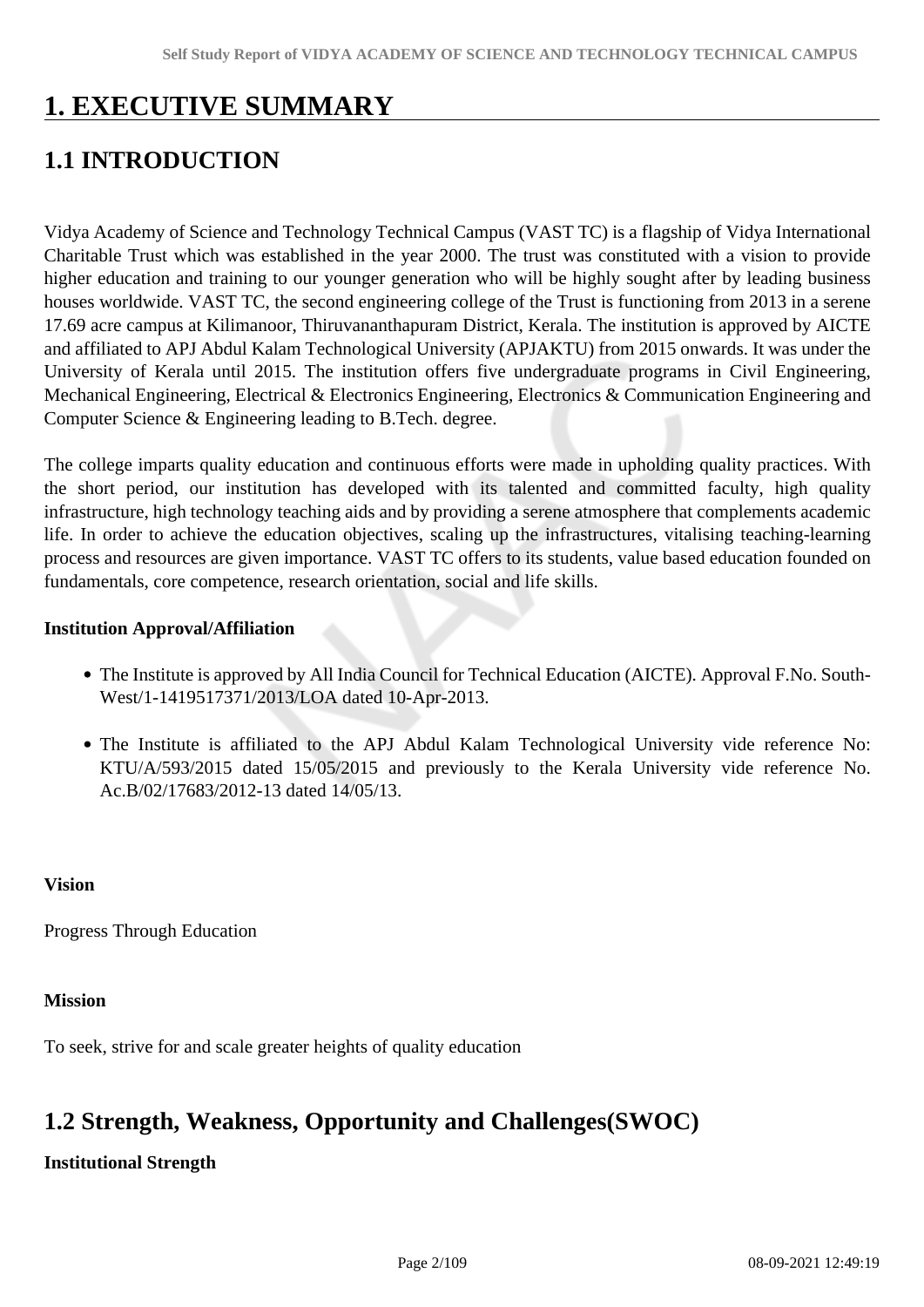1. Committed management under a reputed trust aimed to establish an institute in the rural area to provide an opportunity for students to pursue their higher education.

2. All academic programmes are planned leading to student motivation and progression.

3. Dedicated, qualified faculty and staff members.

4. Management Scholarship for students from economically weaker sections, meritorious and sports quota students.

5. Adequate infrastructure facilities, including classrooms, laboratories, library, transportation system and other ICT facilities.

6. Well stacked library of textbooks, journals and digital resources.

7. Well maintained hostels for boys and girls with additional amenities.

8. A well-structured system for monitoring the teaching learning process.

9. Systematic ERP system with required modules for academic and administration.

- 10. Social Outreach and extension programs.
- 11. Practicing outcome-based Education.
- 12. Active student environment-learning communities, programs, student organizations and clubs
- 13. Good placement records
- 14. Regular conduct of Seminars, Workshops, Guest lectures and Faculty Development Programs.
- 15. Active participation of PTA in student and college development.
- 16. Industry specific add-on training programmes under Centre for Continuing Education (CCE)
- 17. Open forum with students for class committee meetings.
- 18. Use of ICT tools by all faculty members.

19. Parental diligence for the slow learners by conducting special coaching classes and a faculty counselor is deputed for every 15 students to provide counseling.

20. Innovation and entrepreneurship awareness activities and projects under Innovation and Entrepreneurship Development Centre (IEDC) along with Vidya Talent Centre (VTC).

#### **Institutional Weakness**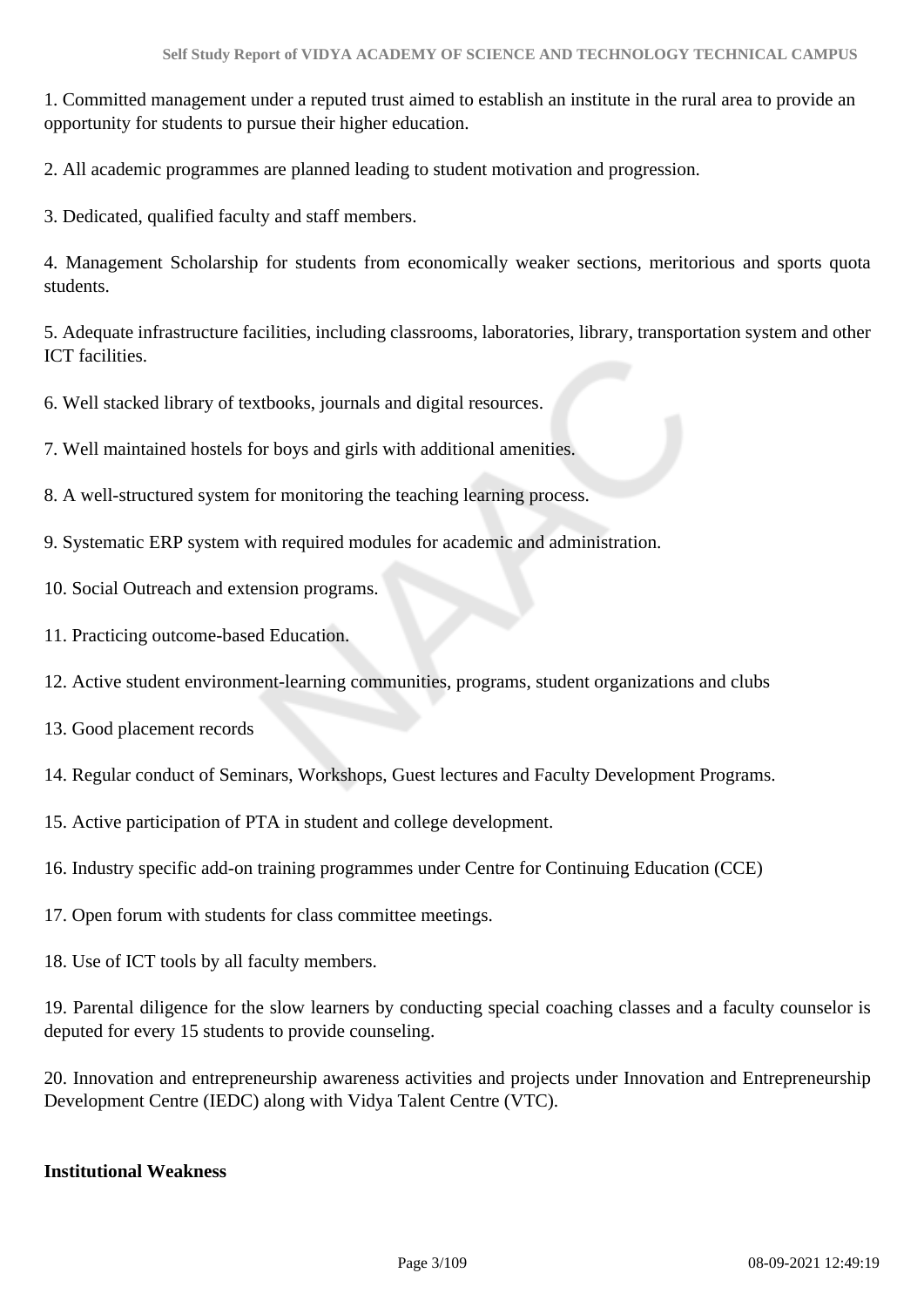- 1. Fewer faculty members with Ph.D.
- 2. Lack of consultancy works and funded projects
- 3. Lack of National/International Collaborations.
- 4. Weak in the area of research and publications.
- 5. Fewer Industry institution interaction
- 6. Poor Communication skill of students as most of them with socio economic background from rural areas.

#### **Institutional Opportunity**

- 1. Placement opportunities in IT sector
- 2. Encouraging faculty to acquire Ph.D, thereby improving the teaching standards and research.
- 3. Scope to harness potential of strong Alumni base for betterment of college
- 4. VSSC activities to help students with behavioral problems.
- 5. Chances for Start Ups with the guidance of government agencies.
- 6. Scope on starting advanced courses

7. Transform pedagogical practices and adopt latest ICT tools for the enhancement of the teaching learning system.

8. Skill based certificate courses and Add-on courses to enhance employability.

#### **Institutional Challenge**

- 1. Declining interest in Engineering courses
- 2. Decreasing placement opportunities for Core branches such as Mechanical, Electrical and Civil Engineering.
- 3. Initiating consultancy services from the industries
- 4. Continuous change in technology that challenges the employability of the students.
- 5. There is a big challenge to retain experienced and qualified faculty members.
- 6. To shape the rural students according to the requirement of top class IT industries.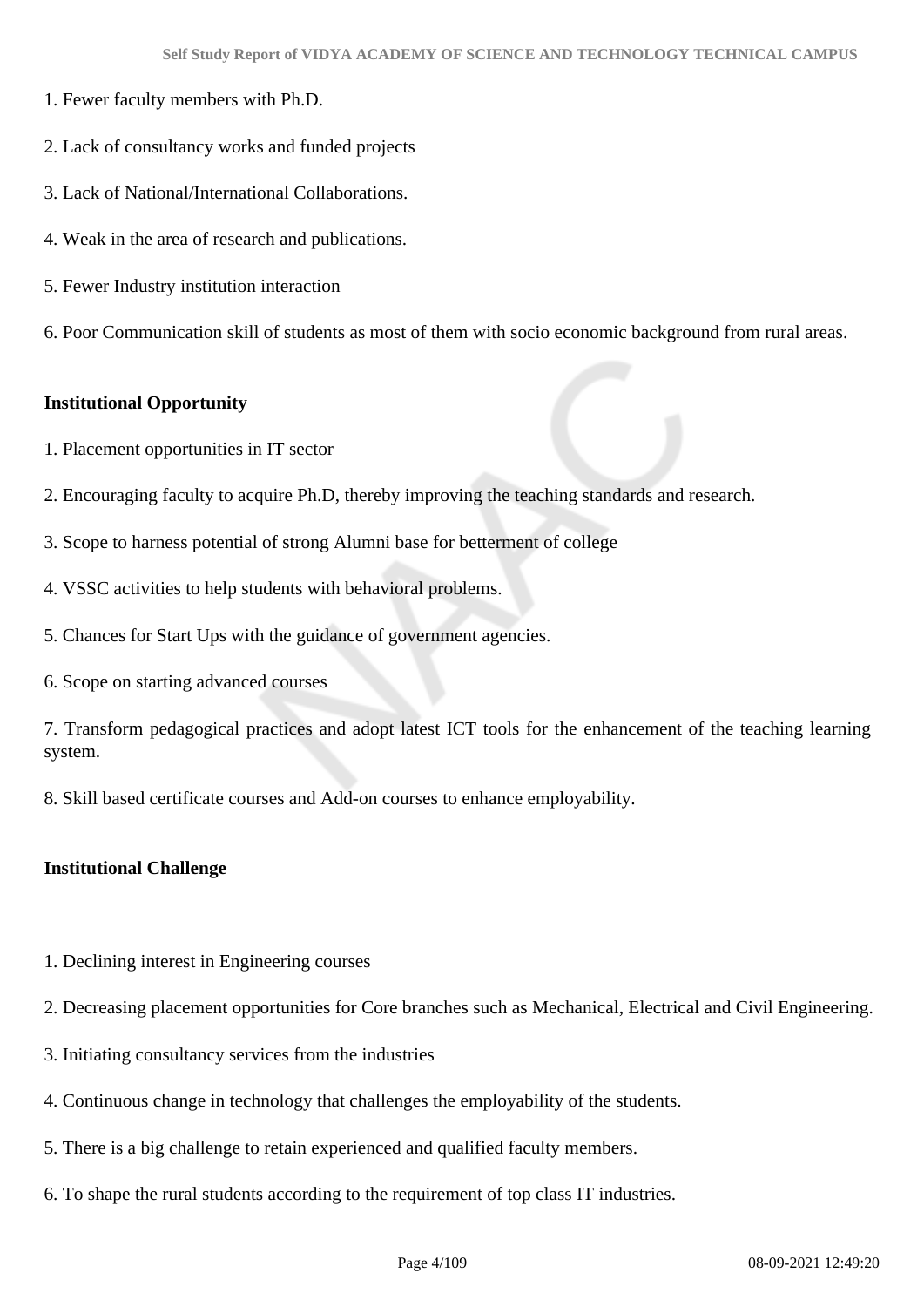# **1.3 CRITERIA WISE SUMMARY**

#### **Curricular Aspects**

Vidya Academy of Science and Technology Technical Campus (VAST TC) is affiliated to APJ Abdul Kalam Technological University. The institution adopts a series of measures in a well-planned manner for effectively implementing the course curriculum framed by the university. The institution publishes its own academic calendar every year in accordance with the university academic calendar as the first step of ensuring effective curriculum delivery. The curriculum implementation begins with academic planning, preparation of the course plan, and course diary for each semester. The course/ class committee constituted every semester monitors the conduct of the classes, adherence to the course plans and time schedule, completion of the syllabus, and take suitable remedial actions when required. Department meetings and Academic council meetings are also held on a regular basis for monitoring the curriculum delivery. Also, the teachers are actively involved in various academic activities like setting university question paper, valuation of answer scripts and being observers.

The institution provides academic flexibility to the students in choosing elective subjects of their own interest to extend the horizon of their knowledge. The institution also offers add-on courses to enrich the curriculum and to bridge the gaps in curriculum.

The institution has taken persistent efforts to integrate various aspects into the curriculum such as gender equality, environment and sustainability, human values, and professional ethics.Apart from the practical sessions prescribed in the curriculum, the students are given opportunities to undergo internships and field visits. The Institution collects the feedback on curriculum from its stakeholders and the suggestions are sent to the university during the curriculum revision.

### **Teaching-learning and Evaluation**

The admission process in VAST TC is based on University, Government and AICTE regulations.

The institution categorizes the students as slow learners and advanced learners based on the student competency and follows a mentor-mentee system for effective teaching and learning. To support slow learners, bridge courses and remedial classes are provided, while advanced learners are encouraged to take Honors, MOOC certifications, Internships and Workshops.

All the activities are included in the institutional academic calendar in adherence with the university calendar. The college emphasizes student centred learning and promotes experiential learning, participative learning, and problem solving methodologies through projects, seminars, assignments, and industrial visits and training. To meet the diverse needs of the students, the institution maintains optimal student-faculty ratio. Teachers utilise ICT tools like LCD projectors, Portable PA systems, Laptops, PowerPoint slides, animated videos, and Google classroom, making the teaching-learning process dynamic.

Institute has dedicated and competent faculty members, contributing to the sublime cause of effective learner centred and innovative teaching learning process.

The internal assessment of a student is based on attendance, assignments, seminars, and internal tests. Grievances related to internal examination are addressed to the Grievance Redressal Committee and the issues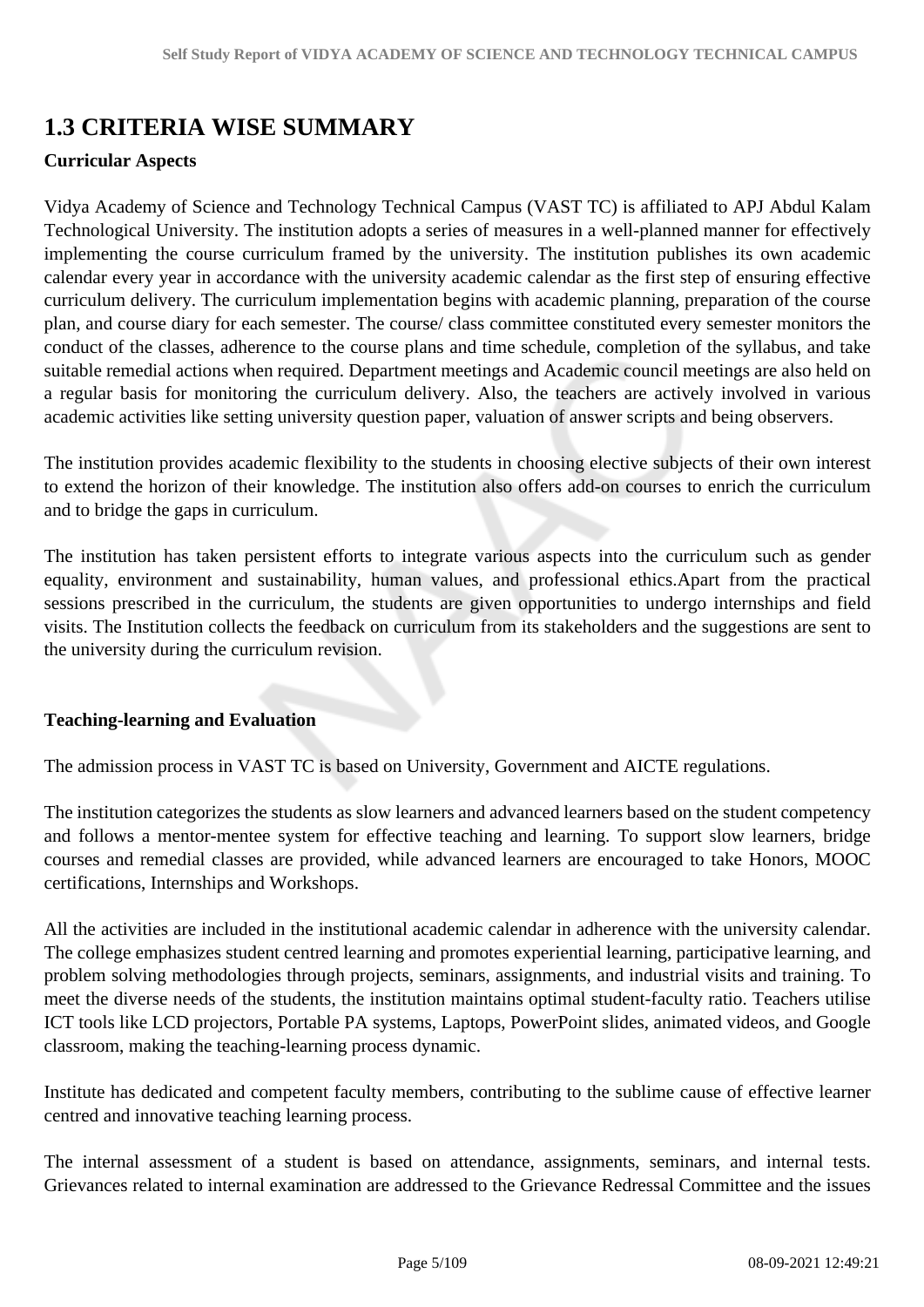are timely resolved, making the evaluation process transparent.

IQAC plays a vital role in implementing and attaining Outcome Based Education. COs, POs and PSOs are communicated to the teachers and students through the website and notice boards kept in convenient places near HoD cabins, classrooms and laboratories.

Institute ensures the departments collecting feedback from students regularly to improve the teaching-learning process.

### **Research, Innovations and Extension**

VAST TC promotes research, innovation and cultural development through different activities. Seminars and workshops are organised frequently by the institution and departments to enhance and update the technical skills of the staff and the students. Experts from various walks of life and industries are invited for presentations on relevant topics within and beyond the syllabus, which offers a different perspective for the students. The students are motivated to enhance their skills through platforms like Vidya Talent Centre and IEDC. The institution also encourages faculty members for participation in technical conferences, registration for doctoral programmes and the publication of their research works in reputed national and international journals.

The institution is also actively involved in extension activities. The students are socially sensitized and made aware of their responsibilities through community service programmes organized by NSS unit like blood donation camps, Punarjjani (Cleaning and Renovation programme) environmental protection etc. The students have also participated in flood relief activities in the state, which received commendable appreciation from the government and the media. The department associations contribute their share to carry out social activities for the development of the neighbourhood community. Linkage with industries and institutions is formed for enhancing research, providing hands-on experience, on-job training for the overall skill development of students. Students are required to complete industrial visits in industrial organizations as part of their curriculum. To keep abreast with the recent trends in the industries and to excel in academia, the institute has Memorandum of Understandings (MoU) with ten professional agencies and industries.

### **Infrastructure and Learning Resources**

The college campus spreads over an expanse of 17.69 acres, providing a tranquil atmosphere to enhance the effectiveness of teaching - learning process. The campus building incorporates 20 classrooms and 5 tutorial rooms that are spacious with ambient ventilation and lighting. The campus building also houses a state-of-theart Language Lab for the students to improve their communication skills. All buildings are provided fire and safety measures and have good access for emergency exits. The main playground is 2007.5 square meters in area, large enough to conduct all major sports events such as football matches, cricket matches and track & field athletic events. Institution had successfully hosted the University A-Zone Volleyball tournament in 2019-20 and is equipped to host inter-university/ inter-collegiate events.

ERP system is used for governance, information management and decision making for all stakeholders. The Central Library is automated with KOHA software, which is used for all acquisition as well as information retrieval facilities. The books are classified and arranged on the open shelves according to the Dewey Decimal Classification System. The Central library has a fine collection of 10080 volumes and 2750 titles. Institution updates the IT facilities in a timely manner based on the specific requirements. The institution has computers in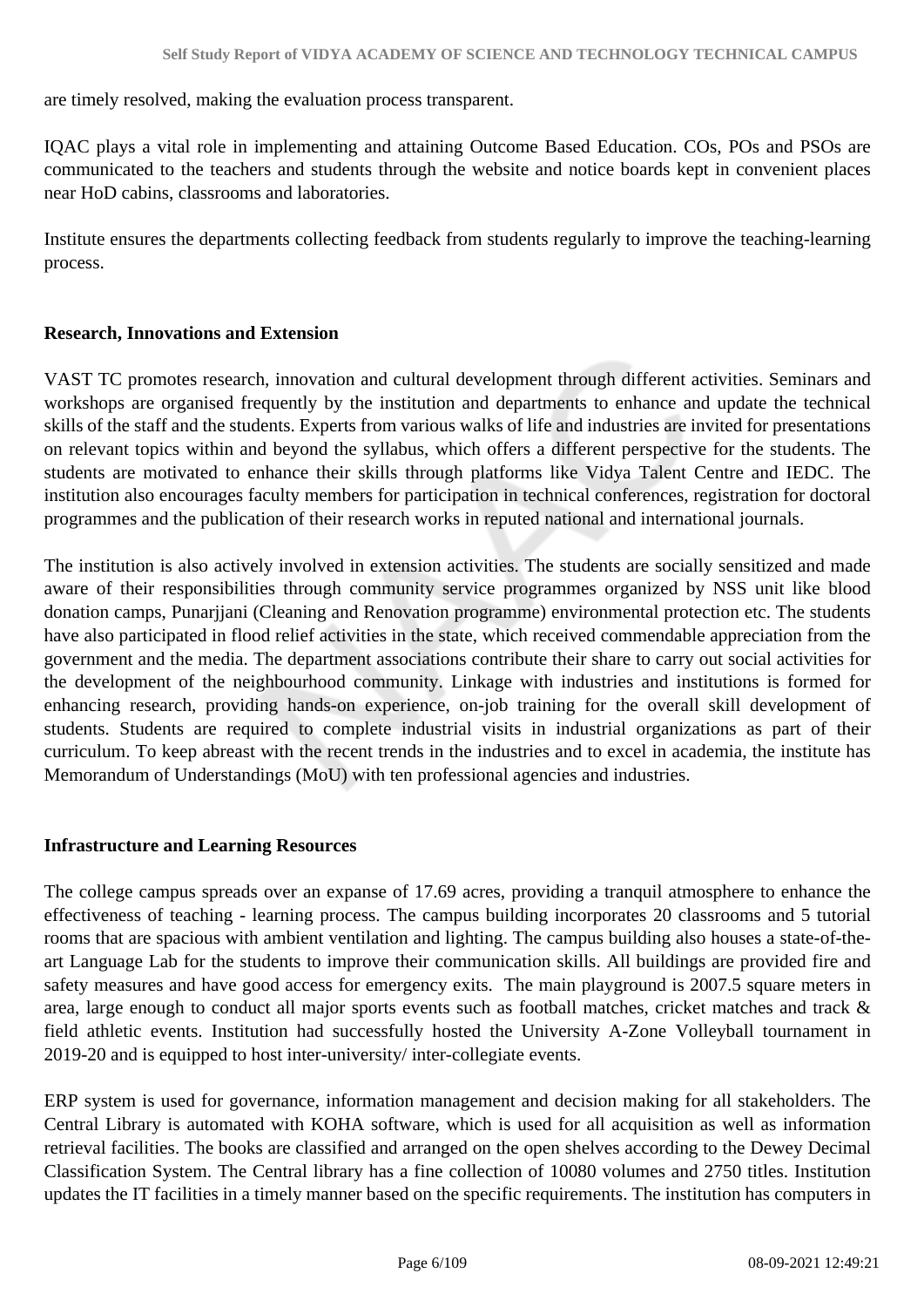various laboratories, departments, and administrative office. Uninterrupted functioning of computing facilities is ensured with 28 kVA UPS in addition to backup of 250 kVA generator. The student computer ratio is 3:1 and is maintained in the level to ensure computing facilities are available to all students as per their needs. Technical section maintenance is reported through the Complaint Management System and is monitored by the Administration Department. College buses ply through various routes for the safe transportation of students and staff.

#### **Student Support and Progression**

VAST TC provides all the necessary support to the students to achieve fruitful experiences of learning and help them in their overall development and ensure a rewarding employment.

The institution provides 9 types of scholarships for the students worth 2 crores every year and also guides them to receive various government scholarships. Language lab hours are provided from first year onwards to improve the communication skills. Orientation sessions are organized to instil self-confidence in students.

Apart from usual classes, soft skill training, career guidance and external training programs are provided to encourage the students to pursue higher studies and also achieve placements.

The Anti-Ragging committee, Student grievance and redressal committee and women welfare committee ensure that all types of grievances of students are timely redressed and solved.

An active student steering committee promotes and coordinates various sports, cultural and technical events held in the campus. The NSS unit of the college inspires the students to participate in various social activities. The institution takes maximum initiative to ensure the participation of students in various inter-college, university, state and national level competitions.

### **Governance, Leadership and Management**

VAST TC, a unit of VICT, has effective governance that upholds the institutional vision "Progress Through Education". The institution maintains a culture of participative management to achieve success in various institutional practices. Strategic plans are prepared by the Principal to provide quality education and various committees are formed for implementing the plan. The policy incorporates administrative setup, recruitment procedures and service rules in detail. The rules and procedures are published on the college website for easy access and reference. The e-governance has been implemented in administration, admission, finance and accounts with a campus ERP system.

Institution adopts a plethora of measures for the benefit of teaching and non-teaching staff. Different staff welfare measures including promoting self-development, EPF, Gratuity, different kinds of leave, ESI, festival allowance are given. Financial support is provided to faculty for attending conferences and workshops. Also, the institute continuously encourages participation of faculty in FDPs as part of improving their technical and domain knowledge. Many programs are organized in the college for faculty members along with regular academics. The activities and performance of faculty members is continuously monitored, reviewed and improved using a performance appraisal system SAR and IPnDP.

The institution follows a well-defined procedure and process for planning and allocation of financial resources.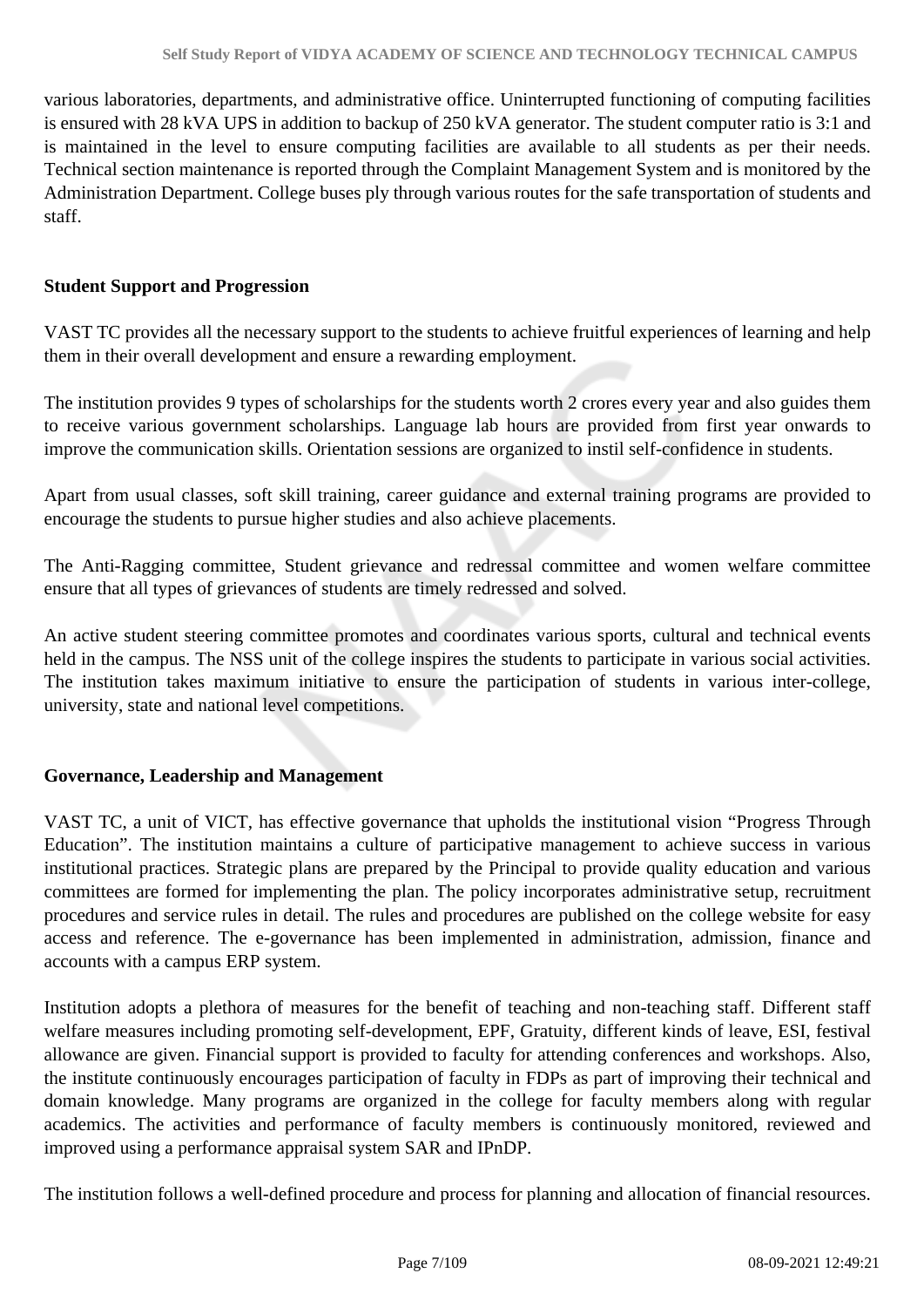It includes mobilization, utilization and regular internal and external audits. The overall functioning of the institution is planned, monitored and improved under the Internal Quality Assurance Cell (IQAC). The IQAC undertakes quality maintenance and quality enhancement measures for effective teaching-learning process from time-to-time.

#### **Institutional Values and Best Practices**

The institution considers the behaviour, aspirations, and needs of men and women, to be valued and favoured equally. Institution has adopted a lot of best practices for the benefit of the stakeholders and society. CCTV surveillance and security management systems are provided in the campus to ensure safety of the staff and the students. The campus follows energy conservation methods such as sensor-based street lights, automatic water controllers etc. Institute has adopted eco-friendly practices such as waste management, plastic free campus and paperless office. Rain water harvesting facilities are available for water conservation and maintenance of all the water bodies (open wells, bore wells, ponds, and tanks) are done at regular intervals. As part of the green campus initiative, trees are planted in and around the campus and environment friendly activities are undertaken. Various activities are conducted for promoting universal values and to instill nationalism, Gandhi Jayanthi, Independence Day and Republic day are celebrated ensuring sufficient participation from everyone. The Institution celebrates all cultural and regional festivals and promotes the motto 'Unity in Diversity".

Our trust is committed to the principle that no competent student should be deterred by their financial constraints for pursuing higher studies. The institution provides extensive financial support through various scholarships to the needy students according to their academic performance and financial background which makes us distinctive. The add-on courses provided by "Centre for Continuing Education" benefits the students to secure specialized jobs in core industries. The institution also provides scholarships, conducts career guidance programs and mock entrance examinations under "INSPIRE" to enhance the school students from rural areas to pursue their dreams of higher education.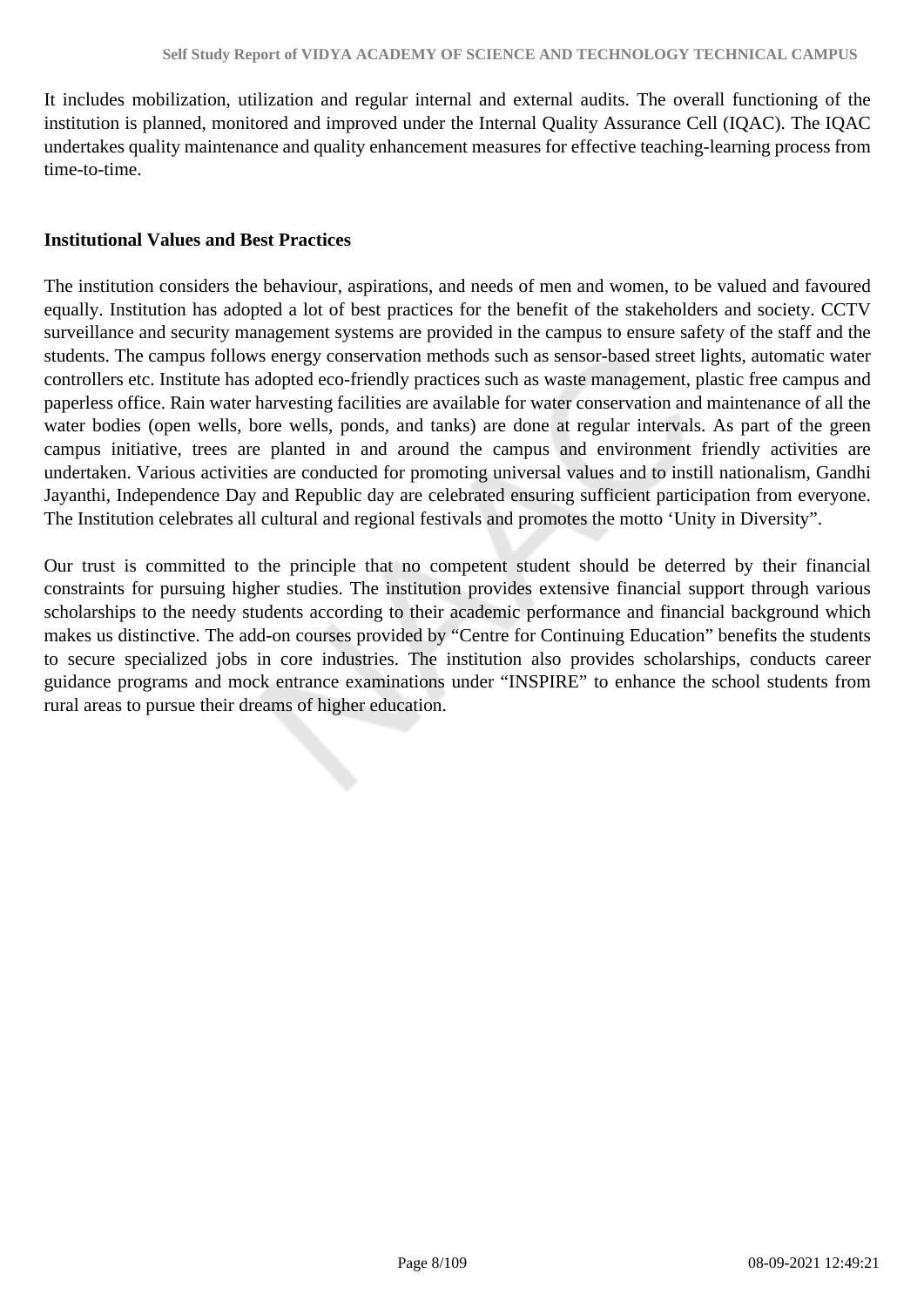# **2. PROFILE**

# **2.1 BASIC INFORMATION**

| <b>Name and Address of the College</b> |                                                                    |
|----------------------------------------|--------------------------------------------------------------------|
| Name                                   | VIDYA ACADEMY OF SCIENCE AND<br><b>TECHNOLOGY TECHNICAL CAMPUS</b> |
| Address                                | MALAKKAL P.O., KILIMANOOR<br>THIRUVANANTHAPURAM (DISTRICT)         |
| City                                   | <b>THIRUVANANTHAPURAM</b>                                          |
| <b>State</b>                           | Kerala                                                             |
| Pin                                    | 695602                                                             |
| Website                                | www.vidyatcklmr.ac.in                                              |
|                                        |                                                                    |

| <b>Contacts for Communication</b> |                            |                                          |               |                               |                                    |  |
|-----------------------------------|----------------------------|------------------------------------------|---------------|-------------------------------|------------------------------------|--|
| <b>Designation</b><br><b>Name</b> |                            | <b>Telephone with</b><br><b>STD Code</b> | <b>Mobile</b> | Fax                           | <b>Email</b>                       |  |
| Principal                         | T. Mathavaraj<br>Ravikumar | 0470-2649234                             | 9894162425    | 0470-264957<br>$\overline{A}$ | principal@vidyatc<br>klmr.ac.in    |  |
| IQAC / CIQA<br>coordinator        | M.c.john<br>Wiselin        | 091-7904442090                           | 7373838373    | 091-8289824<br>250            | john.wiselin@vidy<br>atcklmr.ac.in |  |

| <b>Status of the Institution</b> |                                   |
|----------------------------------|-----------------------------------|
| <sup>1</sup> Institution Status  | <b>Private and Self Financing</b> |

| Type of Institution |              |  |  |
|---------------------|--------------|--|--|
| By Gender           | Co-education |  |  |
| $\perp$ By Shift    | Regular      |  |  |

| <b>Recognized Minority institution</b>     |                |  |  |
|--------------------------------------------|----------------|--|--|
| If it is a recognized minroity institution | N <sub>o</sub> |  |  |
|                                            |                |  |  |

| <b>Establishment Details</b>         |            |
|--------------------------------------|------------|
| Date of establishment of the college | 14-05-2013 |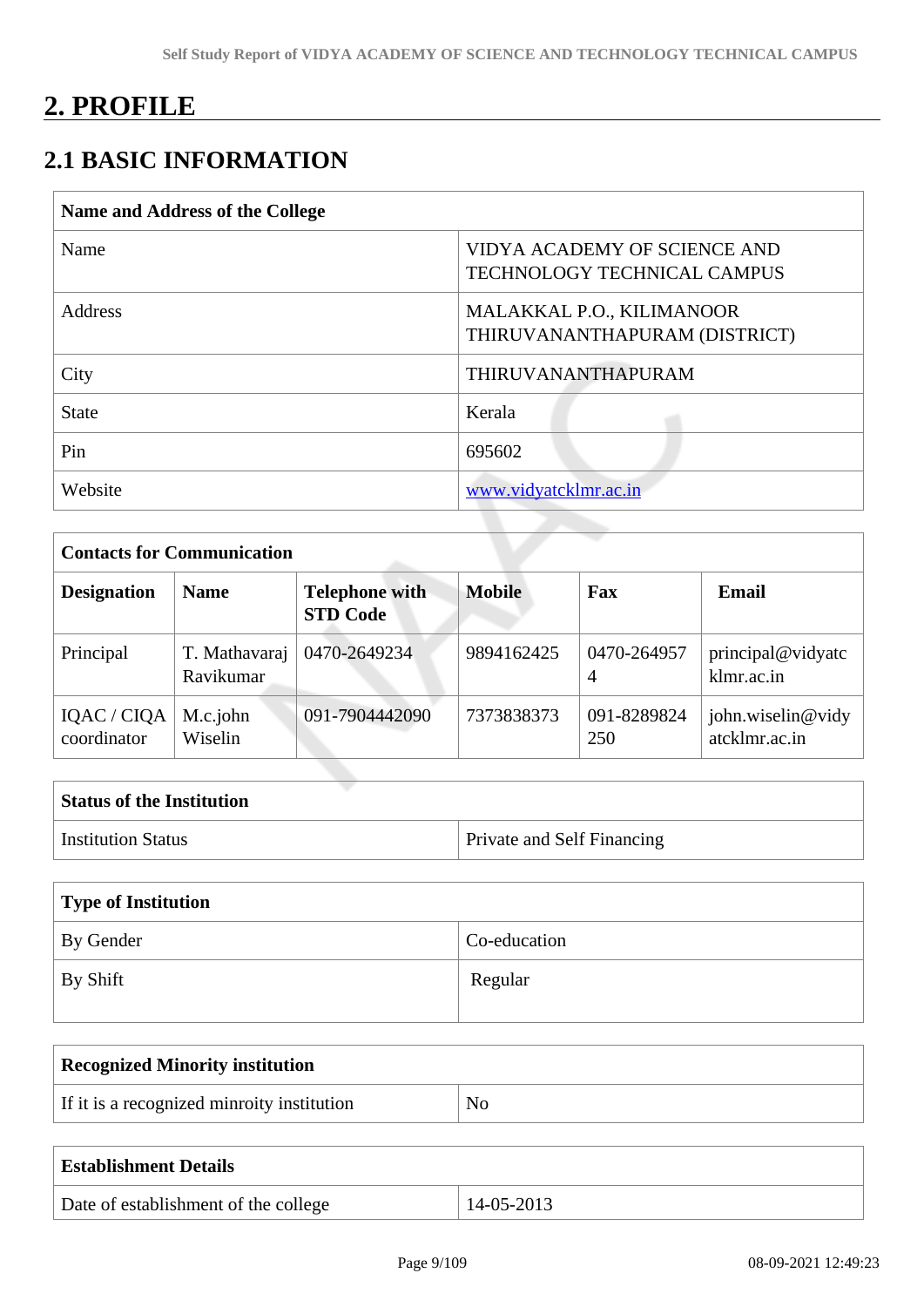| college)                          | University to which the college is affiliated/ or which governs the college (if it is a constituent |                      |
|-----------------------------------|-----------------------------------------------------------------------------------------------------|----------------------|
| <b>State</b>                      | University name                                                                                     | <b>Document</b>      |
| Kerala                            | A.P.J. Abdul Kalam<br><b>Technological University</b>                                               | <b>View Document</b> |
| <b>Details of UGC recognition</b> |                                                                                                     |                      |
| <b>Under Section</b>              | <b>Date</b>                                                                                         | <b>View Document</b> |
| 2f of UGC                         |                                                                                                     |                      |

12B of UGC

| Details of recognition/approval by stationary/regulatory bodies like<br>AICTE, NCTE, MCI, DCI, PCI, RCI etc(other than UGC) |                                                                                         |                                        |                              |                                                                                                            |  |  |
|-----------------------------------------------------------------------------------------------------------------------------|-----------------------------------------------------------------------------------------|----------------------------------------|------------------------------|------------------------------------------------------------------------------------------------------------|--|--|
| <b>Statutory</b><br><b>Regulatory</b><br><b>Authority</b>                                                                   | <b>Recognition/App</b><br>roval details Inst<br><b>itution/Departme</b><br>nt programme | Day, Month and<br>year(dd-mm-<br>yyyy) | <b>Validity in</b><br>months | <b>Remarks</b>                                                                                             |  |  |
| <b>AICTE</b>                                                                                                                | <b>View Document</b>                                                                    | 30-04-2020                             | 12                           | Extension of<br>approval for the<br>next academic<br>year has been<br>applied as per<br><b>AICTE</b> norms |  |  |

| <b>Details of autonomy</b>                                                                                                           |     |  |  |
|--------------------------------------------------------------------------------------------------------------------------------------|-----|--|--|
| Does the affiliating university Act provide for<br>conferment of autonomy (as recognized by the<br>UGC), on its affiliated colleges? | Yes |  |  |
| If yes, has the College applied for availing the<br>autonomous status?                                                               | No  |  |  |

| <b>Recognitions</b>                                                                  |    |
|--------------------------------------------------------------------------------------|----|
| Is the College recognized by UGC as a College<br>with Potential for Excellence(CPE)? | No |
| Is the College recognized for its performance by<br>any other governmental agency?   | No |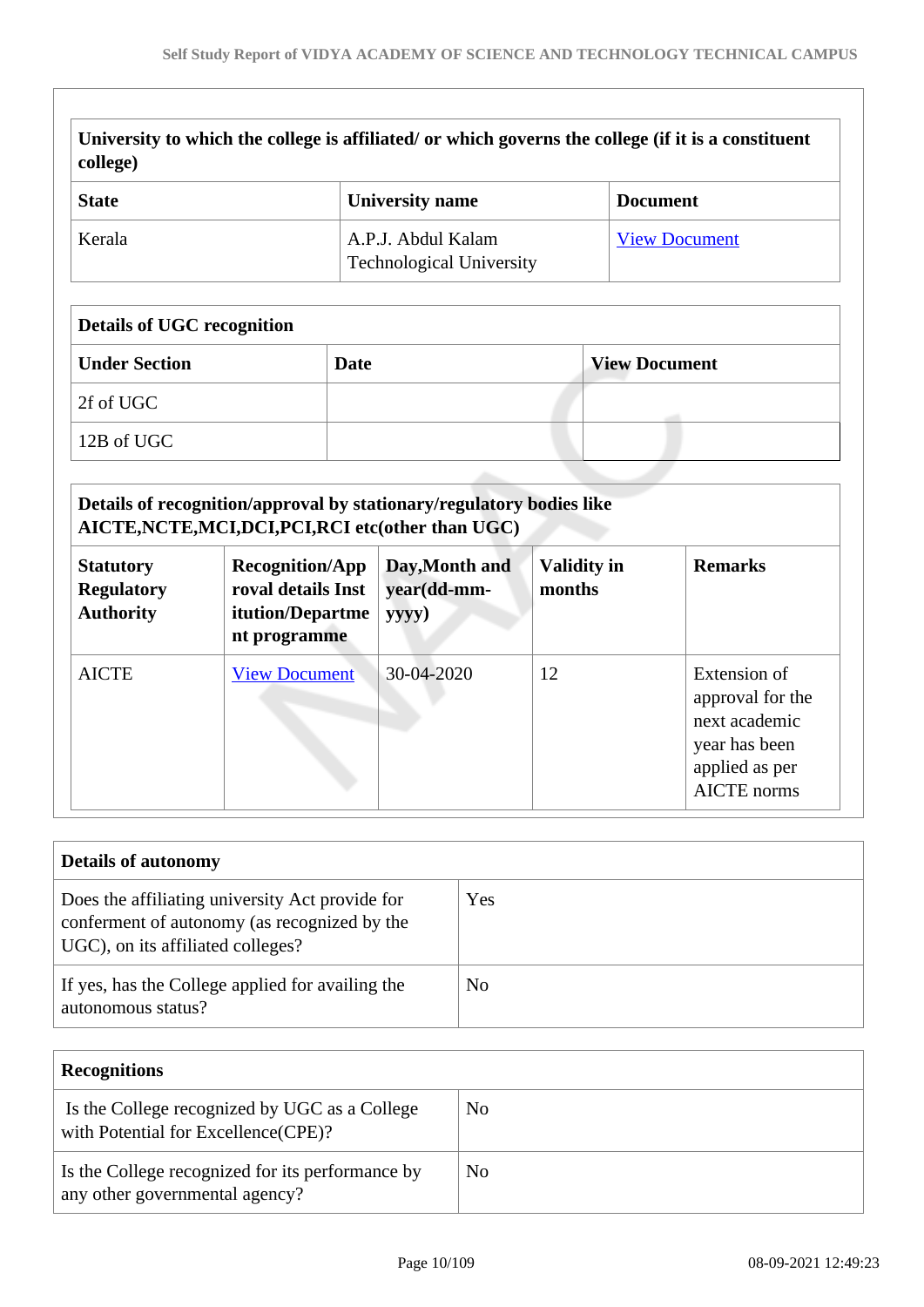| <b>Location and Area of Campus</b> |                                                                          |           |                                |                             |  |
|------------------------------------|--------------------------------------------------------------------------|-----------|--------------------------------|-----------------------------|--|
| <b>Campus Type</b>                 | <b>Address</b>                                                           | Location* | <b>Campus Area</b><br>in Acres | Built up Area in<br>sq.mts. |  |
| Main campus<br>area                | MALAKKAL P.O.,<br><b>KILIMANOOR</b><br>THIRUVANANTHAPURA<br>M (DISTRICT) | Rural     | 17.69                          | 21611.84                    |  |

# **2.2 ACADEMIC INFORMATION**

| Details of Programmes Offered by the College (Give Data for Current Academic year) |                                                                           |                                     |                                             |                                        |                                      |                                             |
|------------------------------------------------------------------------------------|---------------------------------------------------------------------------|-------------------------------------|---------------------------------------------|----------------------------------------|--------------------------------------|---------------------------------------------|
| Programme<br>Level                                                                 | <b>Name of Pr</b><br>ogramme/C<br>ourse                                   | <b>Duration</b> in<br><b>Months</b> | <b>Entry</b><br>Qualificatio<br>$\mathbf n$ | <b>Medium of</b><br><b>Instruction</b> | <b>Sanctioned</b><br><b>Strength</b> | No.of<br><b>Students</b><br><b>Admitted</b> |
| <b>UG</b>                                                                          | BTech, Civil<br>Engineering                                               | 48                                  | Intermediate                                | English                                | 60                                   | 55                                          |
| <b>UG</b>                                                                          | BTech, Mech<br>anical<br>Engineering                                      | 48                                  | Intermediate                                | English                                | 60                                   | 35                                          |
| <b>UG</b>                                                                          | BTech, Electr<br>ical And<br>Electronics<br>Engineering                   | 48                                  | Intermediate                                | English                                | 60                                   | 23                                          |
| <b>UG</b>                                                                          | BTech, Electr<br>onics And C<br>ommunicatio<br>$\mathbf n$<br>Engineering | 48                                  | Intermediate                                | English                                | 60                                   | 24                                          |
| <b>UG</b>                                                                          | BTech, Comp<br>uter Science<br>And<br>Engineering                         | 48                                  | Intermediate                                | English                                | 60                                   | 31                                          |

**Position Details of Faculty & Staff in the College**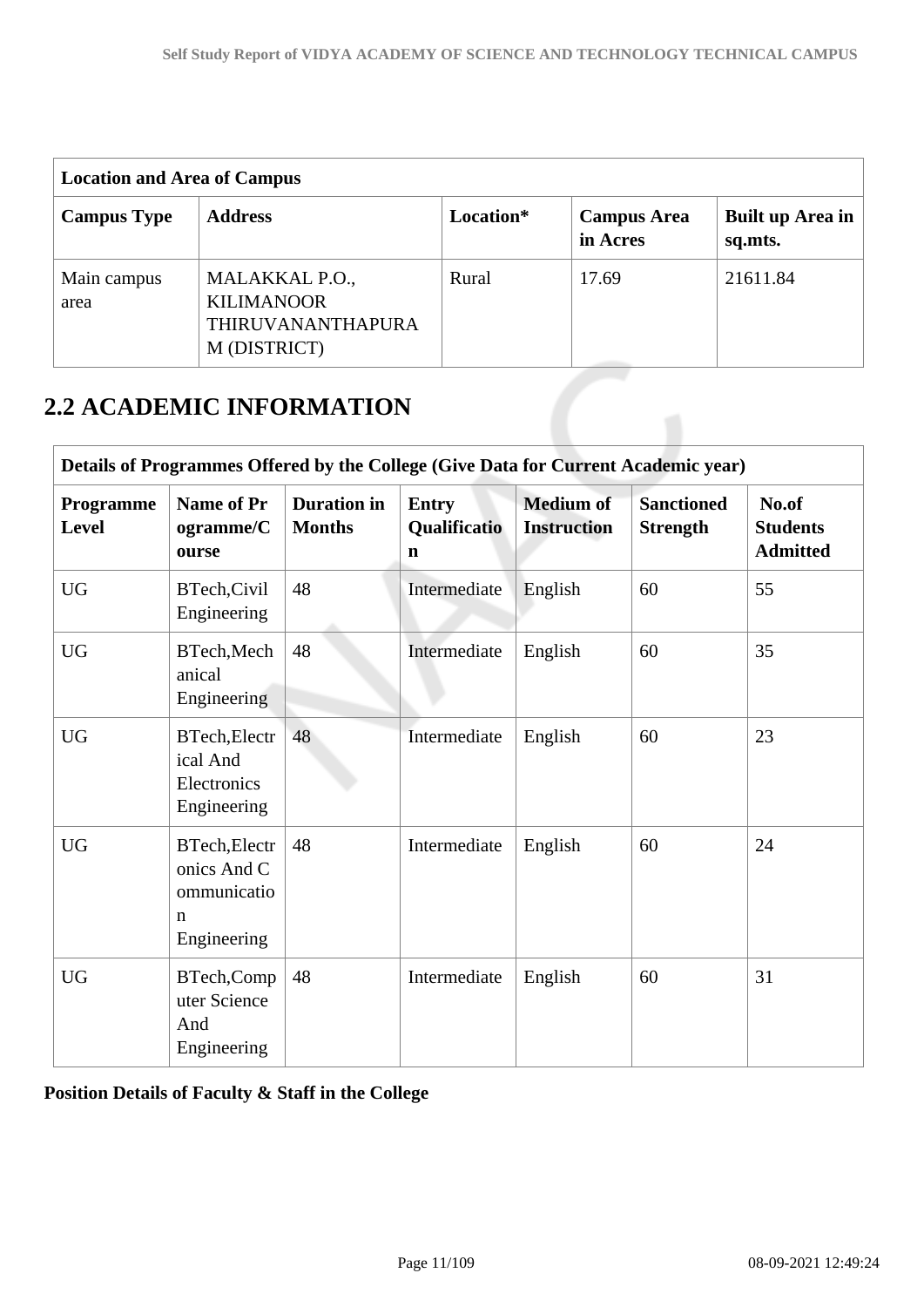| <b>Teaching Faculty</b>                                                             |                  |                |                |                  |                            |                |                |                       |                            |                  |                |                  |
|-------------------------------------------------------------------------------------|------------------|----------------|----------------|------------------|----------------------------|----------------|----------------|-----------------------|----------------------------|------------------|----------------|------------------|
|                                                                                     | <b>Professor</b> |                |                |                  | <b>Associate Professor</b> |                |                |                       | <b>Assistant Professor</b> |                  |                |                  |
|                                                                                     | Male             | Female         | Others         | Total            | Male                       | Female         | Others         | Total                 | Male                       | Female           | Others         | Total            |
| Sanctioned by the<br>UGC /University<br><b>State</b><br>Government                  |                  |                |                | $\boldsymbol{0}$ |                            |                |                | $\overline{0}$        |                            |                  |                | $\theta$         |
| Recruited                                                                           | $\overline{0}$   | $\overline{0}$ | $\overline{0}$ | $\overline{0}$   | $\overline{0}$             | $\overline{0}$ | $\overline{0}$ | $\overline{0}$        | $\overline{0}$             | $\boldsymbol{0}$ | $\overline{0}$ | $\boldsymbol{0}$ |
| Yet to Recruit                                                                      |                  |                |                | $\overline{0}$   |                            |                |                | $\overline{0}$        |                            |                  |                | $\theta$         |
| Sanctioned by the<br>Management/Soci<br>ety or Other<br>Authorized<br><b>Bodies</b> |                  |                |                | 5                |                            |                |                | $\overline{2}$        |                            |                  |                | 51               |
| Recruited                                                                           | 3                | $\overline{2}$ | $\overline{0}$ | 5                | $\overline{2}$             | $\overline{0}$ | $\overline{0}$ | $\mathbf{2}$          | 21                         | 30               | $\overline{0}$ | 51               |
| Yet to Recruit                                                                      |                  |                |                | $\overline{0}$   |                            |                |                | a d<br>$\overline{0}$ |                            |                  |                | $\overline{0}$   |
|                                                                                     |                  |                |                |                  |                            |                |                |                       |                            |                  |                |                  |

|                                                                                 |                | <b>Non-Teaching Staff</b> |                  |                  |
|---------------------------------------------------------------------------------|----------------|---------------------------|------------------|------------------|
|                                                                                 | <b>Male</b>    | <b>Female</b>             | <b>Others</b>    | <b>Total</b>     |
| Sanctioned by the<br><b>UGC</b> / University State<br>Government                |                |                           |                  | $\boldsymbol{0}$ |
| Recruited                                                                       | $\overline{0}$ | $\mathbf{0}$              | $\boldsymbol{0}$ | $\mathbf{0}$     |
| <b>Yet to Recruit</b>                                                           |                |                           |                  | $\boldsymbol{0}$ |
| Sanctioned by the<br>Management/Society<br>or Other Authorized<br><b>Bodies</b> |                |                           |                  | 13               |
| Recruited                                                                       | 5              | 8                         | $\overline{0}$   | 13               |
| Yet to Recruit                                                                  |                |                           |                  | $\overline{0}$   |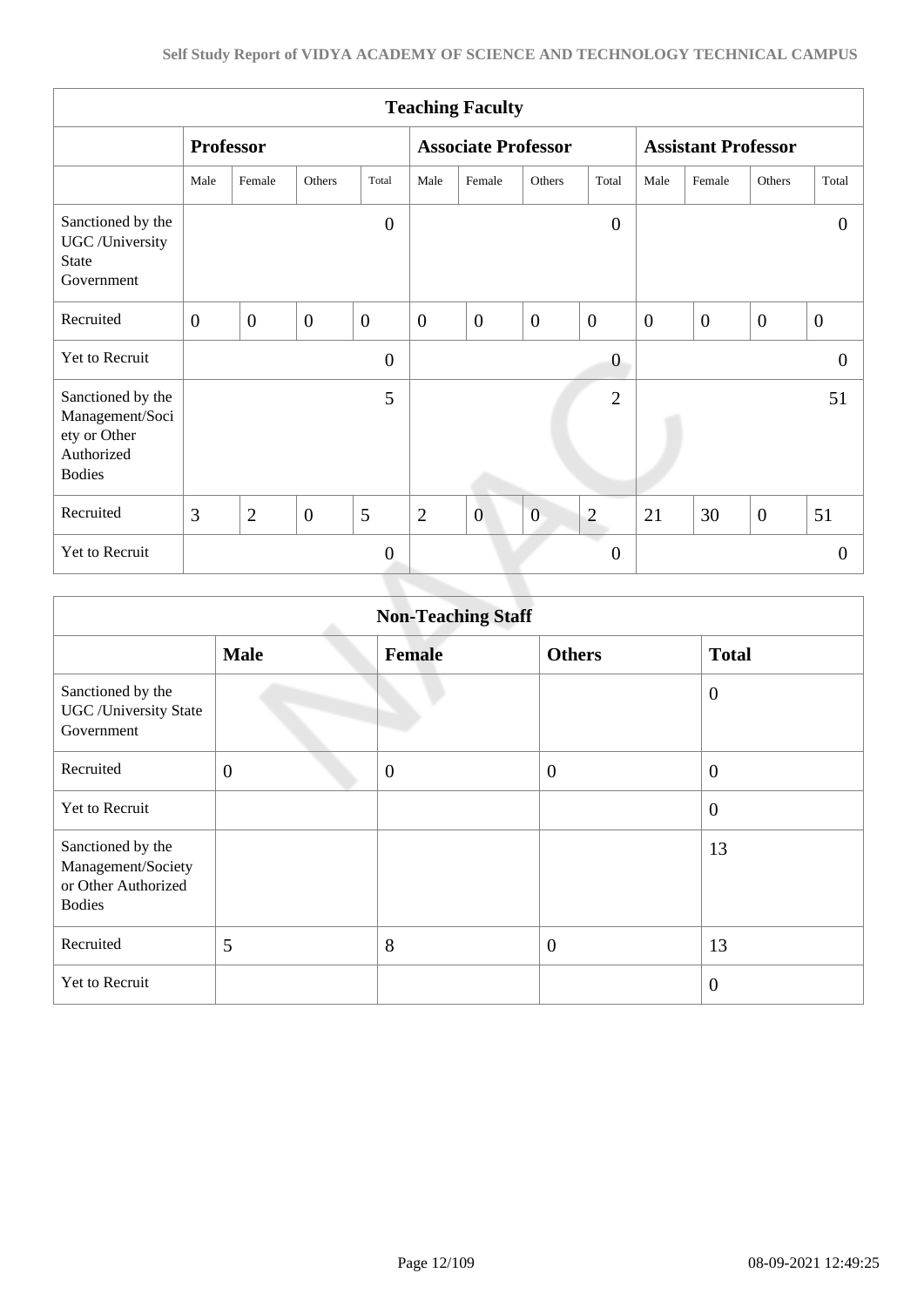|                                                                                 |                | <b>Technical Staff</b> |                |                |
|---------------------------------------------------------------------------------|----------------|------------------------|----------------|----------------|
|                                                                                 | <b>Male</b>    | Female                 | <b>Others</b>  | <b>Total</b>   |
| Sanctioned by the<br><b>UGC</b> / University State<br>Government                |                |                        |                | $\overline{0}$ |
| Recruited                                                                       | $\overline{0}$ | $\overline{0}$         | $\overline{0}$ | $\overline{0}$ |
| Yet to Recruit                                                                  |                |                        |                | $\overline{0}$ |
| Sanctioned by the<br>Management/Society<br>or Other Authorized<br><b>Bodies</b> |                |                        |                | 19             |
| Recruited                                                                       | 13             | 6                      | $\overline{0}$ | 19             |
| Yet to Recruit                                                                  |                |                        |                | $\theta$       |

# **Qualification Details of the Teaching Staff**

|                                     | <b>Permanent Teachers</b> |                |                |                            |                  |                |                            |                |                |                |  |
|-------------------------------------|---------------------------|----------------|----------------|----------------------------|------------------|----------------|----------------------------|----------------|----------------|----------------|--|
| <b>Highest</b><br>Qualificatio<br>n | <b>Professor</b>          |                |                | <b>Associate Professor</b> |                  |                | <b>Assistant Professor</b> |                |                |                |  |
|                                     | Male                      | Female         | <b>Others</b>  | Male                       | Female           | Others         | Male                       | Female         | Others         | Total          |  |
| D.sc/D.Litt.                        | $\overline{0}$            | $\mathbf{0}$   | $\overline{0}$ | $\theta$                   | $\overline{0}$   | $\theta$       | $\overline{0}$             | $\theta$       | $\overline{0}$ | $\overline{0}$ |  |
| Ph.D.                               | 1                         | $\overline{0}$ | $\overline{0}$ | $\overline{0}$             | $\boldsymbol{0}$ | $\overline{0}$ | $\overline{0}$             | $\overline{0}$ | $\overline{0}$ | $\mathbf{1}$   |  |
| M.Phil.                             | $\boldsymbol{0}$          | $\mathbf{1}$   | $\overline{0}$ | $\theta$                   | $\overline{0}$   | $\overline{0}$ | $\overline{0}$             | $\overline{0}$ | $\overline{0}$ | $\mathbf{1}$   |  |
| PG                                  | 1<br>$\bf{I}$             | $\mathbf{1}$   | $\overline{0}$ | $\overline{2}$             | $\overline{0}$   | $\overline{0}$ | 16                         | 25             | $\theta$       | 45             |  |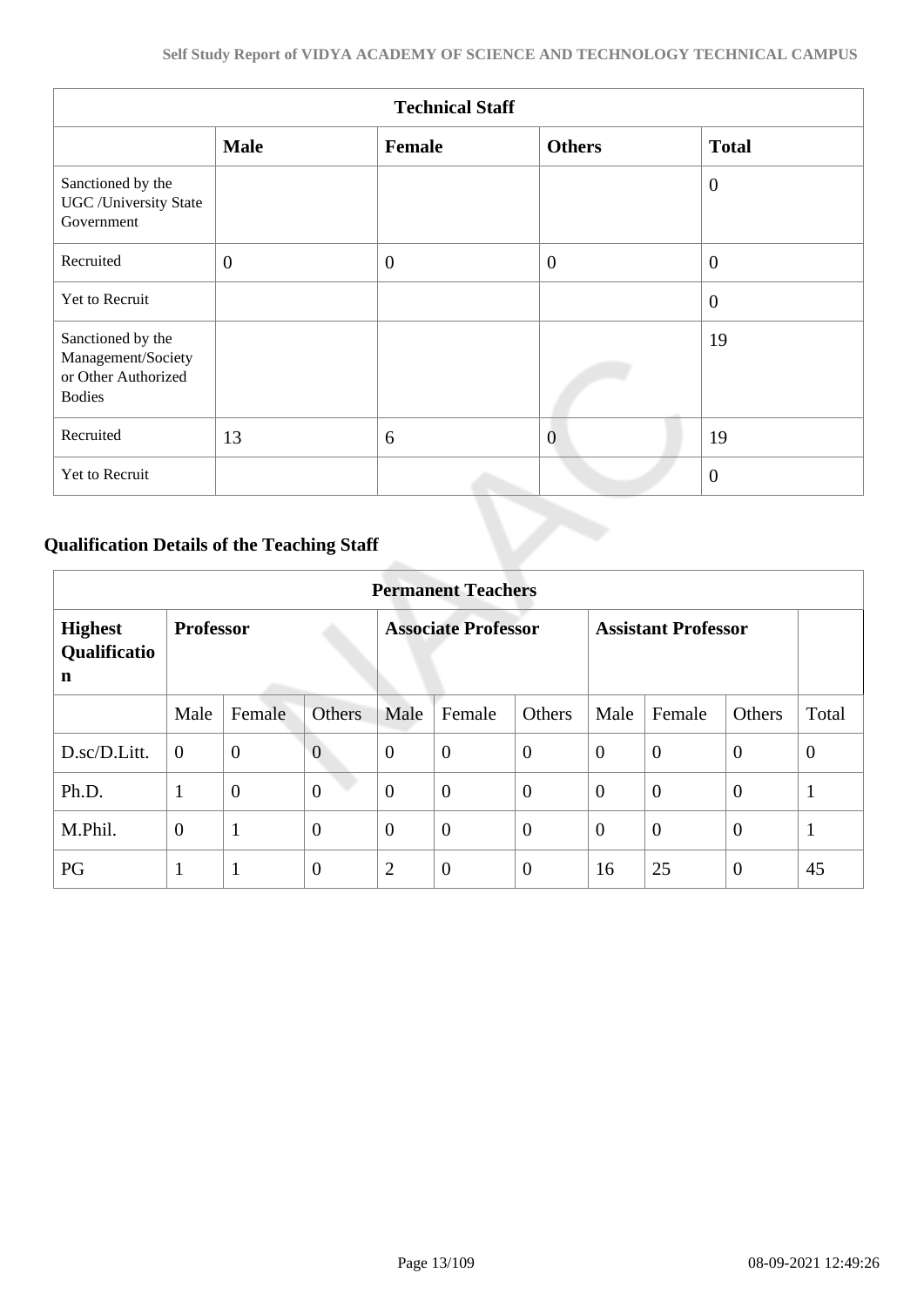| <b>Temporary Teachers</b>           |                  |                |                |                            |                |                |                            |                |                |                |  |
|-------------------------------------|------------------|----------------|----------------|----------------------------|----------------|----------------|----------------------------|----------------|----------------|----------------|--|
| <b>Highest</b><br>Qualificatio<br>n | <b>Professor</b> |                |                | <b>Associate Professor</b> |                |                | <b>Assistant Professor</b> |                |                |                |  |
|                                     | Male             | Female         | Others         | Male                       | Female         | Others         | Male                       | Female         | Others         | Total          |  |
| D.sc/D.Litt.                        | $\overline{0}$   | $\overline{0}$ | $\overline{0}$ | $\theta$                   | $\overline{0}$ | $\theta$       | $\overline{0}$             | $\overline{0}$ | $\theta$       | $\theta$       |  |
| Ph.D.                               | $\overline{0}$   | $\overline{0}$ | $\mathbf{0}$   | $\theta$                   | $\overline{0}$ | $\theta$       | $\theta$                   | $\overline{0}$ | $\theta$       | $\overline{0}$ |  |
| M.Phil.                             | $\overline{0}$   | $\overline{0}$ | $\overline{0}$ | $\theta$                   | $\overline{0}$ | $\theta$       | $\overline{0}$             | $\theta$       | $\theta$       | $\overline{0}$ |  |
| PG                                  | $\overline{0}$   | $\overline{0}$ | $\theta$       | $\theta$                   | $\overline{0}$ | $\overline{0}$ | 5                          | 5              | $\overline{0}$ | 10             |  |

| <b>Part Time Teachers</b>           |                  |                |                |                            |                |                |                            |                |                |                |
|-------------------------------------|------------------|----------------|----------------|----------------------------|----------------|----------------|----------------------------|----------------|----------------|----------------|
| <b>Highest</b><br>Qualificatio<br>n | <b>Professor</b> |                |                | <b>Associate Professor</b> |                |                | <b>Assistant Professor</b> |                |                |                |
|                                     | Male             | Female         | Others         | Male                       | Female         | Others         | Male                       | Female         | Others         | Total          |
| D.sc/D.Litt.                        | $\overline{0}$   | $\overline{0}$ | $\overline{0}$ | $\overline{0}$             | $\overline{0}$ | $\overline{0}$ | $\theta$                   | $\overline{0}$ | $\overline{0}$ | $\theta$       |
| Ph.D.                               | $\overline{0}$   | $\overline{0}$ | $\overline{0}$ | $\overline{0}$             | $\overline{0}$ | $\overline{0}$ | $\theta$                   | $\overline{0}$ | $\overline{0}$ | $\theta$       |
| M.Phil.                             | $\overline{0}$   | $\overline{0}$ | $\overline{0}$ | $\overline{0}$             | $\overline{0}$ | $\overline{0}$ | $\overline{0}$             | $\overline{0}$ | $\overline{0}$ | $\overline{0}$ |
| PG                                  | $\theta$         | $\overline{0}$ | $\overline{0}$ | $\Omega$                   | $\overline{0}$ | $\overline{0}$ | $\overline{0}$             | $\overline{0}$ | $\overline{0}$ | $\theta$       |

| <b>Details of Visting/Guest Faculties</b> |             |               |               |              |  |  |  |  |  |
|-------------------------------------------|-------------|---------------|---------------|--------------|--|--|--|--|--|
| <b>Number of Visiting/Guest Faculty</b>   | <b>Male</b> | <b>Female</b> | <b>Others</b> | <b>Total</b> |  |  |  |  |  |
| engaged with the college?                 |             |               |               |              |  |  |  |  |  |

# **Provide the Following Details of Students Enrolled in the College During the Current Academic Year**

| <b>Programme</b> |        | <b>From the State</b><br><b>Where College</b><br>is Located | <b>From Other</b><br><b>States of India</b> | <b>NRI Students</b> | Foreign<br><b>Students</b> | <b>Total</b>   |
|------------------|--------|-------------------------------------------------------------|---------------------------------------------|---------------------|----------------------------|----------------|
| <b>UG</b>        | Male   | 321                                                         | $\theta$                                    | 100                 | $\theta$                   | 421            |
|                  | Female | 272                                                         | 2                                           | 59                  | $\theta$                   | 333            |
|                  | Others | $\overline{0}$                                              | $\Omega$                                    | $\theta$            | $\theta$                   | $\overline{0}$ |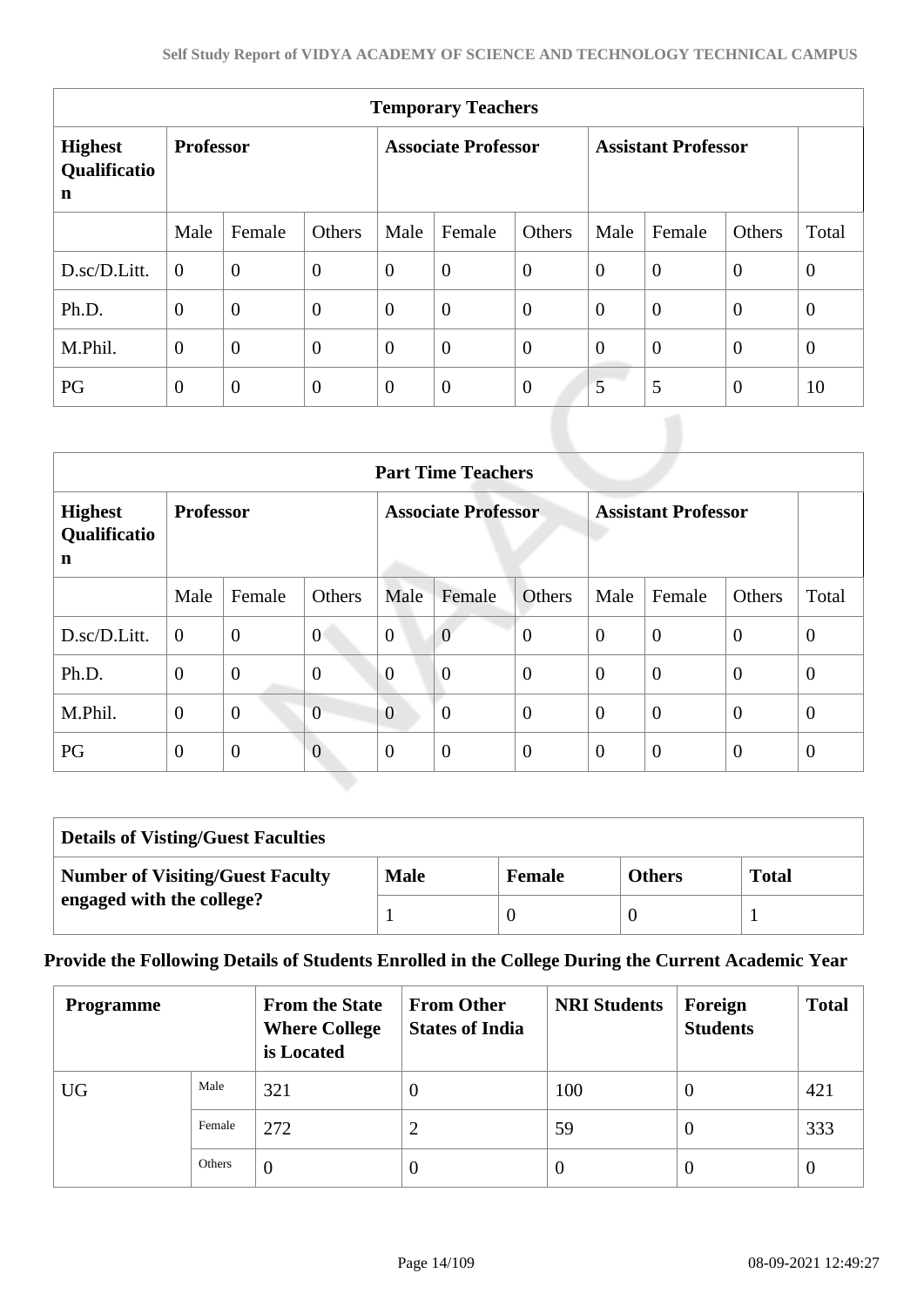| <b>Years</b>       |        |                  |                  |                  |                  |
|--------------------|--------|------------------|------------------|------------------|------------------|
| Programme          |        | Year 1           | Year 2           | Year 3           | Year 4           |
| <b>SC</b>          | Male   | $\boldsymbol{0}$ | $\mathbf{1}$     | $\mathbf{1}$     | $\overline{0}$   |
|                    | Female | $\overline{0}$   | 3                | $\mathbf{1}$     | $\mathbf{1}$     |
|                    | Others | $\boldsymbol{0}$ | $\boldsymbol{0}$ | $\overline{0}$   | $\boldsymbol{0}$ |
| ${\cal S}{\cal T}$ | Male   | $\boldsymbol{0}$ | $\boldsymbol{0}$ | $\mathbf{0}$     | $\mathbf{0}$     |
|                    | Female | $\boldsymbol{0}$ | $\boldsymbol{0}$ | $\overline{0}$   | $\mathbf{0}$     |
|                    | Others | $\overline{0}$   | $\boldsymbol{0}$ | $\overline{0}$   | $\overline{0}$   |
| OBC                | Male   | 14               | 28               | 21               | 19               |
|                    | Female | 13               | 16               | 14               | 22               |
|                    | Others | $\boldsymbol{0}$ | $\boldsymbol{0}$ | $\boldsymbol{0}$ | $\overline{0}$   |
| General            | Male   | $\overline{4}$   | 10               | $\overline{7}$   | 8                |
|                    | Female | $\overline{7}$   | 9                | 6                | $\overline{4}$   |
|                    | Others | $\overline{0}$   | $\overline{0}$   | $\mathbf{0}$     | $\mathbf{0}$     |
| Others             | Male   | 80               | 94               | 72               | 61               |
|                    | Female | 50               | 33               | 55               | 49               |
|                    | Others | $\overline{0}$   | $\overline{0}$   | $\boldsymbol{0}$ | $\mathbf{0}$     |
| Total              |        | 168              | 194              | 177              | 164              |
|                    |        |                  |                  |                  |                  |

 **Provide the Following Details of Students admitted to the College During the last four Academic Years**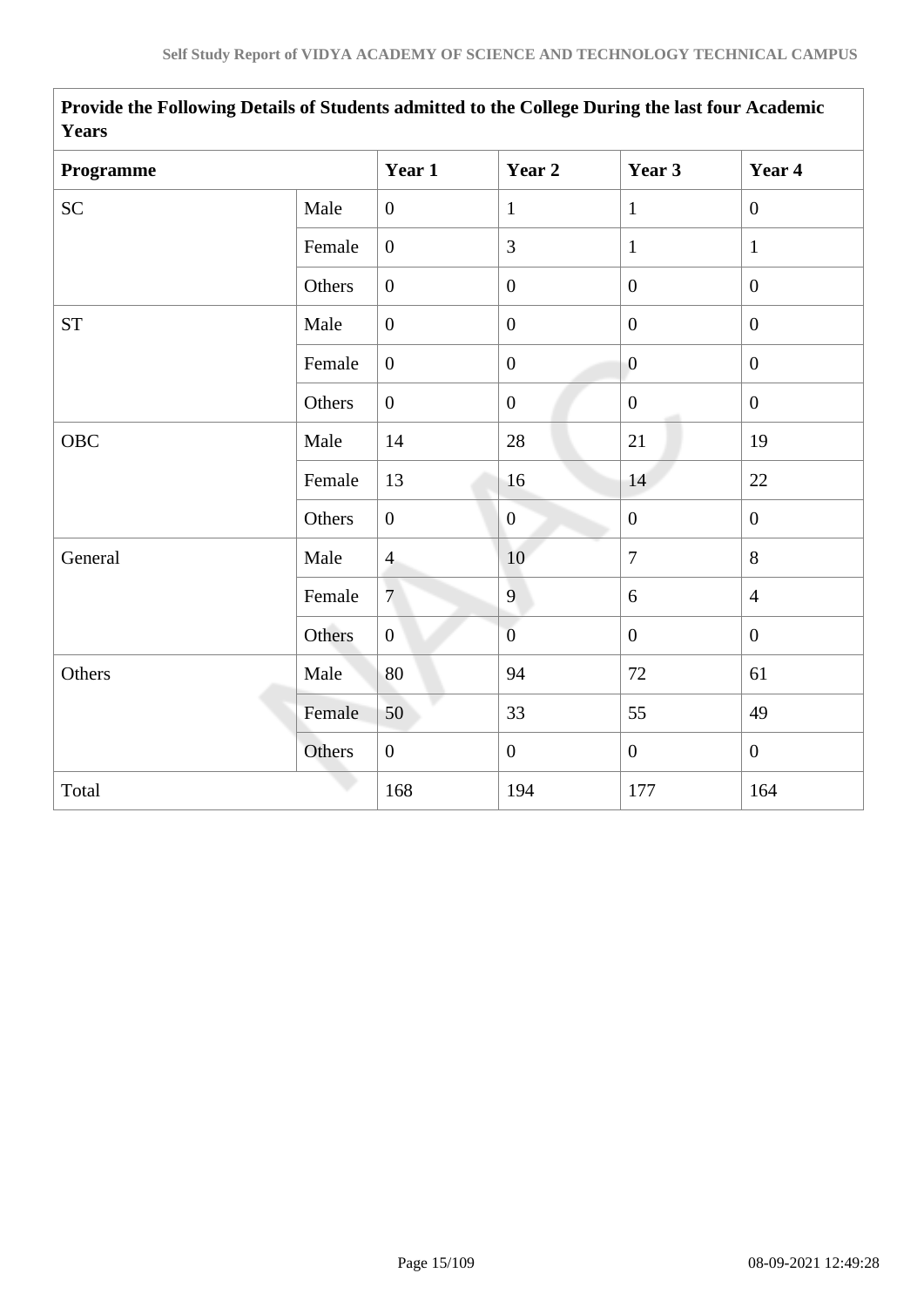# **Extended Profile**

# **1 Program**

# **1.1**

#### **Number of courses offered by the Institution across all programs during the last five years**

| 2019-20                                 | 2018-19 | 2017-18 |          | 2016-17              | 2015-16 |  |  |  |
|-----------------------------------------|---------|---------|----------|----------------------|---------|--|--|--|
| 233                                     | 222     | 217     |          | 206                  | 143     |  |  |  |
| <b>File Description</b>                 |         |         | Document |                      |         |  |  |  |
| Institutional data in prescribed format |         |         |          | <b>View Document</b> |         |  |  |  |

### **1.2**

#### **Number of programs offered year-wise for last five years**

| 2019-20 | 2018-19 | 2017-18 | 2016-17 | 2015-16 |
|---------|---------|---------|---------|---------|
| ັ       | ັ       | ັ       |         |         |

# **2 Students**

**2.1**

### **Number of students year-wise during last five years**

| 2019-20                                 | 2018-19 | 2017-18 |                      | 2016-17 | 2015-16 |  |  |
|-----------------------------------------|---------|---------|----------------------|---------|---------|--|--|
| 754                                     | 790     | 779     |                      | 691     | 486     |  |  |
| <b>File Description</b>                 |         |         | Document             |         |         |  |  |
| Institutional data in prescribed format |         |         | <b>View Document</b> |         |         |  |  |

#### **2.2**

# **Number of seats earmarked for reserved category as per GOI/State Govt rule year-wise during last five years**

| 2019-20 | 2018-19 | 2017-18 | 2016-17 | 2015-16 |
|---------|---------|---------|---------|---------|
| 120     | 120     | 120     | 96      | 96      |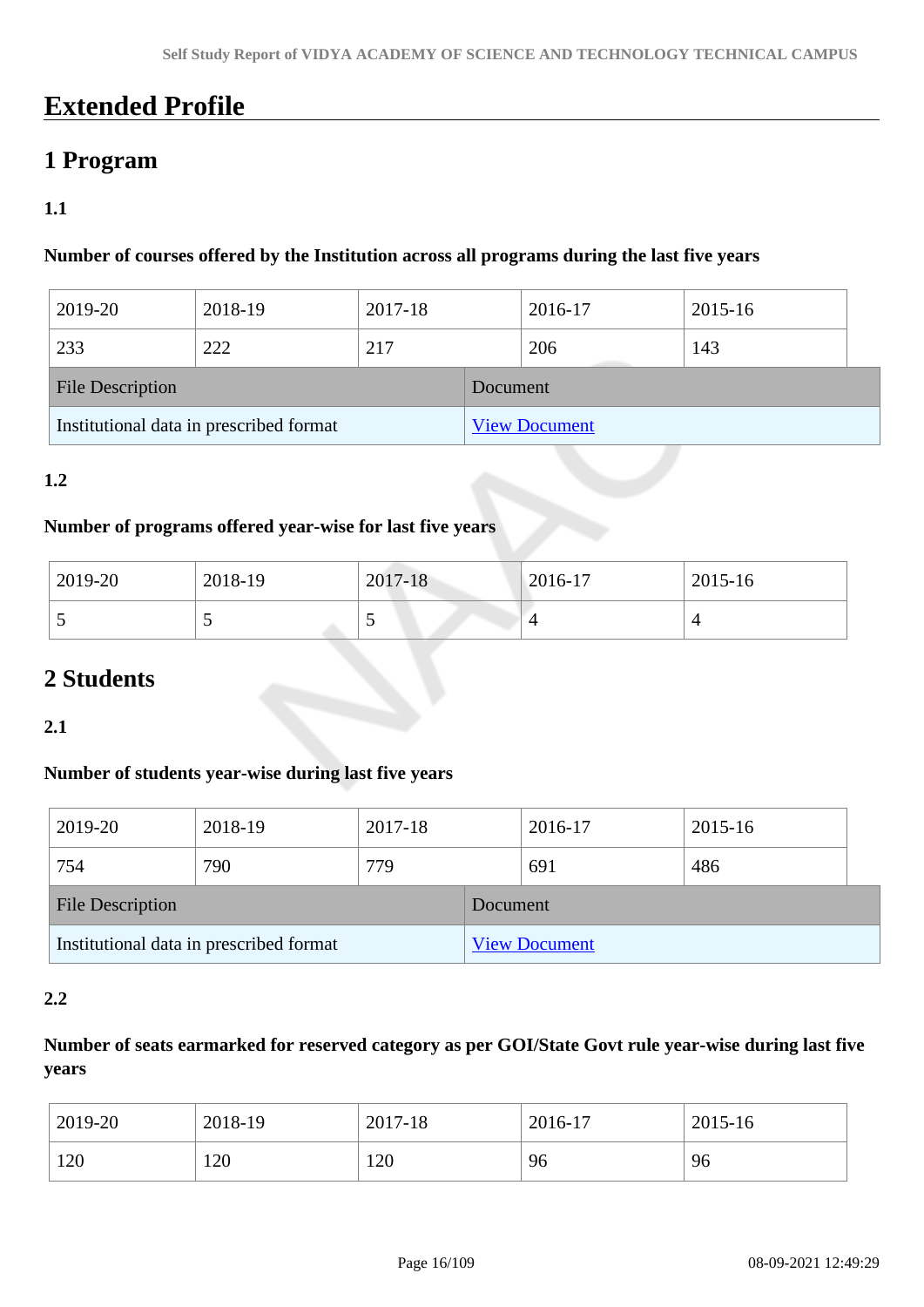| <b>File Description</b>                 | Document             |
|-----------------------------------------|----------------------|
| Institutional data in prescribed format | <b>View Document</b> |

# **2.3**

### **Number of outgoing / final year students year-wise during last five years**

| 2019-20                 | 2018-19                                 | 2017-18 |          | 2016-17              | 2015-16 |  |
|-------------------------|-----------------------------------------|---------|----------|----------------------|---------|--|
| 184                     | 200                                     | 192     |          | 122                  |         |  |
| <b>File Description</b> |                                         |         | Document |                      |         |  |
|                         | Institutional data in prescribed format |         |          | <b>View Document</b> |         |  |

# **3 Teachers**

# **3.1**

# **Number of full time teachers year-wise during the last five years**

| 2019-20                 | 2018-19                                 | 2017-18 |          | 2016-17              | 2015-16 |
|-------------------------|-----------------------------------------|---------|----------|----------------------|---------|
| 49                      | 50                                      | 55      |          | 50                   | 39      |
| <b>File Description</b> |                                         |         | Document |                      |         |
|                         | Institutional data in prescribed format |         |          | <b>View Document</b> |         |

### **3.2**

# **Number of sanctioned posts year-wise during last five years**

| 2019-20                 | 2018-19                                 | 2017-18 |          | 2016-17              | 2015-16 |  |
|-------------------------|-----------------------------------------|---------|----------|----------------------|---------|--|
| 58                      | 56                                      | 68      |          | 68                   | 48      |  |
| <b>File Description</b> |                                         |         | Document |                      |         |  |
|                         | Institutional data in prescribed format |         |          | <b>View Document</b> |         |  |

# **4 Institution**

# **4.1**

**Total number of classrooms and seminar halls**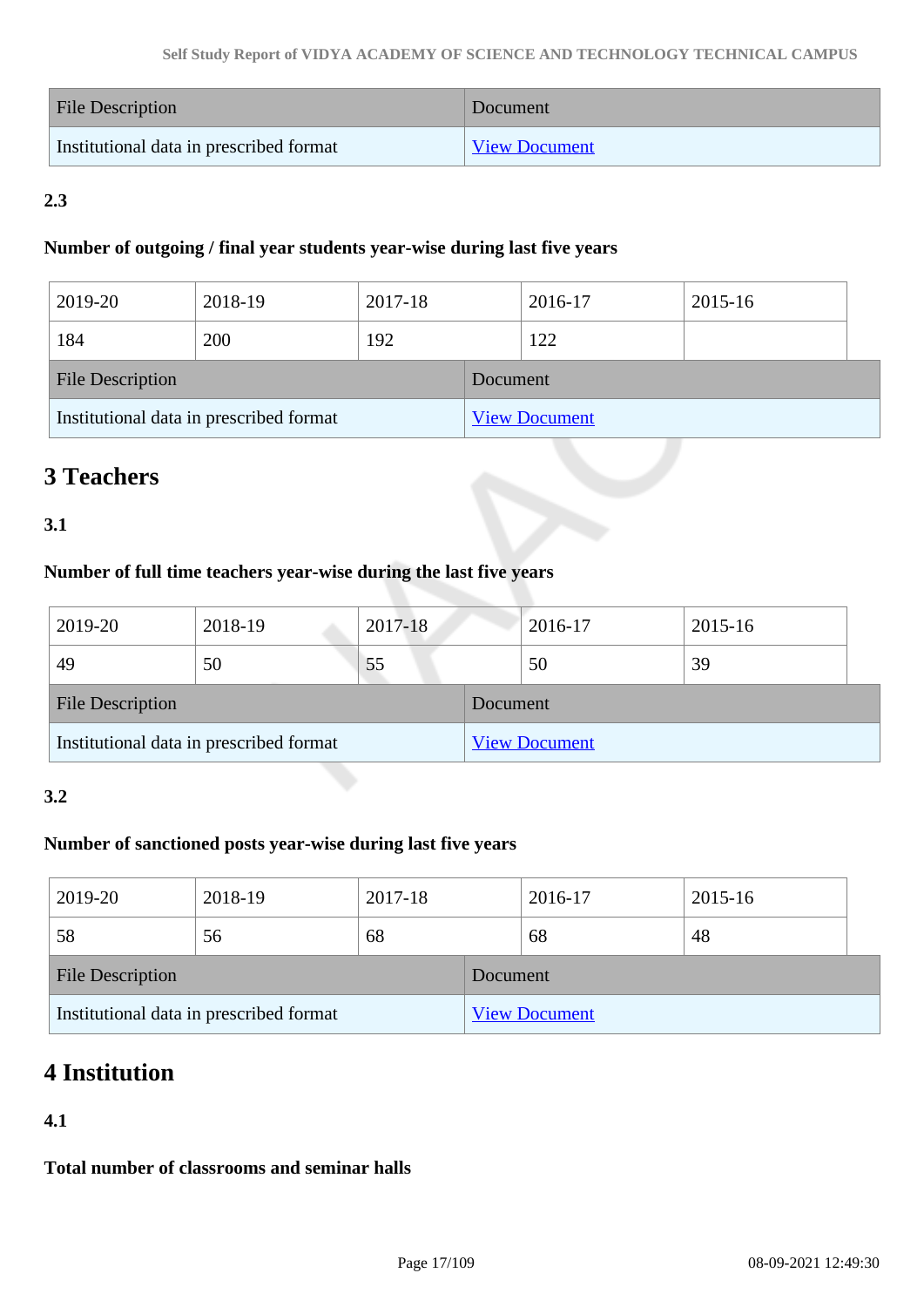### **Response: 22**

# **4.2**

# **Total Expenditure excluding salary year-wise during last five years ( INR in Lakhs)**

| 2019-20 | 2018-19 | 2017-18 | 2016-17 | 2015-16 |
|---------|---------|---------|---------|---------|
| 736.47  | 794.74  | 660     | 1319.01 | 2358.25 |

## **4.3**

# **Number of Computers**

#### **Response: 316**

### **4.4**

**Total number of computers in the campus for academic purpose**

## **Response: 271**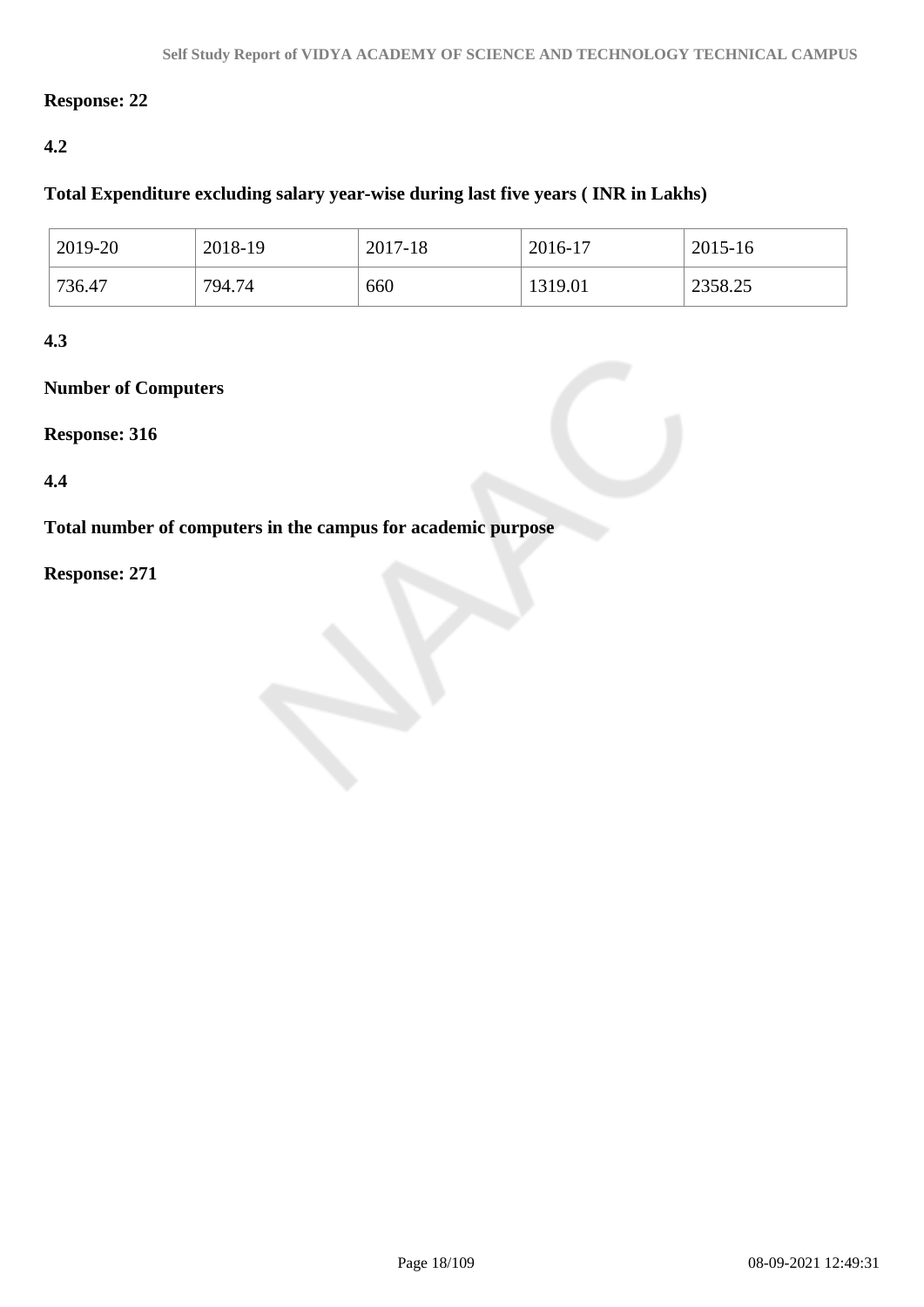# **4. Quality Indicator Framework(QIF)**

# **Criterion 1 - Curricular Aspects**

# **1.1 Curricular Planning and Implementation**

 **1.1.1 The Institution ensures effective curriculum delivery through a well planned and documented process**

#### **Response:**

The institution takes the following efforts for the effective implementation of the curriculum set by the university.

- The institution ensures that the curriculum set by the APJ Abdul Kalam Technological University is strictly followed.
- Planning of curriculum implementation is carried out in a systematized manner and at the beginning of each academic year, meticulous planning is done at department and academic council meetings. The Institution prepares an academic calendar, which adheres strictly to the University Academic Calendar. The academic calendar incorporates the curricular, co-curricular, and extracurricular events.
- Every faculty gives their course preferences and courses are allocated to the faculty by the Head of the Department.
- A Time Table committee is formed by the Principal, which is headed by a convenor. The committee prepares the college timetable, which includes time slots for all the courses, as well as projects, seminars, and laboratory works.
- The faculty members maintain a course file for all the courses. The Course file consists of a course diary, question paper and scheme of evaluation for the two internal examinations, assignments, sample answer sheets for all internal exams and assignments, and sample tutorial sheets.
- The course diary contains details such as time schedule of classes, syllabus, course plan, year calendar, details of assignments, tutorials, attendance of students, marks awarded for assignments, internal exams, continuous evaluation marks, topics covered, and mode of instruction in each class, and extra classes engaged. The Head of the Department periodically verifies the course diary and constantly monitors the subject coverage.
- Tutorial sessions are provided to students for the subjects specified in the curriculum.
- The Institute follows ICT-enabled teaching in addition to traditional classroom education. The faculty members are using ICT-enabled learning tools such as PPT, Video clippings, Audio systems, online sources, to expose the students to advanced knowledge and practical learning.
- The class committee evaluates the completion of portion coverage, the performance of students and their grievances, faculty feedback and takes appropriate and timely measures to resolve it.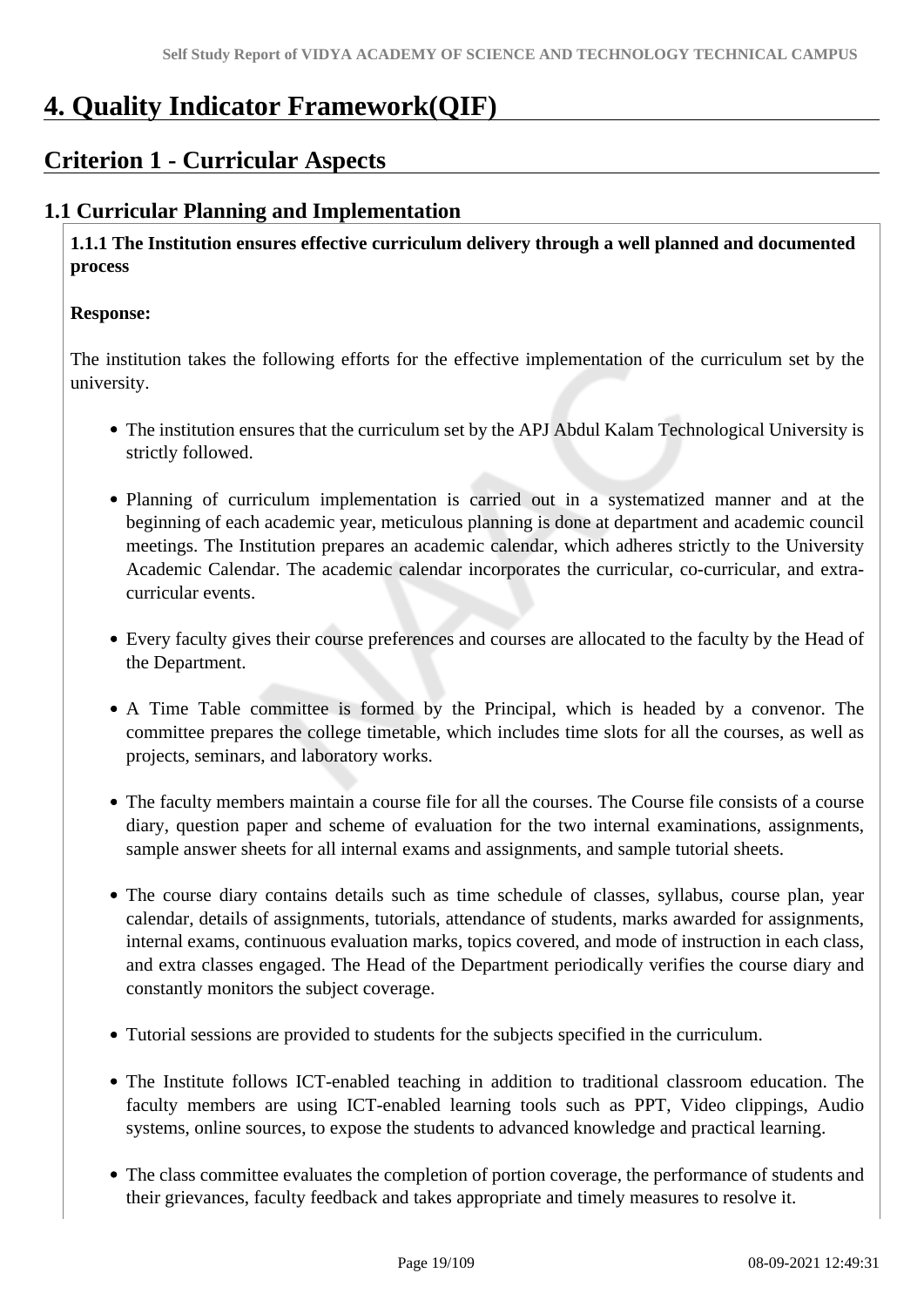- Periodical reviews on the syllabus coverage, academic performance, and student feedback are monitored internally by the Head of the Department and the IAC team confirms the same. Department meetings are arranged frequently with all department staff members, headed by the HoD, to discuss the academic progress for the effective implementation of the curriculum. In this regard academic council meetings are also held on a regular basis which is headed by the principal.
- For slow learners' remedial classes are arranged after regular classes.
- The Institution follows a continuous academic evaluation procedure as stipulated by University. The assessment is done in two stages: Continuous Internal Evaluation and End Semester Examination.
- The teacher evaluation by students is done by taking direct feedback from students after the first series examination, and at the end of the semester. The feedback, after consolidation by the HoD, is presented to the higher officials and concerned teachers. If necessary, the teachers are counselled and advised by college authorities.
- We are using ERP software tool for monitoring of academic related activities.

| <b>File Description</b>              | <b>Document</b>      |
|--------------------------------------|----------------------|
| <b>Upload Additional information</b> | <b>View Document</b> |
| Link for Additional information      | <b>View Document</b> |

# **1.1.2 The institution adheres to the academic calendar including for the conduct of CIE**

### **Response:**

- The University publishes the academic calendar at the beginning of every academic year. The Institute nominates a coordinator for preparing the academic calendar. The coordinator, after discussions with the respective departments, prepares an internal draft academic calendar in accordance with the university academic calendar. The draft academic calendar is presented by the coordinator in the academic council meeting and is approved by the academic council members. This calendar is disseminated on the institute website, distributed among the faculty, staff, and students.
- The institute academic calendar includes the schedule for commencement of class, course selection, registration and mapping, Class committee/Course committee meeting, Exam registration, Internal Test 1 and Internal Test 2 , Tech Fest, College level Arts Fest, College level Sports Meet, University Athletic Meet, Evaluation of practical, Project Evaluation, Ending of class, Publication of Internal Assessment (IA) and attendance, Forwarding of IA marks and attendance to University, University examination schedule, important events of the college, local and institutional holidays.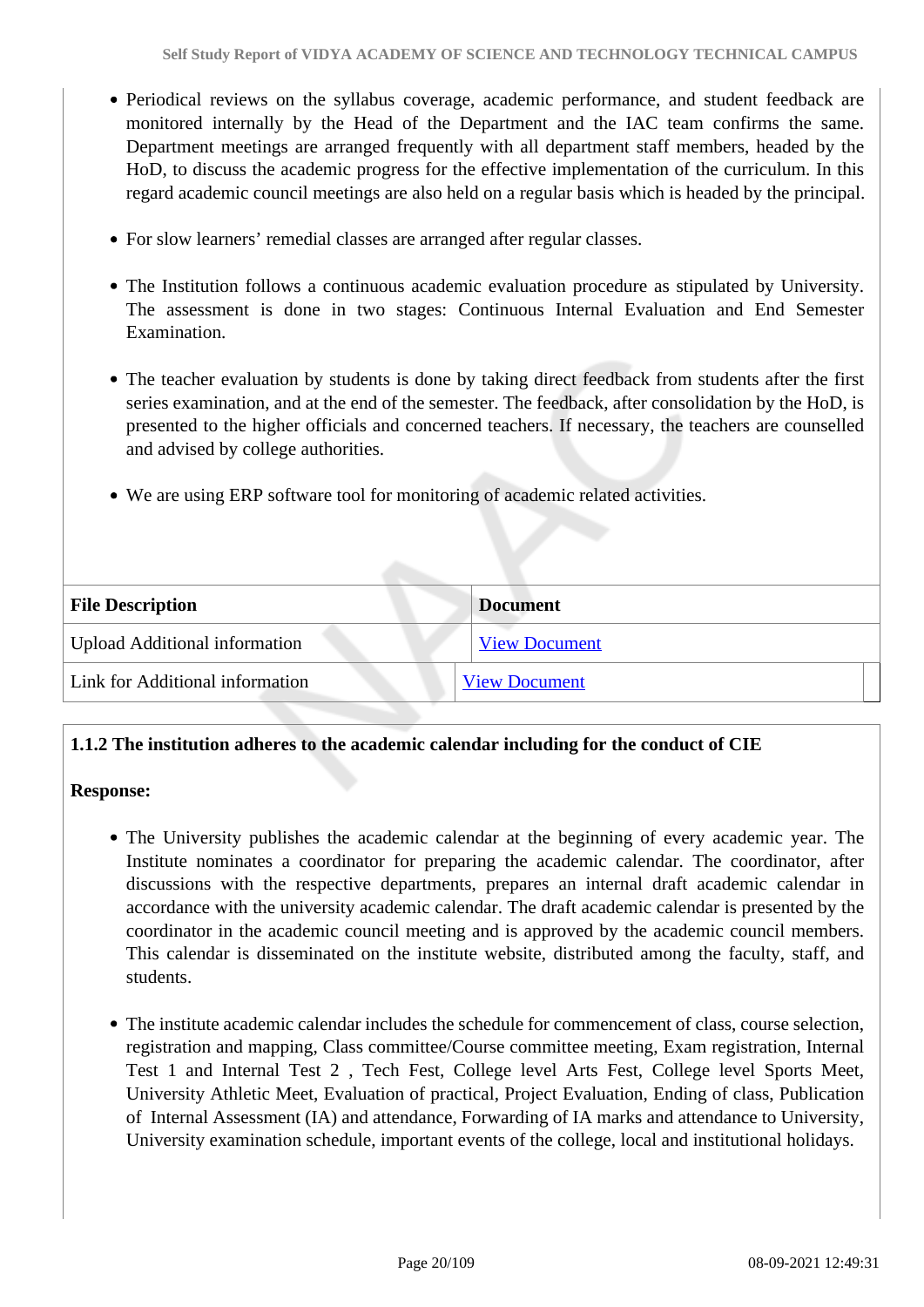- The Internal Examination Cell plans and conducts the internal examination of both theory and practical subjects following the institute's academic calendar. After evaluation of the answer sheets, the internal examination marks are published in the department notice board.
- Assignments, tutorials, seminar presentations, evaluation of mini projects/projects are scheduled according to the academic plan of the respective semesters.
- Laboratory/work practical courses are scheduled as per the curriculum and are evaluated based on the practice records/output, regular class viva and final written test.
- The faculty advisor maintains the consolidated attendance of every month and monthly attendance is published in the department notice board. Also, the consolidated attendance of all the courses is published at the end of the semester.
- On the basis of the internal test marks, assignment marks, and the attendance, the final internal marks are finalized and published. As per the university regulations, the scheme of Continuous Internal Evaluation (CIE) is as follows:

| Regulation/ |            | Weightage      | for | Weightage        | for | Weightage  | for | <b>Total CIE Marks</b> |
|-------------|------------|----------------|-----|------------------|-----|------------|-----|------------------------|
|             |            | Internal tests |     | Assignments/Mini |     | attendance |     |                        |
| weightage   |            |                |     | Projects         |     |            |     |                        |
| 2015        | <b>KTU</b> | 80 %           |     | 20%              |     | Nil        |     | 50                     |
| Regulations |            |                |     |                  |     |            |     |                        |
| 2019        | <b>KTU</b> | 50%            |     | 30 %             |     | 20%        |     | 50                     |
| Regulations |            |                |     |                  |     |            |     |                        |

- Students who secure minimum internal marks as prescribed by the University are eligible to attend the End Semester Examination. The ineligible students need to attend summer course/course repeat to acquire the minimum eligibility to attend the University Examinations.
- The institute organises various extracurricular and co-curricular activities for the students to obtain activity points in order to complete their degree course, apart from the minimum pass marks in University Examinations.
- Training programs, certification programs, guest lectures, and industrial visits are also arranged for students to make the students' job ready.

| <b>File Description</b>         | <b>Document</b>      |
|---------------------------------|----------------------|
| Upload Additional information   | <b>View Document</b> |
| Link for Additional information | <b>View Document</b> |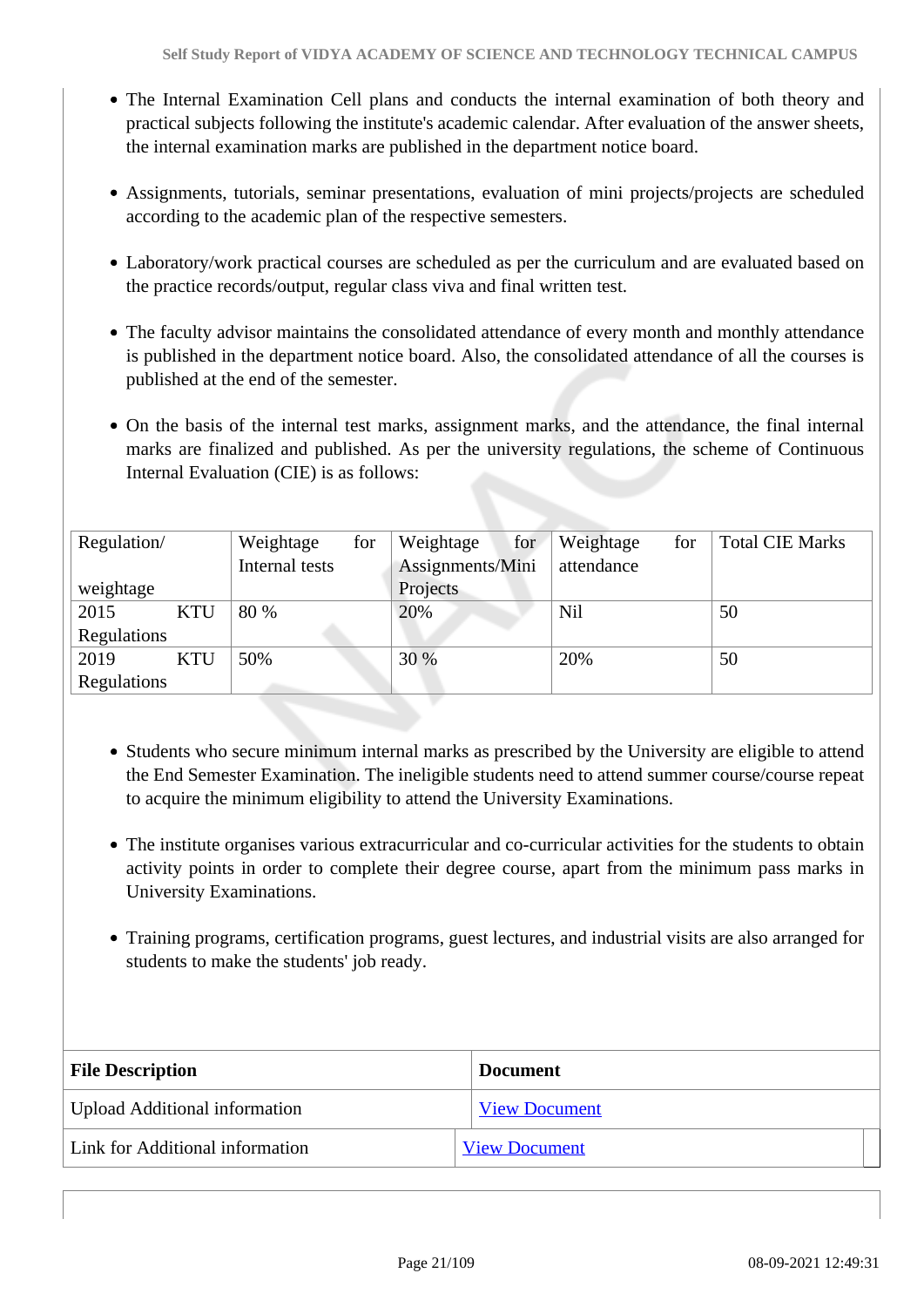**1.1.3 Teachers of the Institution participate in following activities related to curriculum development and assessment of the affiliating University and/are represented on the following academic bodies during the last five years** 

**1.Academic council/BoS of Affiliating university**

**2.Setting of question papers for UG/PG programs** 

**3.Design and Development of Curriculum for Add on/ certificate/ Diploma Courses** 

**4.Assessment /evaluation process of the affiliating University**

**Response:** C. Any 2 of the above

| <b>File Description</b>                                                                                      | <b>Document</b>      |
|--------------------------------------------------------------------------------------------------------------|----------------------|
| Institutional data in prescribed format                                                                      | <b>View Document</b> |
| Details of participation of teachers in various<br>bodies/activities provided as a response to the<br>metric | <b>View Document</b> |

# **1.2 Academic Flexibility**

 **1.2.1 Percentage of Programmes in which Choice Based Credit System (CBCS)/ elective course system has been implemented** 

**Response:** 100

1.2.1.1 **Number of Programmes in which CBCS/ Elective course system implemented.**

Response: 5

| <b>File Description</b>                 | <b>Document</b>      |
|-----------------------------------------|----------------------|
| Institutional data in prescribed format | <b>View Document</b> |
| Any additional information              | <b>View Document</b> |

### **1.2.2 Number of Add on /Certificate programs offered during the last five years**

#### **Response:** 33

#### 1.2.2.1 **How many Add on /Certificate programs are offered within the last 5 years.**

| 2019-20 | 2018-19 | 2017-18 | 2016-17 | 2015-16 |
|---------|---------|---------|---------|---------|
|         |         | $\circ$ | ັ       | 4       |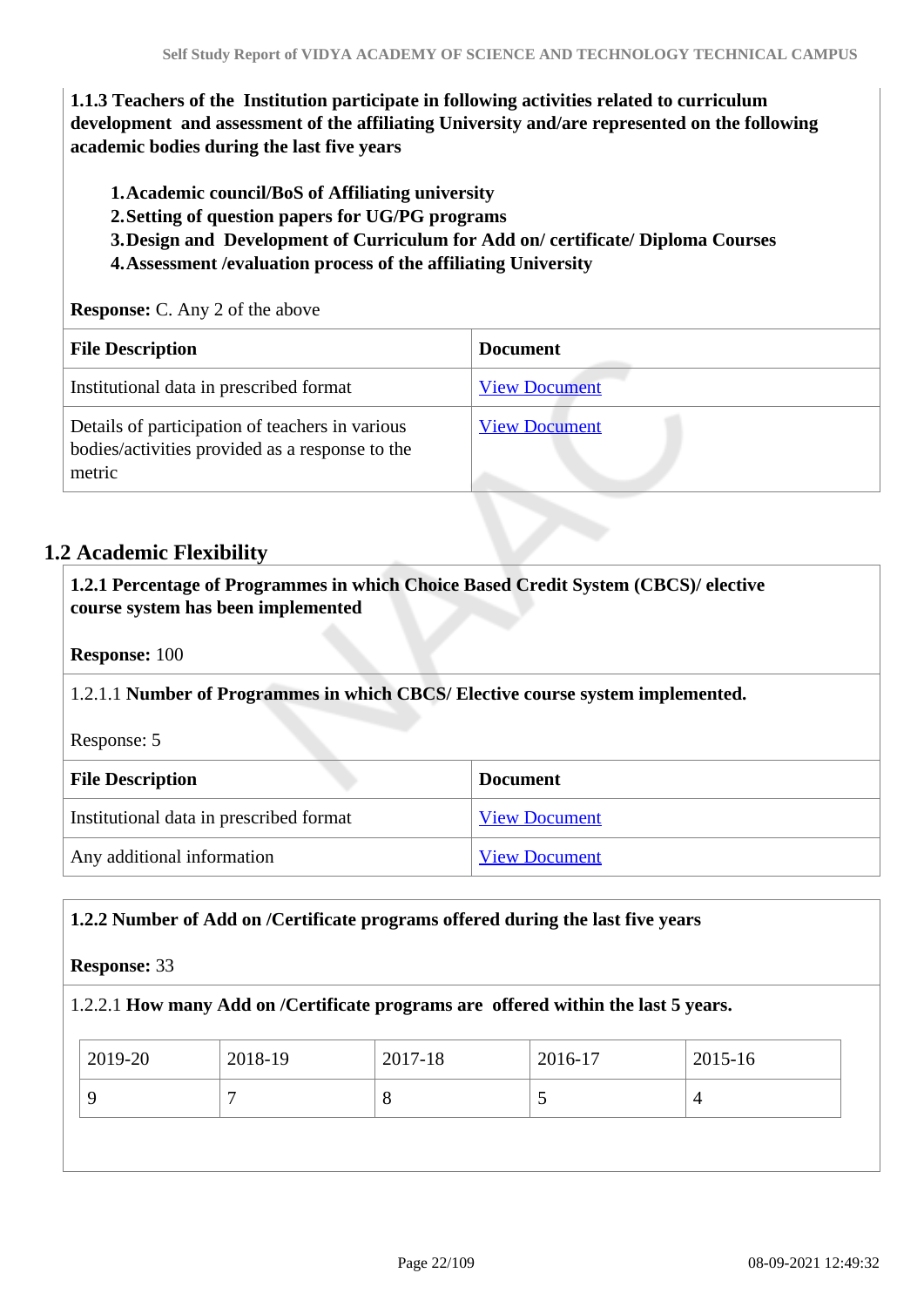| <b>File Description</b>                                                    | <b>Document</b>             |
|----------------------------------------------------------------------------|-----------------------------|
| Institutional data in prescribed format                                    | <b>View Document</b>        |
| Brochure or any other document relating to Add on<br>/Certificate programs | <u><b>View Document</b></u> |

# **1.2.3 Average percentage of students enrolled in Certificate/ Add-on programs as against the total number of students during the last five years**

**Response:** 35.42

1.2.3.1 **Number of students enrolled in subject related Certificate or Add-on programs year wise during last five years**

| 2019-20                 | 2018-19 | 2017-18 | 2016-17         | 2015-16 |
|-------------------------|---------|---------|-----------------|---------|
| 334                     | 295     | 349     | 168             | 128     |
|                         |         |         |                 |         |
| <b>File Description</b> |         |         | <b>Document</b> |         |
|                         |         |         |                 |         |

# **1.3 Curriculum Enrichment**

### **1.3.1 Institution integrates crosscutting issues relevant to Professional Ethics ,Gender, Human Values ,Environment and Sustainability into the Curriculum**

#### **Response:**

The university curriculum has incorporated many relevant subjects like Professional Ethics, Human Values, Environment and Sustainability. It also gives scope for conducting various programmes to inculcate values and ethics promoting humane qualities for all its stakeholders.

### **Environment and Sustainability:**

The course Introduction to Sustainable Engineering is mandatory for all first year students and it reflects on the role of engineers to live and meet their needs without compromising the natural resources of future generations.

The Curriculum also offers the following courses in Core and Elective related to Environment and Sustainability.

Environmental Engineering I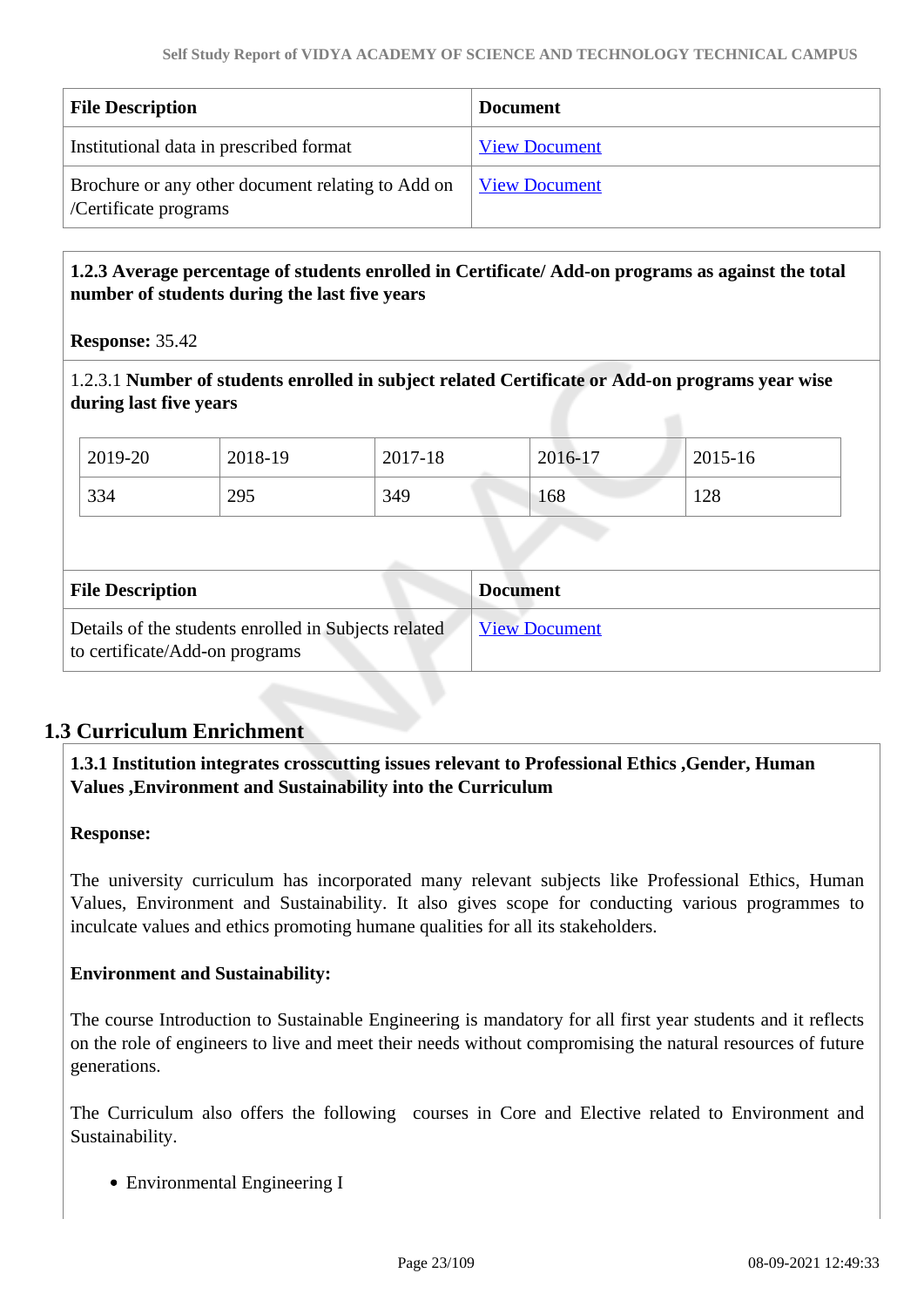- Environmental Engineering II
- Environmental Engineering Lab
- Environmental Impact Assessment
- Environment and Pollution
- Environmental Engineering
- Air Quality Management
- Energy Conservation and Management
- Sustainable Energy Process

The above mentioned courses in the curriculum gives insight to students on sustainable practices hence creating a societal impact.

The institution fosters environmental ethics among students and provides opportunities to acquire experiential knowledge through indelible activities like:

**Organic Farming** - Students were successful in getting a good harvest of organic vegetables from the campus that encouraged them to carry out the process at domestic levels.

**Paper-Seed Pen** - Promoted students to use paper-seed pens and encouraged them to disseminate this to the society.

**Tree Preservation** - To stimulate eco-friendly campus, students used to plant saplings and propagate the importance of afforestation.

### **Gender**

The institution has taken special initiatives for the empowerment of women through committees like Women's Grievance Redressal Committee, Women's Welfare Committee and the committees organize several programmes and seminars every year. The institution provides equal opportunities for all the students in the Students Steering Committee, Arts Fest, Sports Meet, Tech Fest and students of both gender have won several prizes at university levels and state levels. The institution is genderly unbiased for the selection of trust sponsored scholarships and awards.

### **Human Values and Professional Ethics**

Human Values is an extension of Value Education with a focus on moulding up the individual to maintain ethical human values in their profession. The course Life Skills is introduced in the curriculum for all second year students to adapt themselves with psychosocial abilities. The course Professional Ethics is included for pre-final year students to make them familiarize with the human values and ethics in engineering.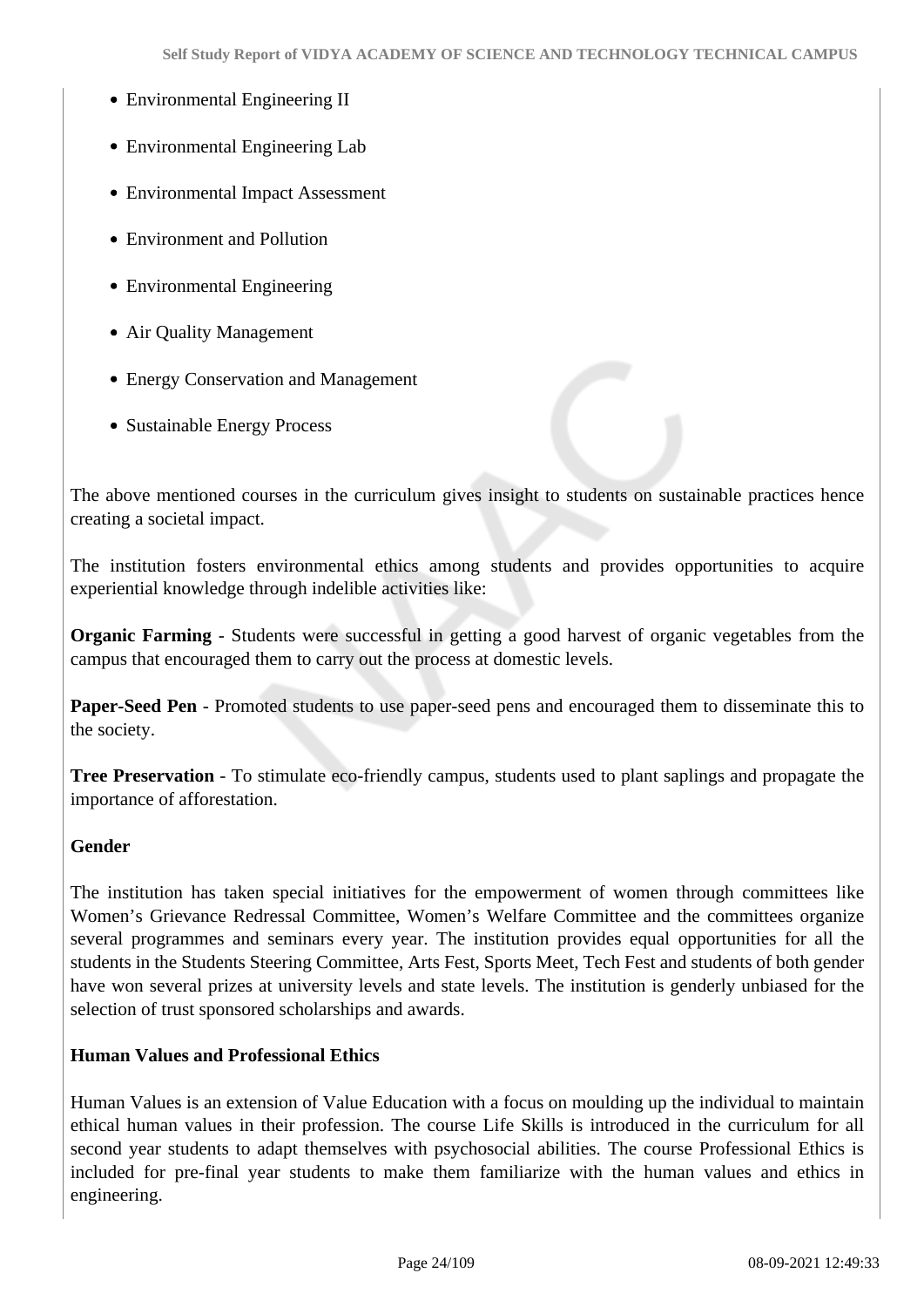Apart from academic knowledge, the institution is keen to inculcate Human Values in students. With this aim, the institution conducts induction programmes for the first-year students, in which Human Values I and II helps them to develop qualities, habits, integrity in daily transactions, that engineers should abide.

To mark their moral obligation and social commitment, students carry out various activities in the nearby Panchayath like distribution of food kits, medicines and stationery items in Orphanages, Oldage Homes and Anganwadi. Professionalism was executed by our students in giving electrical assistance to some of the residents near the college. During alarming situations and natural calamities students came forward and extended helping hands to the destitute.

These activities aim to mould socially committed professionals inheriting human values.

| <b>File Description</b>                                                                                                                                              | <b>Document</b>      |
|----------------------------------------------------------------------------------------------------------------------------------------------------------------------|----------------------|
| Upload the list and description of courses which<br>address the Professional Ethics, Gender, Human<br>Values, Environment and Sustainability into the<br>Curriculum. | <b>View Document</b> |
| Any additional information                                                                                                                                           | <b>View Document</b> |

### **1.3.2 Average percentage of courses that include experiential learning through project work/field work/internship during last five years**

**Response:** 4.58

1.3.2.1 **Number of courses that include experiential learning through project work/field work/internship year-wise during last five years**

| 2019-20 | 2018-19 | 2017-18 | 2016-17 | 2015-16 |
|---------|---------|---------|---------|---------|
| 10      | ΙV      | 10      | $\circ$ | v       |

| <b>File Description</b>                         | <b>Document</b>      |
|-------------------------------------------------|----------------------|
| Programme / Curriculum/ Syllabus of the courses | <b>View Document</b> |
| Institutional data in prescribed format         | <b>View Document</b> |
| Any additional information                      | <b>View Document</b> |

### **1.3.3 Percentage of students undertaking project work/field work/ internships (Data for the latest completed academic year**

**Response:** 45.36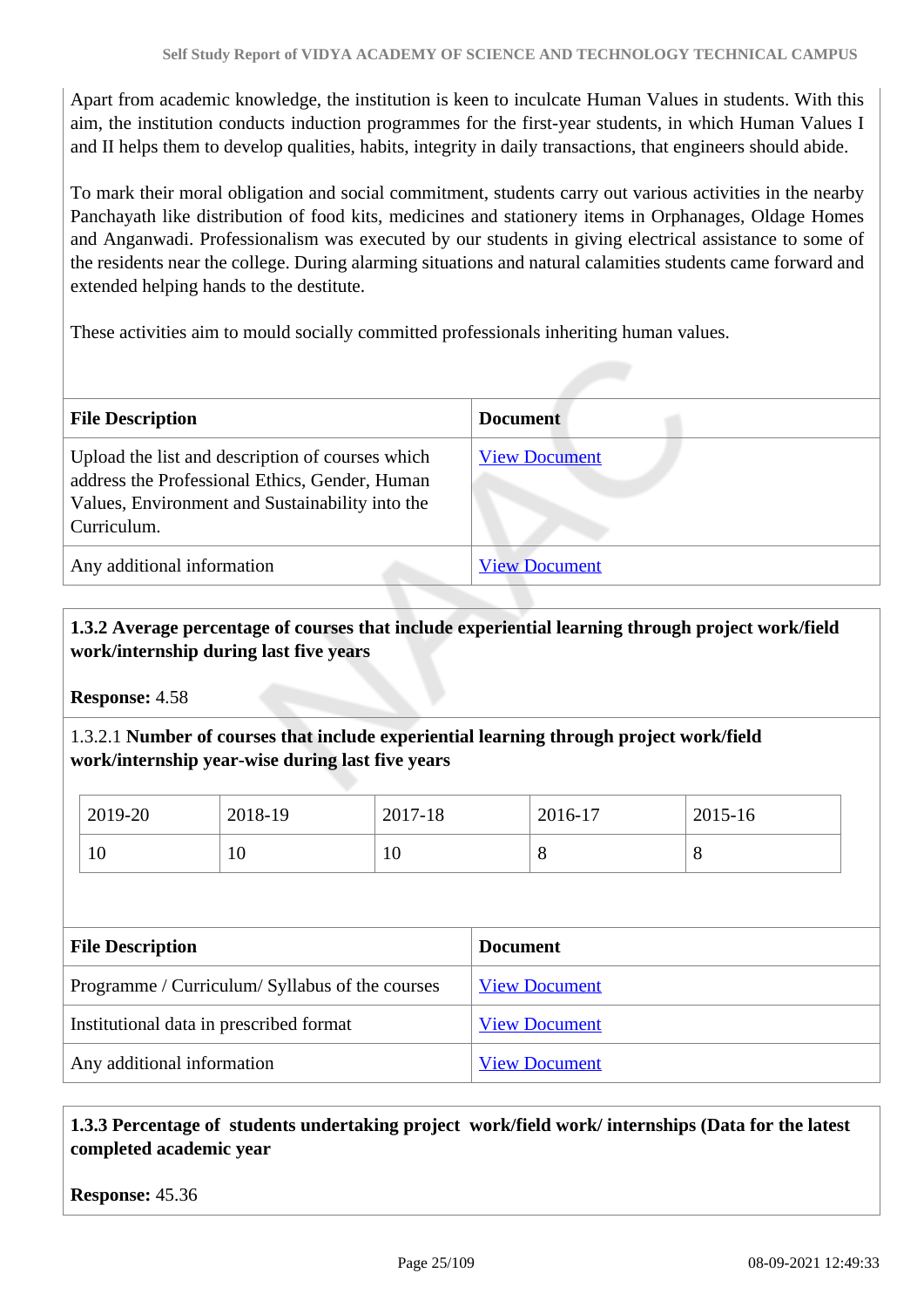| 1.3.3.1 Number of students undertaking project work/field work / internships |                      |  |
|------------------------------------------------------------------------------|----------------------|--|
| Response: 342                                                                |                      |  |
| <b>File Description</b>                                                      | <b>Document</b>      |  |
| Institutional data in prescribed format                                      | <b>View Document</b> |  |
| Any additional information<br><b>View Document</b>                           |                      |  |

# **1.4 Feedback System**

 **1.4.1** *Institution obtains feedback on the syllabus and its transaction at the institution from the following stakeholders 1) Students 2)Teachers 3)Employers 4)Alumni* 

**Response:** A. All of the above

| <b>File Description</b>                                                                                                                                    | <b>Document</b>      |
|------------------------------------------------------------------------------------------------------------------------------------------------------------|----------------------|
| Action taken report of the Institution on feedback<br>report as stated in the minutes of the Governing<br>Council, Syndicate, Board of Management (Upload) | <b>View Document</b> |
| URL for stakeholder feedback report                                                                                                                        | <b>View Document</b> |

**1.4.2 Feedback process of the Institution may be classified as follows: Options:**

**1.Feedback collected, analysed and action taken and feedback available on website**

**2.Feedback collected, analysed and action has been taken**

**3.Feedback collected and analysed**

**4.Feedback collected**

**5. Feedback not collected**

**Response:** B. Feedback collected, analysed and action has been taken

| <b>File Description</b>           | <b>Document</b>      |
|-----------------------------------|----------------------|
| Upload any additional information | <b>View Document</b> |
| URL for feedback report           | <b>View Document</b> |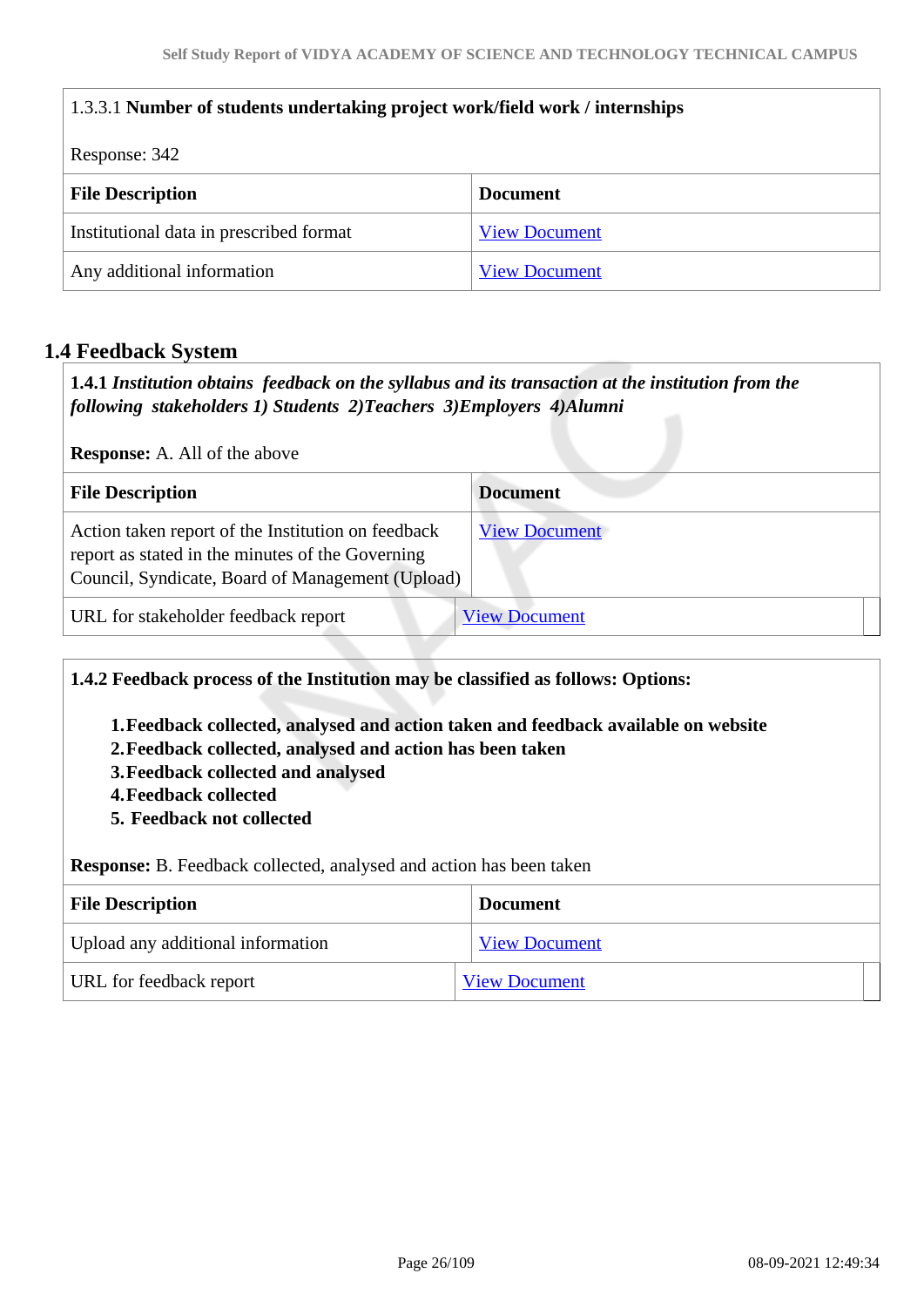# **Criterion 2 - Teaching-learning and Evaluation**

## **2.1 Student Enrollment and Profile**

| 2018-19                                                                        | 2017-18         | 2016-17 | 2015-16                                                                                                                                 |
|--------------------------------------------------------------------------------|-----------------|---------|-----------------------------------------------------------------------------------------------------------------------------------------|
| 194                                                                            | 177             | 164     | 179                                                                                                                                     |
|                                                                                |                 |         |                                                                                                                                         |
| 2.1.1.2 Number of sanctioned seats year wise during last five years<br>2018-19 | 2017-18         | 2016-17 | 2015-16                                                                                                                                 |
|                                                                                | Response: 64.52 |         | 2.1.1 Average Enrolment percentage (Average of last five years)<br>2.1.1.1 Number of students admitted year-wise during last five years |

| THE DESCRIPTION                         | DUCUMENT             |
|-----------------------------------------|----------------------|
| Institutional data in prescribed format | <b>View Document</b> |
| Any additional information              | <b>View Document</b> |

 **2.1.2 Average percentage of seats filled against reserved categories (SC, ST, OBC, Divyangjan, etc. as per applicable reservation policy ) during the last five years ( exclusive of supernumerary seats)**

**Response:** 34.29

2.1.2.1 **Number of actual students admitted from the reserved categories year wise during last five years**

| 2019-20       | 2018-19 | 2017-18         | 2016-17 | 2015-16         |
|---------------|---------|-----------------|---------|-----------------|
| $\cap$<br>ا ک | 48      | $\Omega$<br>، ب | 42      | $\Omega$<br>ر ر |

| <b>File Description</b>                 | <b>Document</b>      |
|-----------------------------------------|----------------------|
| Institutional data in prescribed format | <b>View Document</b> |
| Any additional information              | <b>View Document</b> |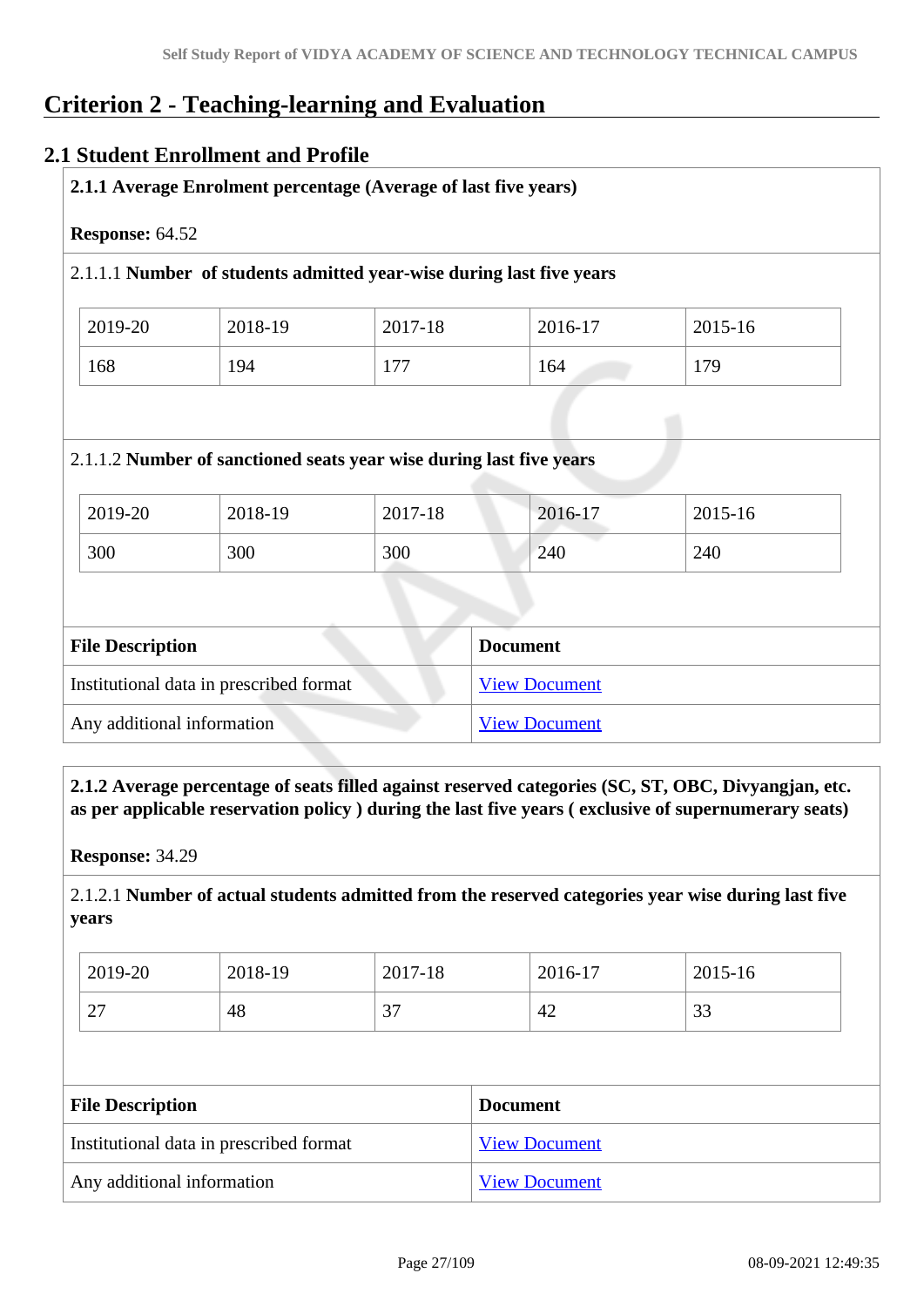# **2.2 Catering to Student Diversity**

### **2.2.1 The institution assesses the learning levels of the students and organises special Programmes for advanced learners and slow learners**

### **Response:**

Our college has a well-established system to keep track of the learning level of each student. Prompt identification of advanced learners and slow learners, helps in providing special attention to them. Advanced learners are guided to scale excellence, while slow learners are helped to steepen their learning curves.

The institution categorises first year students as slow learners and advanced learners on the basis of:

1. Higher secondary marks with emphasis on Mathematics, Physics and Chemistry.

2. State level engineering entrance examination rank (KEAM).

3.Talent test.

A three week induction program is organised for the first year students. Advanced learners and slow learners are identified and categorized into separate batches based on the above criteria. For slow learners, induction courses are scheduled with special attention to weaker areas.

For advanced learners, creativity and skills are boosted through sessions on product development/design, soft skill development and leadership quality enhancement programs. Bridge course on Mathematics is given to students admitted through lateral entry scheme.

For subsequent semesters, each subject faculty member assesses the students based on internal test marks, class test marks, class attentiveness and attendance. Based on the review by respective faculty members and other details such as students' behaviour, previous academic performance, higher secondary marks, mentoring and parents' feedback, staff advisors consolidate each student's learning level and then classify to slow and advanced learners.

For the slow learners, based on the above details,

- Remedial classes are conducted from 4 pm to 5.30 pm after regular working hours. Free hostel and bus facilities are provided for the students in this regard. Special classes, covering important topics on specific subjects, are also conducted for the slow learners.
- Summer courses were conducted at the end of second and fourth semester for FE students to make the student eligible to write the examination.
- Periodic Parent-Teacher Meetings are conducted to facilitate effective communication between faculty members and the parents.
- Counselling is provided by mentors and if needed professional counselling is arranged by the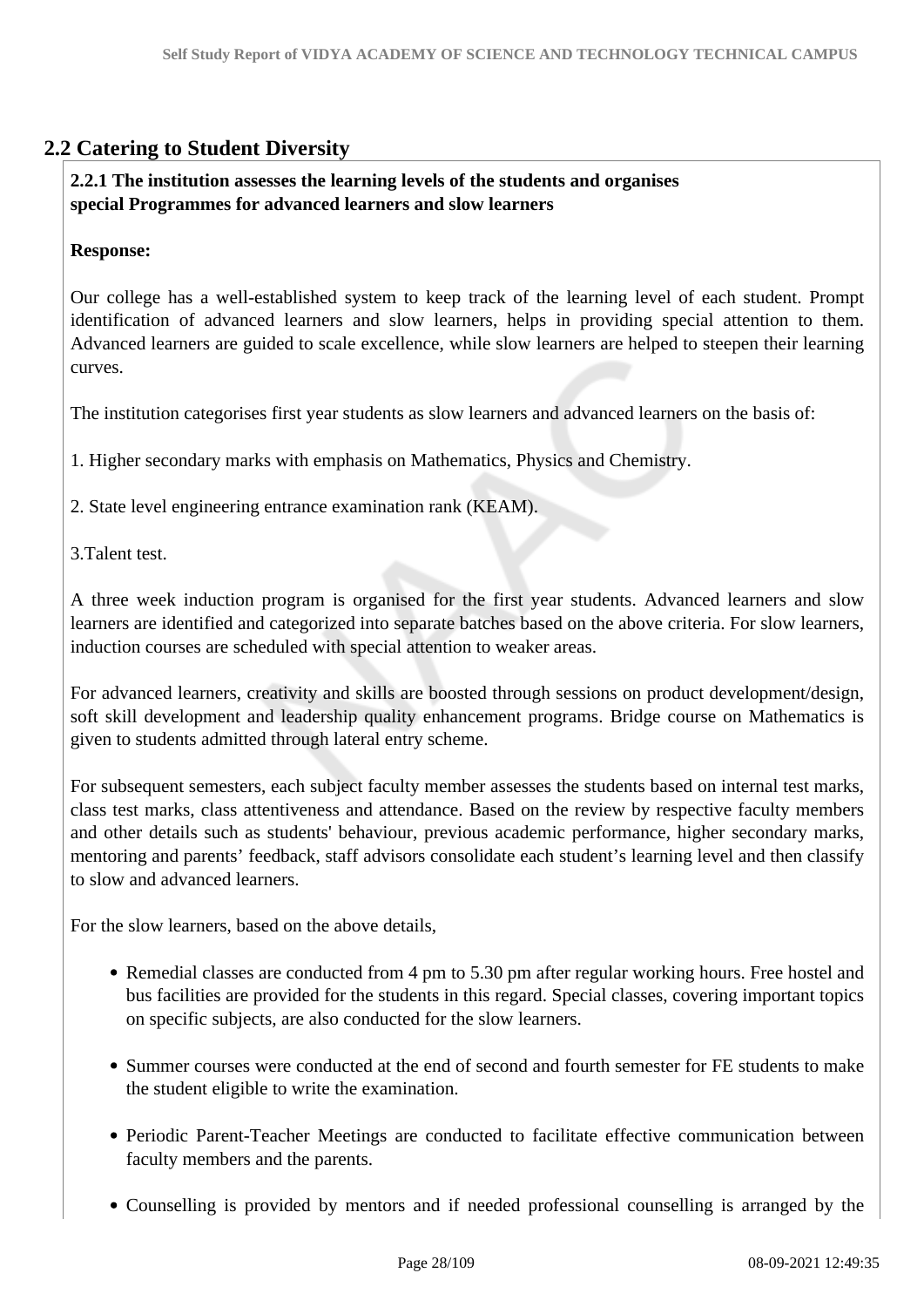institution through Vidya Student Support Cell.

During project works, peer learning is ensured with proper teaming.

For advanced learners,

- The students are motivated to do online certification courses like SWAYAM-NPTEL, MOOCs, Coursera.
- Eligible Students are encouraged to take Minor Degree courses in their third semester and Honours Degree in their fifth semester. Classes for minor program and honour programs are conducted in the afternoon session.
- Students having orientation towards research are supported by faculty members to conduct small research projects in the right direction.
- Students are motivated to take up projects by utilizing the facilities offered by Vidya Talent Centre (VTC).
- They are motivated and supported to attend National conferences, workshops, hackathons and other acclaimed competitions to exhibit their skills.
- The students are encouraged to attend GATE and other Competitive examinations.
- Best performers in university examinations are awarded 'Certificate of Appreciation'.
- Technical fests are conducted to give the students a platform to exhibit their technical talents.

| <b>File Description</b>               | <b>Document</b>      |
|---------------------------------------|----------------------|
| Upload any additional information     | <b>View Document</b> |
| Paste link for additional Information | <b>View Document</b> |

#### **2.2.2 Student- Full time teacher ratio (Data for the latest completed academic year)**

#### **Response:** 15:1

| <b>File Description</b>    | <b>Document</b>      |
|----------------------------|----------------------|
| Any additional information | <b>View Document</b> |

**2.3 Teaching- Learning Process**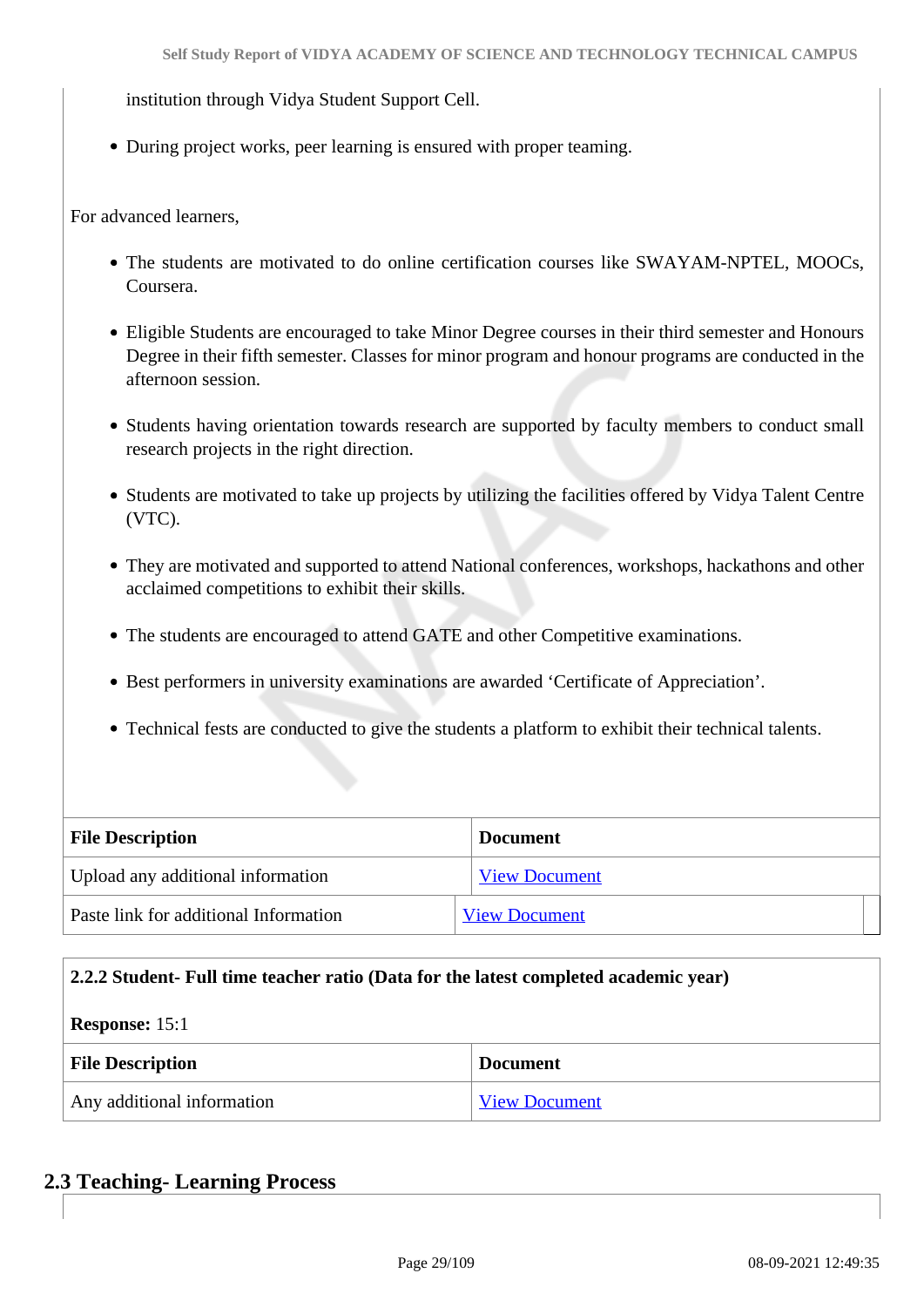# **2.3.1 Student centric methods, such as experiential learning, participative learning and problem solving methodologies are used for enhancing learning experiences**

### **Response:**

Student centric methods which involve experiential learning, participative learning and problem solving methodologies are facilitated in VAST TC. These methods are found extremely effective in enhancing the learning experience of students.

## **Experiential Learning:**

Laboratories – Students get primary exposure to engineering equipment and machines from different laboratories available in the college.

Students are divided into small groups of 4 to 5 students for the effective conduct of laboratory classes. This enables each student to obtain hands-on experience of operating machines. It is ensured that each student does adequate preparation and background study before they start an experiment. Once the experiments are done, the data obtained are analyzed and worked on, to draw inference. Students are guided through this process by expert teachers and technical staff.

Additional training is given to students at the college laboratory facilities in PCB Manual Soldering and Quality Inspection, CNC machines and Drone Making.

In addition to lecture and tutorial hours, students are given practice sessions for design project subjects and on programming.

- Product development –Vidya Talent Center (VTC) facilitates a platform for students to learn from experience, the process of product development.
- Industry Exposure During Internships and Industrial Visits, students acquire real world experience and understanding the technical concepts and various processes in Industries.

### **Participative Learning:**

- Peer Support Groups Students discuss among themselves in small groups and find solutions for engineering problems in their tutorial hours. In this process they teach one another and help each other.
- Projects Students do their main project in final year and mini-project in the pre-final year. Projects are done in small groups of 4 to 5 based on topics relevant to industry and research. Under the guidance of project supervisors, students review numerous journal papers to lay background for their work.
- Student Seminars Students are given opportunities to take seminars through the course of their curriculum. They refer to recent technological advancements and research for a deep rooted study on the seminar topic.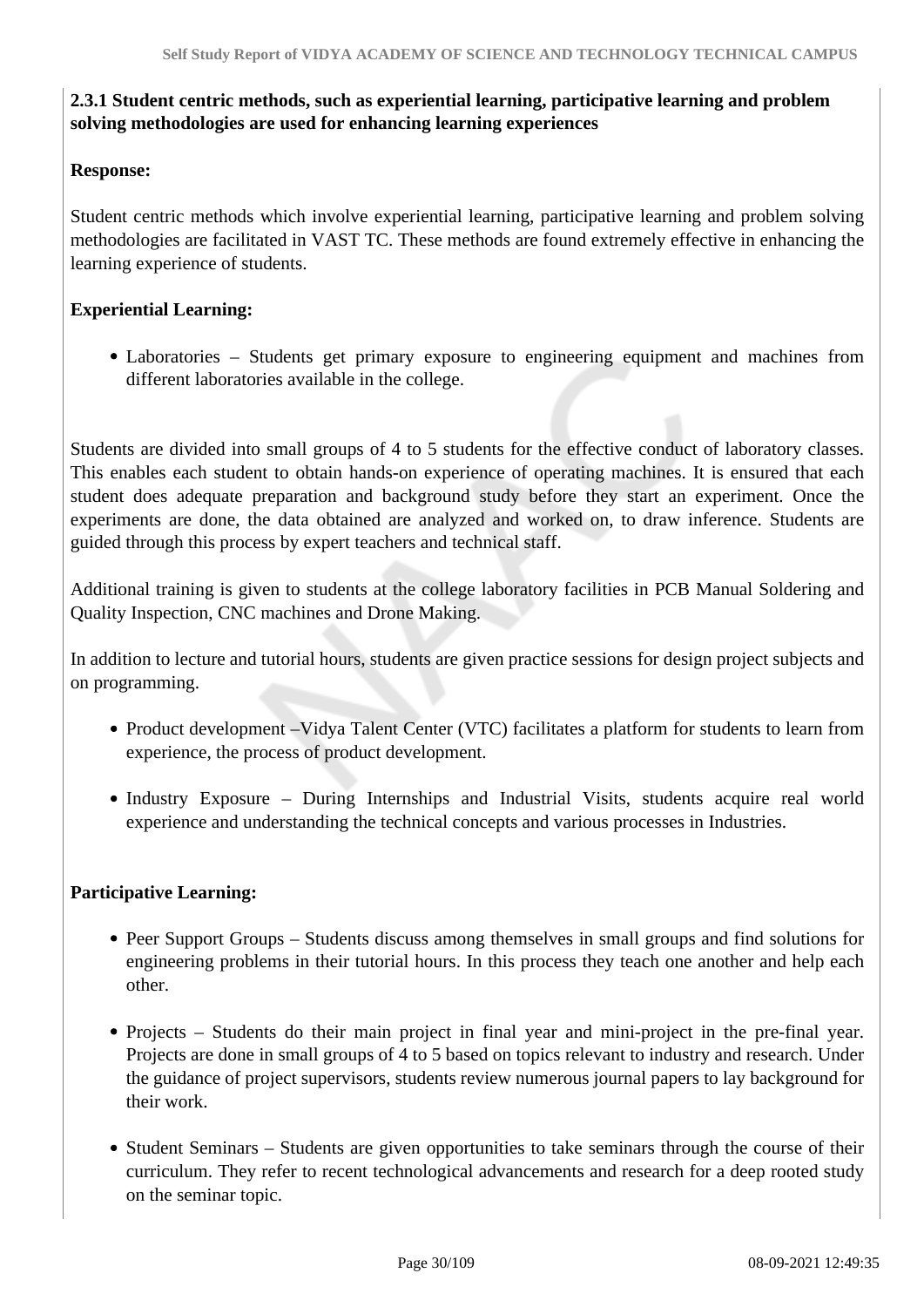# **Problem Solving Methodologies:**

- Tutorial hours In tutorial hours, students in groups use their analytical and reasoning abilities to find solutions for numerical problems. Tutorial hours are mandated by university and implemented to instill problem solving skills in students.
- Finding solutions to social and industrial issues Students find technical solutions to social and industrial problems with their projects. Our students have presented project works at National and International Conferences.
- Technical problem solving Students showcase their problem solving skills at various competitions within and outside our college.

#### **Outcomes:**

- Students have designed and fabricated Bike Stand Alarm, Smart Agriculture System, RO Water Purifier, Water Level Indicator, House Inverter and LED Tubes as part of various VTC initiatives.
- Over the years some of our students have achieved in Hacking Competitions and Idea pitching competitions at National Level.
- One of our students Mr.Lagari was the only one from Kerala, to attend the '19th World festival of Youth and Students' at Sochi, Russia in 2017. He was selected by virtue of his projects and publications.

| <b>File Description</b>           | <b>Document</b>      |  |
|-----------------------------------|----------------------|--|
| Upload any additional information | <b>View Document</b> |  |
| Link for additional information   | <b>View Document</b> |  |

### **2.3.2 Teachers use ICT enabled tools for effective teaching-learning process.**

#### **Response:**

Teachers in our college use various Information and Communication Technology (ICT) enabled tools to make the teaching-learning process effective.

**Classroom Teaching Tools** – Teachers utilize different multimedia tools like LCD projectors, portable PA systems and laptops to enhance the learning experience in classrooms. Difficult topics are presented to students with the help of animations, graphics and pictures to convey the ideas effectively.18 halls (classrooms and seminar halls) are permanently equipped with projectors and screens for illustrative teaching. Each department has their own laptop that can be utilized for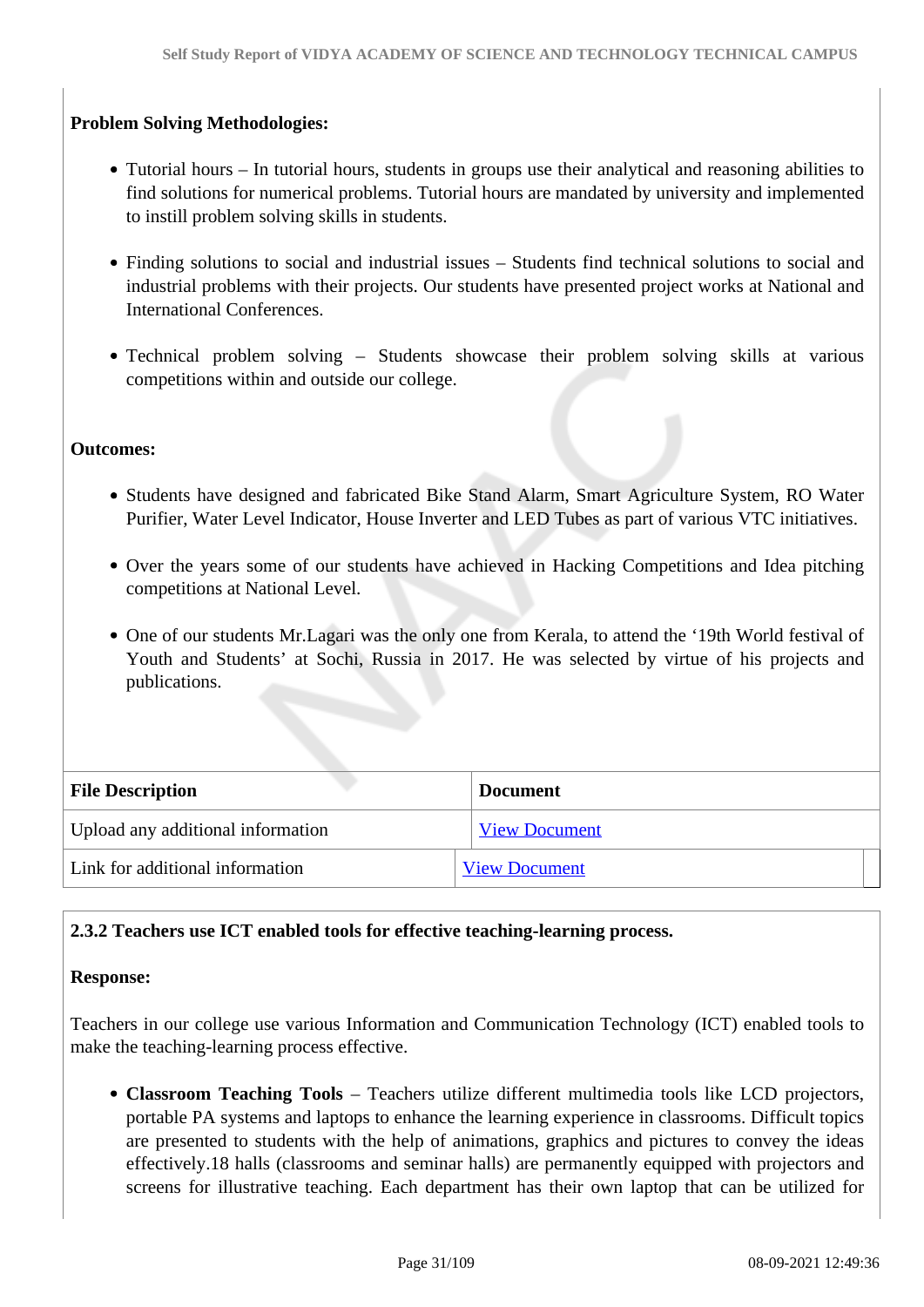conducting classes apart from individual laptops of many faculty members. The syllabus, course plan, college academic calendar and other course contents are made available to the students through the college and department websites at the beginning of the semester. This helps the students to access, understand and plan their semester academics with few clicks.

- **Academic Monitoring** The student academic activities like semester registration, daily attendance recording are done in Enterprise Resource Planning (ERP) software. The faculty members enter the student attendance details in ERP after each class hours. The automatic SMS system is utilized to inform the parents about the absence of any student. In addition to this, the entire college administration, staff and student monitoring is done with the help of ERP software.
- **Learning Outside classrooms**  Teachers motivate students to use different electronic resource packages like National Programs on Technology Enhanced Learning (NPTEL), Spoken Tutorials, SWAYAM, Coursera and MOOC for advanced learning and understanding of subjects. These online courses help students to acquire extra knowledge in addition to what they get from classrooms. Students learn different perspectives of a topic from eminent experts around the globe. Faculty members also attend these courses to widen their knowledge base on different topics. The college website hosts the link to the online/offline course contents, so that students and staff can access them easily. The college library facilitates offline access of NPTEL videos saved in the library computers, for staff and students. Faculty members in our college record lecture videos and demonstration videos and share them in various online platforms like YouTube channels and Google Classrooms. This helps the students to watch and learn the topics at their own convenience and comfort. Teachers use 'Google Classroom' as a virtual classroom. Module wise notes, study materials, recorded lecture videos, illustrative videos and all the digital data pertaining to a course is shared with the students in Google Classrooms.
- **Research and Project works** Students need to refer through numerous journal papers to have adequate literature review for their project works. Teachers help the students to acquire online journals and guide them to properly utilize it. The student projects, which involve software programming and simulation works utilize the college computing facilities. For programming classes and Computer Aided Design (CAD) classes, our college houses Free and Open Source Software (FOSS) Lab, Core Computer Lab and CAD Lab.

| <b>File Description</b>                                                                                  | Document             |
|----------------------------------------------------------------------------------------------------------|----------------------|
| Upload any additional information                                                                        | <b>View Document</b> |
| Provide link for webpage describing the ICT<br>enabled tools for effective teaching-learning<br>process. | <b>View Document</b> |

 **2.3.3 Ratio of students to mentor for academic and other related issues (Data for the latest completed academic year )**

**Response:** 18:1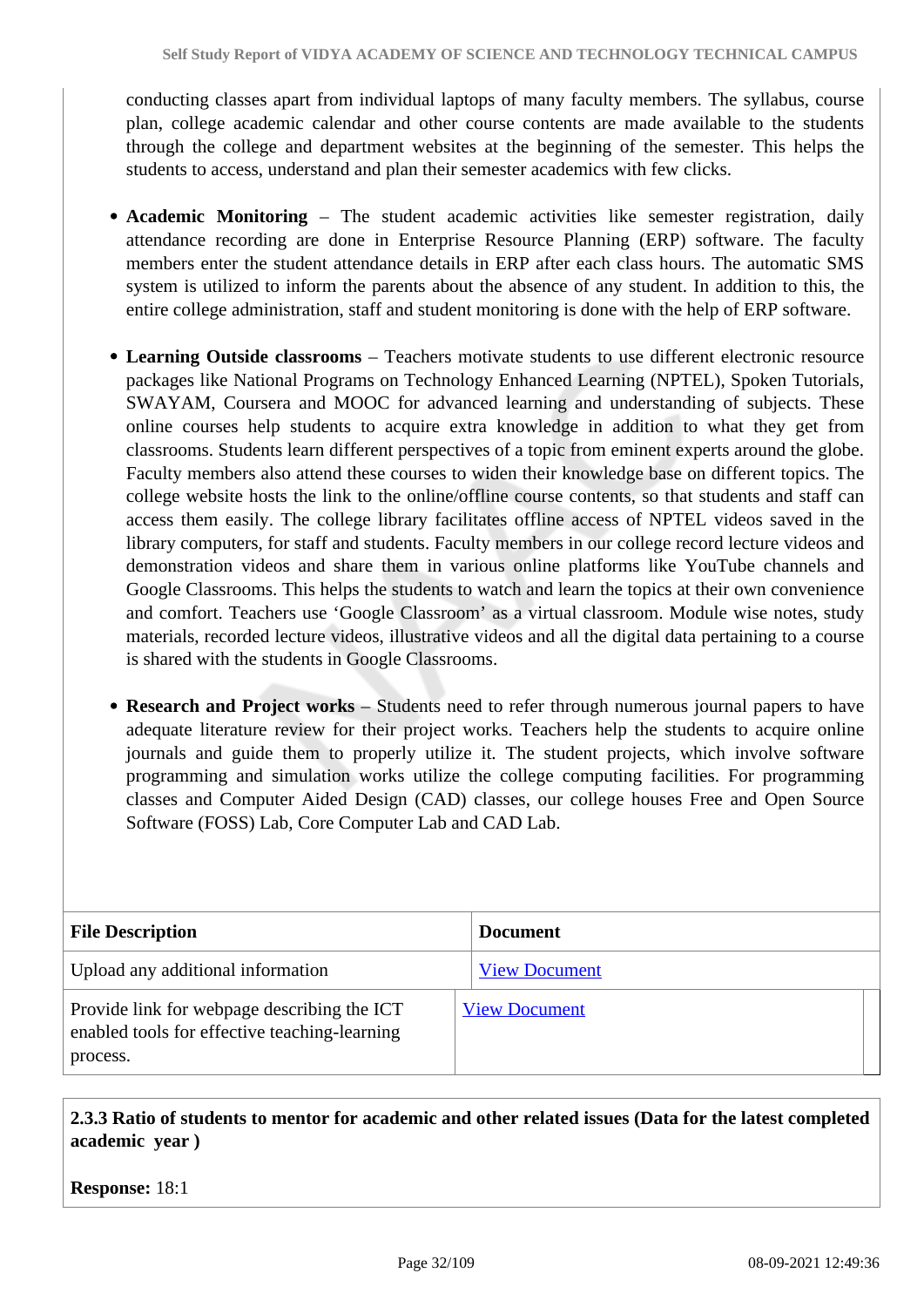| 2.3.3.1 Number of mentors                                                        |                      |  |
|----------------------------------------------------------------------------------|----------------------|--|
| Response: 41                                                                     |                      |  |
| <b>File Description</b>                                                          | <b>Document</b>      |  |
| Upload year wise, number of students enrolled and<br>full time teachers on roll. | <b>View Document</b> |  |
| Mentor/mentee ratio                                                              | <b>View Document</b> |  |
| Circulars pertaining to assigning mentors to mentees                             | <b>View Document</b> |  |

# **2.4 Teacher Profile and Quality**

| 2.4.1 Average percentage of full time teachers against sanctioned posts during the last five years<br><b>Response: 81.89</b> |                      |
|------------------------------------------------------------------------------------------------------------------------------|----------------------|
|                                                                                                                              |                      |
| List of the faculty members authenticated by the<br>Head of HEI                                                              | <b>View Document</b> |
| Institutional data in prescribed format                                                                                      | <b>View Document</b> |

### **2.4.2 Average percentage of full time teachers with Ph. D. / D.M. / M.Ch. / D.N.B Superspeciality / D.Sc. / D.Litt. during the last five years (consider only highest degree for count)**

**Response:** 2.34

2.4.2.1 **Number of full time teachers with** *Ph. D. / D.M. / M.Ch. / D.N.B Superspeciality / D.Sc. / D.Litt.* **year wise during the last five years**

|                                         | 2019-20 | 2018-19              | 2017-18         |  | 2016-17 | 2015-16        |
|-----------------------------------------|---------|----------------------|-----------------|--|---------|----------------|
|                                         |         |                      | $\overline{2}$  |  | 2       | $\overline{0}$ |
|                                         |         |                      |                 |  |         |                |
| <b>File Description</b>                 |         |                      | <b>Document</b> |  |         |                |
| Institutional data in prescribed format |         | <b>View Document</b> |                 |  |         |                |
|                                         |         |                      |                 |  |         |                |

# **2.4.3 Average teaching experience of full time teachers in the same institution (Data for the latest completed academic year in number of years)**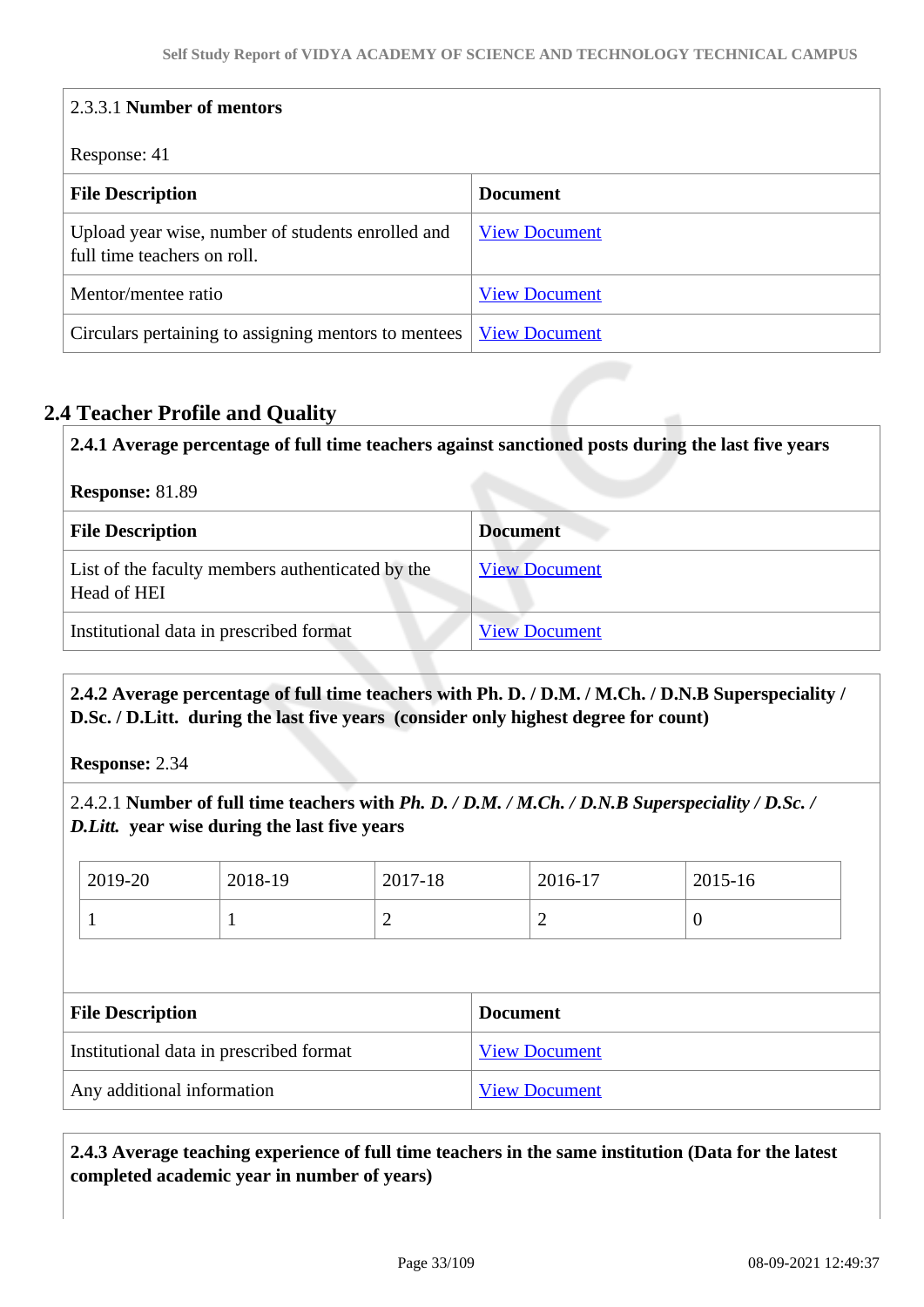#### **Response:** 3.44

| 2.4.3.1 Total experience of full-time teachers |                      |  |
|------------------------------------------------|----------------------|--|
| Response: 168.7                                |                      |  |
| <b>File Description</b>                        | <b>Document</b>      |  |
| Institutional data in prescribed format        | <b>View Document</b> |  |
| Any additional information                     | <b>View Document</b> |  |

# **2.5 Evaluation Process and Reforms**

**2.5.1 Mechanism of internal assessment is transparent and robust in terms of frequency and mode**

#### **Response:**

Internal Evaluation is an important part of the teaching and learning process. During the first year orientation program, students and their parents are made aware of the regulation, scheme, evaluation process, distribution of sessional marks and the academic schedule of university.

- The attendance is entered in the Campus ERP system and the parents will get notification through SMS facility about absenteeism of students.
- The VASTTC conducts two internal examinations and end semester examinations as per the regulation of the university and the same is scheduled in the institution's academic calendar.
- Dates of the internal examinations are notified on the class room notice board, department notice board, examination notice board and announced by the staff advisors in respective classes.
- Faculty members prepare question papers based on the course plan, course outcomes & Bloom's taxonomy to their respective subjects.
- A question paper scrutiny committee is formulated in each department with the Head of the Department as chairman and senior faculty as members to verify the quality and correctness of question papers.
- After the valuation HOD verifies 3 to 5 sample answer scripts. The valued answer scripts are distributed to the students along with the answer key.
- Students can approach the respective faculty members for any grievance on evaluation  $\&$ tabulation. The valid corrections in the marks of students are incorporated in the final mark statement.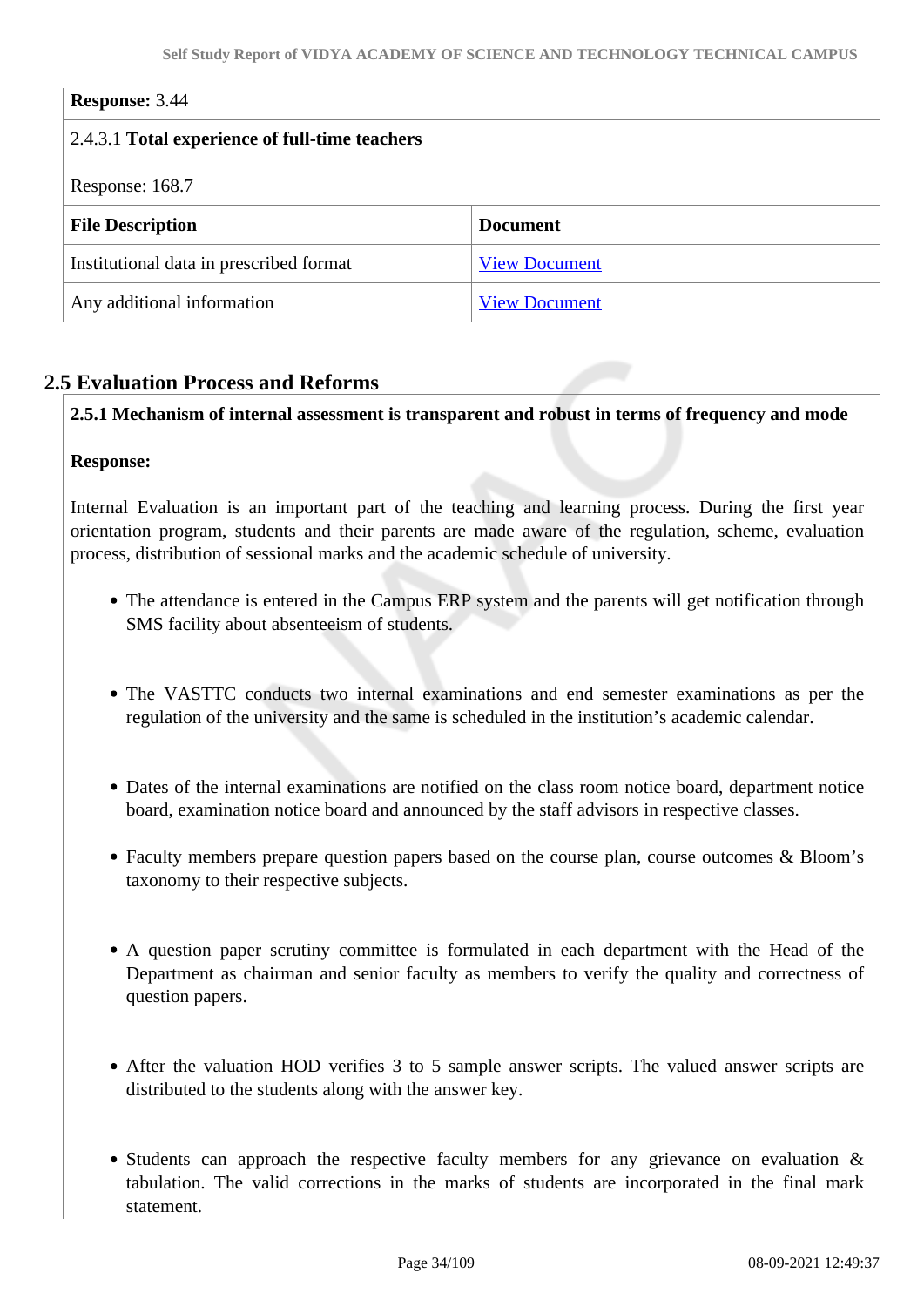- The consolidated marks are published in department notice boards and discussed with the parents during the PTA meeting.
- Department meetings are conducted to review the results after each internal examination. The Principal and HOD verifies and analyses the internal examination marks of all classes.
- For laboratory courses, continuous assessment is done by considering regular laboratory work, preparation of work book, regular class viva and end semester laboratory examination. Final evaluation and attendance report is published in the notice board.
- The Evaluation of the project is to be done in two stages. Two internal progress evaluations and a final report evaluation. After each internal assessment the marks are entered in the course diary and published in notice boards.
- For comprehensive examination, as per the university guidelines each department conducts oral examination. The marks secured by the students are published in the notice boards of respective departments. At the end of the semester, a comprehensive viva is conducted by an assessment committee consisting of an external subject expert/ industrial expert.
- For the evaluation of the design project respective HODs constitute a committee. The first and second evaluations are done immediately after the respective internal examinations. The final evaluation takes place during the last week of the semester.
- Minimum two assignments are given to students. They have to submit it as per the scheduled date. After evaluation, scripts are returned to the students with the comments of subject teachers.
- Consolidated final internal examination marks of all subjects of respective semester and attendance is published in the notice boards with the knowledge of students by getting signature from them. Then the same is uploaded on the university portal.

| <b>File Description</b>         | <b>Document</b>      |  |
|---------------------------------|----------------------|--|
| Any additional information      | <b>View Document</b> |  |
| Link for additional information | <b>View Document</b> |  |

 **2.5.2 Mechanism to deal with internal examination related grievances is transparent, time- bound and efficient** 

### **Response:**

# **Grievance during conduct of internal examination**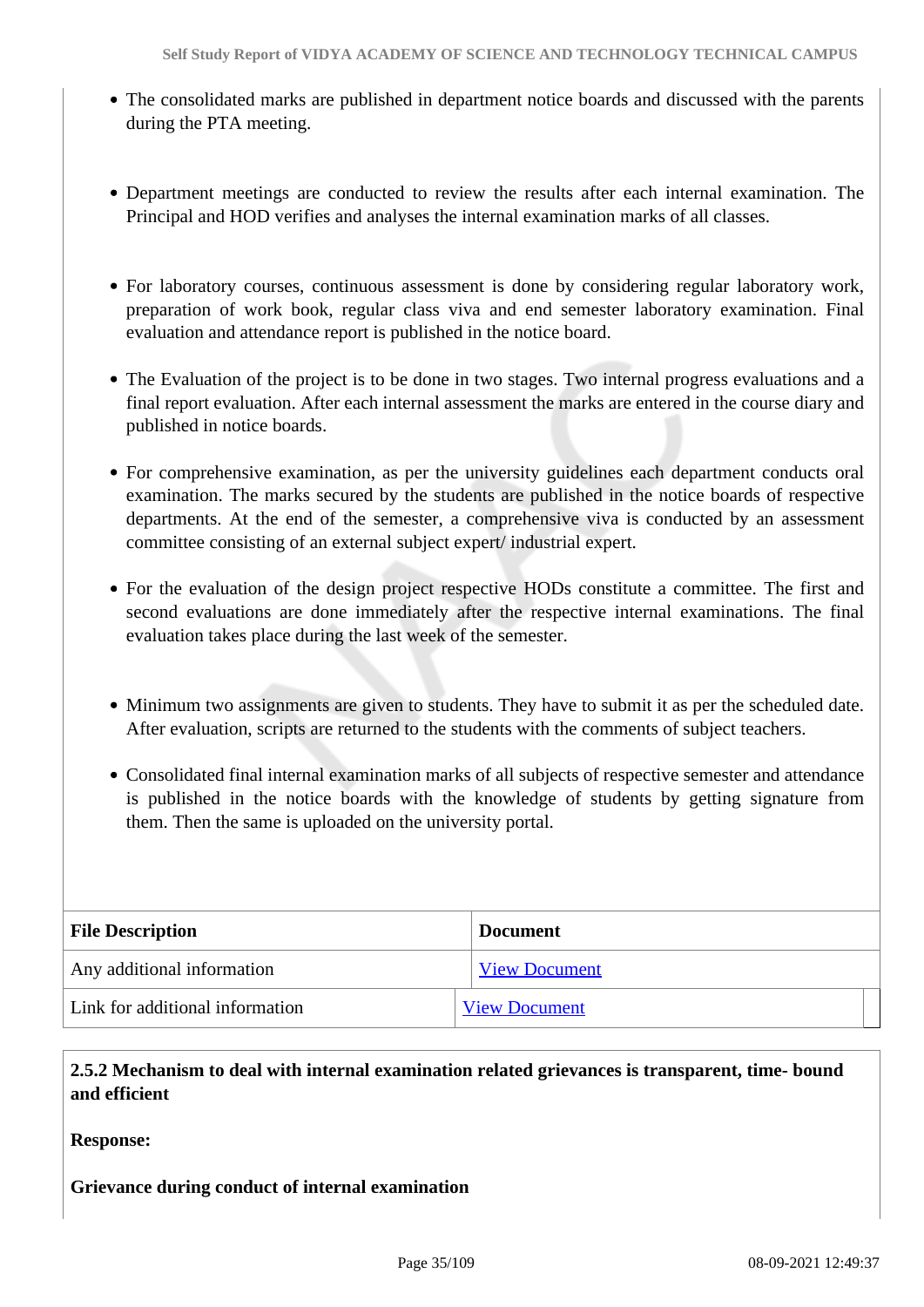Internal exam cell is conducting all internal examinations in VAST TC. The VAST TC conducts two internal examinations as per academic calendar. Dates of the internal examinations are notified on the notice boards of class room, department , examination cell also announced by the staff advisors in respective classes

Internal examination squad is constituted with a senior faculty member as head and along with other two faculty members to avoid any type of malpractices. The squad visits the examination halls during the internal tests and records the malpractices/discipline issues in a malpractice register, date wise with all proofs and internal examination cell reports the issue to the Principal. Concerned HoDs are instructed by the principal to conduct an enquiry on the basis of the evidence available. Principal decides the disciplinary action to be taken based on the enquiry report submitted by the HoDs.

If a student misses internal examinations due to medical reasons or other personal emergencies, based on genuine evidence, a single test will be conducted covering four modules after getting the approval from the concerned HOD and the Principal. After each internal examination, parents are informed about the students' performances in the PTA meetings.

For laboratory courses, continuous assessment is done by considering day to day laboratory work, preparation of work book, regular class viva and end semester laboratory examination. If a student misses the scheduled laboratory hours due to medical or any other genuine reasons he/she is allowed to complete the pending works at a later time with prior permission from the lab- in charge and HOD.

The evaluation of the project is to be done in two stages: two internal progress evaluations and a final report evaluation. If a student misses the schedule and is unable to attend the project presentation due to genuine reasons, one more chance will be provided to the student after getting the approval from the project coordinator and HOD.

The entire procedures are informed to the students through the notice boards and through respective mentors.

### **Internal evaluation related Grievance**

After internal examinations, within 5 working days the evaluated answer scripts along with the answer-key are provided to the students. Students can approach the respective subject faculty member within 2 days for any grievance on evaluation, mark allocation and tabulation. The corrections are duly made by the faculty member and the corrected marks are entered in the course diary and published in the notice board. If the grievance is not rectified within stipulated time, students can approach the respective HoD and further Students Grievance Redressal Committee of the college. An enquiry will be conducted by Students Grievance Redressal Committee convener and proper action will be taken to resolve the matter.

Consolidated Sessional marks are published in the notice boards and students can resolve their grievances regarding sessional marks as per the same mechanism with in two working days. The rectified sessional marks are verified by HoD and Principal then entered in the university web portal.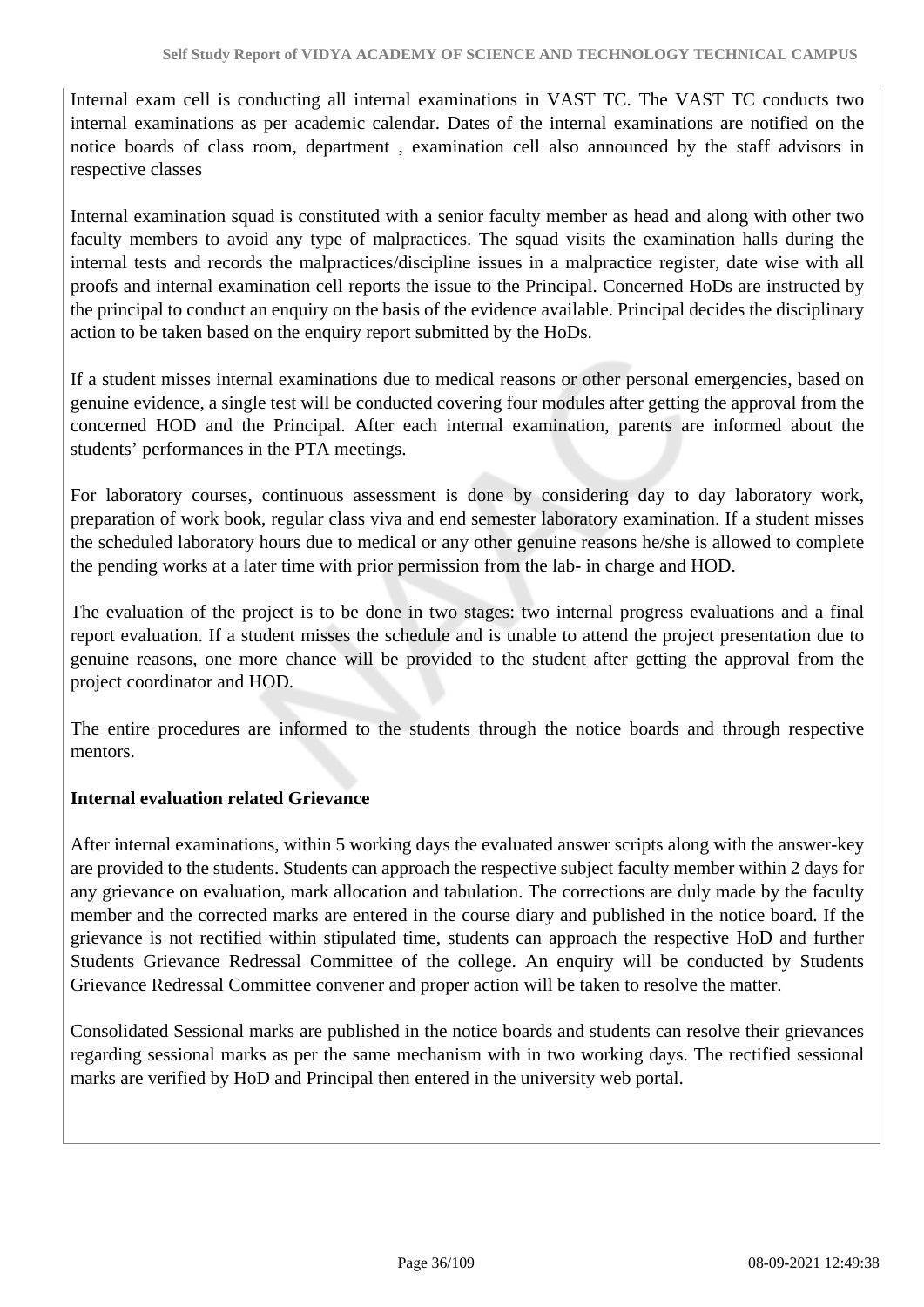| <b>File Description</b>         | <b>Document</b>      |
|---------------------------------|----------------------|
| Any additional information      | <b>View Document</b> |
| Link for additional information | <b>View Document</b> |

# **2.6 Student Performance and Learning Outcomes**

 **2.6.1 Teachers and students are aware of the stated Programme and course outcomes of the Programmes offered by the institution.**

# **Response:**

The curriculum and syllabus for each program is provided by APJ Abdul Kalam Technological University, Thiruvananthapuram.

Program Outcomes (POs) are specified by NBA (National Board of Accreditation) that imbibe the knowledge, skills and attitudes the students should have at the end of the engineering program. There are twelve POs and the institute follows the same. They are similar and in alignment with the Graduate Attributes of Washington Accord. Only five of twelve POs are dominantly disciplinary outcomes, and the remaining seven are professional outcomes also known as generic or transferable (skills) outcomes. In that seven professional outcomes: Three POs mention complex engineering problems, two POs mention complex engineering activities and two POs mention contextual knowledge.

In VAST TC every department has its own Program Specific Outcomes (PSOs) formulated to meet the objectives of each program. Program Specific Outcomes (PSOs) were identified for each program after detailed discussions in the DAC (Department Advisory Committee) meetings. PSOs are program specific and are two to four in number. These PSOs imply all the core courses of the program and also the scope of streams of the program. It also captures the features of the program that differentiates it from others.

As the institute follows outcome based education, Course Outcomes (COs) are defined for all the courses in the curriculum by each department. COs state what students are expected to know or be able to do upon the completion of a course. The number of COs for a course is not fixed. The process followed in VAST TC on framing COs is given below:

- Before the commencement of the academic session, courses are allotted to the faculty members and they identify and formulate the COs using Bloom's Taxonomy and subject curriculum.
- All departments have formed a DAC (Department Advisory Committee) to review the COs.
- DAC is composed of HOD and senior faculty members.
- The members of DAC evaluate the COs before the commencement of each semester.
- After the discussion/review, the COs are finalized and published.
- The COs are kept in the course file.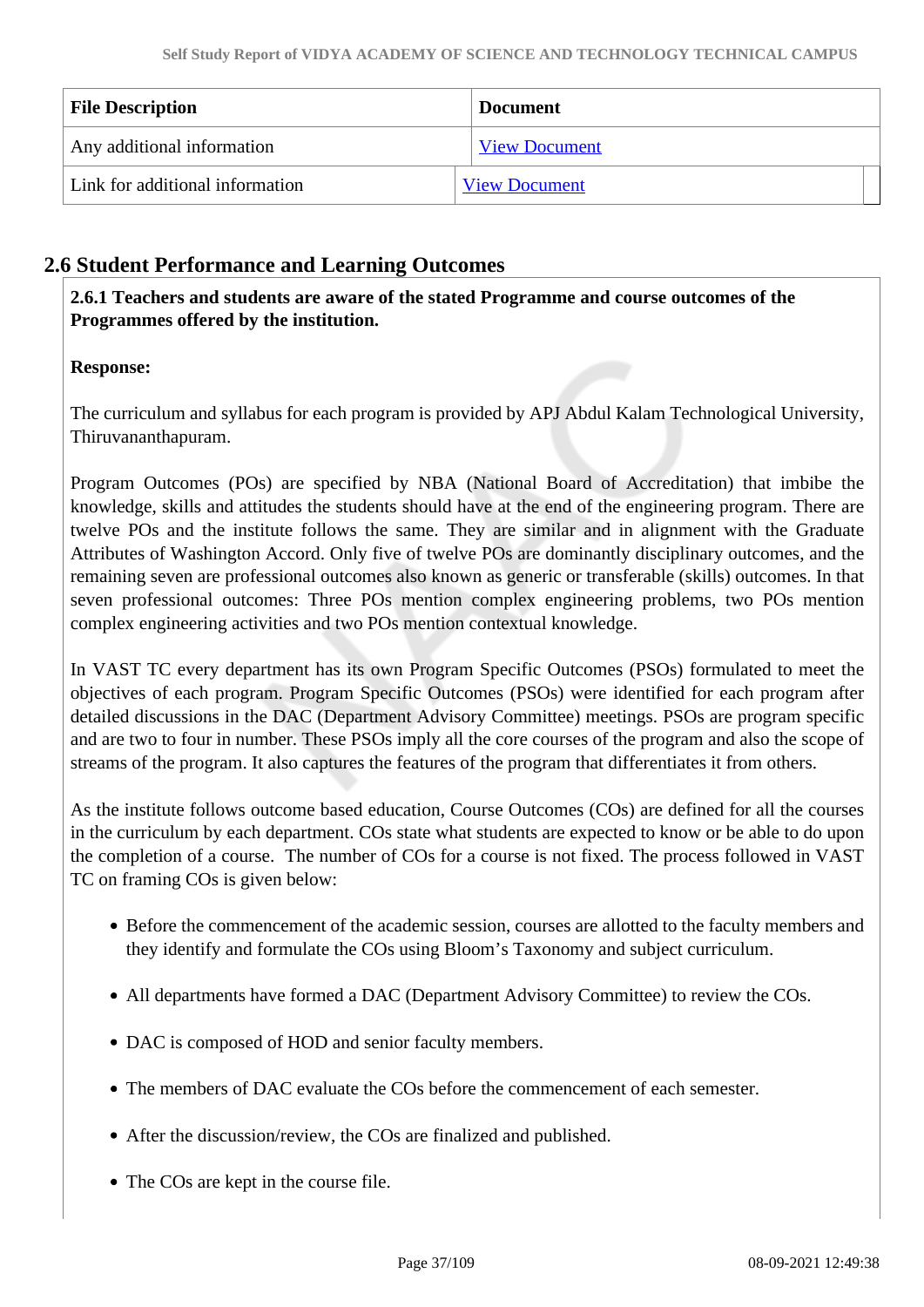These COs of all subjects then work as essential tools for the assessment of the CO PO attainment.

The following platforms are used to disseminate the POs and PSOs to the students and teachers;

- The college official website.
- Induction Program / Orientation Program
- IQAC meetings in which IQAC takes initiative to communicate the importance of learning outcomes.
- Notice boards in the Classrooms and Laboratories
- Wall boards in staff rooms and HoD cabin.

COs are made available and communicated to teachers and students through following activities,

- Course diary and course file maintained by the respective subject faculty member
- Make aware of students during the beginning of each semester and throughout by the concerned faculty members.
- Discussions by faculty members in the departmental meetings.
- Course outcome surveys.

| <b>File Description</b>                                | <b>Document</b>      |
|--------------------------------------------------------|----------------------|
| Upload COs for all courses (examples from<br>Glossary) | <b>View Document</b> |
| Upload any additional information                      | <b>View Document</b> |
| Paste link for Additional information                  | <b>View Document</b> |

# **2.6.2 Attainment of programme outcomes and course outcomes are evaluated by the institution.**

# **Response:**

The institute evaluates the attainment of COs, POs and PSOs through its evaluation system and through various processes as mentioned below.

The artifacts that demonstrate the skills, personal characteristics and accomplishments required for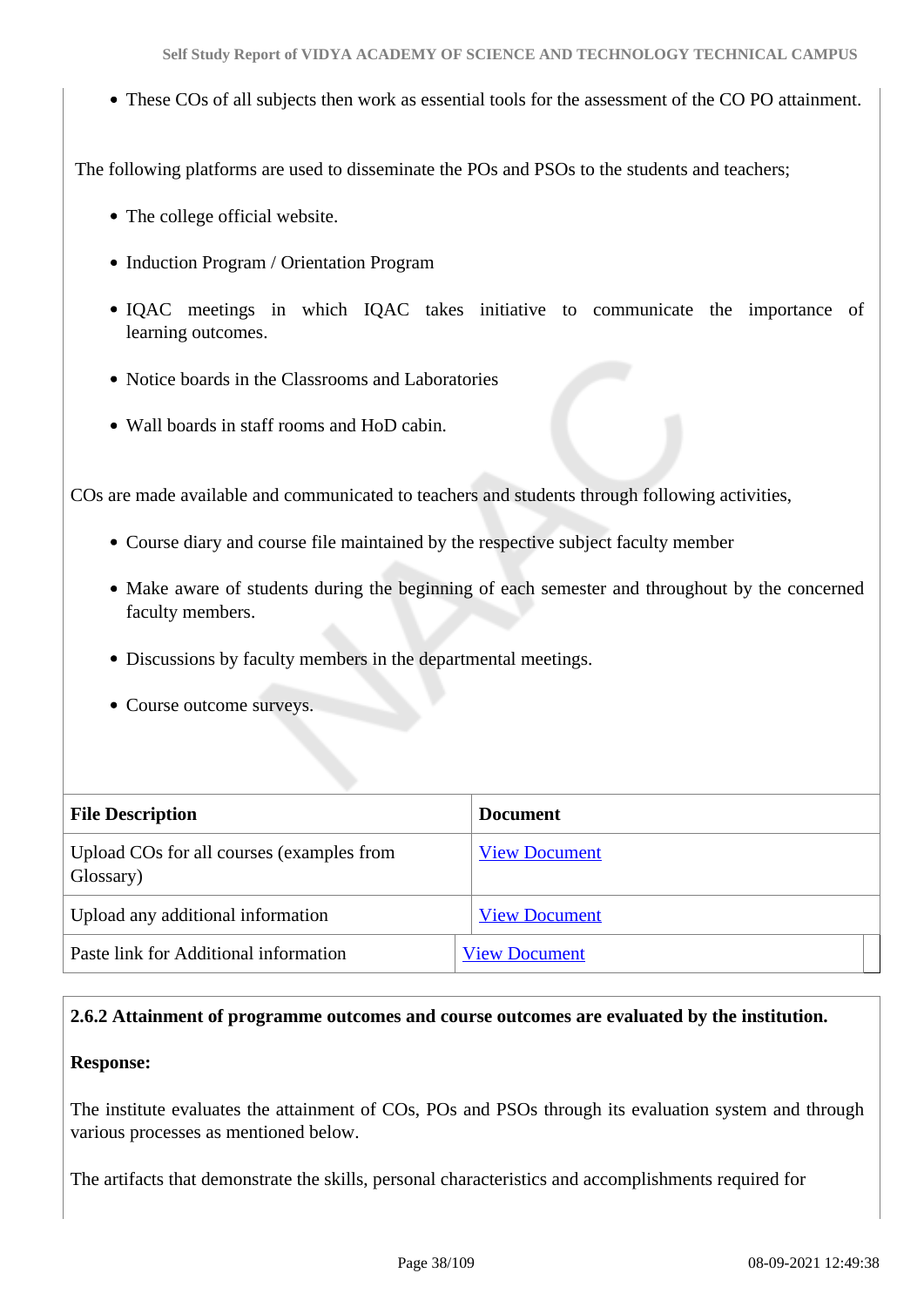measuring the attainment, are collected from:

1.Direct attainment

2.Indirect attainment

#### **Direct Attainment:**

As per the regulations of the affiliated university, the assessment is in two ways:

1. Internal Assessment (50 Marks)

2. University Examination (100 Marks)

Internal Assessment is done by the subject teacher throughout the semester. Assessment components are,

- 1.Internal Examination: Internal Examination is conducted twice in a semester. The Internal Examination Question papers are prepared based on the course outcomes and Bloom's taxonomy level.
- 2.Assignments: Assignments are given twice in a semester indicating the corresponding COs and Bloom's taxonomy level.

#### **Indirect attainment:**

Course Outcome Survey: A survey is being taken from students for each course at the end of the semester. Different grades A, B, C, D and E are given with the following weightages: A-5, B – 4, C – 3, D – 2, E – 1. Based on these five point scales, attainment of each CO is calculated.

#### **CO attainment:**

- Concerned faculty members list out the COs and prepare CO-PO and CO-PSO matrices/attainments for all courses indicating the correlation.
- Benchmark attainment is set as follows:

| Benchmark attainment            | Attainment |
|---------------------------------|------------|
| Pass Percentage $< 60$          |            |
| Pass Percentage between 60 & 69 |            |
| Pass Percentage between 70 & 79 |            |
| Pass Percentage $\geq$ 80       |            |

• Individual marks of each student is calculated for all COs considering marks of internal tests, assignments, University Examination and Course end survey.

A table containing the percentage of marks obtained for each COs of all students is prepared.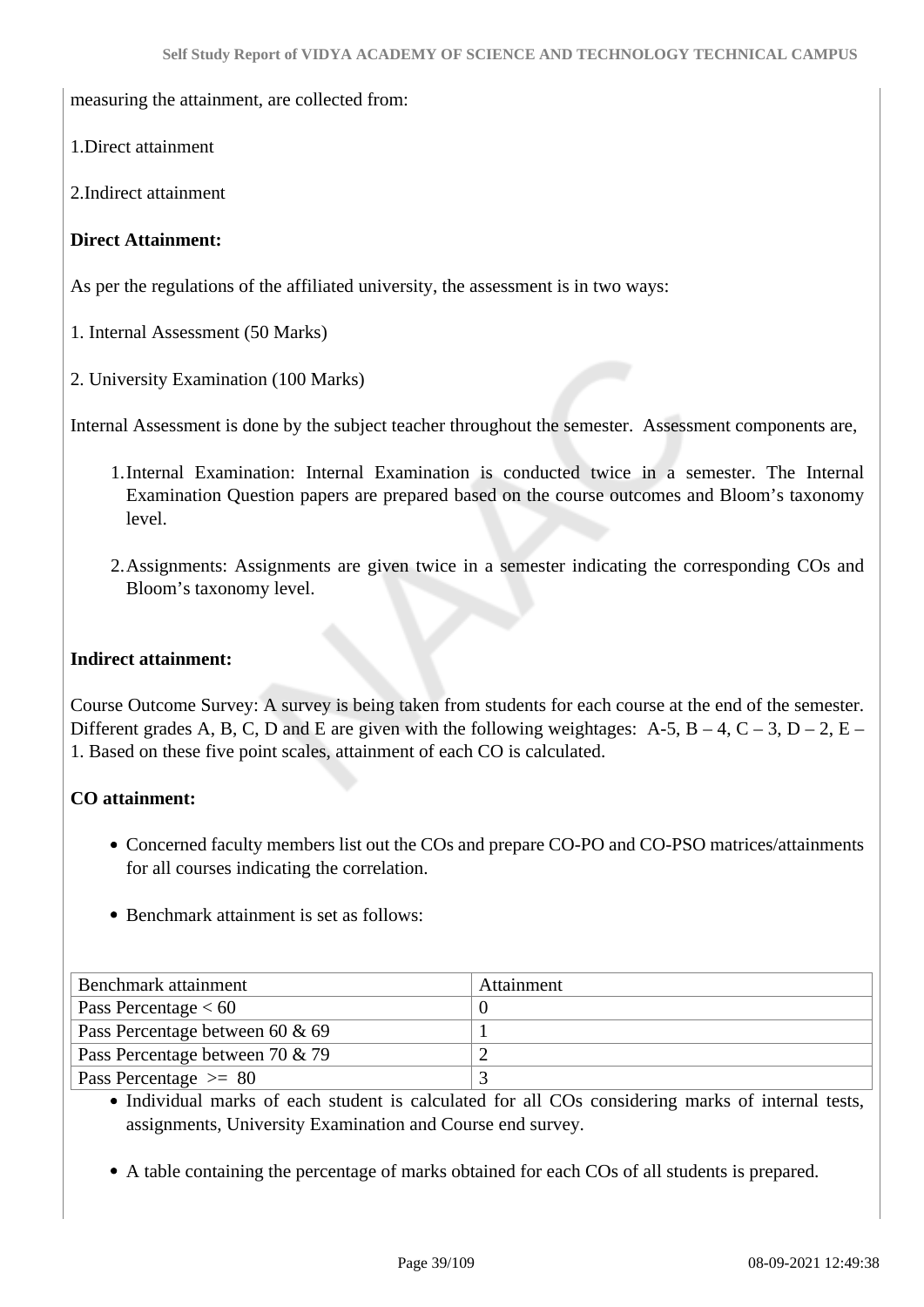• Based on the given Benchmark the CO attainment is measured.

Final CO Attainment = 80% of Direct Attainment + 20% of Indirect Attainment

# **CO- PO/PSO attainment:**

Each Course Outcome is mapped to Program Outcomes and Program specific outcomes in terms of relevance. Three levels of relevance based on the degree of correlation are used. The levels of correlation are 1 for low, 2 for medium, and 3 for high correlation. The contribution of a course to each PO/PSO is expressed in terms of the average relevance of COs mapped to that particular PO/PSO.

Attainment Formula is as follows:

Attainment of PO/PSO = (Average of attainments of relevant COs) x Scale Factor

Scale Factor = (Actual Mapping Strength / Maximum Possible Mapping Strength)

= Actual Mapping Strength / 3

| <b>File Description</b>           | <b>Document</b>      |
|-----------------------------------|----------------------|
| Upload any additional information | <b>View Document</b> |

#### **2.6.3 Average pass percentage of Students during last five years**

**Response:** 65.56

2.6.3.1 **Total number of final year students who passed the university examination year-wise during the last five years**

| 2019-20 | 2018-19 | 2017-18 | 2016-17 | 2015-16 |
|---------|---------|---------|---------|---------|
| 184     | 132     | 147     | 104     | U       |

# 2.6.3.2 **Total number of final year students who appeared for the university examination year-wise during the last five years**

| 2019-20<br>2018-19<br>2017-18<br>2016-17<br>2015-16 |  |
|-----------------------------------------------------|--|
| 184<br>200<br>192<br>122<br>ν                       |  |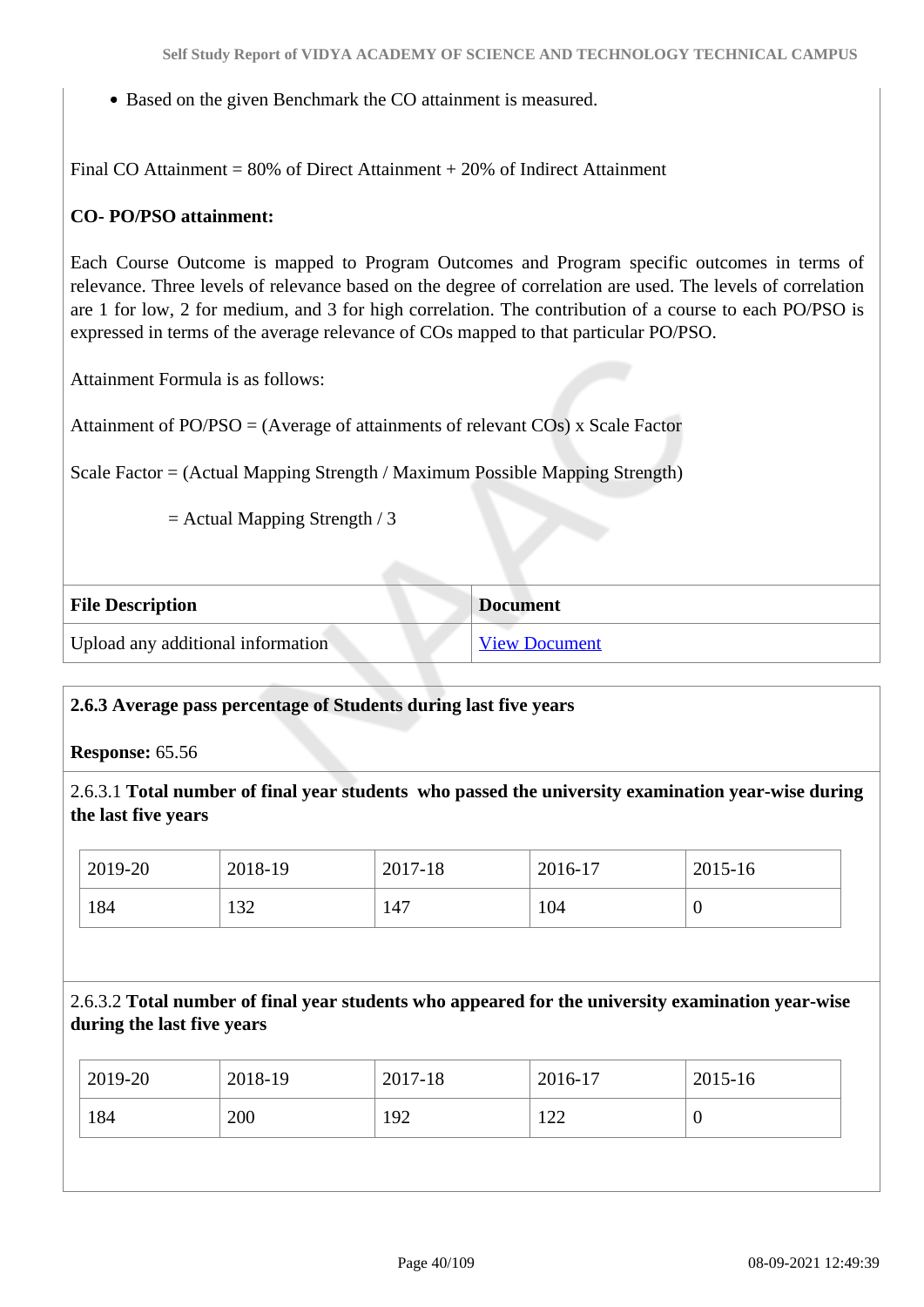| <b>File Description</b>                 | <b>Document</b>      |
|-----------------------------------------|----------------------|
| Upload any additional information       | <b>View Document</b> |
| Institutional data in prescribed format | <b>View Document</b> |
| Paste link for the annual report        | <b>View Document</b> |

# **2.7 Student Satisfaction Survey**

| 2.7.1 Online student satisfaction survey regarding teaching learning process |                      |
|------------------------------------------------------------------------------|----------------------|
| <b>Response: 3.73</b>                                                        |                      |
| <b>File Description</b>                                                      | <b>Document</b>      |
| Upload database of all currently enrolled students<br>(Data Template)        | <b>View Document</b> |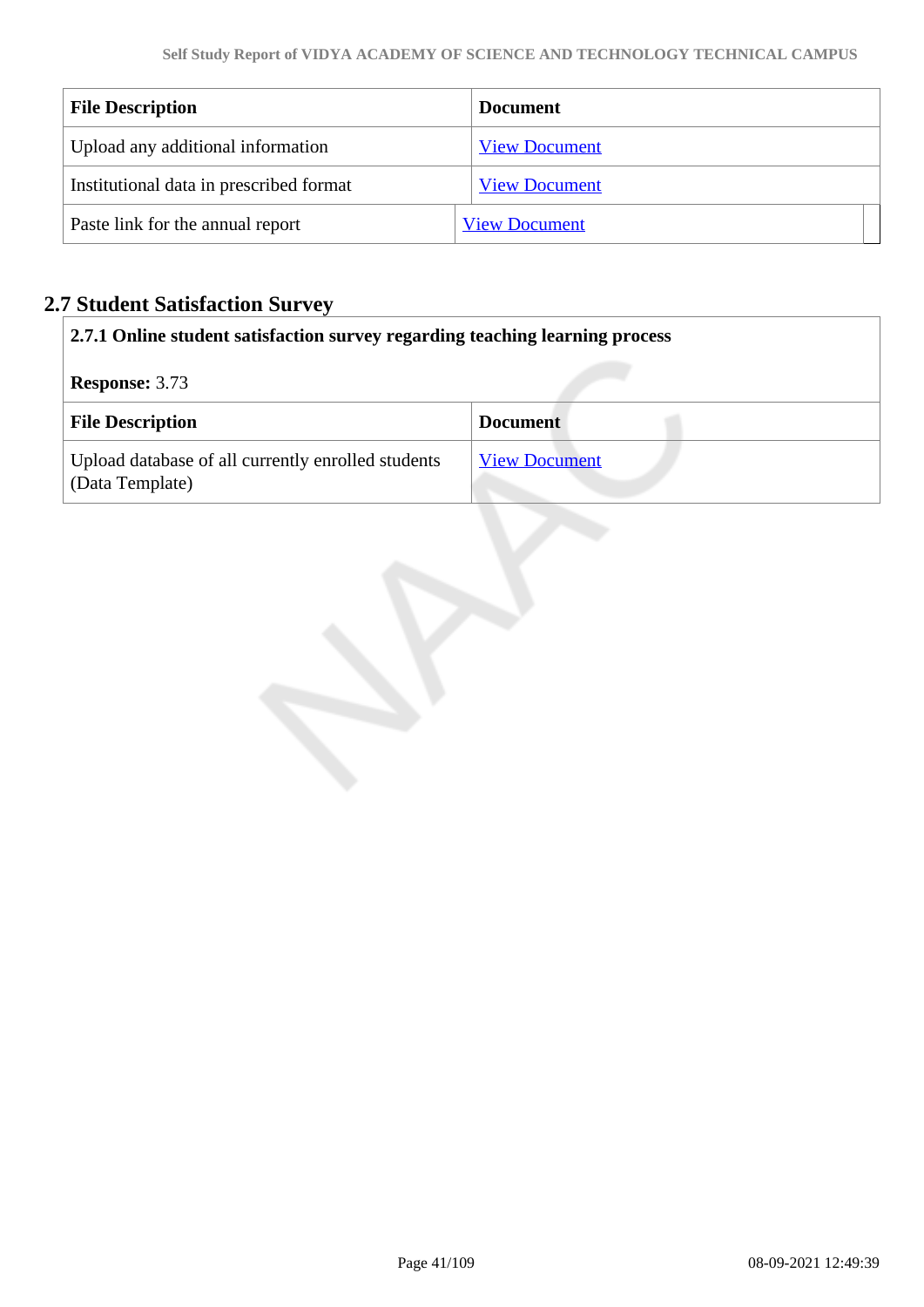# **Criterion 3 - Research, Innovations and Extension**

# **3.1 Resource Mobilization for Research**

 **3.1.1 Grants received from Government and non-governmental agencies for research projects / endowments in the institution during the last five years (INR in Lakhs)** 

**Response:** 0

3.1.1.1 **Total Grants from Government and non-governmental agencies for research projects / endowments in the institution during the last five years (INR in Lakhs)**

| $12019-20$ | 2018-19 | 2017-18 | 2016-17 | $2015 - 16$ |
|------------|---------|---------|---------|-------------|
|            | ν       |         | U       |             |

| <b>File Description</b>                 | <b>Document</b>      |
|-----------------------------------------|----------------------|
| Institutional data in prescribed format | <b>View Document</b> |

 **3.1.2 Percentage of departments having Research projects funded by government and non government agencies during the last five years**

**Response:** 0

3.1.2.1 **Number of departments having Research projects funded by government and nongovernment agencies during the last five years**

| 2019-20 | 2018-19 | 2017-18 | 2016-17 | 2015-16 |
|---------|---------|---------|---------|---------|
|         | ິ       |         |         | ν       |

# 3.1.2.2 **Number of departments offering academic programes**

| $\frac{1}{2019}$ -20 | 2018-19 | 2017-18 | 2016-17 | 2015-16 |
|----------------------|---------|---------|---------|---------|
| ~                    | ັ       | ັ       |         |         |

| <b>File Description</b>                 | <b>Document</b>      |
|-----------------------------------------|----------------------|
| Institutional data in prescribed format | <b>View Document</b> |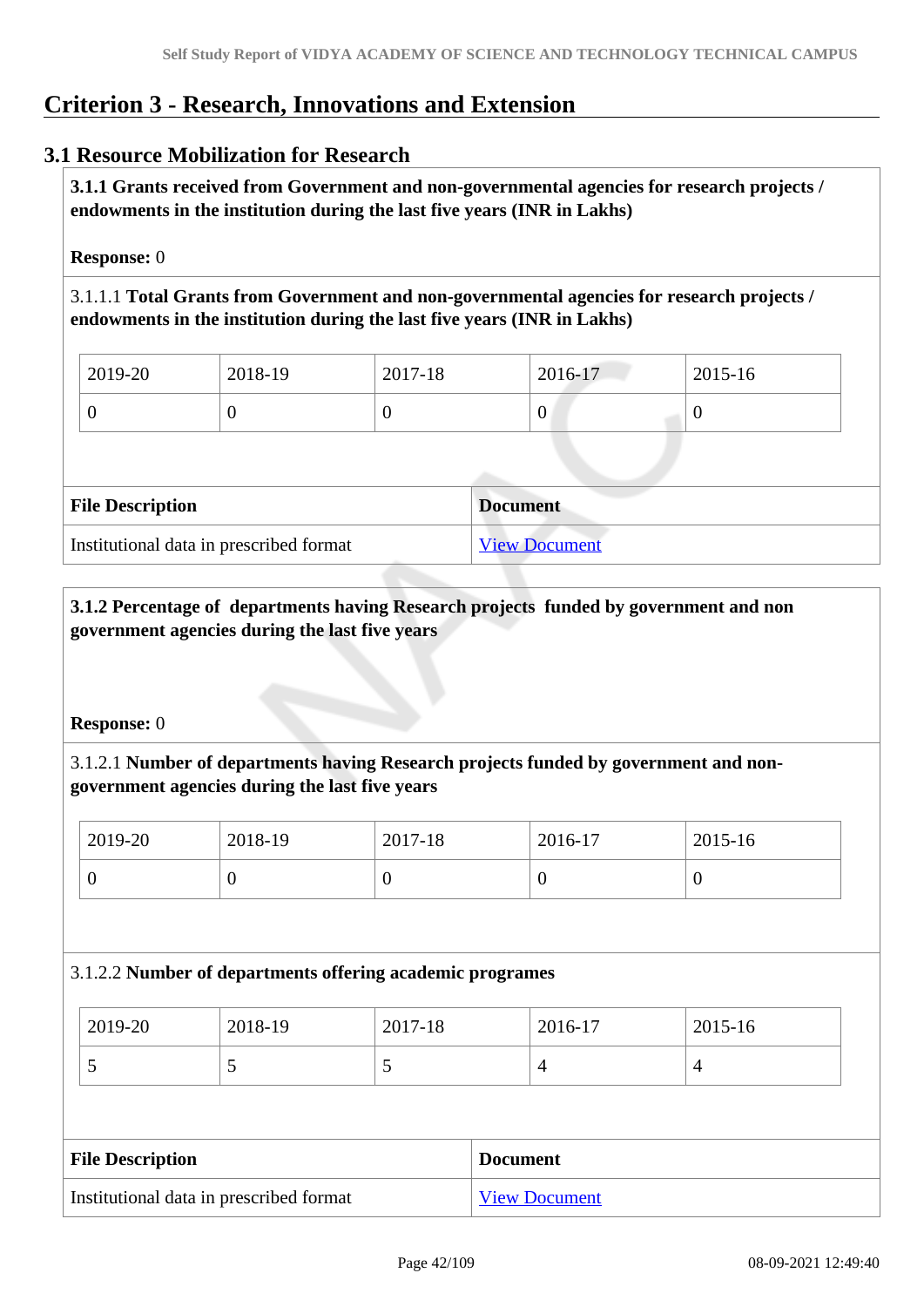**3.1.3 Number of Seminars/conferences/workshops conducted by the institution during the last five years**

#### **Response:** 116

3.1.3.1 **Total number of Seminars/conferences/workshops conducted by the institution year-wise during last five years** 

| 2019-20 | 2018-19      | 2017-18      | 2016-17  | 2015-16 |
|---------|--------------|--------------|----------|---------|
| -<br>45 | $\sim$<br>∠∠ | $\sim$<br>رے | $\sim$ 1 | ັ       |

| <b>File Description</b>                 | <b>Document</b>      |
|-----------------------------------------|----------------------|
| Report of the event                     | <b>View Document</b> |
| Institutional data in prescribed format | <b>View Document</b> |
| Any additional information              | <b>View Document</b> |

# **3.2 Research Publications and Awards**

 **3.2.1 Number of papers published per teacher in the Journals notified on UGC website during the last five years** 

**Response:** 0.7

3.2.1.1 **Number of research papers in the Journals notified on UGC website during the last five years.**

| Institutional data in prescribed format |         |         |                 | <b>View Document</b> |         |         |  |
|-----------------------------------------|---------|---------|-----------------|----------------------|---------|---------|--|
| <b>File Description</b>                 |         |         | <b>Document</b> |                      |         |         |  |
|                                         |         |         |                 |                      |         |         |  |
|                                         | 11      | 12      | C               |                      | 4       | 2       |  |
|                                         | 2019-20 | 2018-19 | 2017-18         |                      | 2016-17 | 2015-16 |  |

Any additional information [View Document](https://assessmentonline.naac.gov.in/storage/app/hei/SSR/110360/3.2.1_1620655497_6481.pdf)

 **3.2.2 Number of books and chapters in edited volumes/books published and papers published in national/ international conference proceedings per teacher during last five years**

**Response:** 0.02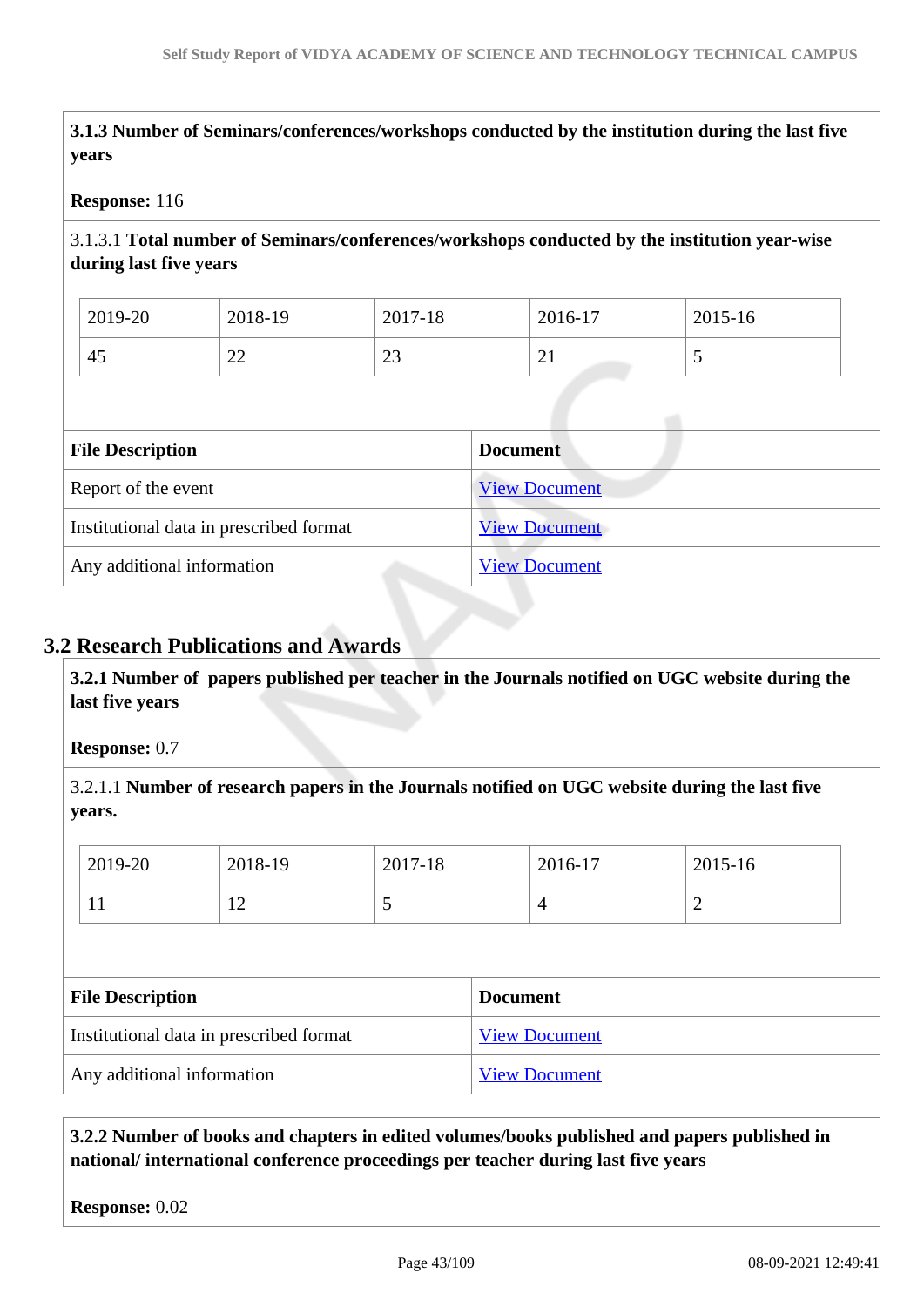|                                         |                | national/international conference proceedings year-wise during last five years |          |                      |                      | 3.2.2.1 Total number of books and chapters in edited volumes/books published and papers in |  |
|-----------------------------------------|----------------|--------------------------------------------------------------------------------|----------|----------------------|----------------------|--------------------------------------------------------------------------------------------|--|
|                                         | 2019-20        | 2018-19                                                                        | 2017-18  |                      | 2016-17              | 2015-16                                                                                    |  |
|                                         | $\overline{0}$ | $\theta$                                                                       | $\theta$ |                      | $\theta$             | 1                                                                                          |  |
|                                         |                |                                                                                |          |                      |                      |                                                                                            |  |
| <b>File Description</b>                 |                |                                                                                |          |                      | <b>Document</b>      |                                                                                            |  |
| Institutional data in prescribed format |                |                                                                                |          | <b>View Document</b> |                      |                                                                                            |  |
| Any additional information              |                |                                                                                |          |                      | <b>View Document</b> |                                                                                            |  |

# **3.3 Extension Activities**

 **3.3.1 Extension activities are carried out in the neighborhood community, sensitizing students to social issues, for their holistic development, and impact thereof during the last five years.**

# **Response:**

Vidya Academy of Science and Technology Technical Campus (VAST TC), Kilimanoor, functions under VICT (Vidya International Charitable Trust), which aims mainly at charity through education, for the upliftment of the neighboring socially and economically backward students. The experience gained by the students through the social activities carried out by the NSS unit and the respective department associations mainly focus on the holistic development of the budding engineers along with that of the society.

# **The major events are:**

- **Study material distribution (19.05.2016):** Distribution of study materials to the children of the financially challenged families in the neighborhood.
- **Samridhi (thrice):** A venture was started that highlights the indebtedness of the college and initiated distribution of 'Onam kits' (grocery kits) and new clothes to the financially challenged residents of Kilimanoor panchayat and inhabitants of an old age home in Madavoor panchayat
- **Eye Camp (26.01.2017):** An eye camp was organized at the campus to spread awareness regarding the need for eye care and for free eye treatment and checku.
- **Hospital Cleaning (21.07.2016):** The premises of Kesavapuram Community Health Center was cleaned by properly disposing off hospital wastes to prevent spread of diseases
- Miss a Meal (17.10.2016): On world food day, 200 food packets were distributed at Govt. Taluk hospital, Varkala.
- **Snehasparsham (05.03.2017):** The programme was successful in donating clothes to the residents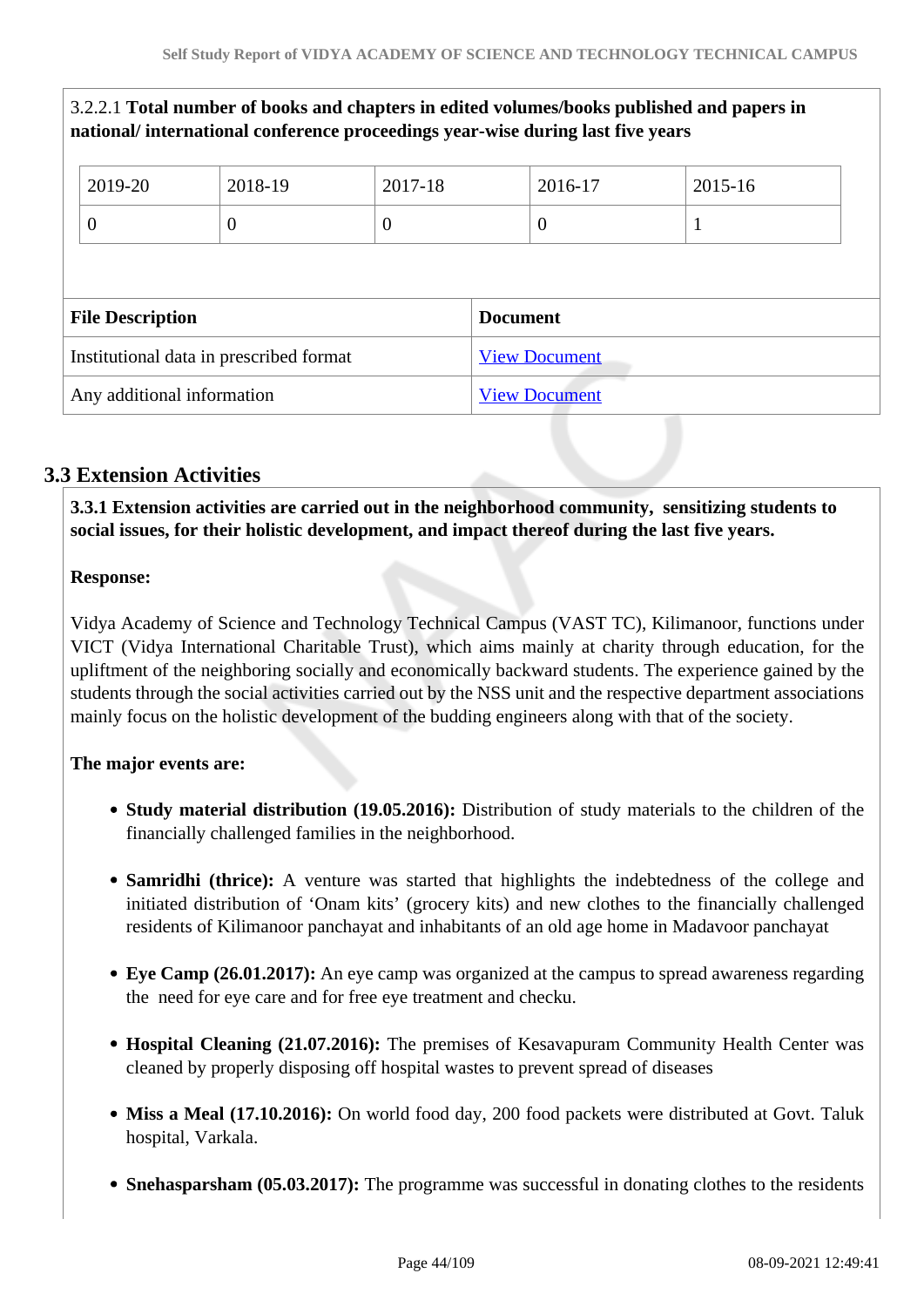of Gandhi Bhavan, Kollam.

- **Electrical Wiring Assistance (16.11.2016):** Completed the electrical wiring estimation of a house in Kilimanoor panchayat.
- **Harithakeralam mission (08.12.2016):** Organic vegetables cultivated in the college campus were distributed among the staff and students of the Anganwadi in ward 3, Kilimanoor panchayat
- **Swachhta Hi Seva Campaign (02.10.2017):** A seven day programme to spread the importance of 'Swachh Bharat Mission'. Students of different semesters involved in cleaning activities in the campus, KSRTC Bus station, and also studied the waste disposal in the markets in Kilimanoor panchayat.
- **Flood relief activities (18.08.2019):** A programme was organized to collect relief materials from Kilimanoor, Kadakkal and Thattathumala panchayats to hand them over to the flood relief camps in Pathanamthitta.
- Vidya Student Support Cell in association with the Department of Electrical and Electronics Engineering organized a 3-day post – flood cleaning camp in Veliyanad Gramapanchayat, Alappuzha (25.08.2018).
- **Kanivu (thrice):** A program that serves as a helping hand to the orphanages and charitable homes in the neighboring panchayats.
- **Punarjjani(Cleaning and Renovation programme) (25.01.2020):** A four-day cleaning campaign and renovation activities at Kadakkal hospital through which beds, wheel chairs and oxygen cylinders were repaired and the pediatric ward was painted
- **Rebuild Kerala (08.08.2019):** As part of Rebuild Kerala, VAST TC arranged a district wide programme to collect flood relief materials from different colleges in Thiruvananthapuram, to hand them over at Malappuram district in the presence of Smt. K. Shailaja, Health minister.
- **Donation towards flood relief (07.09.2018):** VICT management, staff and students handed over an amount of 10 lakhs to Mr. A. C. Moideen, Local Self Government Minister, towards flood relief in 2018.

| <b>File Description</b>               | <b>Document</b>      |
|---------------------------------------|----------------------|
| Upload any additional information     | <b>View Document</b> |
| Paste link for additional information | <b>View Document</b> |

# **3.3.2 Number of awards and recognitions received for extension activities from government/ government recognised bodies during the last five years**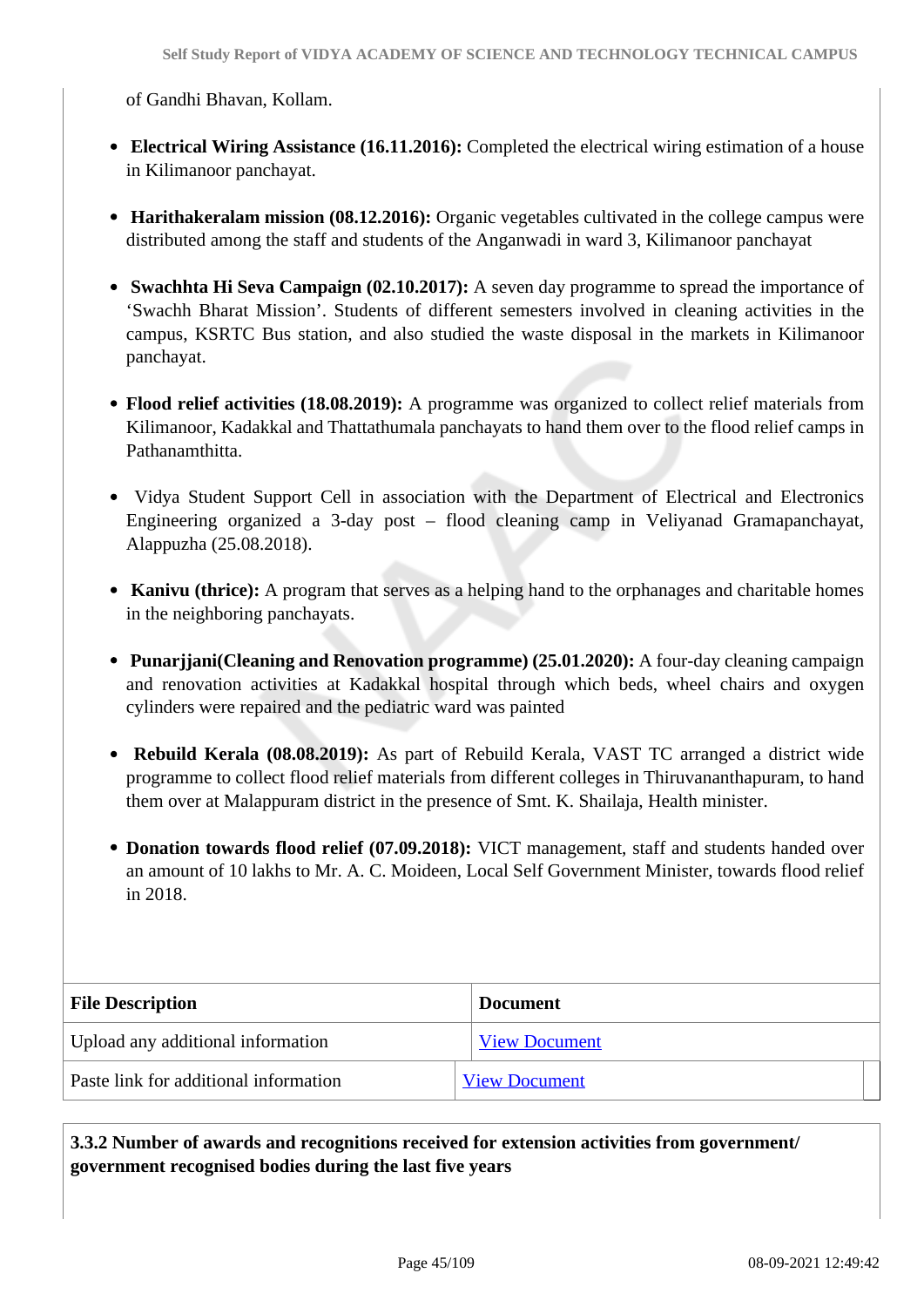#### **Response:** 0

3.3.2.1 **Total number of awards and recognition received for extension activities from Government/ Government recognised bodies year-wise during the last five years.**

| 2019-20                                 | 2018-19 | 2017-18          |                 | 2016-17              | 2015-16          |  |
|-----------------------------------------|---------|------------------|-----------------|----------------------|------------------|--|
| U                                       | U       | $\boldsymbol{0}$ |                 |                      | $\boldsymbol{0}$ |  |
|                                         |         |                  |                 |                      |                  |  |
| <b>File Description</b>                 |         |                  | <b>Document</b> |                      |                  |  |
| Institutional data in prescribed format |         |                  |                 | <b>View Document</b> |                  |  |

 **3.3.3 Number of extension and outreach programs conducted by the institution through NSS/NCC/Red cross/YRC etc., during the last five years ( including Government initiated programs such as Swachh Bharat, Aids Awareness, Gender Issue, etc. and those organised in collaboration with industry, community and NGOs)**

**Response:** 39

3.3.3.1 **Number of extension and outreach Programs conducted in collaboration with industry, community and Non- Government Organizations through NSS/ NCC/ Red Cross/ YRC etc., yearwise during the last five years**

| 2019-20 | 2018-19 | 2017-18 | 2016-17 | 2015-16 |
|---------|---------|---------|---------|---------|
| 10      |         | ັ       |         |         |

| <b>File Description</b>                 | <b>Document</b>      |
|-----------------------------------------|----------------------|
| Reports of the event organized          | <b>View Document</b> |
| Institutional data in prescribed format | <b>View Document</b> |

 **3.3.4 Average percentage of students participating in extension activities at 3.3.3. above during last five years**

**Response:** 14.5

3.3.4.1 **Total number of Students participating in extension activities conducted in collaboration with industry, community and Non- Government Organizations through NSS/ NCC/ Red Cross/ YRC etc., year-wise during last five years**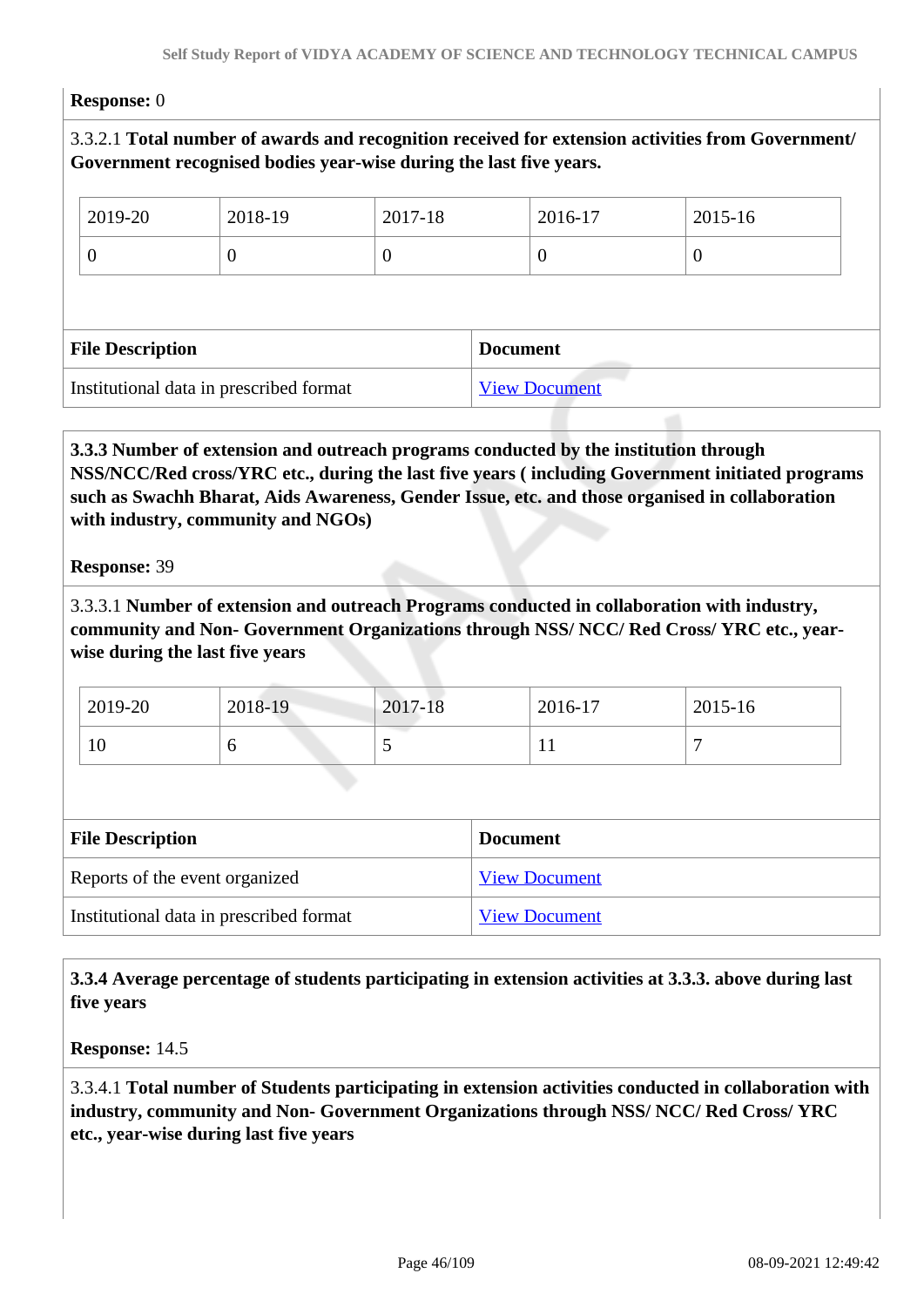|                         | 2019-20             | 2018-19 | 2017-18 |                 | 2016-17              | 2015-16 |
|-------------------------|---------------------|---------|---------|-----------------|----------------------|---------|
|                         | 100                 | 113     | 157     |                 | 100                  | 50      |
|                         |                     |         |         |                 |                      |         |
| <b>File Description</b> |                     |         |         |                 |                      |         |
|                         |                     |         |         | <b>Document</b> |                      |         |
|                         | Report of the event |         |         |                 | <b>View Document</b> |         |

# **3.4 Collaboration**

 **3.4.1 The Institution has several collaborations/linkages for Faculty exchange, Student exchange, Internship, Field trip, On-job training, research etc during the last five years** 

**Response:** 30

3.4.1.1 **Number of linkages for faculty exchange, student exchange, internship, field trip, on-job training, research etc year-wise during the last five years**

| 2019-20 | 2018-19 | 2017-18 | 2016-17 | 2015-16 |
|---------|---------|---------|---------|---------|
| ັ       | 14      |         |         | ν       |

| <b>File Description</b>                 | <b>Document</b>      |
|-----------------------------------------|----------------------|
| Institutional data in prescribed format | <b>View Document</b> |
| e-copies of linkage related Document    | <b>View Document</b> |

# **3.4.2 Number of functional MoUs with national and international institutions, universities, industries, corporate houses etc. during the last five years**

**Response:** 18

3.4.2.1 **Number of functional MoUs with Institutions of national, international importance, other universities, industries, corporate houses etc. year-wise during the last five years**

| O | $ 2019-20 $ | 2018-19 | 2017-18 | 2016-17 | 2015-16 |
|---|-------------|---------|---------|---------|---------|
|   |             |         |         |         |         |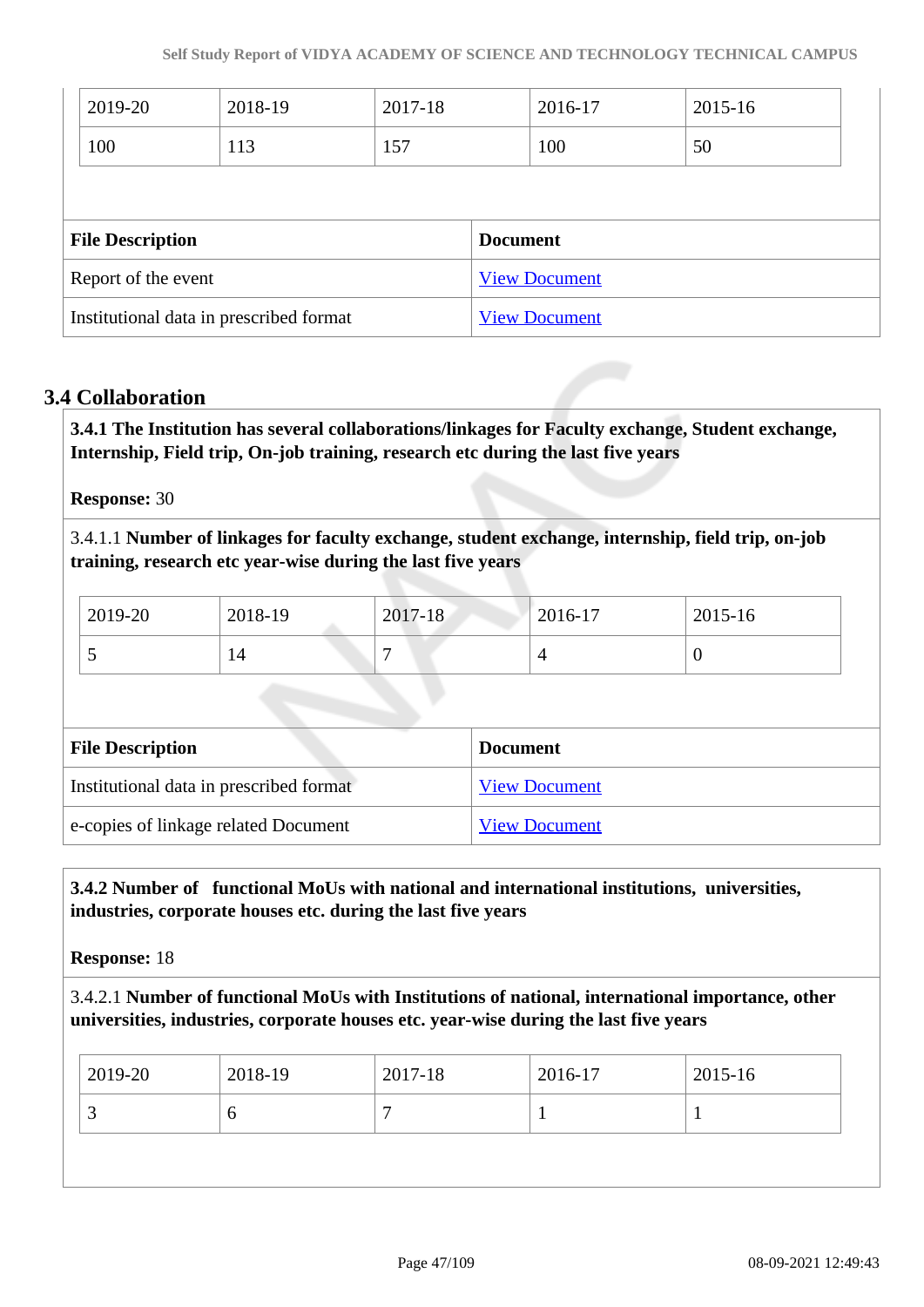| <b>File Description</b>                                               | <b>Document</b>      |
|-----------------------------------------------------------------------|----------------------|
| Institutional data in prescribed format (Data<br>template)            | <b>View Document</b> |
| e-Copies of the MoUs with institution./ industry/<br>corporate houses | <b>View Document</b> |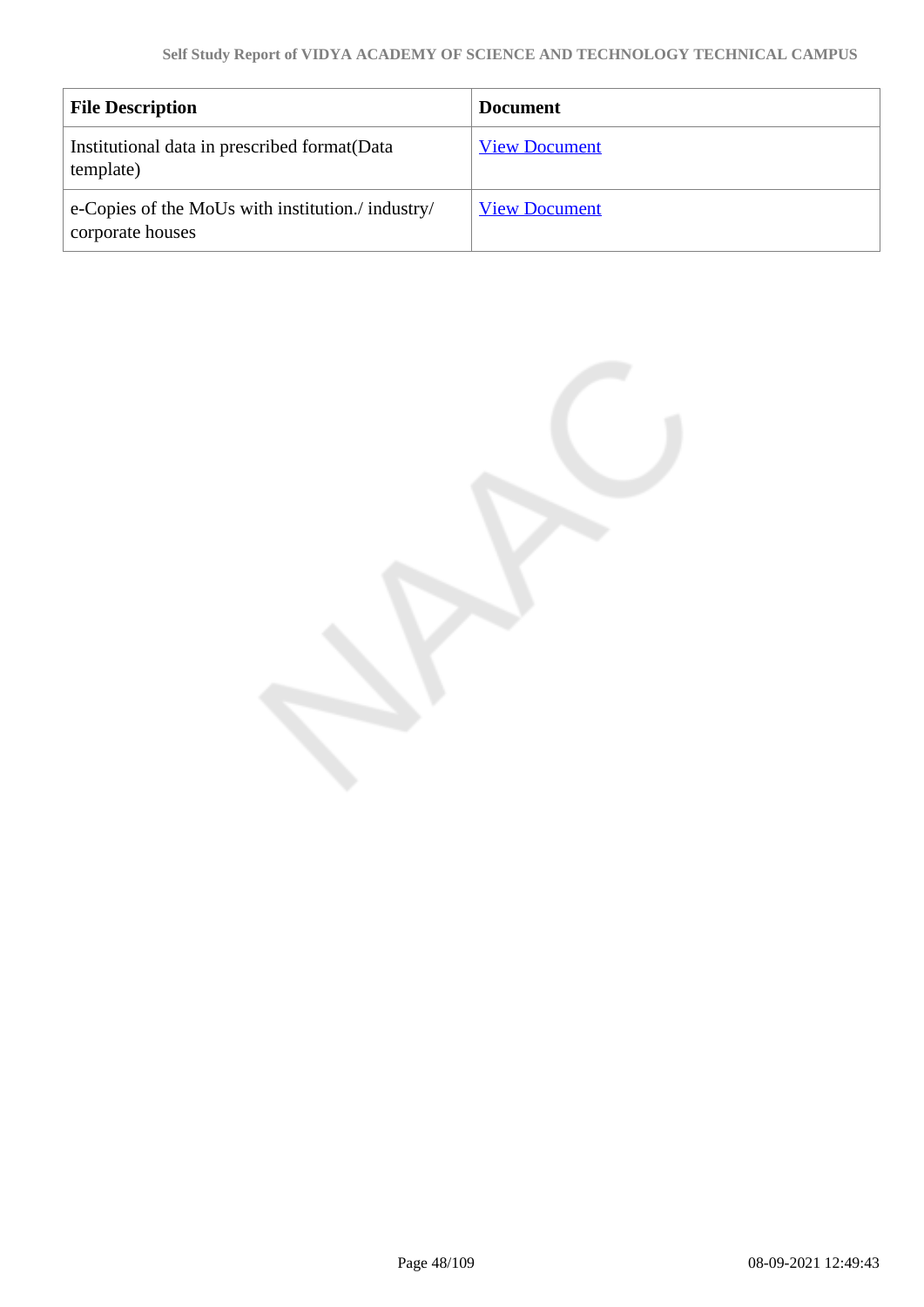# **Criterion 4 - Infrastructure and Learning Resources**

# **4.1 Physical Facilities**

 **4.1.1 The Institution has adequate infrastructure and physical facilities for teaching- learning. viz., classrooms, laboratories, computing equipment etc.** 

### **Response:**

The college campus spreads over an expanse of 17.69 acres, providing a tranquil atmosphere to enhance the effectiveness of teaching - learning process. The college infrastructure consists of facilities and learning resources in compliance with the norms of AICTE and University.

# **Campus Infrastructure**

- The campus building becomes a point of convergence as it consists of South Block, East Block, Workshop block, Canteen, Men's hostel and Ladies Hostel.
- The South block houses the Principal's Office, Administrative Office, Trust office, Classrooms, Seminar halls and Laboratories.
- The East block houses the College library, Classrooms, Laboratories, University valuation camp and Internal Quality Assurance Cell.
- The campus building incorporates 20 classrooms and 5 tutorial rooms, that are spacious with ambient ventilation and lighting having carpet area of 2178.63 m²
- The institution facilitates a total of 53 labs and covering a carpet area of  $4156.26$  m<sup>2</sup>
- The college is facilitated with 2 seminar halls and a drawing hall with a total carpet area of 689.06  $m<sup>2</sup>$
- The South Block of the Institution consists of departments of Civil, Mechanical ,Computer science Engineering and Applied Science and East Block is allured with the department of Electrical & Electronic Engineering and Electronics & Communication Engineering.
- The two Seminar halls equipped with Public Address system, Wi-Fi connectivity and projectors to conduct seminars, workshops and technical talks are located in the South Block.
- Language Lab is the point of attraction for all to improve their communication skills with 25 desktop computers, headsets and each computer is installed with "Tell Me More'' software.
- In addition, each department has their own desktop computers, laptop and printers in their department office.

**Library**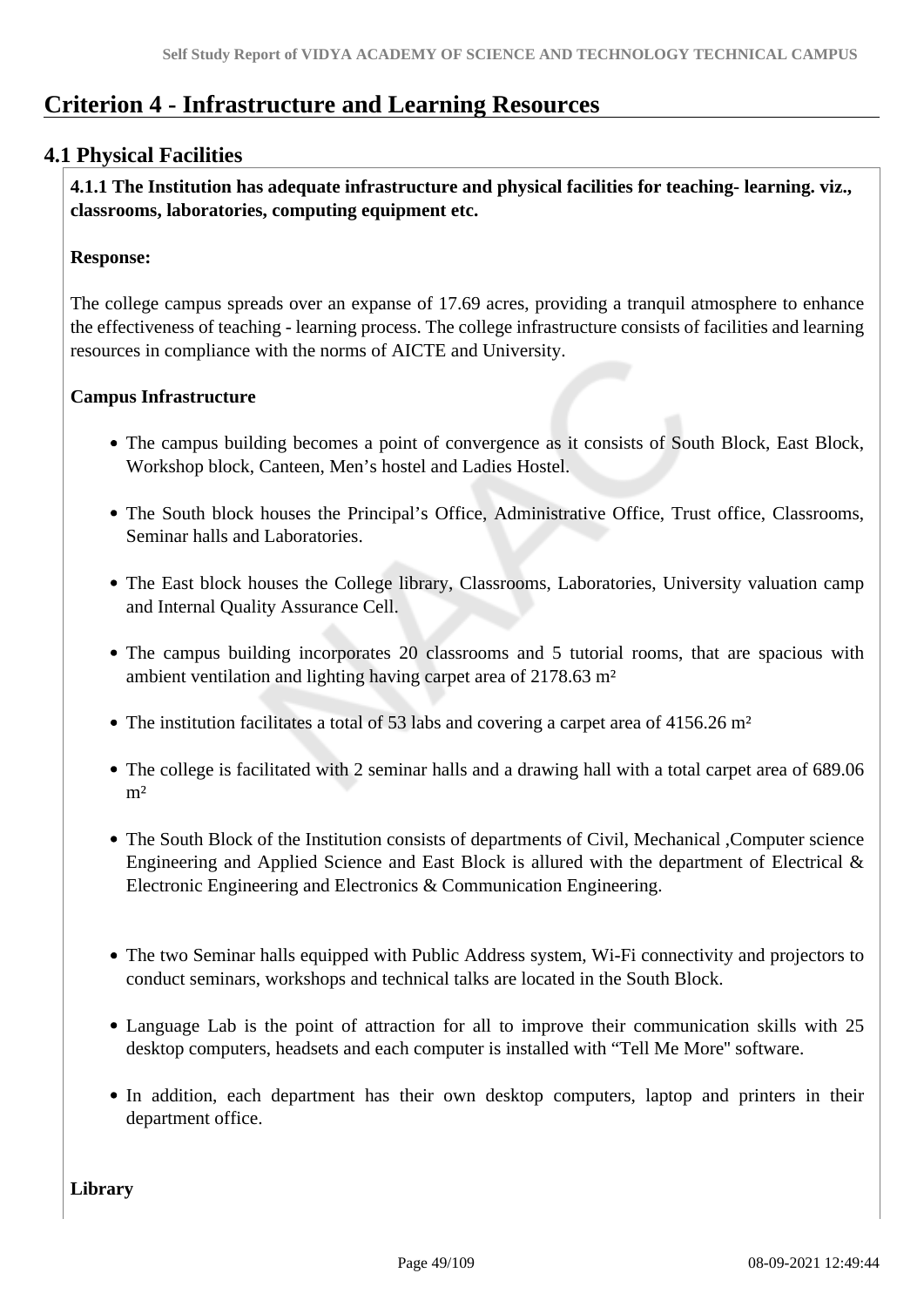- The Central library is spread over an area of 420 m² with a fine collection of 10080 volumes and 2750 titles.
- The Digital Library is equipped with desktop computers with an uninterrupted Wi-Fi and LAN connection for fast and seamless access of web and e-Resources.
- The library reading space can accommodate 150 students.
- Reprographic facility is also available in the library premises.
- Integrated Library Management System (ILMS) software package with barcode scanner helps to manage the library functions.

# **Computing Facilities**

- The institution has a total of 316 desktop computers.
- Six computer labs including language lab, Library and other academic related labs have a total of 271 desktop computers.
- The Core Computer Lab in the south block has an area of 198.36 m<sup>2</sup> and houses 100 desktop computers to cater the needs of students.
- Uninterrupted functioning of computing facilities is ensured with 28 kVA UPS in addition to backup of 250 kVA generator.
- College Internet facility is run with 20 Mbps from Asianet (Leased Line / 20 Mbps from Airtel (Leased Line) & 20 Mbps from Nadia Cable Network (Asianet Broadband).

# **Stationary Store & Reprographic Centre**

- A Stationary store of 20 m² area is functioning to provide stationary items for the students and staff.
- Also it is facilitated with two photocopier machines and computers to cater the needs of students and staff.

| <b>File Description</b>               | <b>Document</b>      |
|---------------------------------------|----------------------|
| Upload any additional information     | <b>View Document</b> |
| Paste link for additional information | <b>View Document</b> |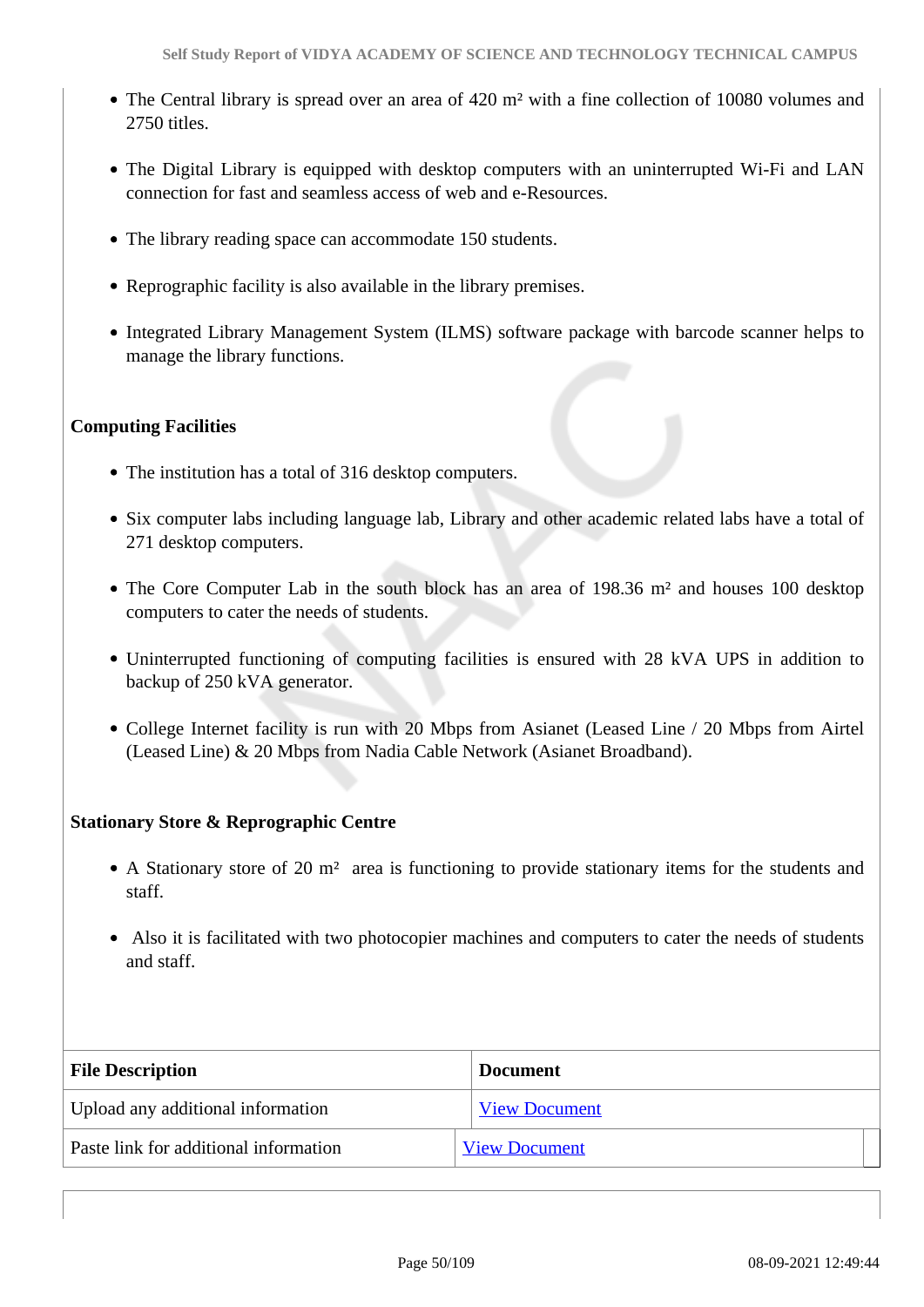# **4.1.2 The Institution has adequate facilities for cultural activities, sports, games (indoor, outdoor), gymnasium, yoga centre etc.**

# **Response:**

Our college provides adequate facilities to stage different co-curricular and extra-curricular programs such as cultural activities, yoga, sports and games.

# **Sports and Games**

- The institution has a qualified and experienced physical education instructor, who constantly motivates students to participate in various sports and games according to their interest and aptitude.
- Adequate area is allocated for various sports events such as volleyball, kabaddi, football, cricket, badminton and table tennis.
- The playground is 2007.5 m<sup>2</sup> in area. Football matches, cricket matches and track & field athletic events are conducted in the main ground.
- Badminton court of 106.8 m<sup>2</sup> is located near to the East block.
- Table Tennis facility is set up at the underground level 2 of East Block.
- Space for indoor board games like chess and carroms are at room number SB 815, with a floor area of 165 m².
- Volleyball and Kabaddi courts of 162 and 130 square meters, respectively, are provided in the space adjacent to the Men's hostel.
- The college sports meet is organised every year in which the students compete and exhibit their abilities in different games and athletic events. Various games and track and field athletic events are conducted, from which the winners are selected to participate subsequently in university level Zonal competitions.
- Our college had successfully hosted the University A Zone Volleyball tournament in 2019-20.
- The college Men's and Women's Kabaddi teams and chess team have excelled in University Zonal tournaments on a number of occasions, having won top positions.
- We ensure the mental, physical and emotional wellbeing of staff and students through Yoga sessions undertaken by the college physical education instructor.

# **Cultural Activities**

Major cultural activities are hosted at Sri Narayana Guru cultural arena which cover a floor space of 665 square meters and seating capacity of 700.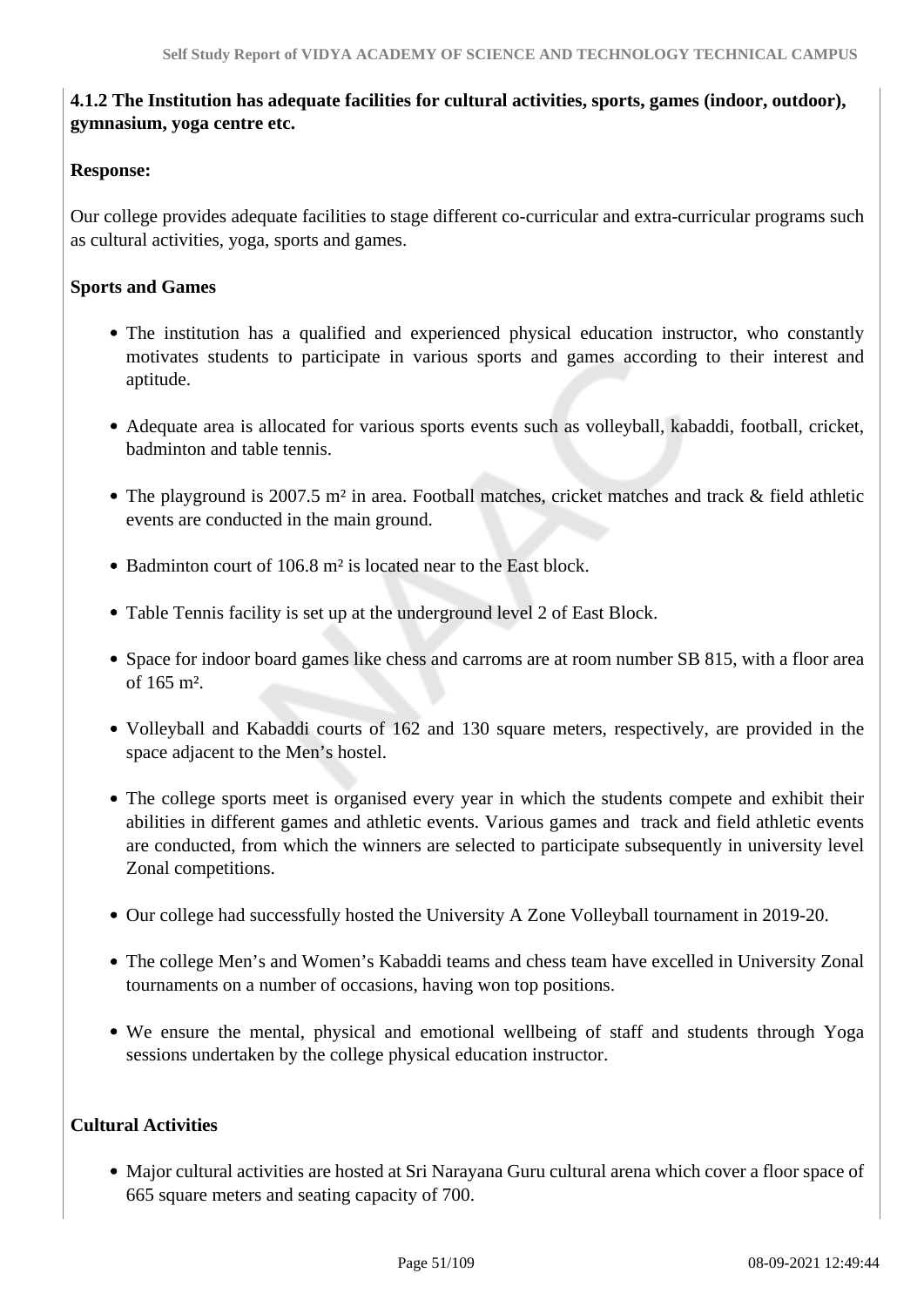- Our college organises annual Arts Fest to provide the students with a platform to showcase their extra-curricular talents in the fields of music, dance, literature, acting and other such fine art forms. Students participate in different team and individual competitions as part of the Arts Fest.The latest edition, titled - "**THRAYAMBAKA**" was conducted on 26th and 27th September, 2019.
- The rooms in the workshop block having floor areas of 76 m<sup>2</sup>, 72 m<sup>2</sup> and SB815 with 165 m<sup>2</sup>in the South Block are facilitated for practice of different cultural activities.
- The institution takes special interest in promoting cultural activities by organising events that bring out talents in students. Students are motivated and helped to participate in Intercollege and university level cultural competitions. Our students have achieved numerous recognitions in these competitions.
- Arts club, Photography club, Energy management club and Science club are constituted to give impetus to the students in these extra-curricular fields.

| <b>File Description</b>               | <b>Document</b>      |
|---------------------------------------|----------------------|
| Upload any additional information     | <b>View Document</b> |
| Paste link for additional information | <b>View Document</b> |

# **4.1.3 Percentage of classrooms and seminar halls with ICT- enabled facilities such as smart class, LMS, etc.** *(Data for the latest completed academic year)*

**Response:** 81.82

# 4.1.3.1 **Number of classrooms and seminar halls with ICT facilities**

Response: 18

| <b>File Description</b>                                    | <b>Document</b>      |
|------------------------------------------------------------|----------------------|
| Upload any additional information                          | <b>View Document</b> |
| Institutional data in prescribed format (Data<br>template) | <b>View Document</b> |
| Paste link for additional information                      | <b>View Document</b> |

# **4.1.4 Average percentage of expenditure, excluding salary for infrastructure augmentation during last five years(INR in Lakhs)**

**Response:** 33.12

4.1.4.1 **Expenditure for infrastructure augmentation, excluding salary year-wise during last five years (INR in lakhs)**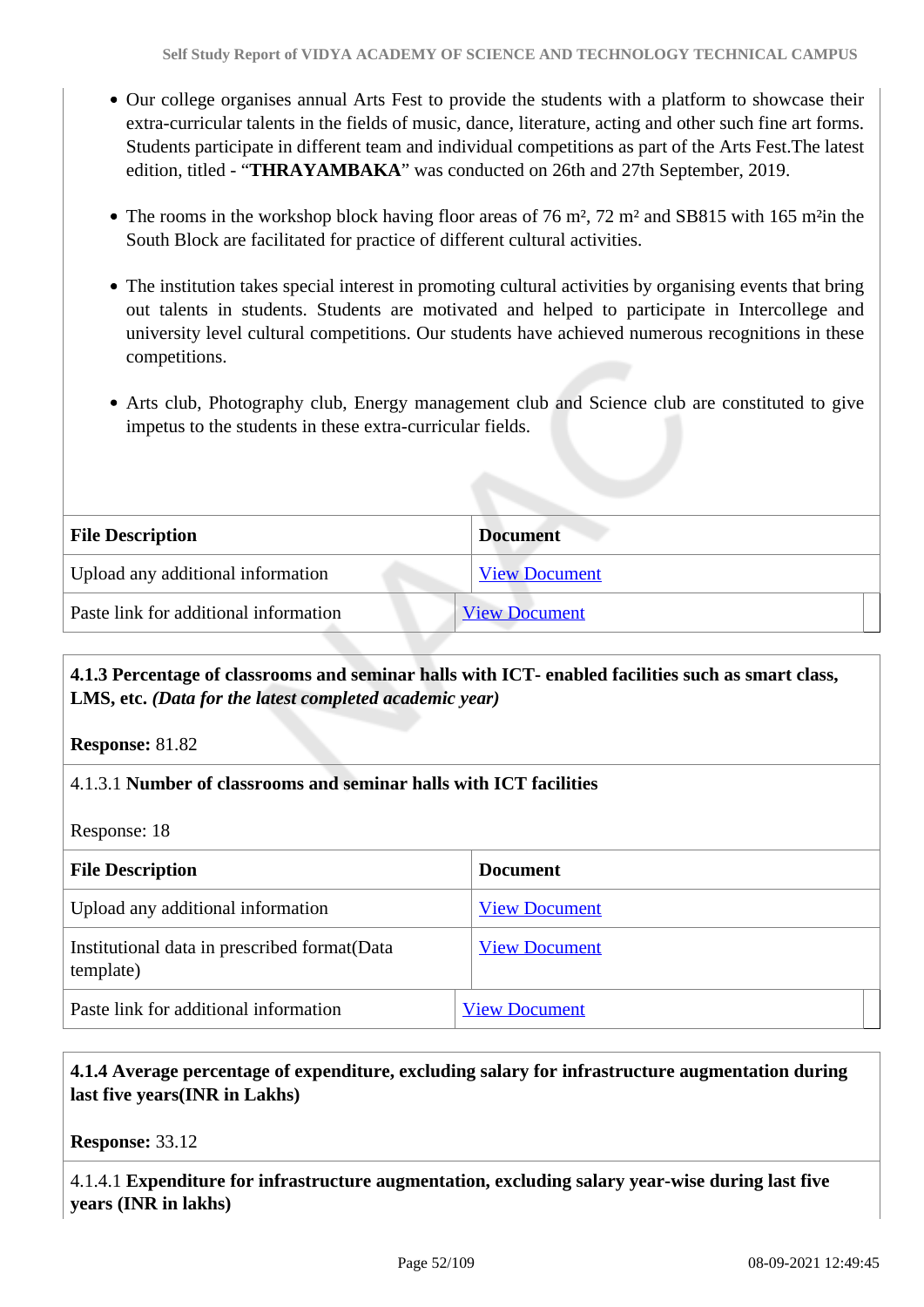| 2019-20                               | 2018-19 | 2017-18 |                 | 2016-17              | 2015-16 |
|---------------------------------------|---------|---------|-----------------|----------------------|---------|
| 4.25                                  | 73.14   | 69.61   |                 | 788.94               | 2015.53 |
|                                       |         |         |                 |                      |         |
|                                       |         |         |                 |                      |         |
| <b>File Description</b>               |         |         | <b>Document</b> |                      |         |
| Upload audited utilization statements |         |         |                 | <b>View Document</b> |         |

# **4.2 Library as a Learning Resource**

# **4.2.1 Library is automated using Integrated Library Management System (ILMS)**

# **Response:**

The Central Library of the institution has an excellent knowledge providing facility for the benefit of students and staff. It is well stocked with books related to engineering and technology, industry related, management, humanities and other general topics such as aptitude and reasoning, fictions, biographies etc. The central library also houses books that help students to equip themselves to attend competitive exams like Civil Service, GATE, CAT. Library has an area of 420 square-metre for acquisition, reading and reference which is situated in the East Block.

The Central Library is automated with KOHA software, which is used for all acquisition as well as information retrieval facilities. Book issues, return, renewal, cataloguing are being done with the help of this software. KOHA software customized as per the requirement of library staff. All the subject books are bar-coded which enables easy check-in and checkout with the help of scanners. Integrated Library Management System KOHA software along with bar-code scanners enables library automation.

The books are classified and arranged on the open shelves according to the Dewey Decimal Classification System (DDC). The library follows the open stack access policy for its members. The students and staff can access the central library collection from the Online Public Access Catalogue (OPAC) by checking the computer terminal in the reading area of the library. KOHA OPAC search by Author, Title, Subject etc. can be facilitated to the clientele by this software. OPAC search facility is available in the entire campus through intranet.

**Name of the ILMS Software:** KOHA (open source)

**Nature of Automation:** Partially Automated

**Version:** 3.22.04.000

**Year of automation:** KOHA (2013).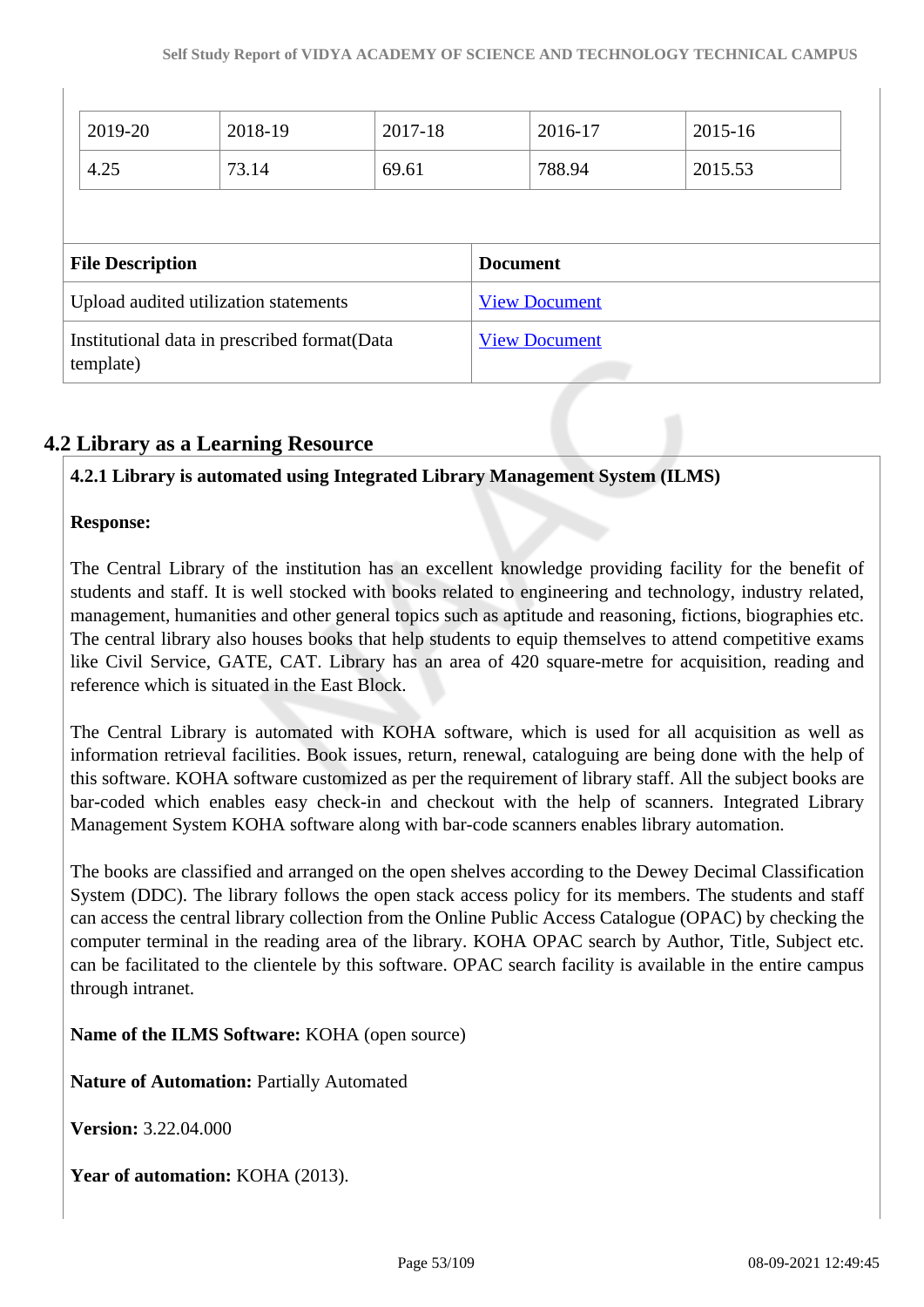A collection of 10080 volumes, 2750 titles are enlisted in the KOHA Software and are accessible through OPAC. Library also maintains project reports submitted by the students as part of their course curriculum, and has a collection of Magazines, Journals, Newspapers, CD/DVD.

The Library facility is available for staff and students from 9AM to 5.30PM on all working days. Students are able to borrow 3 books at a time for a period of 14 days. All books issued and returned are recorded by the software.

The Central library offers a dedicated facility for users to access Digital Library using desktop computers which is equipped with internet access through LAN with 40 Mbps bandwidth. The library also provides Wi-Fi connectivity for fast and seamless access to the internet and e-resources for academic and research purpose.

The library has access to National Digital Library (NDL), which is a digital repository containing textbooks, articles, videos, audio books, lectures, simulations, fiction and all other kinds of learning media. The NDL provides free of cost access for users to e-resources.

The central library also facilitates an institutional repository which contains intellectual output with articles, e-newsletter, project reports, lecture notes which are available over the intranet. The VAST TC library repository which preserves and enables easy and open access to all types of digital content including text, images, moving images, mpegs and data sets; is a JSP user interface.

| <b>File Description</b>               | <b>Document</b>      |
|---------------------------------------|----------------------|
| Upload any additional information     | <b>View Document</b> |
| Paste link for Additional Information | <b>View Document</b> |

# **4.2.2 The institution has subscription for the following e-resources**

**1.e-journals 2.e-ShodhSindhu 3.Shodhganga Membership 4.e-books 5.Databases 6.Remote access to e-resources**

#### **Response:** B. Any 3 of the above

| <b>File Description</b>                                    | <b>Document</b>      |
|------------------------------------------------------------|----------------------|
| Upload any additional information                          | <b>View Document</b> |
| Institutional data in prescribed format (Data<br>template) | <b>View Document</b> |

# **4.2.3 Average annual expenditure for purchase of books/e-books and subscription to journals/e-**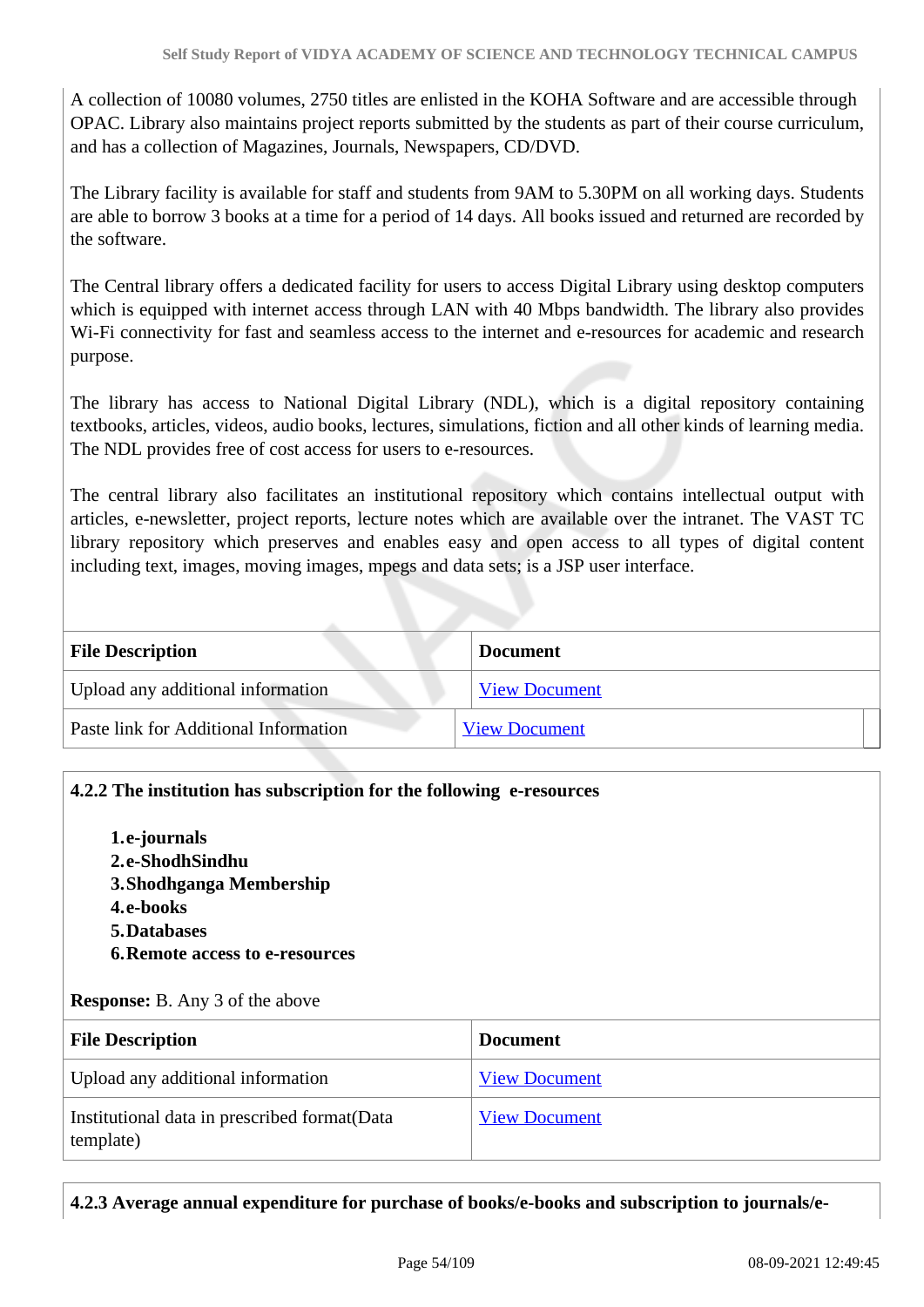# **journals during the last five years (INR in Lakhs)**

#### **Response:** 4.8

# 4.2.3.1 **Annual expenditure of purchase of books/e-books and subscription to journals/e- journals year wise during last five years (INR in Lakhs)**

| 2019-20                               | 2018-19 | 2017-18 | 2016-17 | $2015 - 16$ |
|---------------------------------------|---------|---------|---------|-------------|
| . າ.<br>$\mathbf{1} \cdot \mathbf{4}$ | 0.975   | 3.40    | 5.64    | 12.79       |

| <b>File Description</b>                                    | <b>Document</b>      |
|------------------------------------------------------------|----------------------|
|                                                            |                      |
| Institutional data in prescribed format (Data<br>template) | <b>View Document</b> |
| Audited statements of accounts                             | <b>View Document</b> |

 **4.2.4 Percentage per day usage of library by teachers and students ( foot falls and login data for online access) during the last completed academic year**

**Response:** 1.49

#### 4.2.4.1 **Number of teachers and students using library per day over last one year**

Response: 12

| <b>File Description</b>                           | <b>Document</b>      |
|---------------------------------------------------|----------------------|
| Details of library usage by teachers and students | <b>View Document</b> |

# **4.3 IT Infrastructure**

# **4.3.1 Institution frequently updates its IT facilities including Wi-Fi**

#### **Response:**

- The Institution is facilitated with an uninterrupted internet facility around the campus having leased line and broadband.
- The infrastructure incorporates both wired & wireless networks connecting all the building blocks of the college. The Wired and Wi-Fi equipment utilises 13 Hub racks, 22 network switches & 6 access points.
- The Institution has the Internet facility of 20 Mbps from Asianet (Leased Line) / 20 Mbps from Airtel (Leased Line) & 20 Mbps from Nadia Cable Network (Asianet Broadband).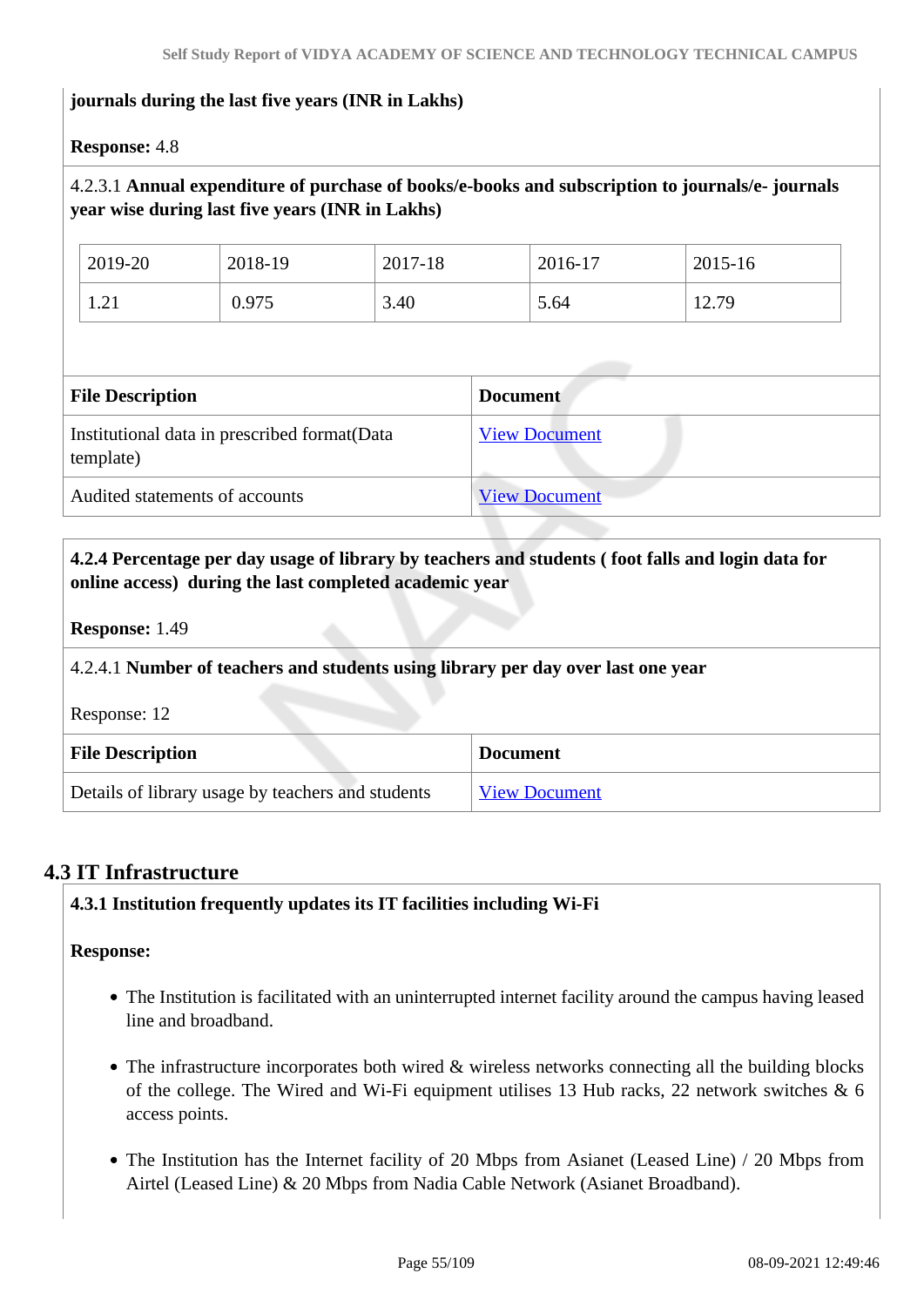- Available Wi-Fi bandwidth is 40 Mbps.
- Wi-Fi access points are provided in the campus at various points to access the network through personal laptops, gadgets, mobility devices etc.
- The institution has 316 computers and 7 Laptops in various laboratories, departments, and administrative office.
- To take care of the day to day user issues, a complaint management portal is maintained where the individual users can register their complaint.
- The Institution has the ICT equipment of 20 multimedia projectors, 3 Biometric Fingerprint devices, 40 Fire protection and safety equipment, 26 printers, 3 printers cum scanner and 29 Surveillance Cameras for campus safety & management.
- All Computers and related IT facilities are supported by UPS Back-up.
- 80% Classrooms are ICT enabled for an effective teaching learning process.
- The whole campus is monitored using CCTV surveillance.

### **Frequency Up-gradation:**

- A.Y 2012-13: 15 KVA online UPS was purchased from Unitek power solutions Ltd.
- 2012-2015: 191 computers were purchased for various labs & administrative purposes.
- A.Y 2014-15: AutoCAD Design Suite Ultimate was purchased.
- A.Y 2014-15: 4 Projectors purchased from Dell.
- A.Y 2014-15: 4 Printers were purchased from Canon for administrative purpose.
- A.Y 2015-16: 50 computers were purchased with Intel core i3, 4GB RAM, 500GB HDD from HP for the upgradation of CC Lab & CAD Lab.
- A.Y 2016-17: 25 CCTV cameras were purchased from Global Systems & Services.
- A.Y 2016-17: 1 Printer was purchased from HP for exam cell.
- A.Y 2016-17: The campus automation software was upgraded to ERP software.
- A.Y 2016-17: Accounts & HR features were updated in ERP software.
- A.Y 2017-18: 10 KVA online UPS was purchased from Hykon India Ltd.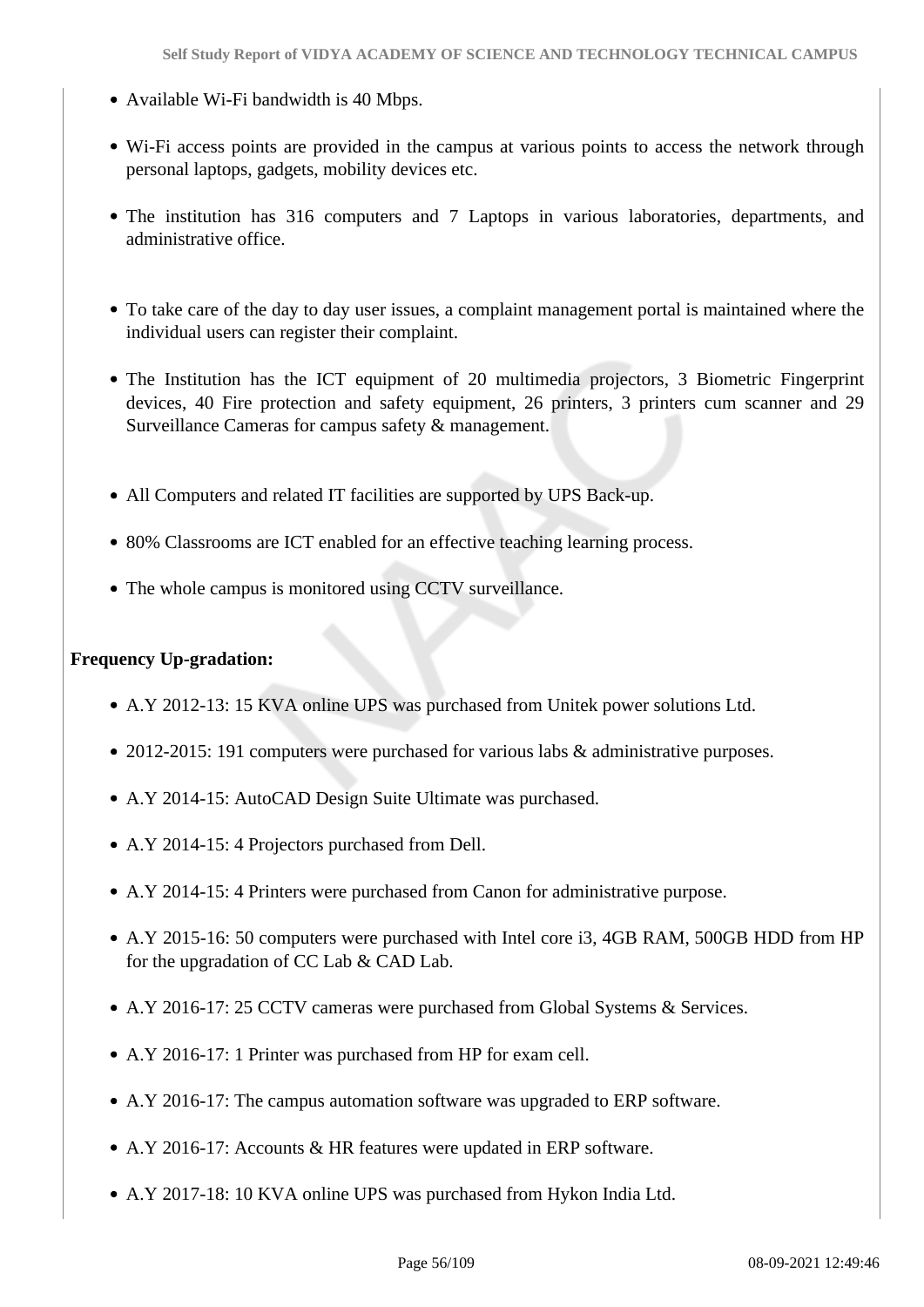- A.Y 2017-18: 25 computers were purchased with Intel corei3, 4GB RAM, 500GB HDD from HP for the new Computer Lab, named FOSS Lab.
- A.Y 2017-18: AutoCAD software was purchased for the upgradation of CAD Lab.
- A.Y 2018-19: 1 Printer cum scanner was purchased from HP for the upgradation of exam cell.
- A.Y 2018-19: 50 computers were purchased with Intel corei3, 4GB RAM, 1TB HDD from Dell for upgradation of FOSS Lab & Computer Lab.
- A.Y 2018-19: 7 Projectors purchased from Dell.
- A.Y 2019-20: 3 KVA online UPS was purchased from Hykon India Ltd.

#### **Licensed software:**

- Digital Language Lab Software
- MATLAB
- $\bullet$  ETAP 14
- Microsoft Office 2016
- MS Windows Server
- SIMULINK
- AUTOCAD

#### **Security software:**

• Microsoft windows security

| <b>File Description</b>               | <b>Document</b>      |
|---------------------------------------|----------------------|
| Upload any additional information     | <b>View Document</b> |
| Paste link for additional information | <b>View Document</b> |

#### **4.3.2 Student - Computer ratio (Data for the latest completed academic year)**

**Response:** 3:1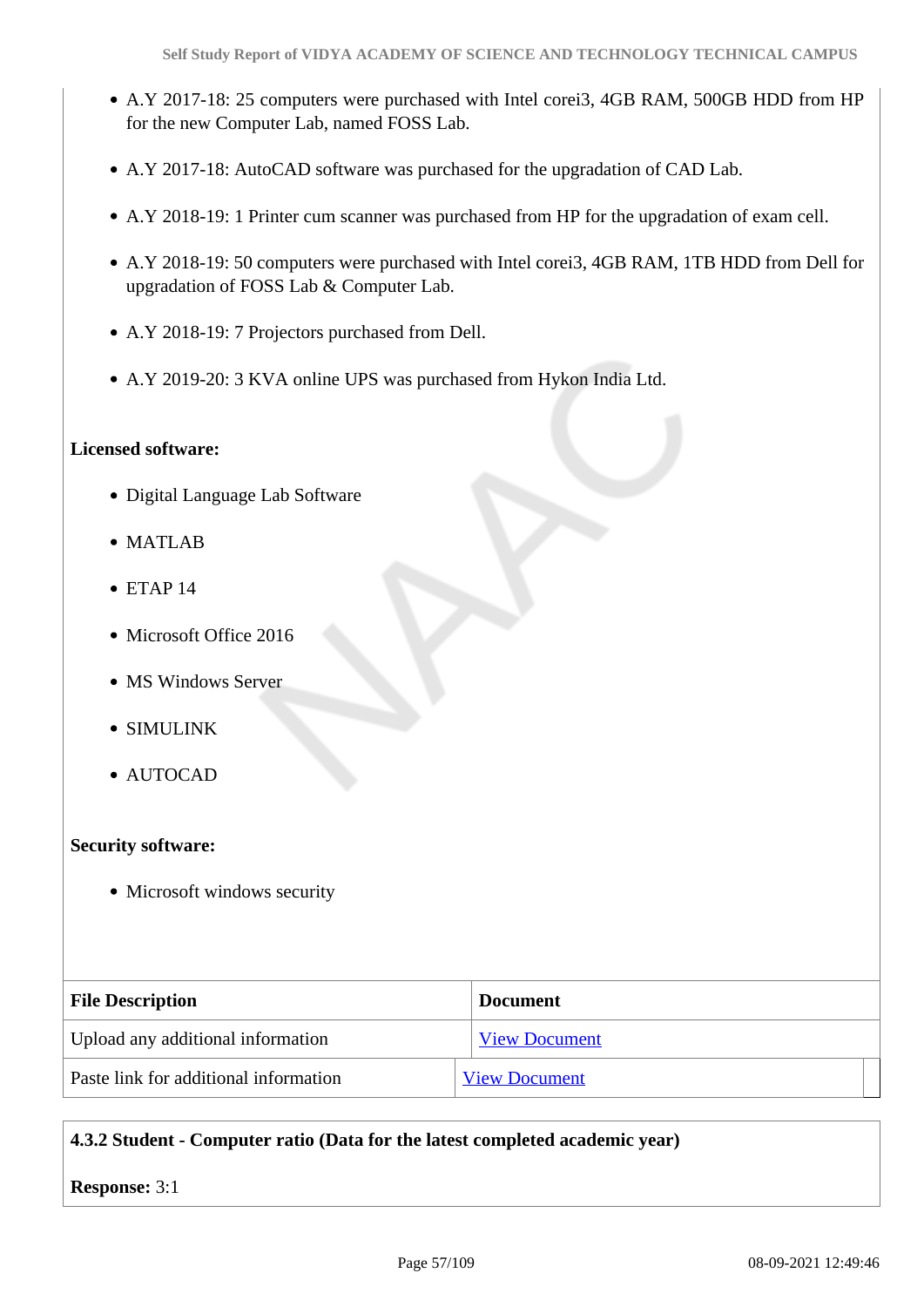| <b>File Description</b>           | <b>Document</b>      |
|-----------------------------------|----------------------|
| Upload any additional information | <b>View Document</b> |
| Student – computer ratio          | <b>View Document</b> |

| 4.3.3 Bandwidth of internet connection in the Institution                   |                      |  |
|-----------------------------------------------------------------------------|----------------------|--|
| <b>Response:</b> C. $10 \text{ MBPS} - 30 \text{ MBPS}$                     |                      |  |
| <b>File Description</b><br><b>Document</b>                                  |                      |  |
| Details of available bandwidth of internet<br>connection in the Institution | <b>View Document</b> |  |

# **4.4 Maintenance of Campus Infrastructure**

 **4.4.1 Average percentage of expenditure incurred on maintenance of infrastructure (physical and academic support facilities) excluding salary component during the last five years(INR in Lakhs)**

**Response:** 12.11

4.4.1.1 **Expenditure incurred on maintenance of infrastructure (physical facilities and academic support facilities) excluding salary component year-wise during the last five years (INR in lakhs)**

| 2019-20 | 2018-19 | 2017-18 | 2016-17 | 2015-16 |
|---------|---------|---------|---------|---------|
| 106.5   | 114.8   | 124.7   | 111.8   | 101.3   |

| <b>File Description</b>                                   | <b>Document</b>      |
|-----------------------------------------------------------|----------------------|
| Institutional data in prescribed format(Data<br>template) | <b>View Document</b> |
| Audited statements of accounts                            | <b>View Document</b> |

 **4.4.2 There are established systems and procedures for maintaining and utilizing physical, academic and support facilities - laboratory, library, sports complex, computers, classrooms etc.**

# **Response:**

The college has well maintained physical, academic and support facilities. Technical section maintenance is reported through the Complaint Management System and is monitored by the administrative department. Campus cleaning is monitored by the Campus Supervisor and is done by the housekeeping staff.

# **Laboratory**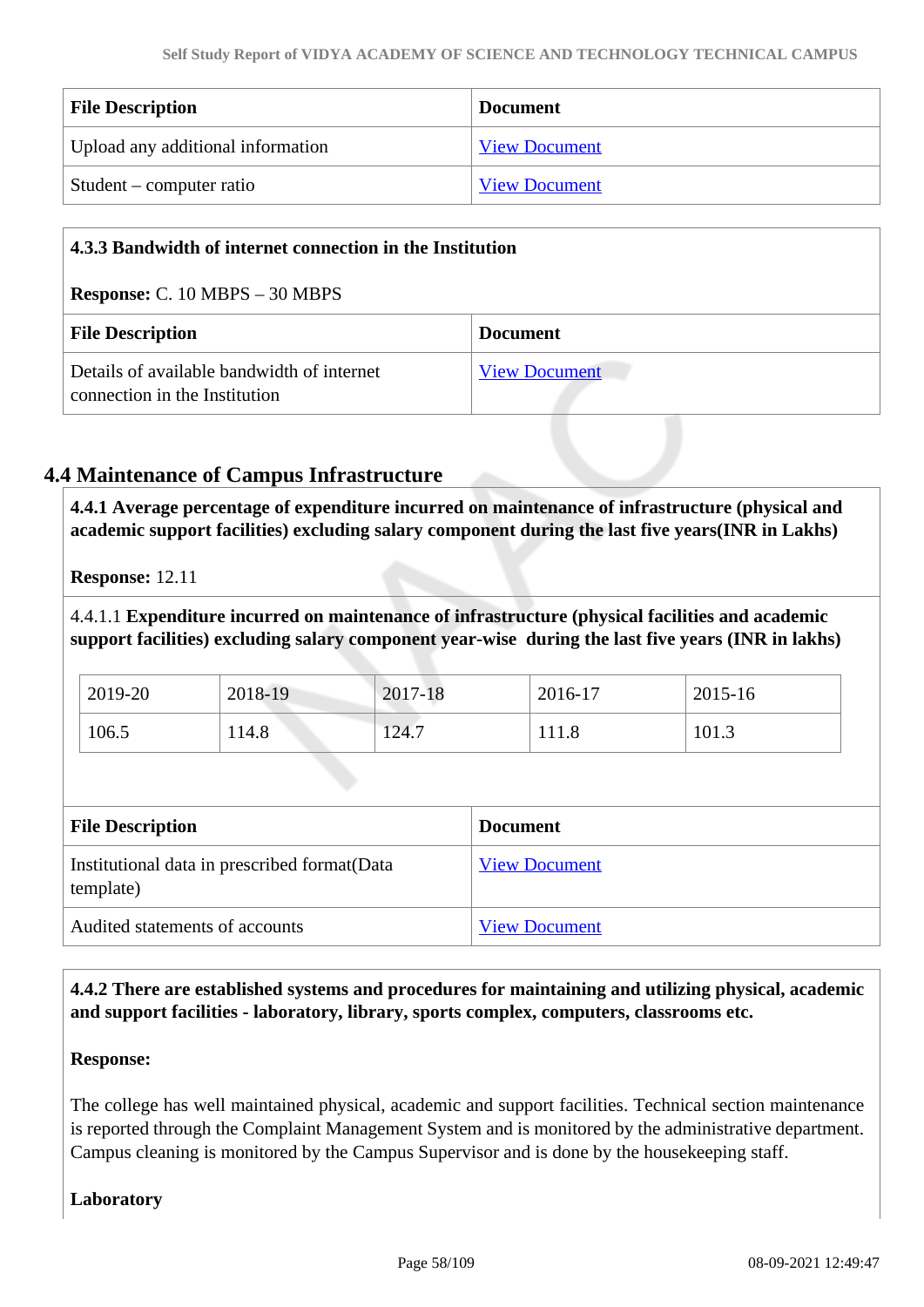- Proper working of all the equipment in the laboratory is ensured by the laboratory in-charge along with the lab assistant at the beginning of every semester.
- Stock verification is carried out annually.
- Repair and maintenance works of the laboratory equipment are initiated by the respective laboratory in charge as and when required.
- A maintenance procedure is followed to ensure availability of sufficient machinery in the laboratory at all times.
- Minor repairs in the laboratory are done by lab assistants whenever any issues are spotted.
- Major repairs or maintenance works are carried out by service personals or equipment experts. Decisions to carry out such major works are taken collectively by laboratory in-charge and HOD in consultation with the Principal.
- A preventative maintenance register is maintained in all the laboratories. These registers are maintained by lab staff and verified by HOD.
- Annual maintenance contracts are issued for the maintenance of UPS and Lift systems and taken care by administrative department.
- All the laboratories are equipped with fire extinguishers and smoke detectors.

# **Library**

- At the beginning of each academic year, HODs in consultation with the faculty members, make requisitions of required books and literature to the Librarian.
- Subsequently, tenders are invited from firms and publishers to purchase the books with a minimum discount of 10%.
- After the acquisition of books, the details are entered in the Accession Register and in the ILMS (Integrated Library Management System) software.
- Shelving of the reading materials, stock verification and cleanliness of racks are done on a regular basis by the library attender.
- Maintenance requirement of library furniture if any, is reported to the campus supervisor, by the librarian through the complaint management system.
- Students, teachers and staff may borrow books as per the rules of the library.
- The Library facility is available for staff and students from 9 a.m. to 5.30 p.m. on all working days.
- The day-to-day cleaning activities are done by the housekeeping staff.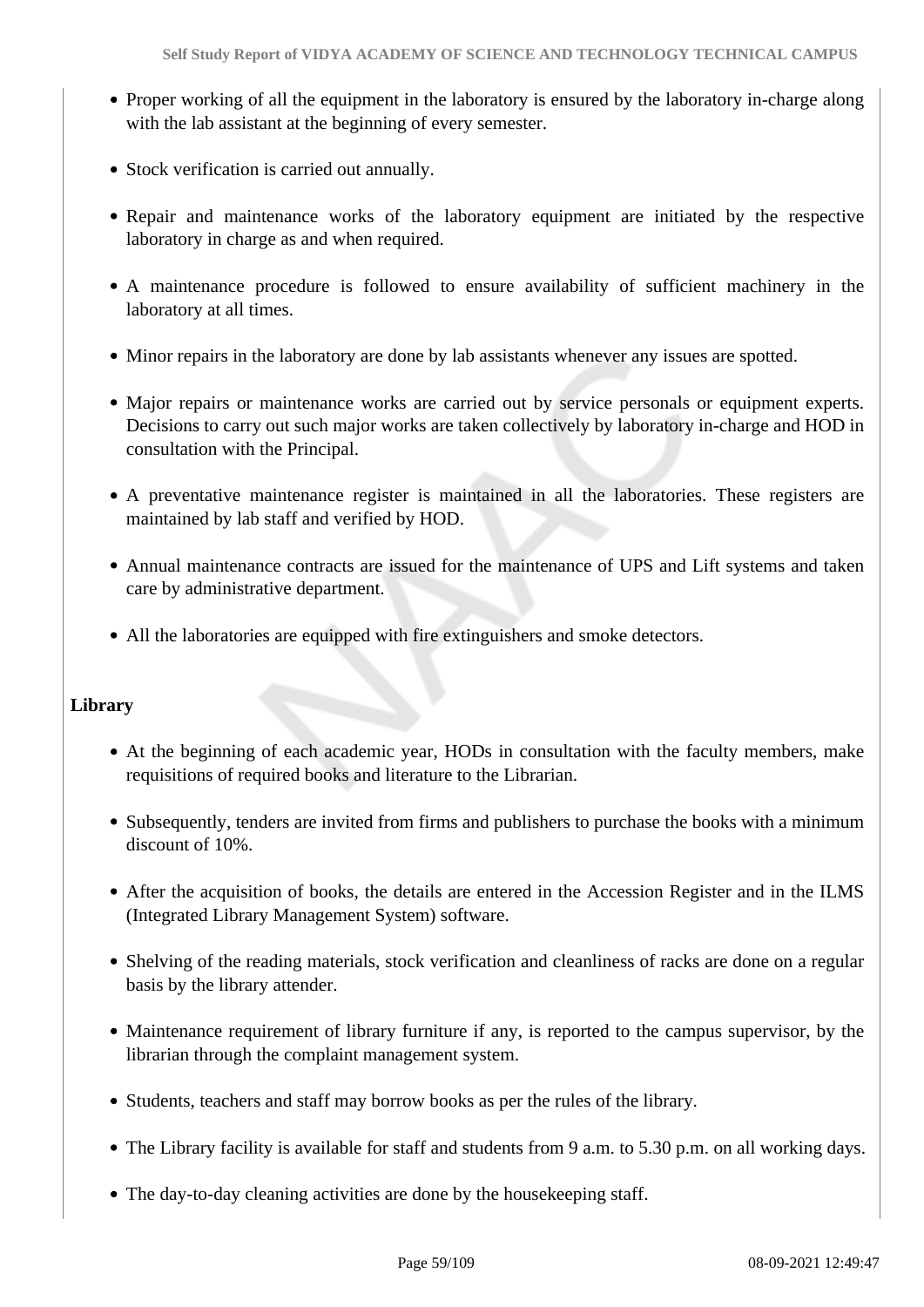# **Sports**

- Regular maintenance of sports utilities is done under the supervision of the college physical education instructor.
- The College ground is maintained in accordance with the required standards. Regular cleaning and maintenance activities are done to provide the students with a neat gaming space.
- Necessary medical aids are available which may be availed in case of emergencies.
- The physical education department possesses the necessary sports and games equipment, which the students may avail from the sports store after entering in the sports equipment register.

# **Computer Labs**

- Computer labs are cleaned regularly by the house keeping staff.
- The maintenance and neatness of the computers are done by the lab staff.
- Software are updated regularly by the ITIMS (Information Technology and Infrastructure Management System) team.
- Disk defragmentation is done for systems, where hard disk data exceeds 70% capacity of the memory.
- Disk clean-ups are also done once in a month to free up some space.
- System maintenance, if any, is reported by the lab in charge to the HoD, who then forwards this to the ITIMS through the Principal.
- Maintenance register is maintained in the computer labs by the lab staff.

#### **Classrooms**

- A cleaning schedule is followed by the housekeeping staff and class rooms are cleaned on a daily basis and proper records are maintained.
- The desks and benches are maintained according to the need.
- Proper ventilation and lighting is ensured in the classrooms.
- Furniture are painted periodically and defects if any are repaired accordingly.
- Electrical connections and lighting systems are monitored by the electrical technicians.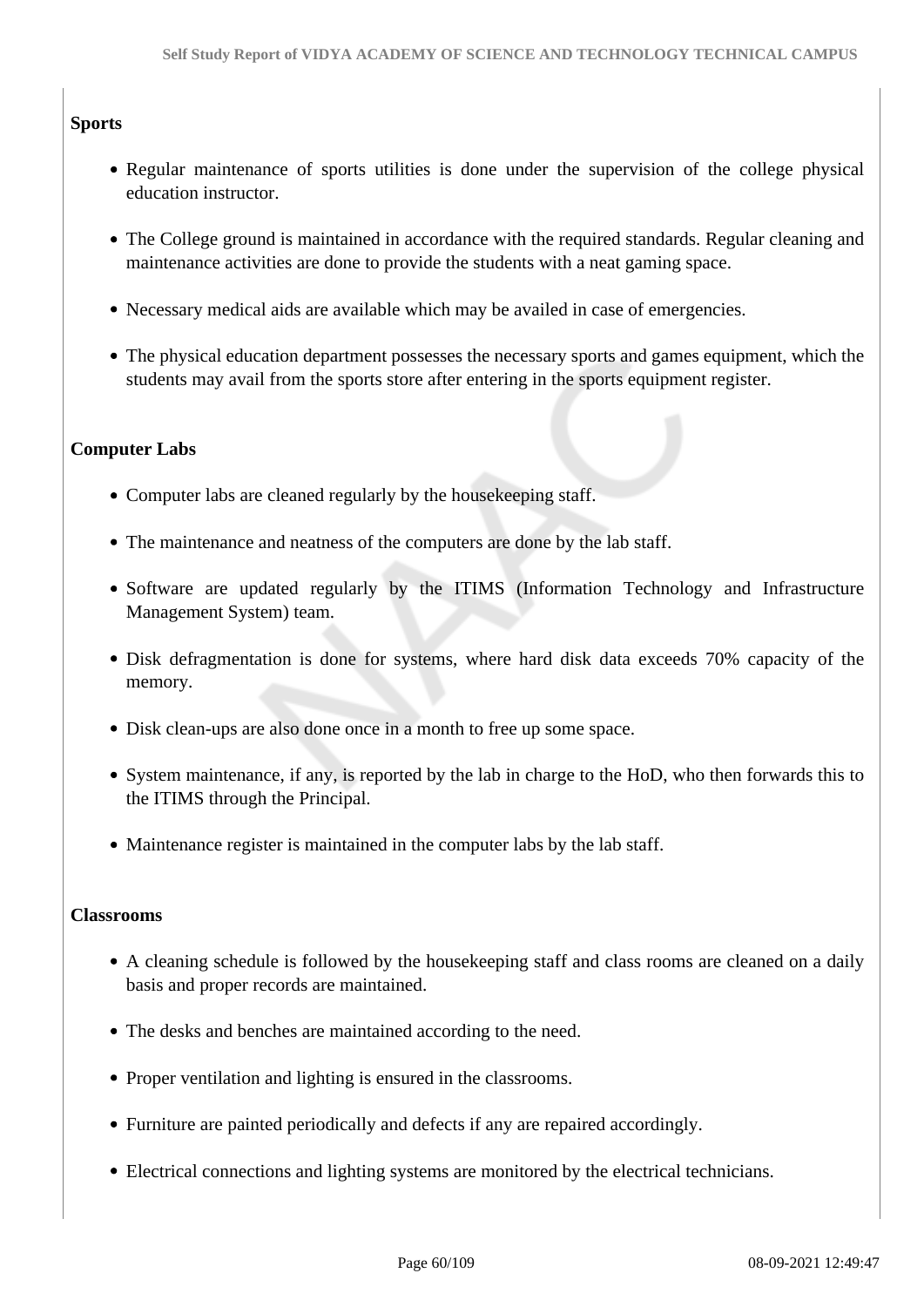Classrooms are facilitated with CCTV surveillance.

# **Canteen**

- Canteen surroundings are cleaned regularly by the canteen staff under the supervision of the canteen contractor.
- Water tanks are cleaned monthly, and water filters are backwashed weekly.
- Water samples are tested half yearly at recognized testing centers by the campus supervisor.
- Canteen wastes are disposed properly and the biodegradable solid wastes are used in biogas plant.
- Maintenance works related to canteen infrastructure are reported to the campus supervisor, who then rectifies it according to the nature of the work.

#### **Hostel**

- Hostels are cleaned on a daily basis by the housekeeping staff and records are maintained.
- Any maintenance works in the hostel are reported to warden through hostel RT, and the same is reported in the complaint management system.
- Water tanks are cleaned monthly, and water filters are backwashed weekly.

# **Transportation**

- The campus supervisor schedules the trips and fares at the beginning of the academic year.
- Tests and fitness of automobiles are conducted annually with the concerned Kerala government authorities. Necessary clearance certificates, insurance, and permits from the RTA are obtained.
- In each bus, a faculty is assigned for addressing the feedback from the students.
- Greasing, oil filter, air filter and oil change are done periodically after a prescribed number of kilometers.
- Maintenance is done by the campus supervisor under the guidance of the Administrative Manager.

# **Complaint Management System**

• Complaint Management System (CMS) is a facility through which any staff in the college can log a complaint in it.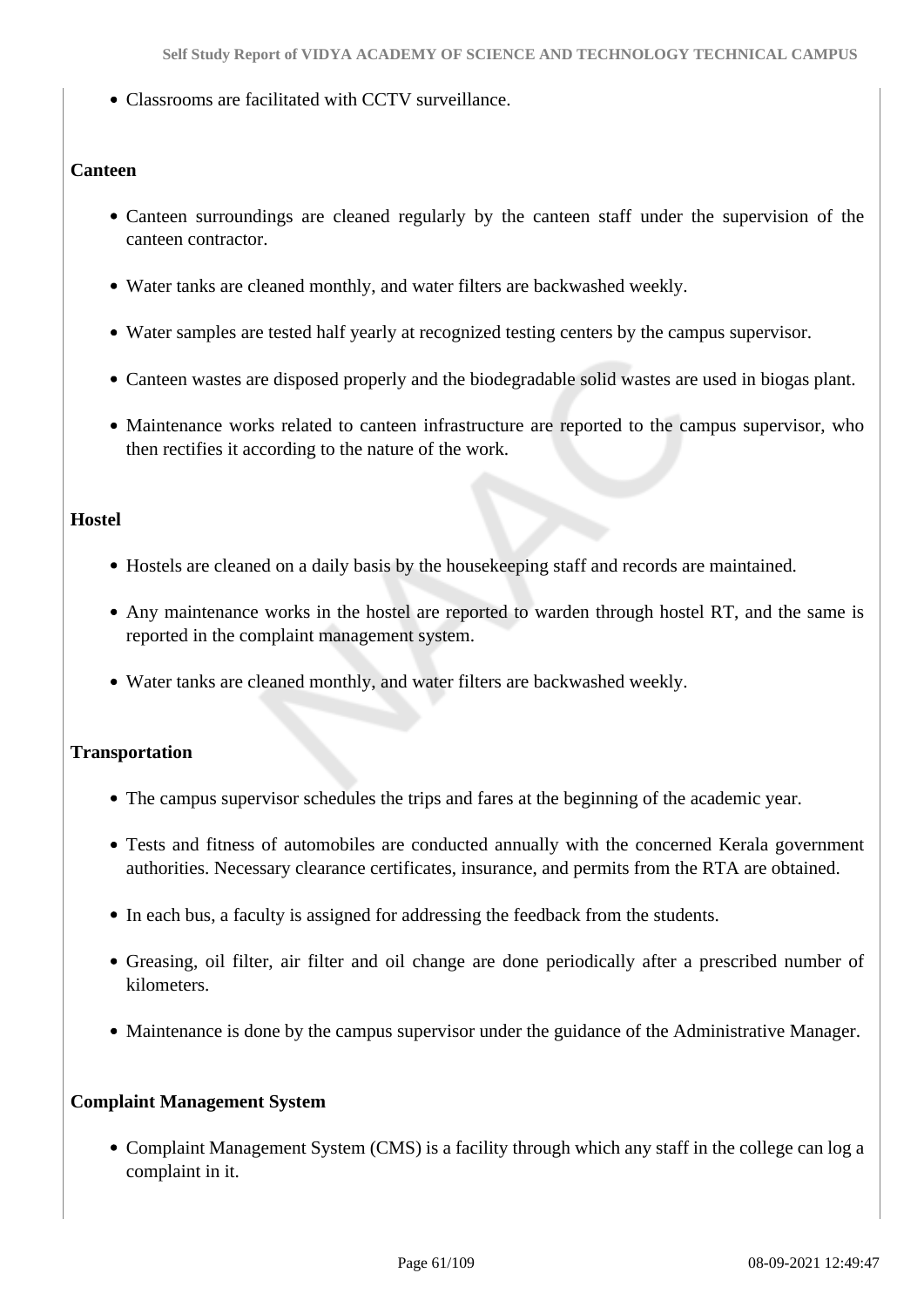- CMS addresses housekeeping, security, telephone, electrical, plumbing, transportation, civil work, canteen, PA system, IT, campus automation and other related complaints.
- The concerned staff regularly monitors the complaint management system sheets and rectifies the complaints.
- Logging a complaint under the 'quick link' tab in the website is used for this purpose.
- Technical section maintenance is reported through the Complaint Management System and it is monitored by the Administration Department.

| <b>File Description</b>               | <b>Document</b>      |
|---------------------------------------|----------------------|
| Upload any additional information     | <b>View Document</b> |
| Paste link for additional information | <b>View Document</b> |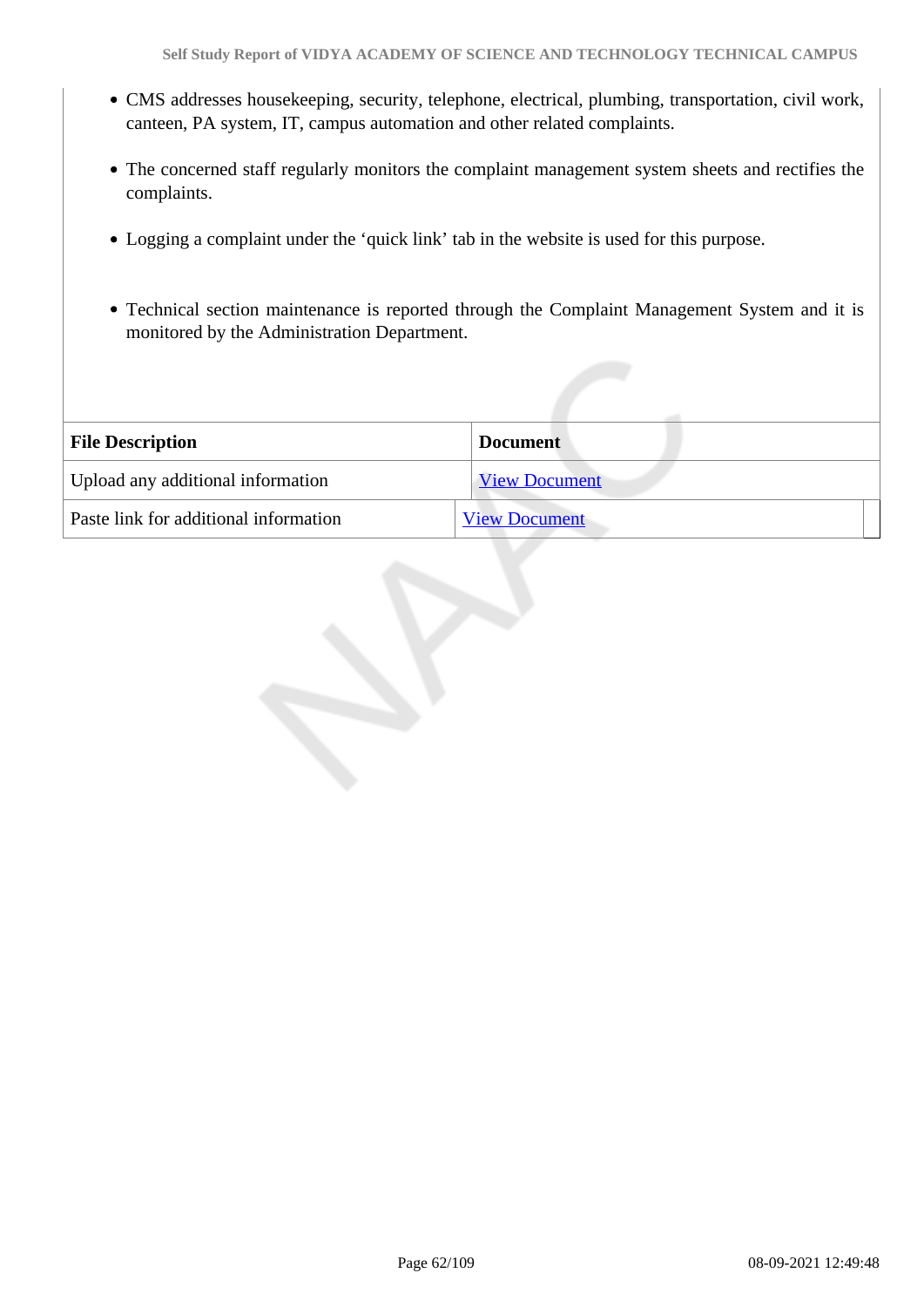# **Criterion 5 - Student Support and Progression**

# **5.1 Student Support**

 **5.1.1 Average percentage of students benefited by scholarships and freeships provided by the Government during last five years** 

**Response:** 25.54

5.1.1.1 **Number of students benefited by scholarships and freeships provided by the Government year-wise during last five years**

| 2019-20 | 2018-19 | 2017-18    | 2016-17 | 2015-16 |
|---------|---------|------------|---------|---------|
| 231     | 219     | 175<br>11J | 179     | 102     |

| <b>File Description</b>                                                         | <b>Document</b>      |
|---------------------------------------------------------------------------------|----------------------|
| upload self attested letter with the list of students<br>sanctioned scholarship | <b>View Document</b> |
| Institutional data in prescribed format                                         | <b>View Document</b> |

 **5.1.2 Average percentage of students benefitted by scholarships, freeships etc. provided by the institution / non- government agencies during the last five years**

**Response:** 52.28

5.1.2.1 **Total number of students benefited by scholarships, freeships, etc provided by the institution / non- government agencies year-wise during last five years**

| 2019-20 | 2018-19 | 2017-18 | 2016-17 | 2015-16 |
|---------|---------|---------|---------|---------|
| 509     | 532     | 414     | 274     | 164     |

| <b>File Description</b>                 | <b>Document</b>      |
|-----------------------------------------|----------------------|
| Upload any additional information       | <b>View Document</b> |
| Institutional data in prescribed format | <b>View Document</b> |

 **5.1.3 Capacity building and skills enhancement initiatives taken by the institution include the following**

# **1.Soft skills**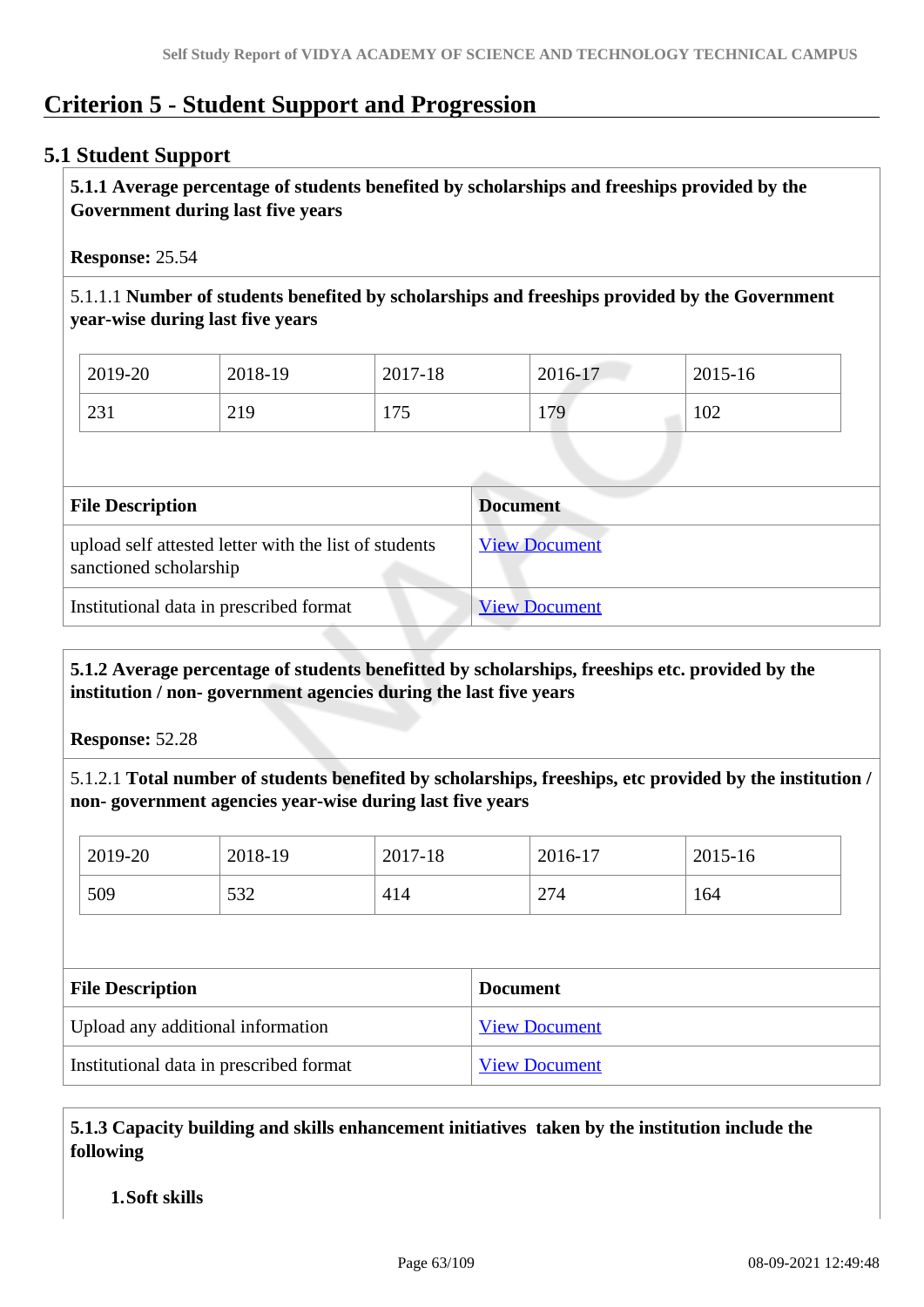#### **2.Language and communication skills**

**3.Life skills (Yoga, physical fitness, health and hygiene)**

# **4.ICT/computing skills**

**Response:** A. All of the above

| <b>File Description</b>                 | Document             |
|-----------------------------------------|----------------------|
| Institutional data in prescribed format | <b>View Document</b> |
| Any additional information              | <b>View Document</b> |
| Link to Institutional website           | <b>View Document</b> |

# **5.1.4 Average percentage of students benefitted by guidance for competitive examinations and career counselling offered by the Institution during the last five years**

**Response:** 70.98

5.1.4.1 **Number of students benefitted by guidance for competitive examinations and career counselling offered by the institution year wise during last five years**

| 2019-20 | 2018-19 | 2017-18 | $2016 - 17$ | 2015-16 |
|---------|---------|---------|-------------|---------|
| 588     | 598     | 779     | 526         | 1 ລລ    |

| <b>File Description</b>                 | <b>Document</b>      |
|-----------------------------------------|----------------------|
| Institutional data in prescribed format | <b>View Document</b> |
| Any additional information              | <b>View Document</b> |

 **5.1.5 The Institution has a transparent mechanism for timely redressal of student grievances including sexual harassment and ragging cases**

**1.Implementation of guidelines of statutory/regulatory bodies**

**2.Organisation wide awareness and undertakings on policies with zero tolerance**

**3.Mechanisms for submission of online/offline students' grievances**

**4.Timely redressal of the grievances through appropriate committees**

**Response:** A. All of the above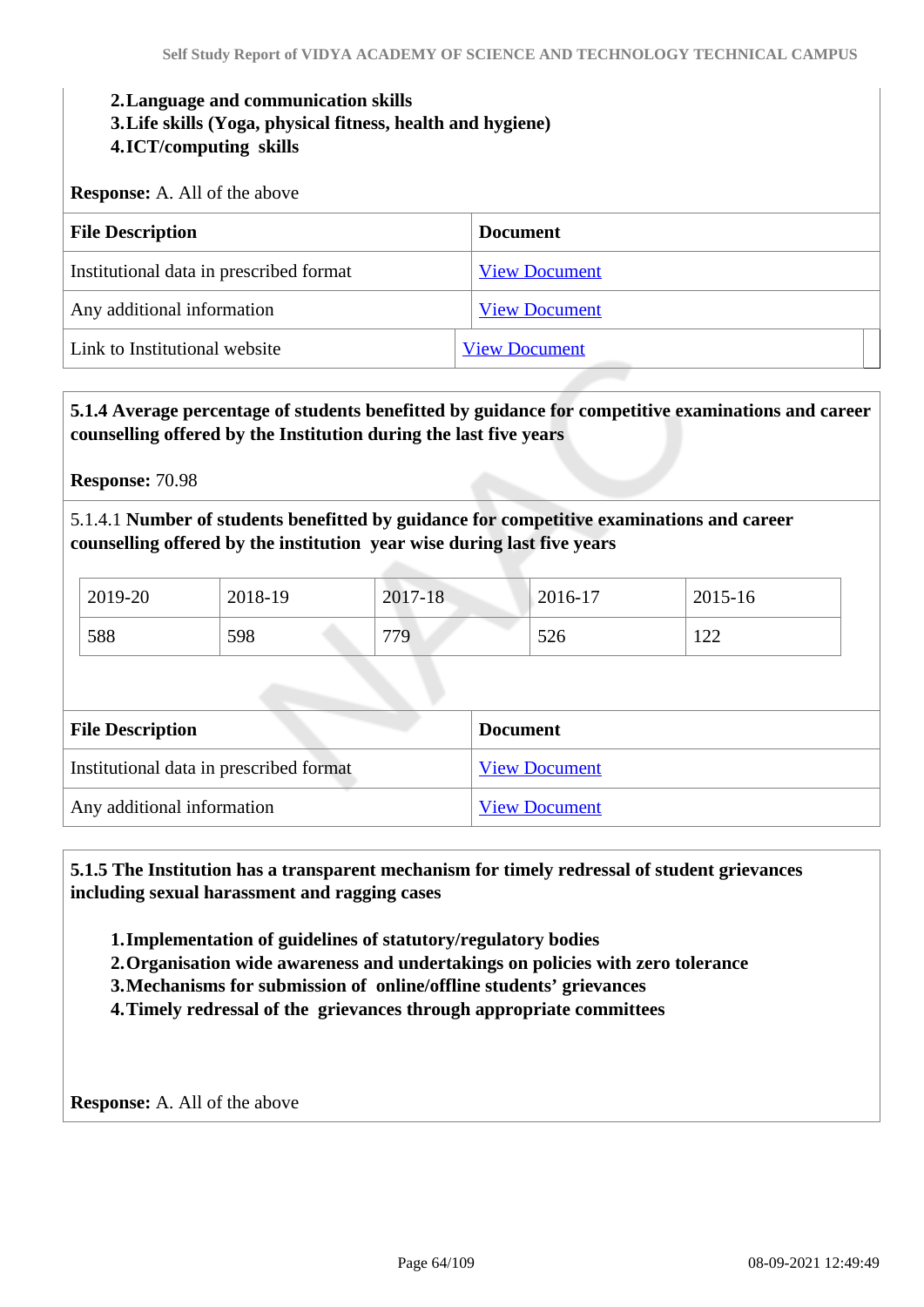| <b>File Description</b>                                                                                                            | <b>Document</b>      |
|------------------------------------------------------------------------------------------------------------------------------------|----------------------|
| Minutes of the meetings of student redressal<br>committee, prevention of sexual harassment<br>committee and Anti Ragging committee | <b>View Document</b> |

# **5.2 Student Progression**

| 5.2.1 Average percentage of placement of outgoing students during the last five years |                                         |         |                                                                                    |                |  |
|---------------------------------------------------------------------------------------|-----------------------------------------|---------|------------------------------------------------------------------------------------|----------------|--|
| <b>Response: 13.52</b>                                                                |                                         |         |                                                                                    |                |  |
|                                                                                       |                                         |         | 5.2.1.1 Number of outgoing students placed year - wise during the last five years. |                |  |
| 2019-20                                                                               | 2018-19                                 | 2017-18 | 2016-17                                                                            | 2015-16        |  |
| 24                                                                                    | 29                                      | 25      | 33                                                                                 | $\overline{0}$ |  |
|                                                                                       |                                         |         |                                                                                    |                |  |
| <b>File Description</b>                                                               |                                         |         | <b>Document</b>                                                                    |                |  |
| Self attested list of students placed                                                 |                                         |         | <b>View Document</b>                                                               |                |  |
|                                                                                       | Institutional data in prescribed format |         | <b>View Document</b>                                                               |                |  |
|                                                                                       |                                         |         |                                                                                    |                |  |

# **5.2.2 Average percentage of students progressing to higher education during the last five years**

**Response:** 25.54

# 5.2.2.1 **Number of outgoing student progressing to higher education.**

Response: 47

| <b>File Description</b>                   | <b>Document</b>      |
|-------------------------------------------|----------------------|
| Upload supporting data for student/alumni | <b>View Document</b> |
| Institutional data in prescribed format   | <b>View Document</b> |

 **5.2.3 Average percentage of students qualifying in state/national/ international level examinations during the last five years (eg: JAM/CLAT/GATE/ GMAT/CAT/GRE/ TOEFL/ Civil Services/State government examinations)**

**Response:** 0

5.2.3.1 **Number of students qualifying in state/ national/ international level examinations (eg: JAM/CLAT/NET/ SLET/ GATE/ GMAT/CAT/GRE/ TOEFL/ Civil Services/ State government examinations) year wise during last five years**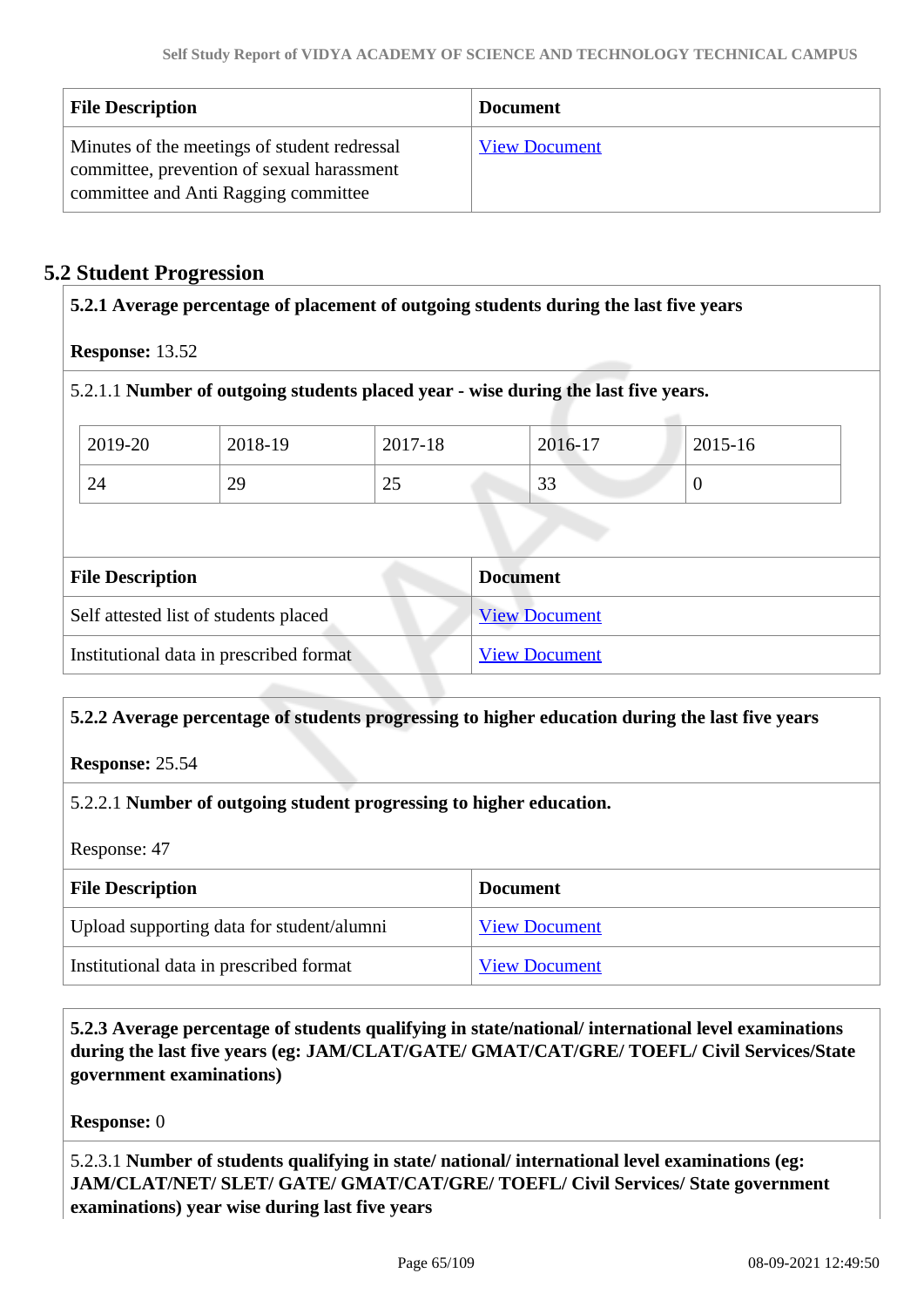| 2019-20                 | 2018-19                                        | 2017-18  | 2016-17         | $2015 - 16$                                                                                                                                                                      |
|-------------------------|------------------------------------------------|----------|-----------------|----------------------------------------------------------------------------------------------------------------------------------------------------------------------------------|
| $\overline{0}$          | $\theta$                                       | $\theta$ | $\overline{0}$  | $\theta$                                                                                                                                                                         |
|                         |                                                |          |                 | 5.2.3.2 Number of students appearing in state/national/international level examinations (eg:<br>JAM/CLAT/NET/ SLET/ GATE/ GMAT/CAT, GRE/ TOFEL/ Civil Services/ State government |
|                         | examinations) year-wise during last five years |          |                 |                                                                                                                                                                                  |
| 2019-20                 | 2018-19                                        | 2017-18  | 2016-17         | 2015-16                                                                                                                                                                          |
| $\overline{0}$          | $\Omega$                                       | $\theta$ | $\theta$        | $\theta$                                                                                                                                                                         |
|                         |                                                |          |                 |                                                                                                                                                                                  |
| <b>File Description</b> |                                                |          | <b>Document</b> |                                                                                                                                                                                  |

# **5.3 Student Participation and Activities**

 **5.3.1 Number of awards/medals won by students for outstanding performance in sports/cultural activities at inter-university/state/national / international level (award for a team event should be counted as one) during the last five years.**

# **Response:** 14

5.3.1.1 **Number of awards/medals for outstanding performance in sports/cultural activities at university/state/national / international level (award for a team event should be counted as one) yearwise during the last five years.**

| 2019-20                                    | 2018-19 | 2017-18 |                      | 2016-17              | 2015-16        |
|--------------------------------------------|---------|---------|----------------------|----------------------|----------------|
| $\overline{4}$                             | 3       | 4       |                      |                      | $\overline{2}$ |
|                                            |         |         |                      |                      |                |
| <b>File Description</b>                    |         |         | <b>Document</b>      |                      |                |
| Institutional data in prescribed format    |         |         | <b>View Document</b> |                      |                |
| e-copies of award letters and certificates |         |         |                      | <b>View Document</b> |                |

 **5.3.2 Institution facilitates students' representation and engagement in various administrative, cocurricular and extracurricular activities (student council/ students representation on various bodies as per established processes and norms )**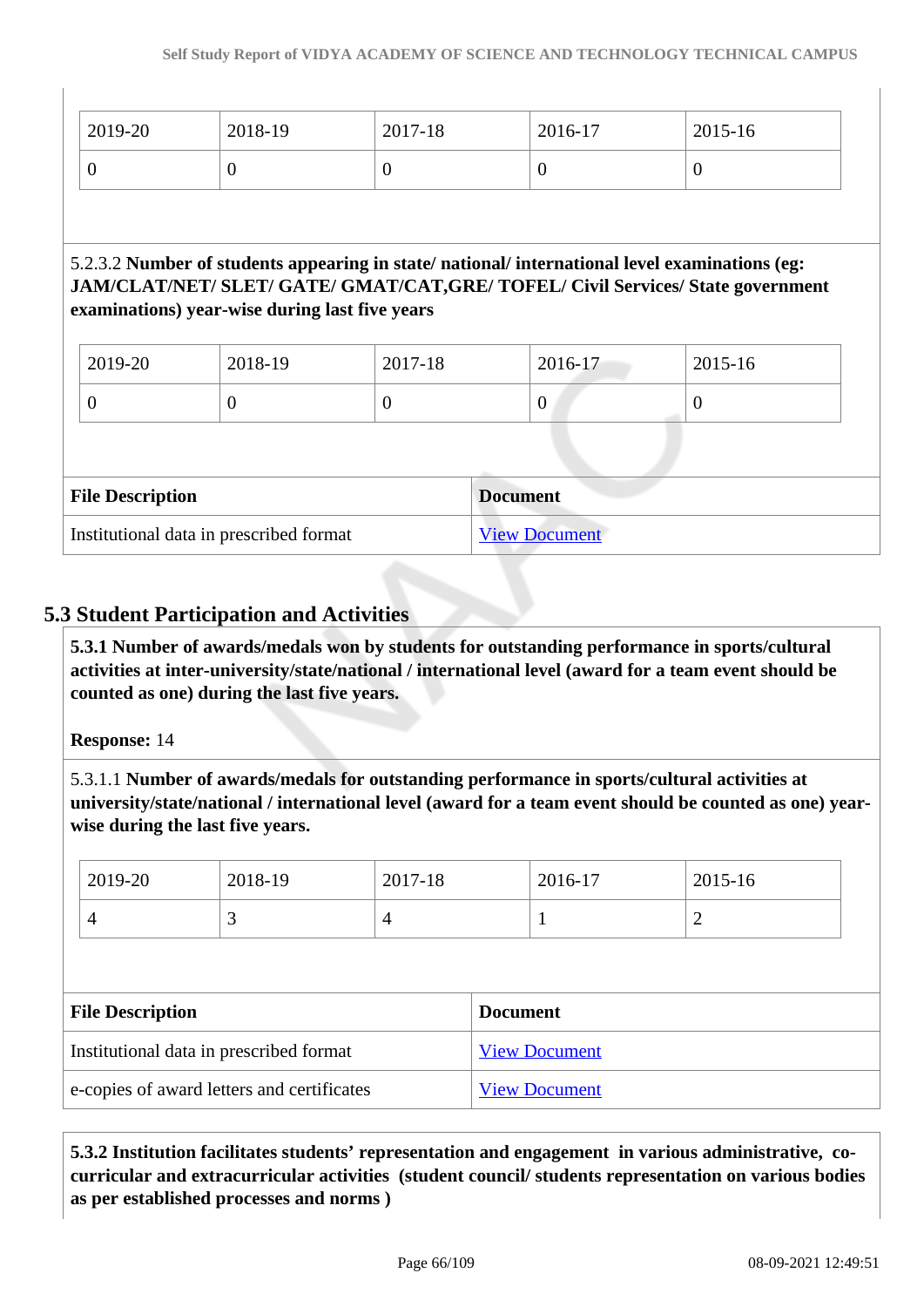# **Response:**

Our institution facilitates students' representation and engagement in various administrative, co-curricular and extracurricular activities through various committees and clubs listed below.

- Students Steering Committee/Senate
- NSS
- Students Grievance Redressal Committee
- Women's Grievance Redressal Committee
- Anti-Ragging Committee
- Class Committee
- Course Committee
- Department Association
- Tech Fest Committee
- Canteen committee
- Arts Club
- Energy Management Club
- Science Club
- Photography club

The Student Steering Committee is one of the most important committees in our campus which ensures student representation and engagement in various co-curricular and extra-curricular activities. An executive Student Steering committee is formed every academic year by electing 3 students from each class as executive members. From this executive committee members, the Chairman, the Vice- chairman, the General Secretary, the College magazine editor, the Arts club secretary and Sports club secretary are elected.

Major Roles of Student Steering Committee are:

- The Student Steering committee is responsible for conducting all cultural, sports, technical and literary activities in the college.
- Arts and Sports club secretaries act as conveners of Arts fest and Sports meet.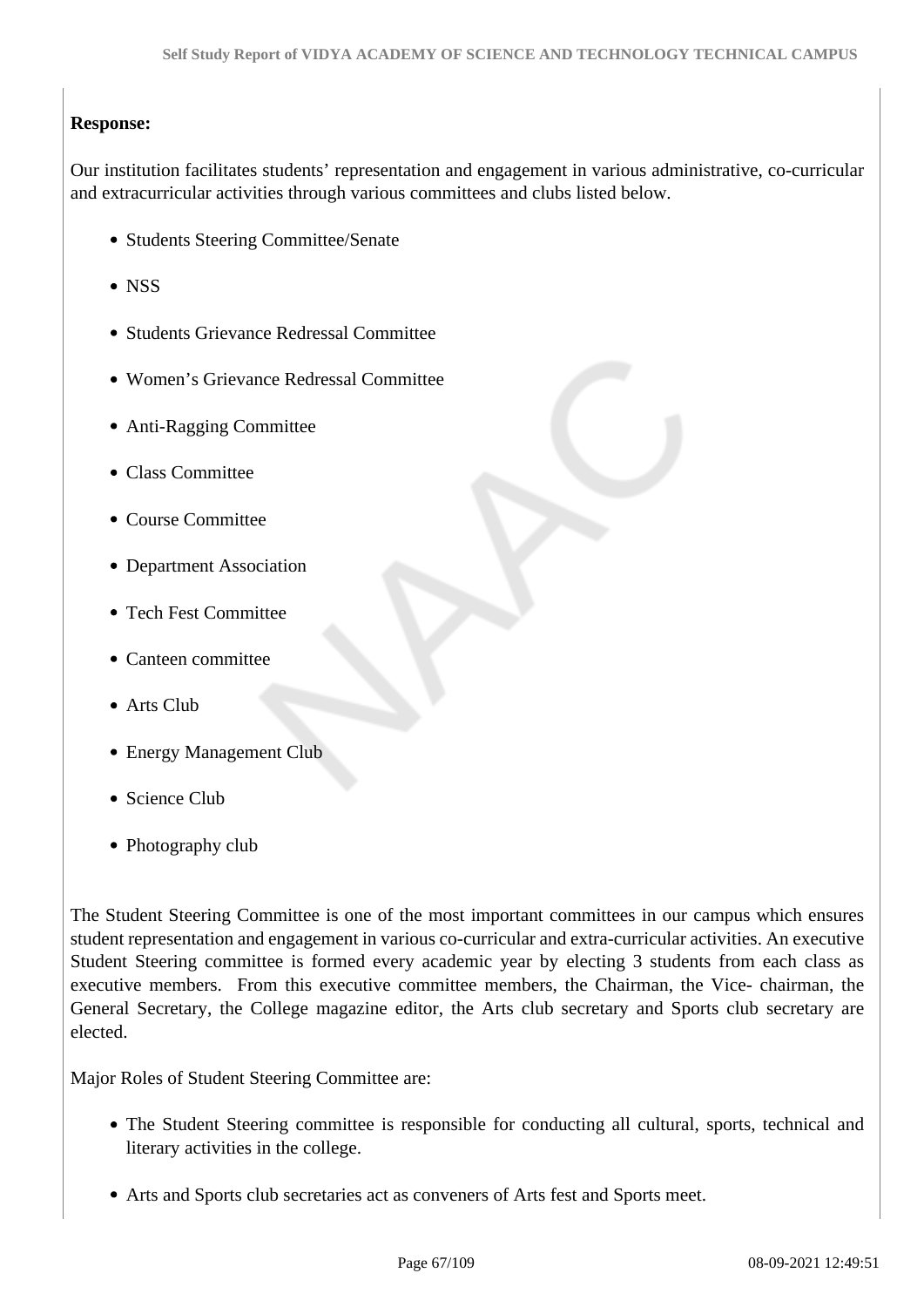- Executive members of the Student Steering Committee along with event coordinators of Arts and Sports Club coordinate individual events of Arts fest and Sports meet
- Preparation of the schedule and budget for each curricular and co-curricular event in advance.

The Technical fest provides a platform for all the students to showcase their technical skills. Organization of Technical fest is done by the student steering committee. Technical fest committee constitutes student representatives from each branch under the leadership of Tech fest coordinator. This committee decides the department wise programs to be conducted.

Tech fest Committee is also responsible for:

- Preparation of schedule
- Preparation of Budget
- Finalizing the projects to be exhibited
- Finalizing the technical competitions to be conducted.

National Service Scheme (NSS) is another body that functions actively in our college. Volunteer secretary of the NSS unit along with the NSS Volunteers plan and execute Social activities for the academic year.

NSS Volunteers engage in various social activities such as

- Cleaning
- Blood donation camp, Eye Camp
- Orphanage and Old age home visits
- Hospital maintenance
- Planting of trees.

Students Grievance Redressal Committee, Anti-ragging Committee, Women's Grievance Redressal Committee, Class committee and Course committee are some of the other committees which involve student participation. Student representatives actively participate in meetings and express their suggestions. Students are also involved in department association and they actively coordinate all the technical and nontechnical events in their respective departments.

Canteen committee constitute male and female student representatives from hostel inmates. They express their grievances and suggestions related to canteen facilities in the monthly meetings conducted under the guidance of Hostel warden and Resident Tutors.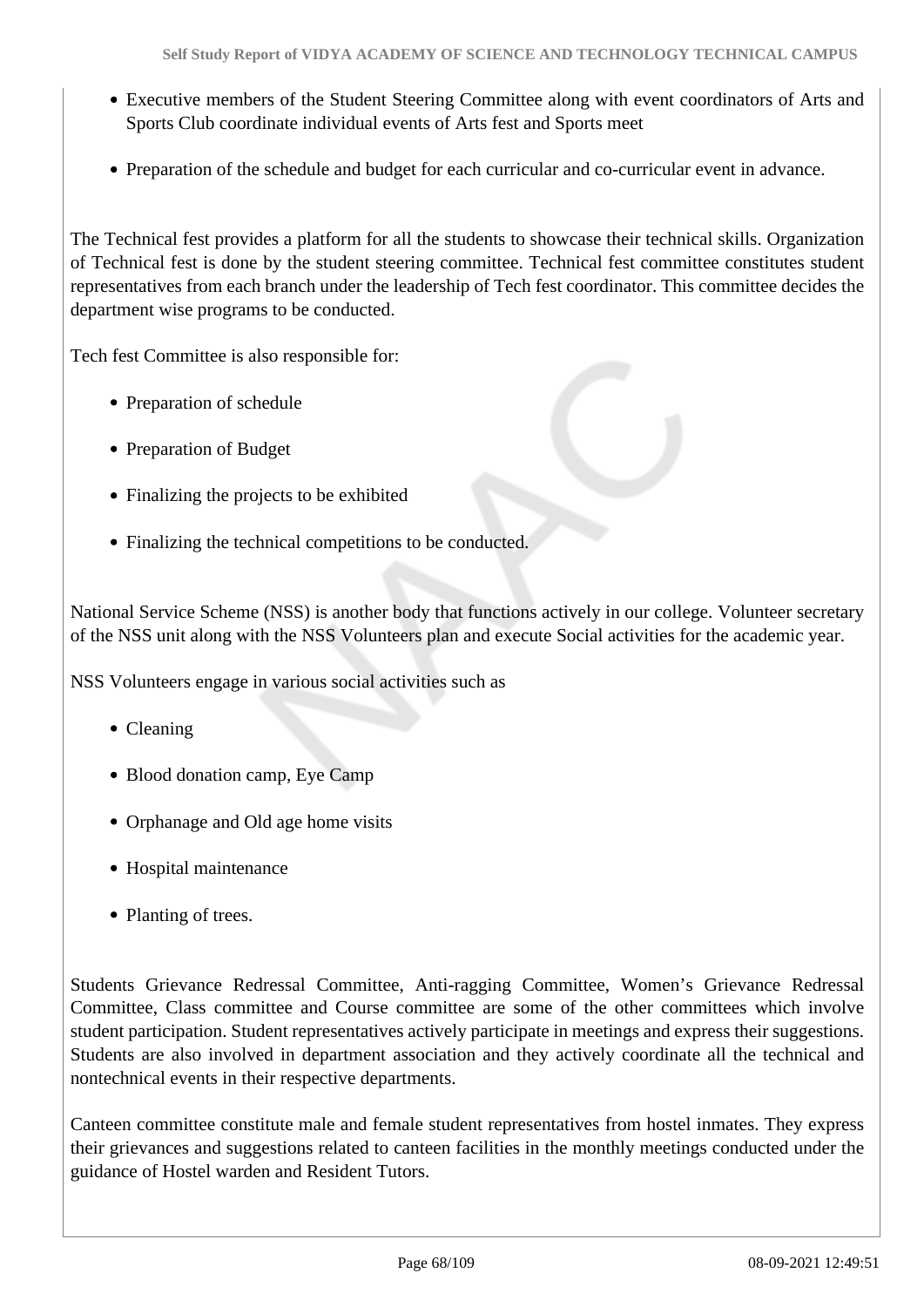| <b>File Description</b>               | <b>Document</b>      |
|---------------------------------------|----------------------|
| Upload any additional information     | <b>View Document</b> |
| Paste link for additional information | <b>View Document</b> |

 **5.3.3 Average number of sports and cultural events/competitions in which students of the Institution participated during last five years (organised by the institution/other institutions)**

**Response:** 5

5.3.3.1 **Number of sports and cultural events/competitions in which students of the Institution participated year-wise during last five years**

| 2019-20 | 2018-19 | 2017-18 | 2016-17 | 2015-16 |
|---------|---------|---------|---------|---------|
|         | O       | ັ       | 4       | ັ       |

| <b>File Description</b>                 | <b>Document</b>      |
|-----------------------------------------|----------------------|
| Report of the event                     | <b>View Document</b> |
| Institutional data in prescribed format | <b>View Document</b> |

# **5.4 Alumni Engagement**

 **5.4.1 There is a registered Alumni Association that contributes significantly to the development of the institution through financial and/or other support services**

# **Response:**

Our institution is having an alumni association under Association of Vidya Alumni along with our sister concern Vidya Academy of Science and Technology, Thrissur. The association was registered under "Travancore/Cochin Literary, scientific and charitable societies Act (Act XII of 1955)" with register number TSR/TC/364/2016.

The objective of the alumni association is to establish a link between alumni, faculty, staff and students of the institution and to help interaction between alumni and current students. The alumni interact with the current students, through visits and various programmes, giving information about industrial opportunities, emerging areas and employment opportunities. The alumni also aim to render financial aid for the needy and deserving students. Apart from that, our association is focusing on the wellbeing of the members of the alumni and the general improvement of the institution.

Involvements of alumni are instrumental in organizing various Technical Invited Talks (TITs), Motivational Talks, Seminars, Workshops and Career Guidance Classes to their juniors. Institution is organizing different activities by inviting alumni whose involvement is beneficial and it also rejuvenates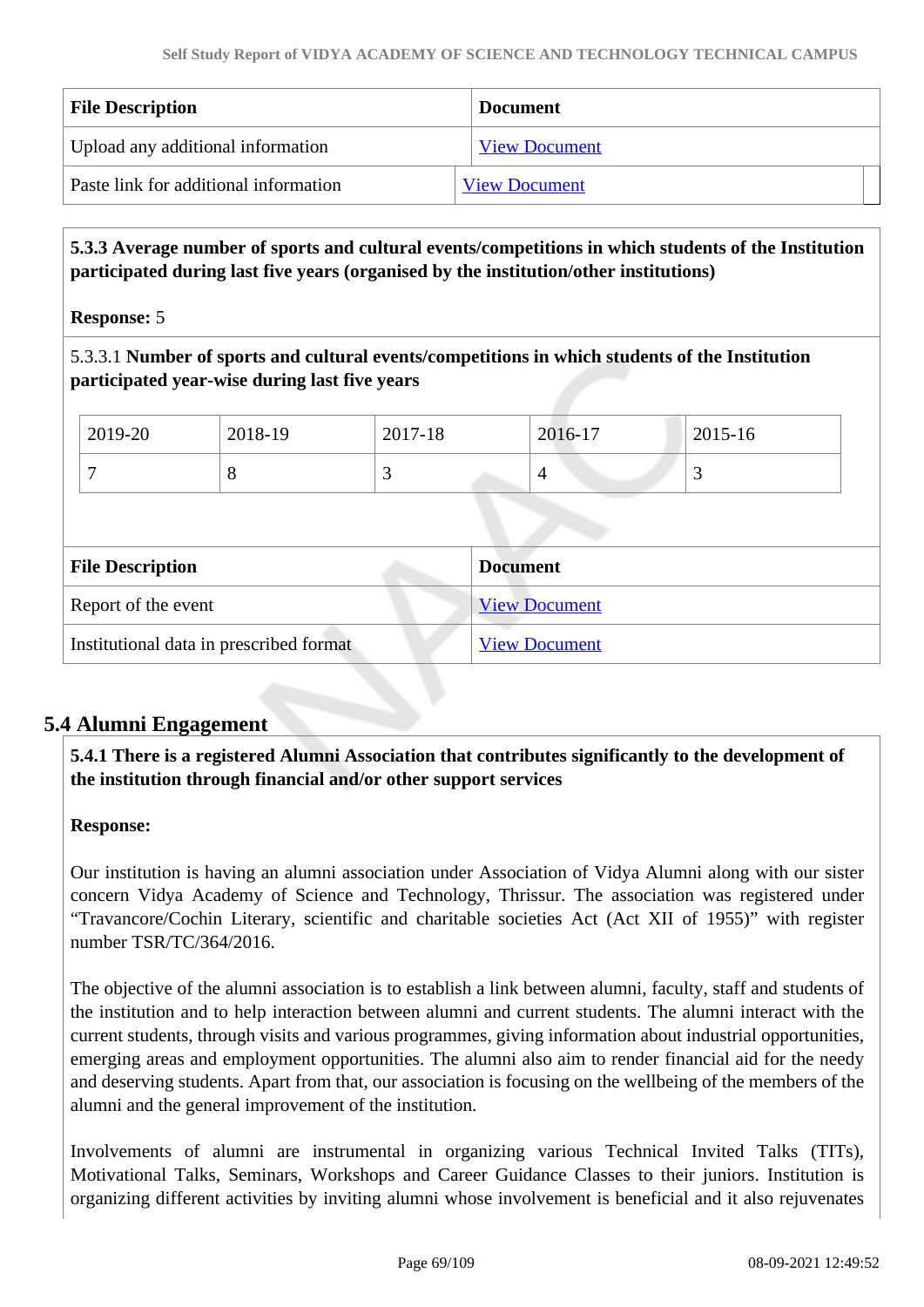the teaching learning process. Few of the other areas in which substantial contributions are mentioned below

- Discussions / seminars on entrepreneurship opportunities
- Contributions to library in the form of books
- Sharing their corporate experience and motivate the students to bridge the gap between academia and industry
- Apprising the current trends and future scopes in the area
- Conducting alumni interaction sessions
- Internship Opportunities
- Promoting Institution events
- Supporting Institute Social Responsibilities
- encouraging the students of the Institute and members of the Association for research projects
- Encouraging the students of the Institute to go for higher education
- Encouraging and guiding the students of the Institute on self-employment to become entrepreneurs.
- Guiding the students of the Institute on various professional avenues available and supporting them through various activities such as expert advice, seminars, visit etc.
- Encouraging and supporting students of the Institute in sports, cultural and extra-curricular activities.
- Promotion of computer and internet literacy among the society.
- Providing medical support to existing and retired teaching and non-teaching staff.
- Providing help towards environmental conservation, anti-pollution activities against air, water and sound pollution, by slide show, street play, demos, handbills and all possible ways of social awareness.
- Helping the victims of natural calamity and disasters like earth quakes, flood, storms, malnutrition, fire and violence etc.
- Helping and guiding the students and ex-students of the Institute for anti-drug, anti-ragging, and any other anti-social activities.
- Publishing books and periodicals for public interest.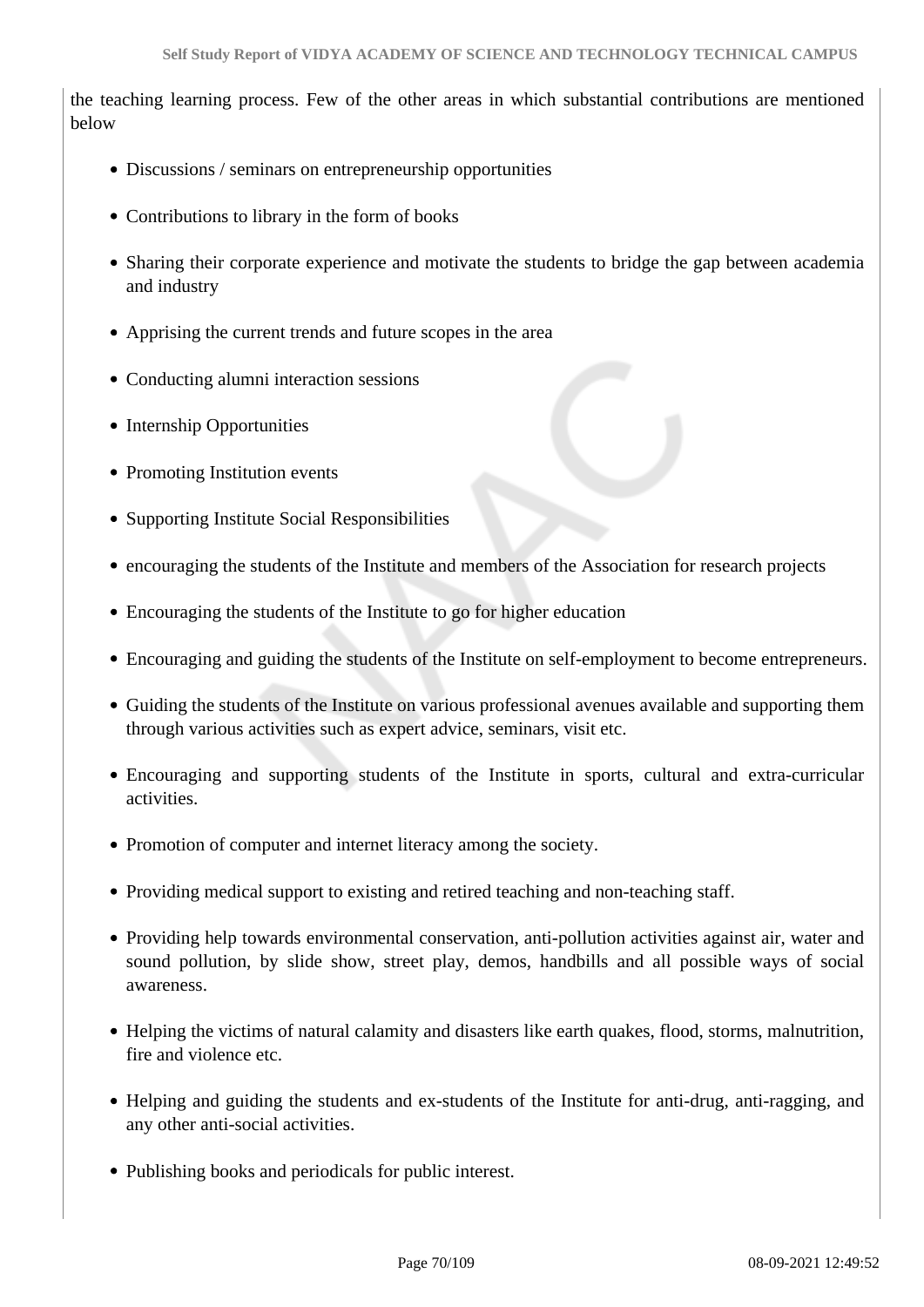Organising blood donation, eye donation and health awareness Camps.

**5.4.2 Alumni contribution during the last five years (INR in lakhs)**

**Response:** C. 3 Lakhs - 4 Lakhs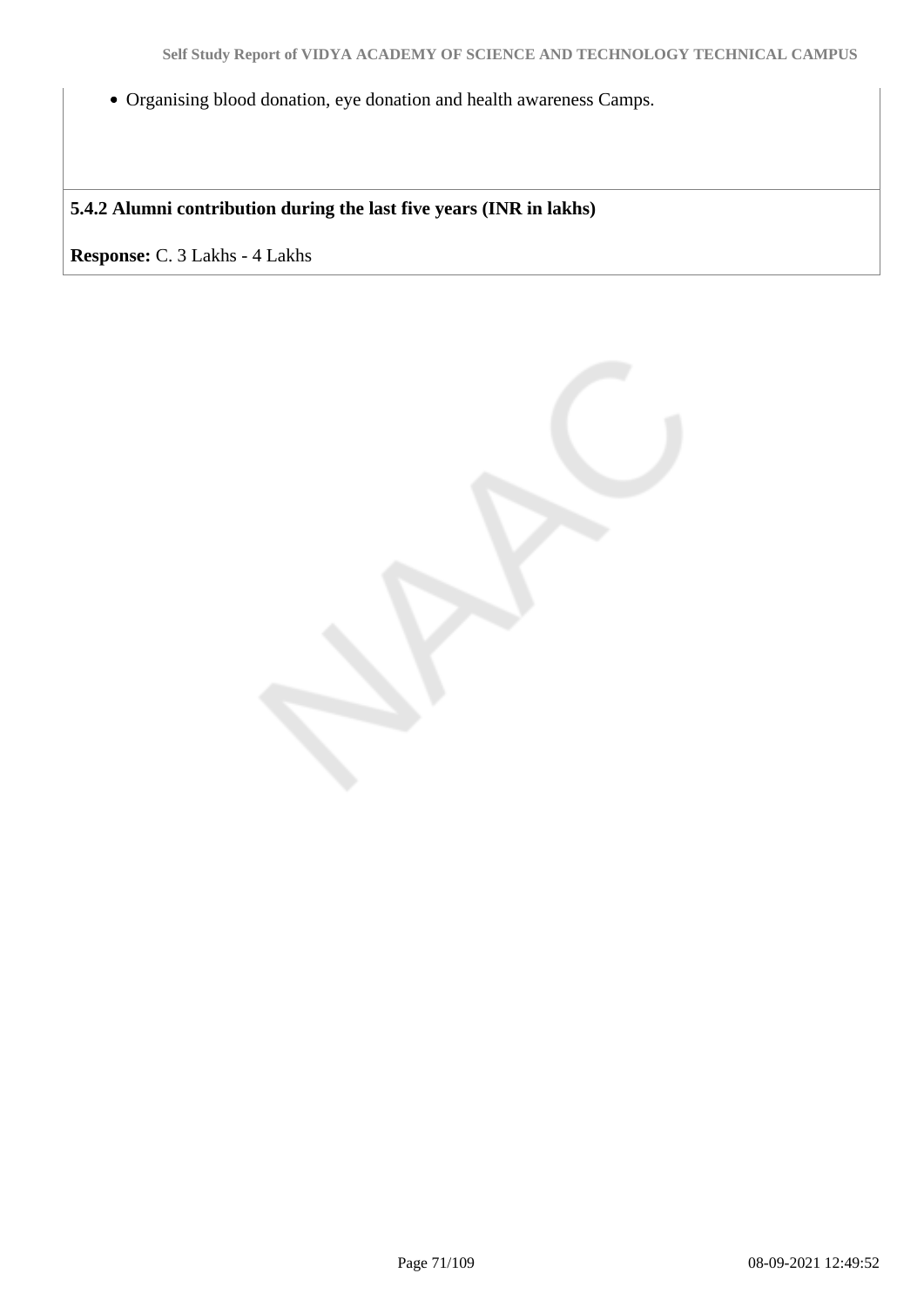# **Criterion 6 - Governance, Leadership and Management**

# **6.1 Institutional Vision and Leadership**

 **6.1.1 The governance of the institution is reflective of and in tune with the vision and mission of the institution**

**Response:** 

# **Vision of the Institution:**

Progress Through Education.

# **Mission of the Institution:**

To seek, strive for and scale greater heights of quality education.

The vision and mission of the Institution focuses on achieving greater heights by providing quality education. The Vidya International Charitable Trust (VICT) Executive Committee (EC) constitutes of 11 executive members which is officiated by Chairman, Vice Chairman, Secretary, Joint-Secretary and Treasurer. All policy decisions and academic and administrative plans are evolved, analysed and executed by the executive committee members in a structured way as per the norms of trust. To ensure the progress of the institution, every week Weekly Aligned Meeting (WAM) is arranged to interact with the Principal and administrative head by the EC members.

To ensure the progress of the institution according to our vision, the Academic Council constituting Principal and Head of the Departments meets once in a week. The council plans, discuss and takes decisions regarding institutional activities in alliance with the Mission.

The Academic council takes initiatives for implementing quality teaching and learning process and the same is executed in the department under the supervision of the HODs. The institution provides ICT enabled classrooms that supports, enhances, and optimizes the delivery of information. In order to progress and update the students with the emerging trends in their respective disciplines, institution provides Add on courses to all students every year. The experts from outside the Institution and also the experienced faculty members in the institution act as the resource persons for the Add on Courses.

The Institution also conducts department wise seminars, national and international webinars and workshops to enrich the knowledge of students and to reach greater heights. Institution gives ample opportunities for students to show case their creativity, in-born talents and innovative ideas by conducting Tech fests. As a means to extent the knowledge, students are further encouraged to participate in workshops, conferences and techfests conducted by other institutions.

The management encourages faculty members to undergo Faculty Development Programmes regularly for improving the quality of teaching and keep them technically updated. The institution also motivates all the faculty members to attend national and international conferences, workshops and seminars that benefits them to publish research papers on national and international journals. The institution act as a catalyst for staff to pursue doctoral and post-doctoral programmes promoting quality education.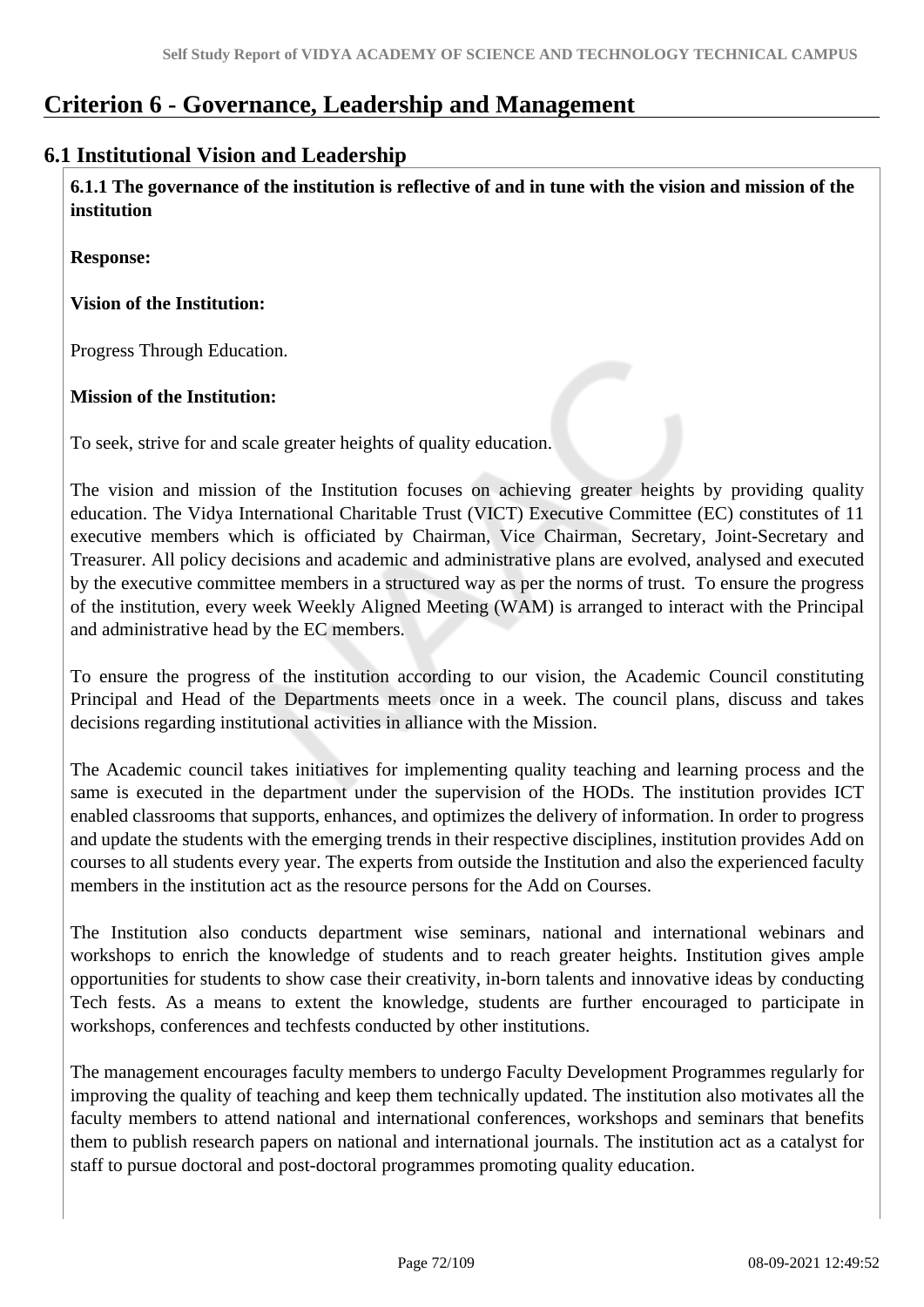The institution considers education as an integral formation of human who would be intellectually competent, spiritually mature, morally upright and socially acceptable. As the mission proclaims the institution, students and staff strive tirelessly in creating professionals par excellence.

| <b>File Description</b>               | <b>Document</b>      |
|---------------------------------------|----------------------|
| Upload any additional information     | <b>View Document</b> |
| Paste link for additional information | <b>View Document</b> |

### **6.1.2 The effective leadership is visible in various institutional practices such as decentralization and participative management**

### **Response:**

The institution maintains a culture of participative management amalgamating the management, staff members and all stakeholders. The Principal oversees academic and non-academic activities of the institution by framing various committees and cells such as Academic Council, Anti ragging committee, Women Grievance Redressal Committee, Examination Cell, Training and Placement Cell, Discipline Committee etc. The Principal appoints senior faculty members as coordinators to delegate and coordinate the functioning of these committees. Academic council comprises of the Principal and HODs, meetings are held once in a week for planning, scheduling and formulating decisions for various institutional activities. The decisions taken in the meeting are executed through the respective committees.

### **CASE STUDY**

The programmes conducted by the Training and Placement Cell depicts decentralization and participatory management in the institution. Every academic year various placement and training related activities are conducted in the institution under the Training and Placement Cell to mould students for campus recruitments. The Principal appoints a senior Professor as Placement Officer, who is assisted with two Placement Coordinators and Student Coordinators from each department.

### **Training**

The Department Placement Coordinators interact with the Student Coordinators to identify the training programmes needed for them and discuss the matter in the Placement and Training Cell meeting. The Placement Officer and members prepare the list of training programmes and finalize the list after getting the approval from the Academic Council. Placement Officer assigns Program Coordinators for organizing various training programmes.

The Department Placement Coordinator collects the list of students for training through Student Coordinators in consultation with the respective staff advisor. The Placement Cell prepares the schedule for the training programme and participation of students is monitored by the Placement Department Coordinators. Program Coordinator collects students' feedback and prepares a detailed report on the training. Subsequently the Placement Officer with his comments forwards the report to the Principal. Based on the need of students and suggestions of faculty members, various trainings are conducted in soft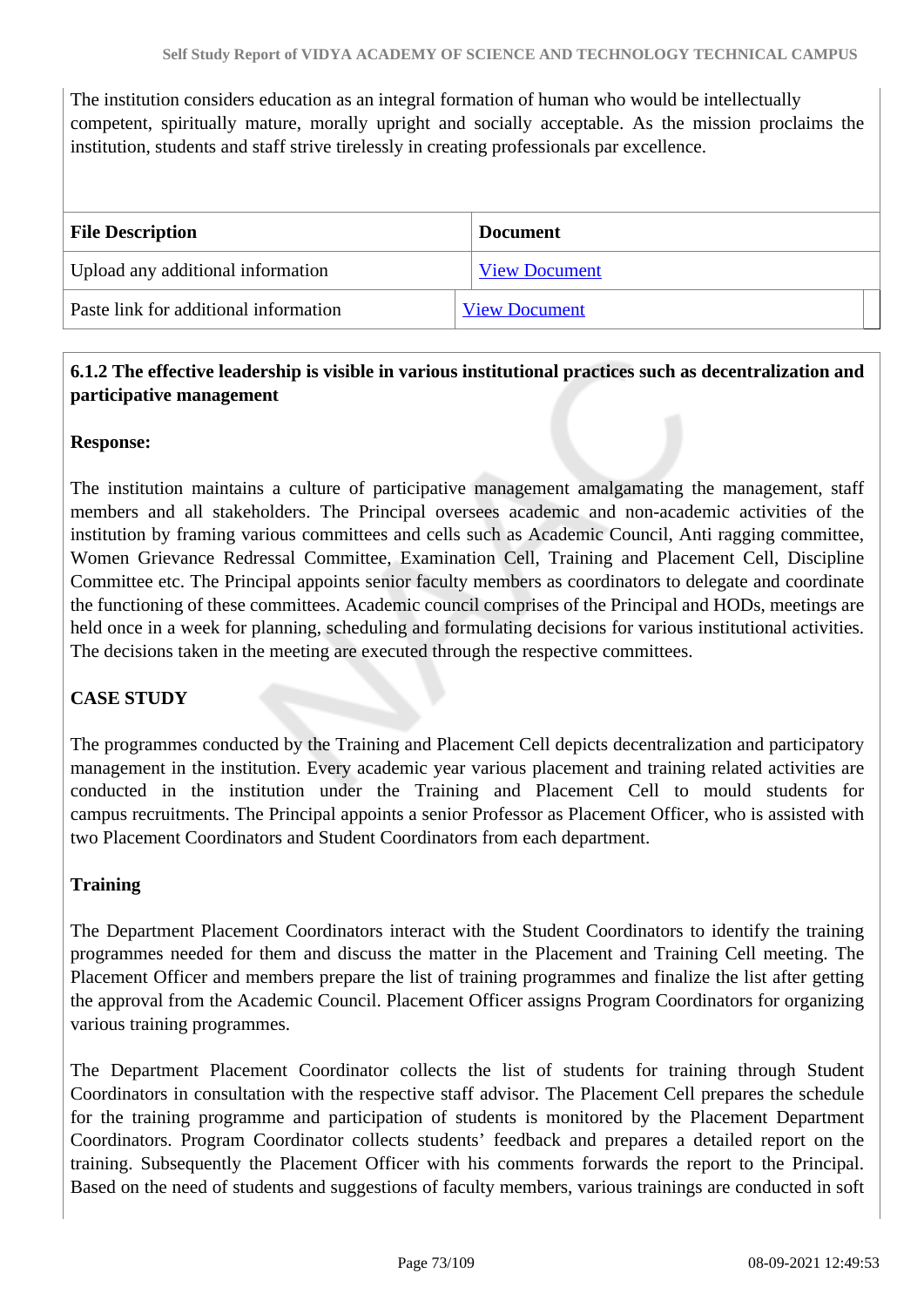skill enhancement, aptitude, logical reasoning and technical streams.

### **Placement**

The Training and Placement Cell organizes on-campus and off-campus recruitments for the students. Every academic year Placement Officer prepares an action plan which comprises the companies to be visited by himself and members of the Placement and Training Cell. The action plan is executed with the help of the Department Placement Coordinator and HR team of various companies are invited for conducting placement drives in the institution and also the students brought to the companies and other institutions for the off campus drives.

The Placement Officer maintains a fair relationship with Placement Officers of other Institutions and thereby pool drives are promoted and thus to give maximum placements to eligible students in the institution. The Placement team along with the student coordinators used to work collaboratively in a planned and effective manner for the conduction of the placement drives in the institution. The institution has witnessed the successful results as the outcome of the wholehearted effort of the placement team.

| <b>File Description</b>               | <b>Document</b>      |
|---------------------------------------|----------------------|
| Upload any additional information     | <b>View Document</b> |
| Paste link for additional information | <b>View Document</b> |

### **6.2 Strategy Development and Deployment**

#### **6.2.1 The institutional Strategic / Perspective plan is effectively deployed**

#### **Response:**

Strategic plans of the institution are formed with the aim to ensure academic and research excellence through various measures. It is set in such a way that the goals of our institution are reflecting on our vision and mission. The effective teaching learning process is the major objective through which the quality education to the students is aimed.

The strategic plans of our Institution are as follows:

- Develop, strengthen, and implement academic programs that are responsive to the VAST TC's mission and are systematically reviewed for sustained quality, relevance, and excellence to meet the challenges of a highly competitive and global workforce.
- Enhance institute infrastructure to accommodate research, production centre, entrepreneurial activities, technology development and transfer; contribute to an enhanced quality of life in the region; and facilitate sustainable domestic and national economic development and competitiveness.
- Promote and sustain a disciplined campus environment that supports a high quality of life and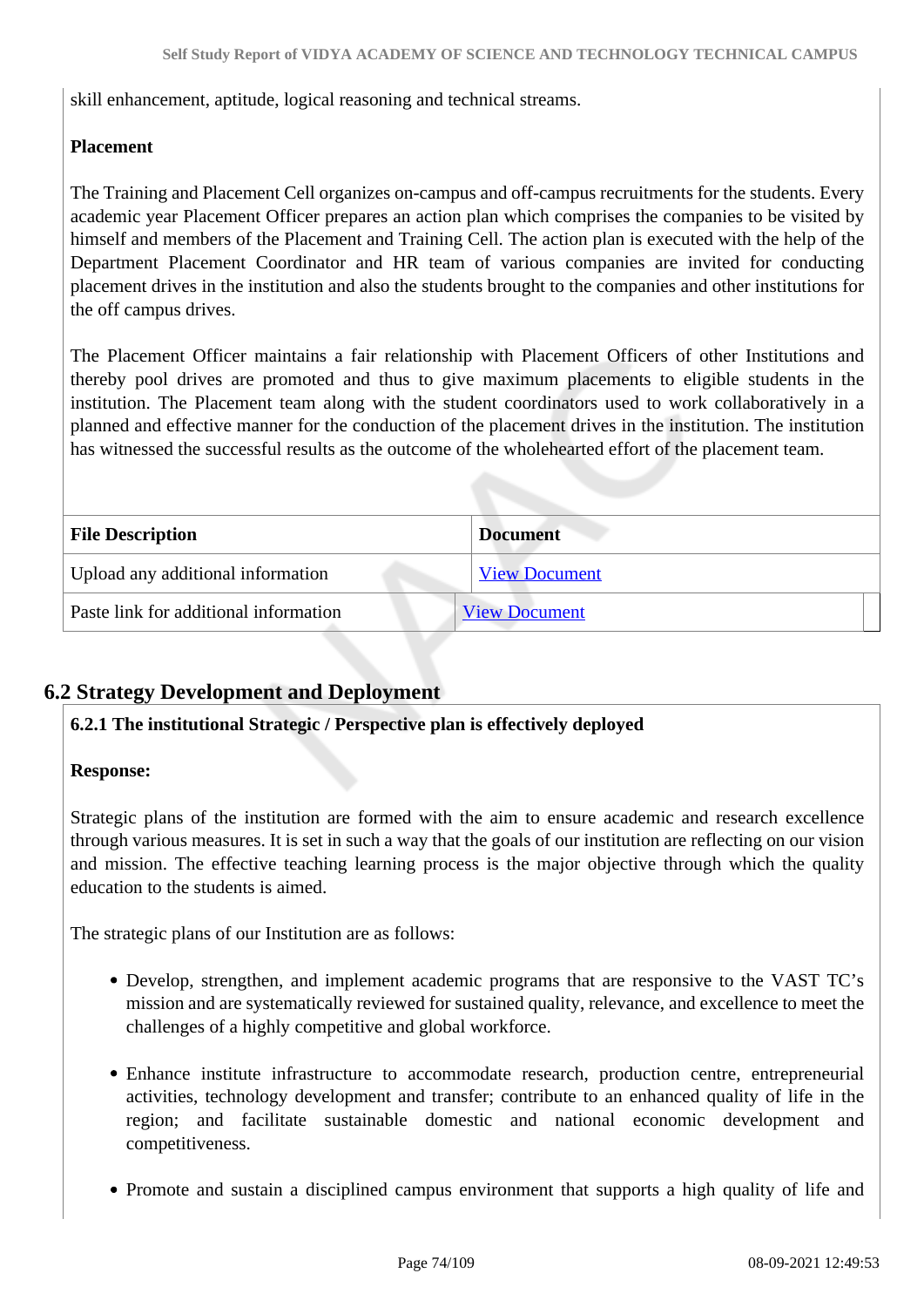learning that positively impacts retention through graduation and produces knowledgeable and culturally competent citizens able to lead effectively and compete globally.

- Continuous and involved participation of faculty members and students in various technical seminars, workshops and conferences. Motivate our faculty members and students to involve in research projects and to publish journal papers.
- Improve academic interaction and participation of institutes / universities of national and international eminence in order to facilitate learning, innovation and research.

As per the strategy plan 1, the institution already set its goal to impart quality education. For enhancing the need of quality education from first year onwards, the institution conducts three weeks Induction Program for first year students and is designed with an aim to uplift entrants to a promoted stage. Induction Programs are planned and conducted in the institution with utmost seriousness as it helps to mold competent professionals for future. The syllabus for the induction program is designed with this aim and covers Professional Ethics, Human Values, Scope of Engineering, Familiarization of Department, Creative Arts and Culture, Literary Activity, Career Guidance Support, Lectures by eminent people and visits to local areas.

As an extension, several courses are conducted in the institution apart from curriculum. A total of 33 Add On Courses were conducted, which includes courses like Revit, Primavera, C++, Electrical System Design, MEP, IOT, CCTV, Android Programming, Basics of Python, AutoCAD, CATIA, PTC Creo Software, NDT course. These courses help our students to meet the challenges of a highly competitive and global workforce.

To achieve the vision of the institution and to render quality education, (Career Guidance Program) CGP Hours are allocated in our institution's timetable. The placement cell members train the students in different areas like aptitude, communication etc. Placement Cell also arranges external training for students and makes them fit for employability.

Perennial motivation and support from mentors and institution encourage students to participate in National and International conferences. The quench for knowledge and the will to chisel their personality helps them to reach their desired target.

| <b>File Description</b>                                   | <b>Document</b>      |
|-----------------------------------------------------------|----------------------|
| Upload any additional information                         | <b>View Document</b> |
| Strategic Plan and deployment documents on the<br>website | <b>View Document</b> |
| Paste link for additional information                     | <b>View Document</b> |

 **6.2.2 The functioning of the institutional bodies is effective and efficient as visible from policies, administrative setup, appointment and service rules, procedures, etc.**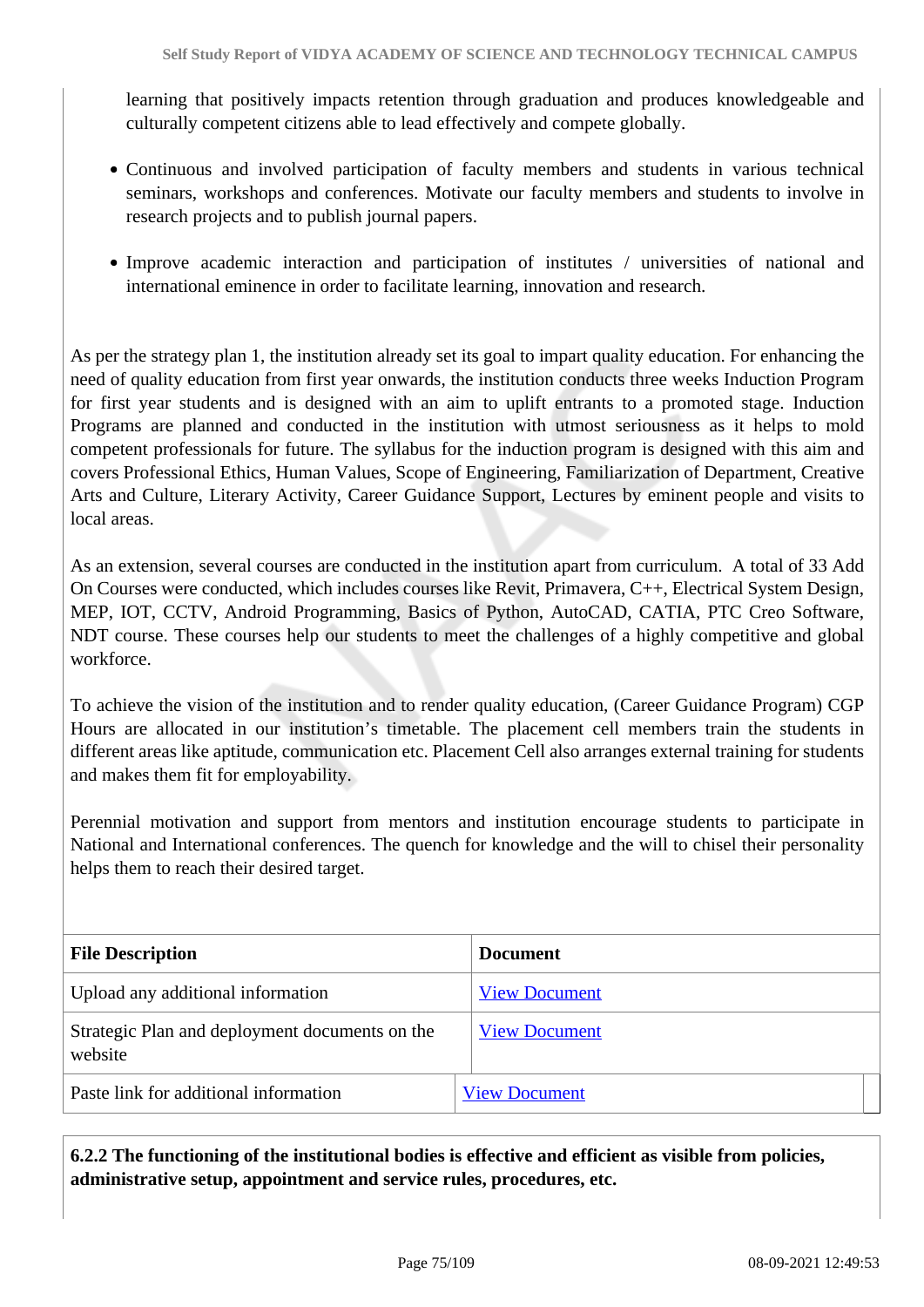#### **Response:**

Vidya International Charitable Trust (VICT) was established in the year 1999 with a motto of providing a state of art higher education and training to the younger generation. Vidya Academy of Science and Technology Technical Campus (VAST TC) is the second venture of VICT. A well-defined policies were formulated by VICT to guide the functioning of institutions under their title. The institute follows a flat organizational structure that ensures quick and effective decision making and timely implementation.

The top most layer of organization committee is VICT Executive Committee which is the governing body. The Executive Committee comprises 11 members elected by the trustees. Chairman, Vice Chairman, Secretary, Joint Secretary, Treasurer and 6 Executive members add up to the Executive Committee. The governing body guides the institution in policy making, planning, implementation, budgeting and performance review.

In order to reinforce the academic growth in our institution, an advisory board of noteworthy personalities were formed. The Board comprises nine eminent personalities experienced both in academics and industry.

Directors monitor the progress of institution in achieving goals and fulfilling the strategies. They look after several aspects of administrative factors and education quality.

Principal is responsible for overall administration and academic activities of the institution in accordance with the policies of management and regulations of affiliated authorities. Principal reports the academic activities to the Directors.

The Head of the Departments continuously monitor the academic performance and systematic functioning of their departments and report to the Principal. The Administrative Manager is responsible for overall administration of non-academic activities and works in compliance with the instructions from the Principal. The hostel warden looks after the hostel activities of the institution with the help of Resident Tutors and Matron and reports to the Principal.

To ensure effective functioning, different committees are formed to deal with specific areas that require personal attention and care. All these committees function effectively under the guidance of the Principal.

#### **Recruitment Procedure**

As per the policies, VAST TC aims to attract and retain the best talents to meet its current and future needs. Therefore, the recruitment and selection policy sets to ensure that the best people are recruited on merit and that the recruitment process is free from bias and discrimination.

Recruitment procedure undergoes:

- Submission of staff requirements by HODs through ERP.
- HR will advertise the staff requirements in leading newspapers and college website.
- Scrutiny of the Resume.
- Issuance of Interview call letter to eligible candidates.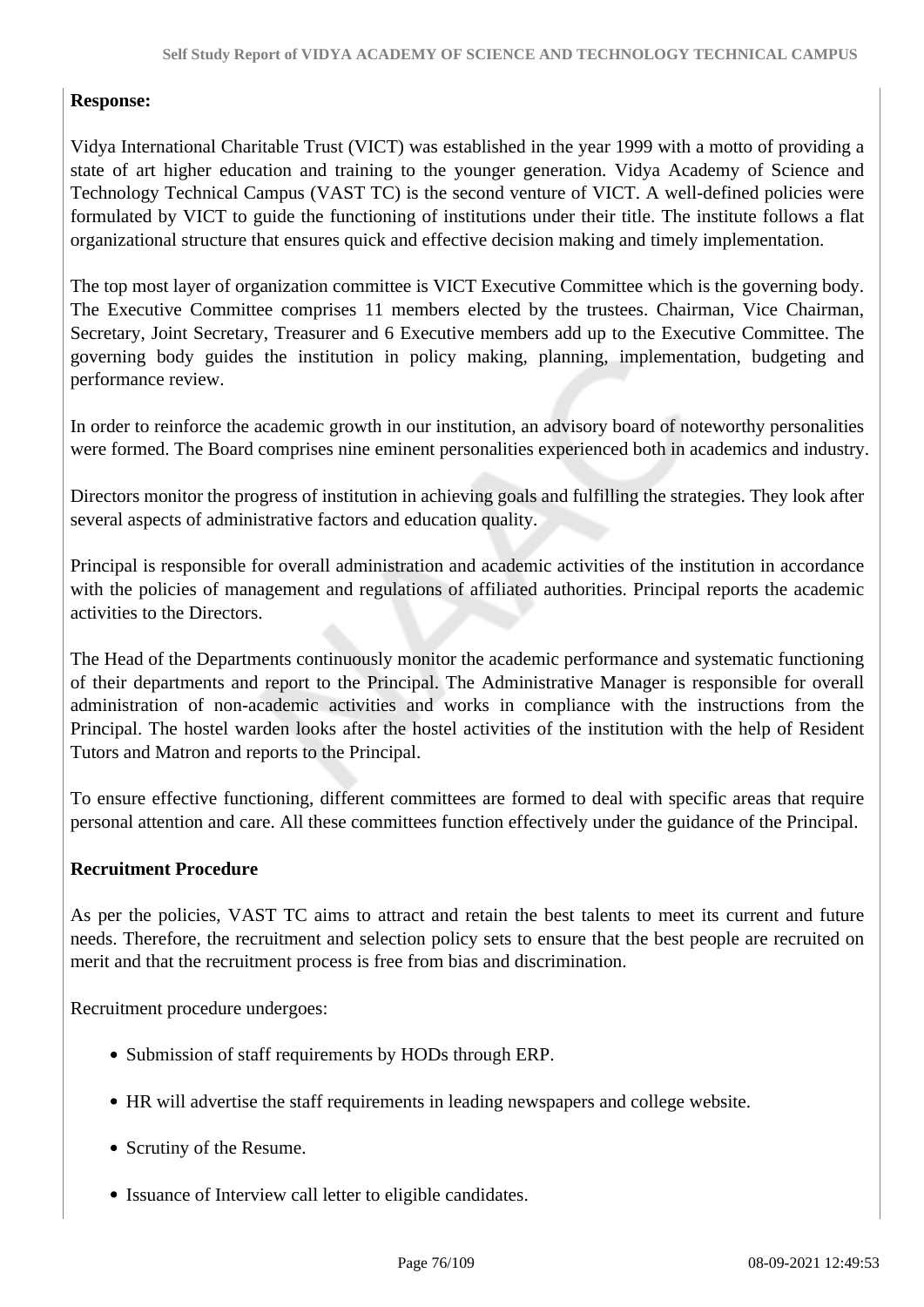- Short listing the candidates for final interview based on written test.
- Interview panel (Management Representative, Directors, Principal and respective HOD).
- Formation of Rank list of selected candidates.
- Issuance of appointment orders

#### **Service Rules**

VAST TC follows the service rules as per the VICT policies. Service Rules are available in the college website.

| Sl.No. | <b>Policies and Rules</b>             | <b>Year of Publication</b> |
|--------|---------------------------------------|----------------------------|
|        | <b>General Rules</b>                  | 2013                       |
|        | Recruitment,<br>and<br>Selection      | 2013                       |
|        | Appointment                           |                            |
|        | Performance Appraisal                 | 2013                       |
|        | <b>Students Rules and Regulations</b> | Yearly                     |
|        | <b>Hostel Rules and regulations</b>   | Yearly                     |

| <b>File Description</b>                       | <b>Document</b>      |  |
|-----------------------------------------------|----------------------|--|
| Upload any additional information             | <b>View Document</b> |  |
| Link to Organogram of the Institution webpage | <b>View Document</b> |  |
| Paste link for additional information         | <b>View Document</b> |  |

#### **6.2.3 Implementation of e-governance in areas of operation**

- **1.Administration**
- **2.Finance and Accounts**
- **3.Student Admission and Support**
- **4.Examination**

**Response:** B. 3 of the above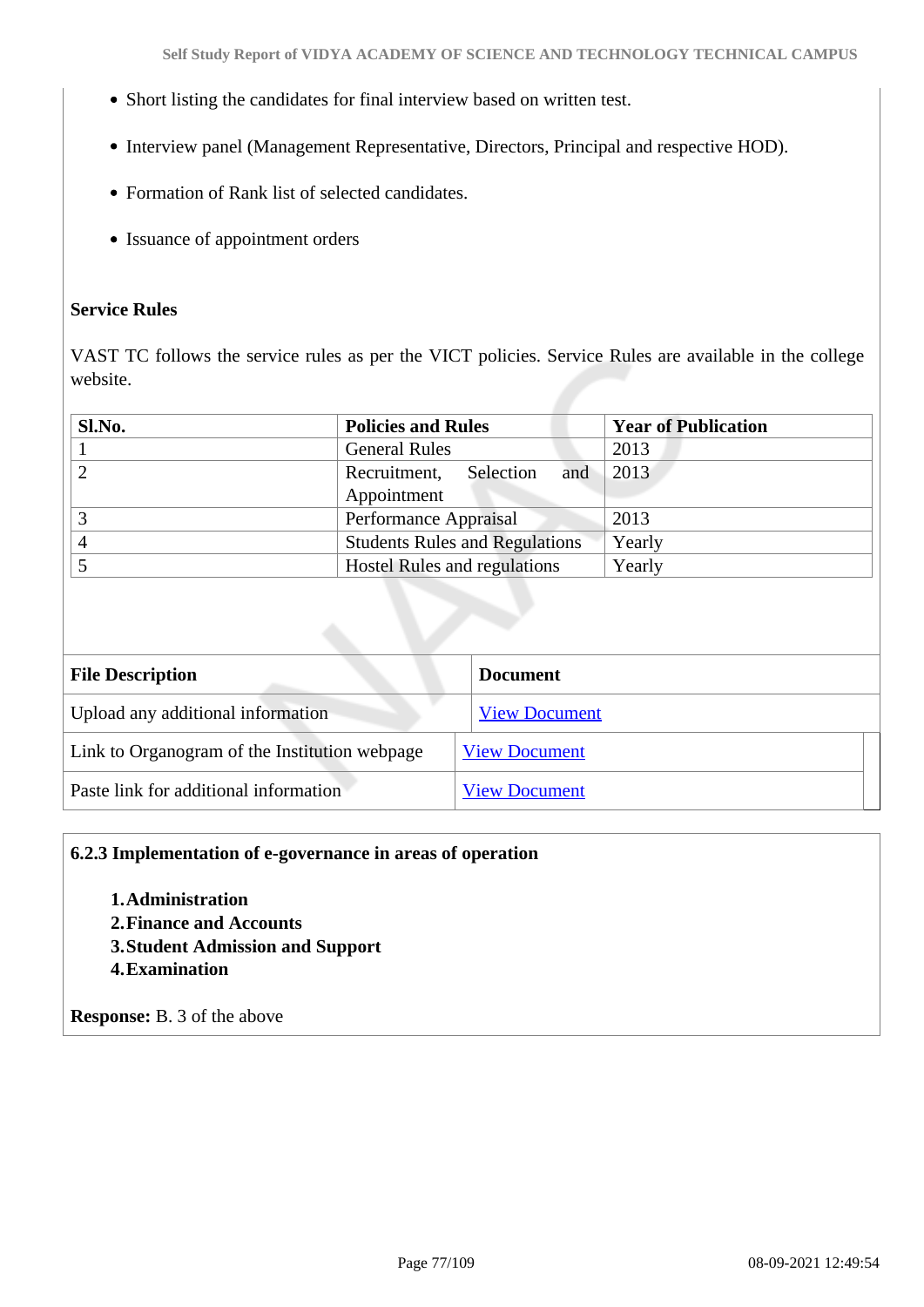| <b>File Description</b>                                    | <b>Document</b>      |
|------------------------------------------------------------|----------------------|
| Screen shots of user interfaces                            | <b>View Document</b> |
| Institutional data in prescribed format (Data<br>template) | <b>View Document</b> |
| ERP (Enterprise Resource Planning) Document                | <b>View Document</b> |
| Any additional information                                 | <b>View Document</b> |

### **6.3 Faculty Empowerment Strategies**

#### **6.3.1 The institution has effective welfare measures for teaching and non-teaching staff**

#### **Response:**

A good institute must have the faculty who are creating, not just conveying knowledge in their fields, and who are engaged in their disciplines beyond the institute itself. It should foster a passion for learning, not just train people for specific jobs, so there should generally be an eco-system enabling intellectual curiosity on campus. It must have a focus on continuous improvement whereby the pursuit of excellence is never ending.

By considering all these factors, the institution has given prime importance to support the staff and thus initiated many welfare measures for both teaching and non-teaching staff members.

#### **Provision for different types of leaves**

Staff can avail different types of leave such as Casual leaves, Compensatory leave, Duty leave, Half Pay Leave, Earned Leave and Vacation Leave. They can apply for the same through the e-governance system (ERP).

#### **• Study Leave**

A faculty of the institution may go on study leave of three years for acquiring PhD, which may either be sponsored or unsponsored.

#### **Fees scholarships for wards of staff**

The full fee/half fee scholarships are provided to the wards of VAST TC staff to pursue their course in the Institution.

#### **Maternity Leave**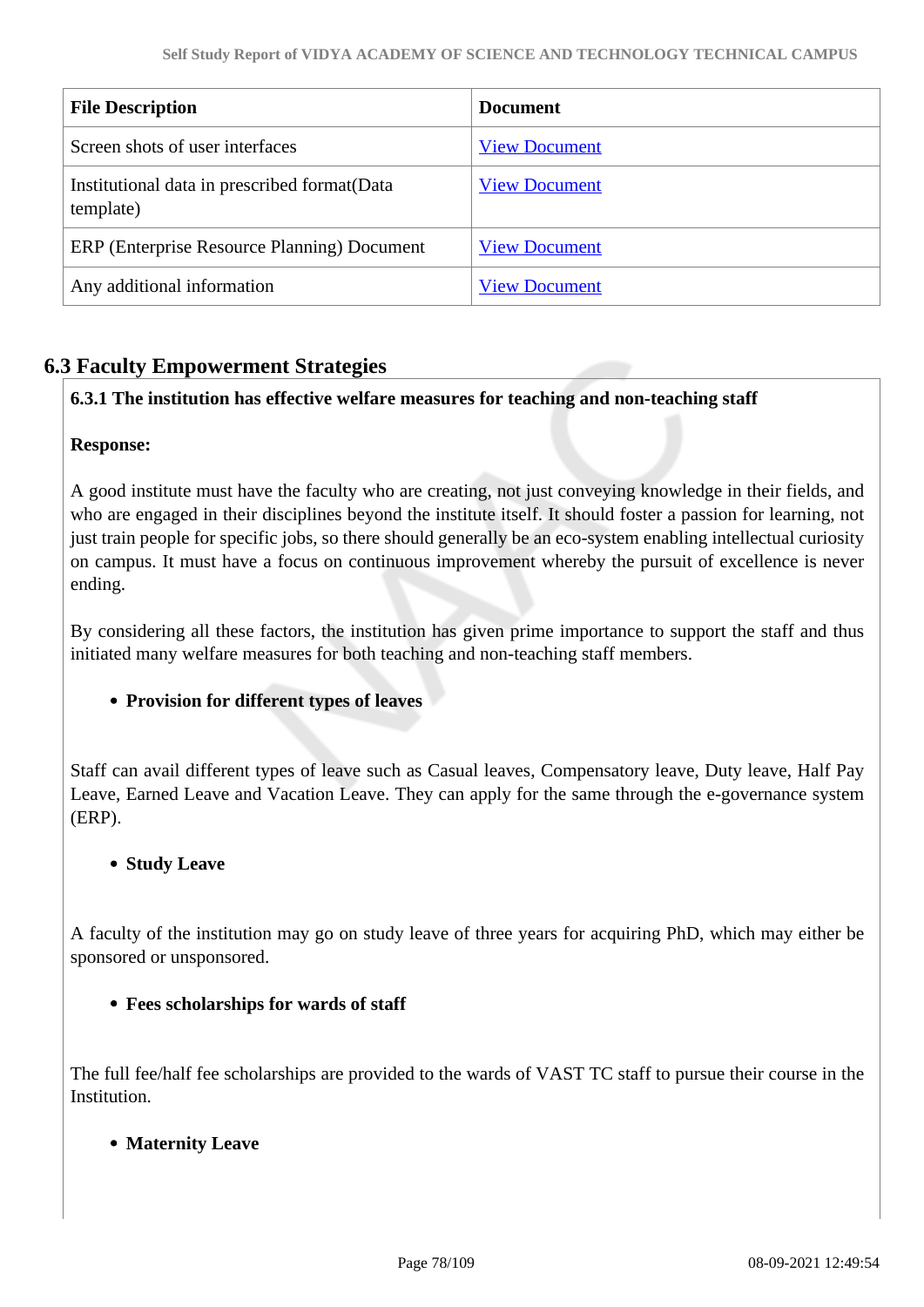Female employees can avail maternity leave with full pay for 4 months.

### **ESI for eligible staff**

Staff Members under ESI coverage can avail this social insurance scheme that protects the staff in contingencies such as sickness, maternity, temporary or permanent physical disablement and death while performing duty. It also guarantees reasonably good medical care to workers and their immediate dependents.

### **Gratuity**

Gratuity is given by the institution to the staff for the services rendered during the

period of employment. An Employee with minimum 4 years and 10 months of service in the institution is eligible for the gratuity.

**EPF**

The institution has enabled EPF scheme for eligible staff for which they are required to pay a certain contribution towards the scheme and the Institution will make an equal contribution. After retirement/relieving from the institution, the staff gets a lump sum amount including the contribution with interest on both.

#### **Bus Coordinator**

A staff member is assigned as a bus coordinator in each bus who is exempted from monthly bus fee payment. The coordinator is given the task of coordinating the transportation of the assigned college bus.

#### **RT and Warden in hostel**

The Resident Tutor and Warden in the Men's / Ladies' hostel are provided extra remuneration for monitoring and maintaining hostel related activities.

#### **Festival allowance**

Onam Festival Allowance is given to the employees of this institution. Allowances are added to the monthly salary during the festive season.

#### **Promoting self-development**

The programs for self-development other than regular academics are provided to the staff. Each junior staff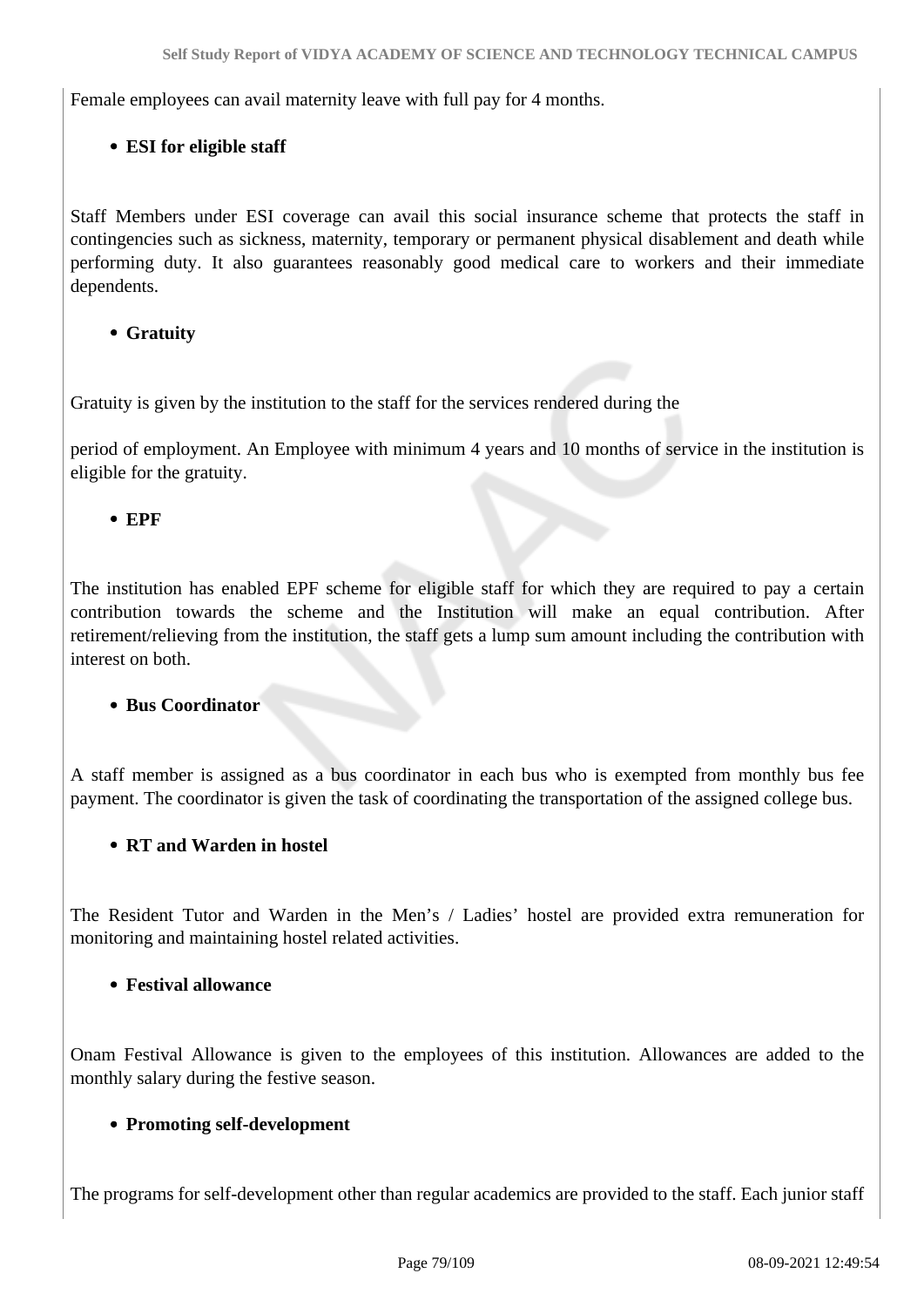is given an opportunity to attend an Induction program that includes Technical and Soft Skill development. In addition, institutions encourage staff members to attend professional or administrative development programs.

| <b>File Description</b>               | <b>Document</b>      |
|---------------------------------------|----------------------|
| Upload any additional information     | <b>View Document</b> |
| Paste link for additional information | <b>View Document</b> |

### **6.3.2 Average percentage of teachers provided with financial support to attend conferences / workshops and towards membership fee of professional bodies during the last five years.**

**Response:** 1.83

### 6.3.2.1 **Number of teachers provided with financial support to attend conferences/workshops and towards membership fee of professional bodies year wise during the last five years**

| 2019-20 | 2018-19 | 2017-18 | 2016-17 | 2015-16 |
|---------|---------|---------|---------|---------|
|         | ◡       | 0       |         | ∼       |

| <b>File Description</b>                                    | <b>Document</b>      |
|------------------------------------------------------------|----------------------|
| Upload any additional information                          | <b>View Document</b> |
| Institutional data in prescribed format (Data<br>template) | <b>View Document</b> |

 **6.3.3 Average number of professional development /administrative training programs organized by the institution for teaching and non teaching staff during the last five years**

**Response:** 4.4

6.3.3.1 **Total number of professional development /administrative training Programmes organized by the institution for teaching and non teaching staff year-wise during the last five years**

| 2019-20 | 2018-19 | 2017-18                  | 2016-17 | 2015-16 |
|---------|---------|--------------------------|---------|---------|
| O<br>∼  |         | $\overline{\phantom{0}}$ | 4       | ت       |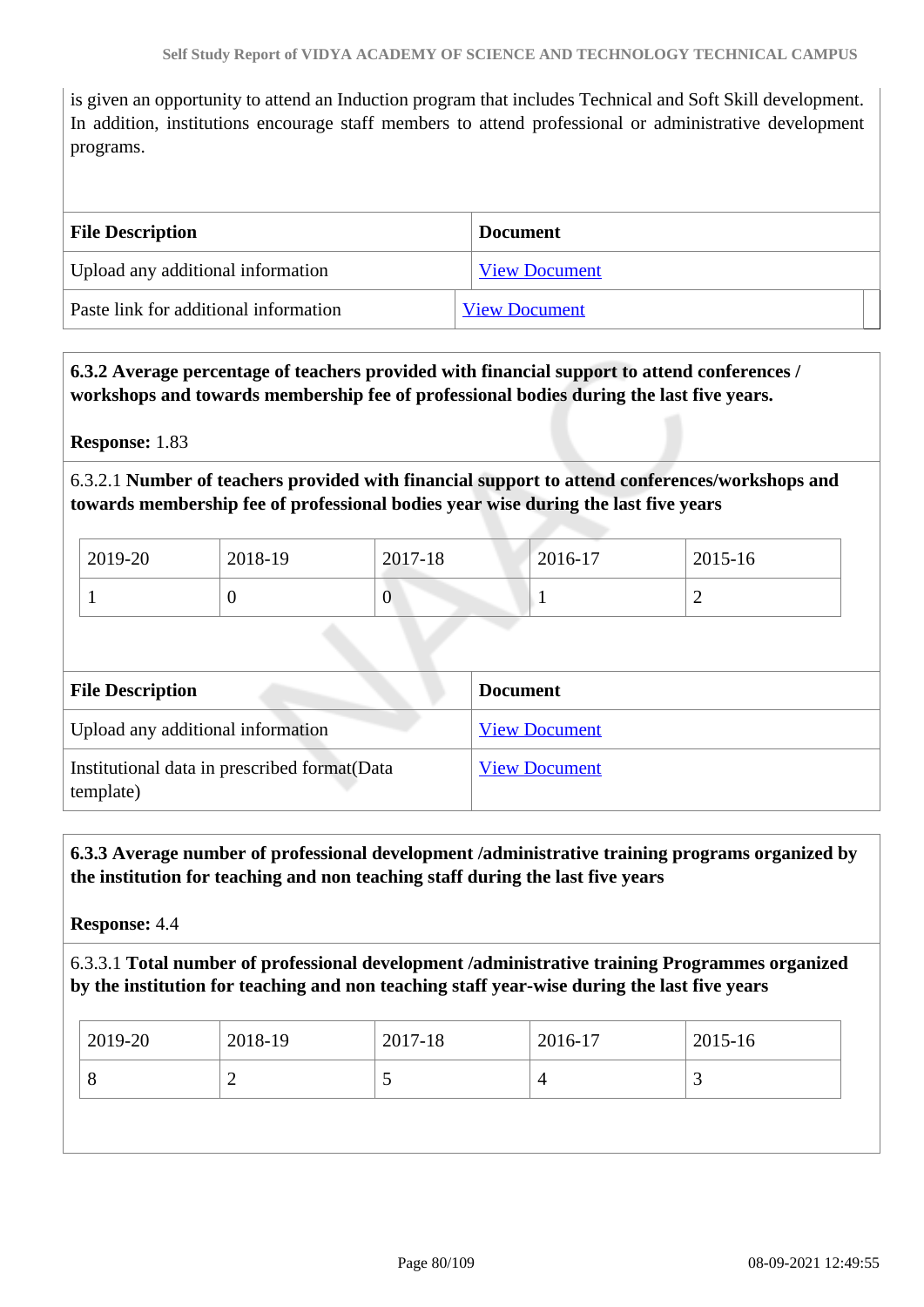| <b>File Description</b>                                    | <b>Document</b>      |
|------------------------------------------------------------|----------------------|
| Upload any additional information                          | <b>View Document</b> |
| Institutional data in prescribed format (Data<br>template) | <b>View Document</b> |

 **6.3.4 Average percentage of teachers undergoing online/ face-to-face Faculty Development Programmes (FDP)during the last five years (Professional Development Programmes, Orientation / Induction Programmes, Refresher Course, Short Term Course ).**

**Response:** 20.78

6.3.4.1 **Total number of teachers attending professional development Programmes viz., Orientation / Induction Programme, Refresher Course, Short Term Course year-wise during the last five years**

| 2019-20 | 2018-19 | 2017-18 | 2016-17 | $2015 - 16$ |
|---------|---------|---------|---------|-------------|
| 19      | 18      | O       | U       |             |

| <b>File Description</b>                                    | <b>Document</b>      |
|------------------------------------------------------------|----------------------|
| Upload any additional information                          | <b>View Document</b> |
| <b>IQAC</b> report summary                                 | <b>View Document</b> |
| Institutional data in prescribed format (Data<br>template) | <b>View Document</b> |

### **6.3.5 Institutions Performance Appraisal System for teaching and non-teaching staff**

#### **Response:**

The performance evaluation of faculty members is done by the institution annually. It gives employees the opportunity to discuss work tasks, promote and identify strengths, identify weaknesses, and discuss constructive and objective approaches to achieve goals. The performance of a staff is evaluated by the concerned HoD through Self Appraisal Report (SAR) from 2015-2017 and the latest periodic review from 2017 is done through Individual Performance and Development Plan (IPnDP)

#### **Self-Appraisal Report**

The institution follows a robust mechanism in evaluating staff performance and respective HoDs review the SAR periodically. It consists of the latest university examination results, feedback of students, participation or publication in conferences/ workshops/ FDP and details of activities involved/ organized in the college.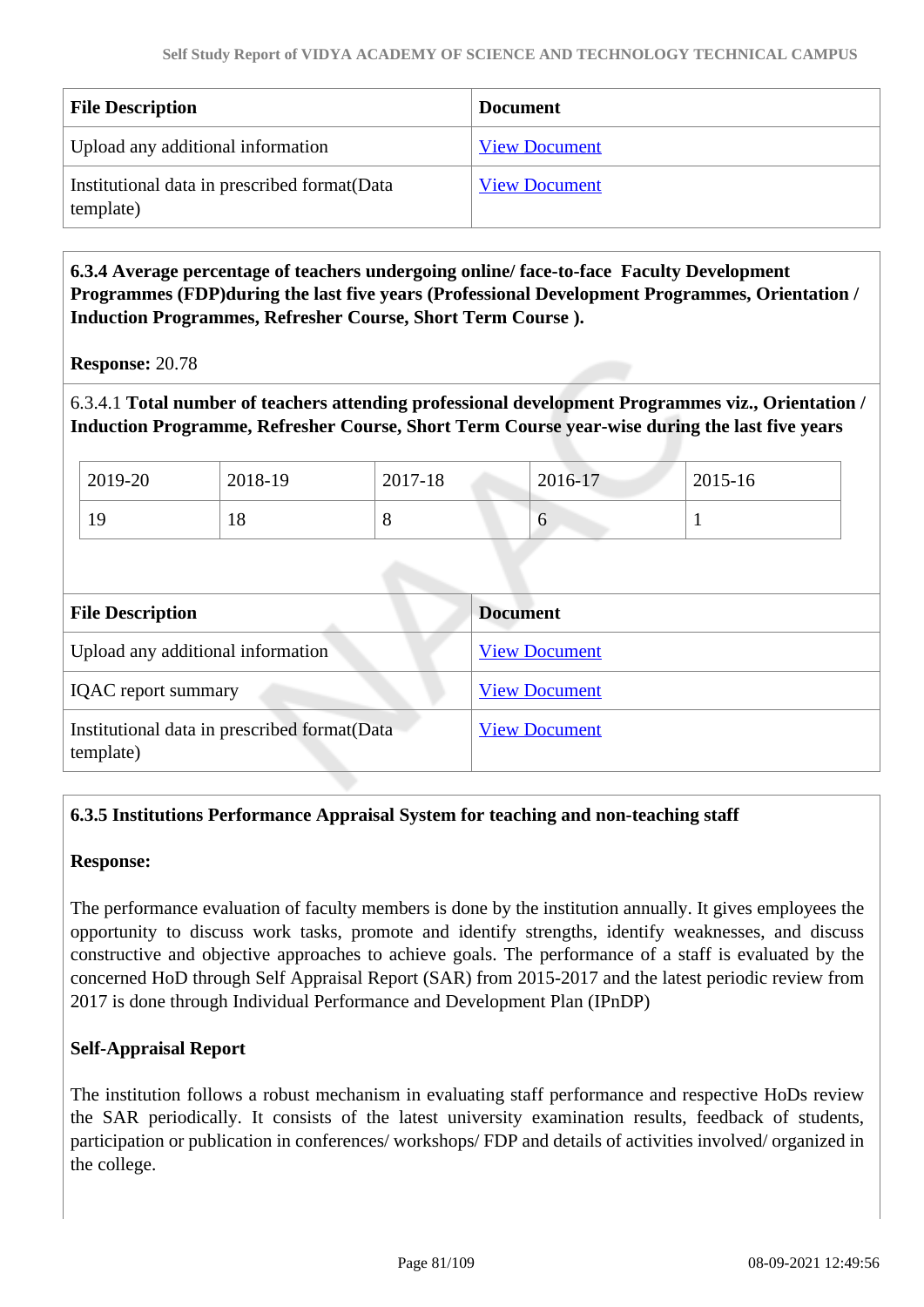It will be evaluated and forwarded to the Principal with HoD recommendation and remarks. The appraisal by HoD and Principal is based on academic performance, commitment, initiatives to developmental activities, interpersonal relationship and time management.

The performance appraisal committee consisting of the HOD, Principal and Directors will conduct a review meeting with individual staff members.

Individual Performance and Development Plan (IPnDP)

The institution has introduced IPnDP from 01.08.2017. An integrated online process to continuously monitor and improve the performance of staff through a systematic assessment. It is implemented for both teaching and non-teaching staff. It has three evaluation categories- Core Objectives, Core Competencies, and Core Values.

### 1.**For teaching staff**

Core Objectives includes,

- Results
- Student feedback
- Involvement in institutional promotional and development activities

Core Competencies deals with

- Additional qualification/ certificate
- Innovative methods of content delivery
- Self-development

#### **2. For Non-teaching staff**

Core Objectives includes

- Maintenance and upkeep of lab infrastructure
- Lab Developmental Activities
- Institution development and promotional activities

Core Competencies deals with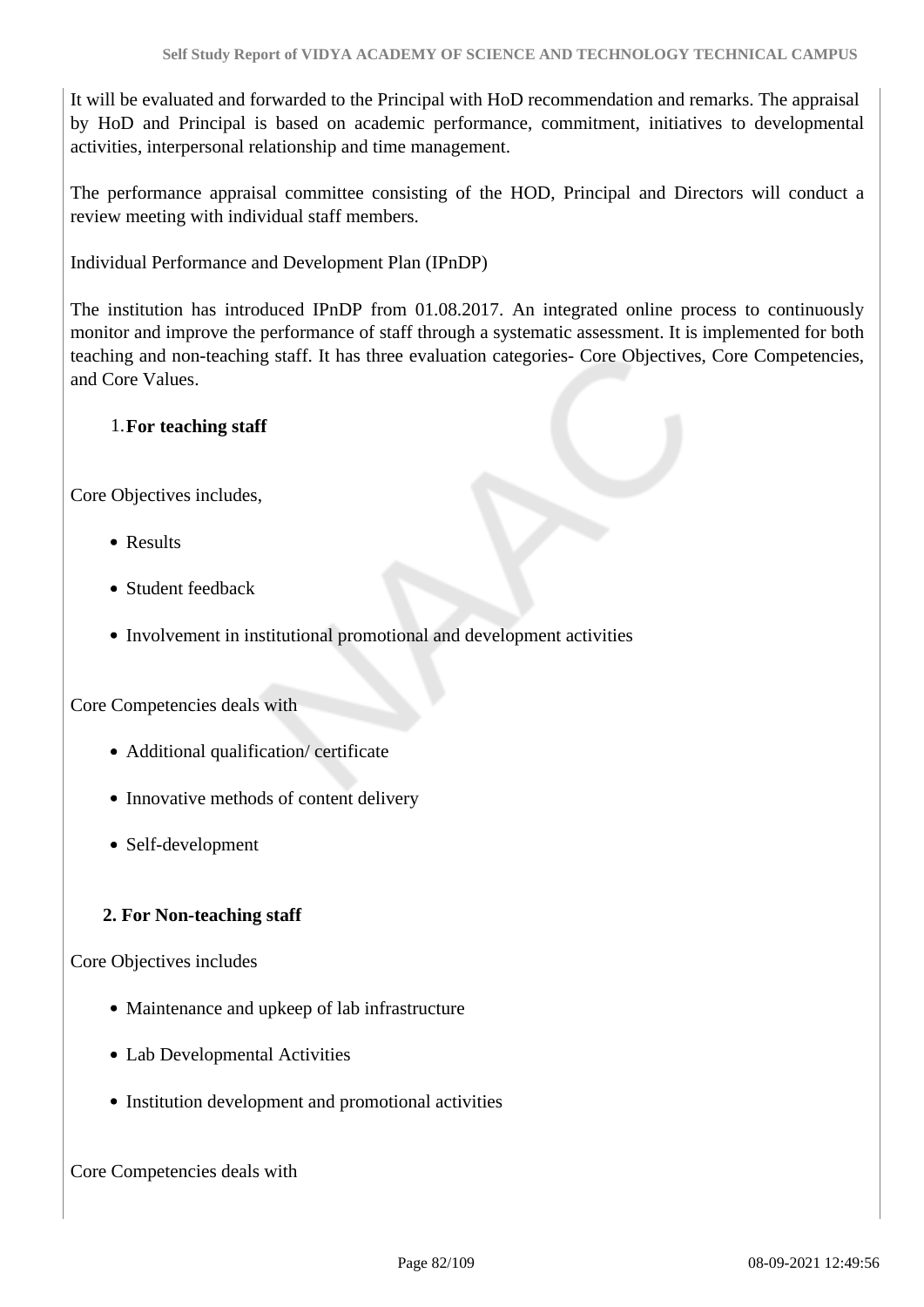- Additional qualification/ certificate/ training
- Good communication skill and Innovative method in dealing lab
- Updating of proficiency in maintenance of lab equipment and software

Core values for both teaching and non-teaching staff ??includes adherence to values ??such as

- Ethics, Institutional loyalty
- Attitude towards peer and superiors
- Promptness in completing tasks

The review periods are Monthly, Bi-monthly, Quarterly, Half-yearly and yearly based on the review category selected.

#### **Performance Appraisal Committee**

Staff has to upload all the documents for HoD review. During the review meeting, the strength and challenges of the staff is identified and the appraisal can be considered in any one of the categories.

- 1.For the staff in the probationary period, who performed well during the academic year, the committee recommends and forwards the application for probation declaration.
- 2.If the performance is below average for a staff in probationary period, they will be given a chance to improve and reapply within a time period of six months.

3.Appreciation will be given to the staff who performed well during that academic year.

It accurately evaluates the performance appraisal of faculty members, so that the obtained results are relevant to both the subject of the evaluation, highlighting the areas that need improvement to bring the purpose of education to a higher level.

| <b>File Description</b>               | <b>Document</b>      |
|---------------------------------------|----------------------|
| Upload any additional information     | <b>View Document</b> |
| Paste link for additional information | <b>View Document</b> |

#### **6.4 Financial Management and Resource Mobilization**

**6.4.1 Institution conducts internal and external financial audits regularly**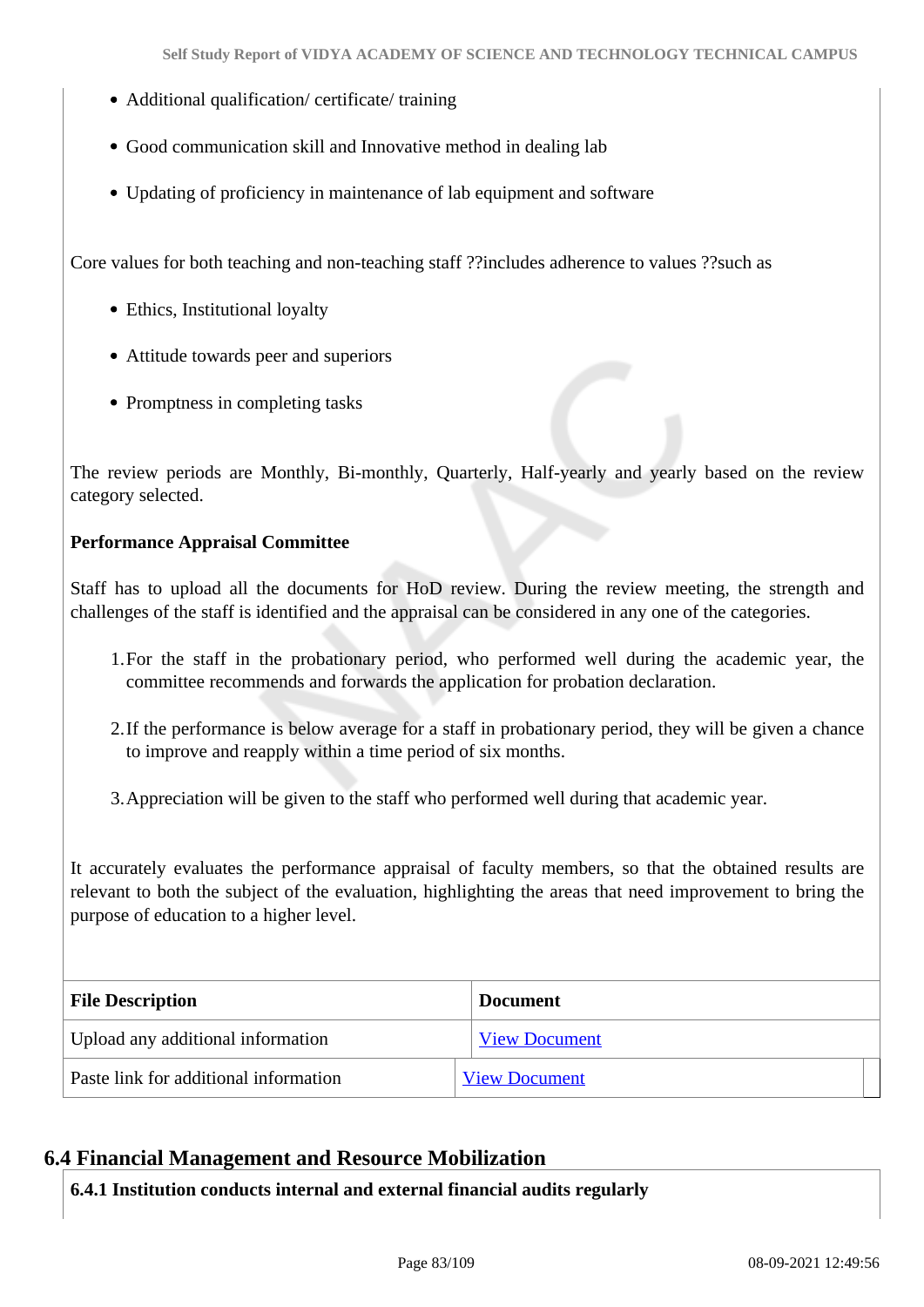### **Response:**

The Institution has established a mechanism for conducting internal and external audits on the financial transactions every year to ensure financial compliance. Internal audit is conducted quarterly by the internal financial committee/ internal auditors of the institution. The committee thoroughly verifies the income and expenditure details and the compliance report of internal audit is submitted to the management of the institution through the Principal. External audit is conducted once in every year by an external agency.

The mechanisms used to monitor effective and efficient use of financial resources are as below:

- Before the commencement of every financial year, the Principal submits a proposal on budget allocation, by considering the recommendations made by the heads of all the departments, to the management.
- College budget includes recurring expenses such as salary, electricity, internet charges, maintenance cost, stationery, other consumable charges etc., and non–recurring expenses like lab equipment purchases, furniture and other development expenses.
- The expenses will be monitored by the Accounts/ Finance department as per the budget allocated by the management.
- The depreciation costs of various things purchased in the preceding years are also worked out.

#### **Process of the internal audit**

Internal audit is conducted every quarter. The auditors verify and give early warning so that corrective measures are taken on time. All vouchers/ bills and the expenses incurred under different heads are thoroughly checked by verifying the bills and vouchers. If any discrepancy is found, the same is brought to the notice of the Management and Principal. The same process is being followed since the start of college i.e. 2013.

#### **Process of the external audit**

External auditor conducts the audit after the close of the financial year. The auditor examines the books and records to form his opinion whether the Institute keeps proper books of account, he examines the Balance sheets. Separate external auditors are appointed for internal and statutory audits. The accounts of the college are audited by External auditors/ Chartered accountant regularly as per the government rules. The auditor ensures that all payments are duly authorized after the audit, the report is sent to the management for review. Any queries in the process of audit would be attended immediately along with the supporting documents within the prescribed time limits. All these mechanisms exhibit the transparency being maintained in financial matters and adherence to financial discipline to avoid defalcation of funds or properties of the institution at all levels. The audited statement is duly signed by the authorities of the management and Chartered accountant.

Major areas covered by the audit are: 1) Income: 2) Payments: 3) Verification of assets and liabilities, and 4) Statutory payments are made on time and required returns are filed on time.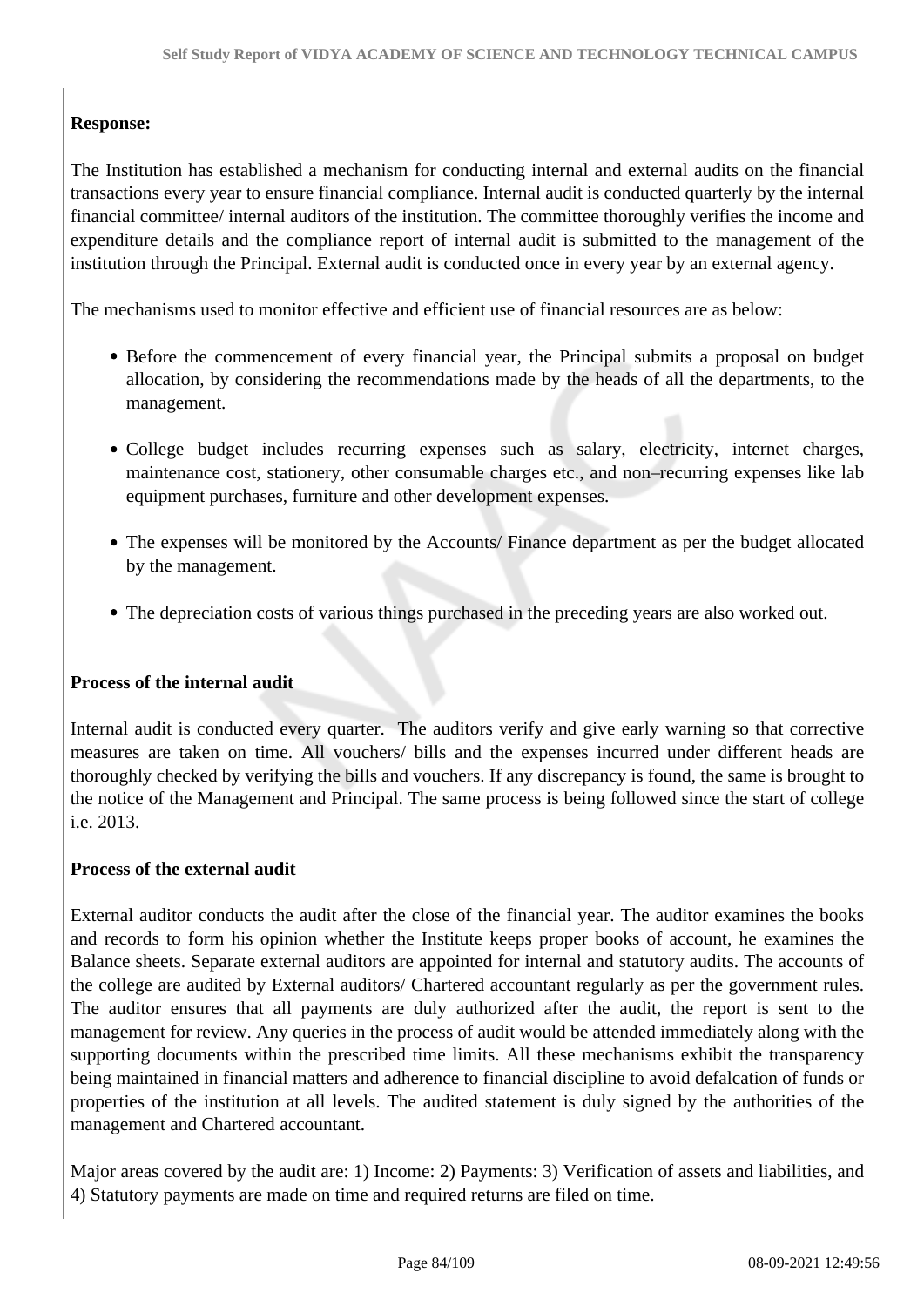| <b>File Description</b>           | <b>Document</b>      |
|-----------------------------------|----------------------|
| Upload any additional information | <b>View Document</b> |

### **6.4.2 Funds / Grants received from non-government bodies, individuals, philanthropers during the last five years (not covered in Criterion III)**

#### **Response:** 0

6.4.2.1 **Total Grants received from non-government bodies, individuals, Philanthropers year-wise during the last five years (INR in Lakhs)**

| 2019-20                 | 2018-19                                       | 2017-18  | 2016-17              | 2015-16          |  |
|-------------------------|-----------------------------------------------|----------|----------------------|------------------|--|
| $\overline{0}$          | $\theta$                                      | $\theta$ | $\overline{0}$       | $\boldsymbol{0}$ |  |
|                         |                                               |          |                      |                  |  |
| <b>File Description</b> |                                               |          | <b>Document</b>      |                  |  |
| template)               | Institutional data in prescribed format (Data |          | <b>View Document</b> |                  |  |

#### **6.4.3 Institutional strategies for mobilisation of funds and the optimal utilisation of resources**

#### **Response:**

The institution follows a well-defined fund allocation and mobilization strategy. The Financial Director in coordination with the Treasurer shall set guidelines for assumptions to be used for operational expenses and capexes and shall establish a deadline for the preparation and submission of various budgets for the next financial year. In any case, the last date for preparation of budgets shall be 28th of February of every year and the last date for submission of the same to the Treasurer, VICT for approval shall be 15th of March of every year.

The requirements from various academic departments and project departments are considered while preparing the budget. Finance department shall compile the data received from various departments at organization level and consolidate it at the office level before submitting it to the Finance Director through the Principal. Finance department shall prepare key indicators for the past three years, current year and the budget year and present it to the Finance Director for onward transmission to the Executive Director. The Executive Director shall review and forward the budget with his comments to the Treasurer, VICT. Treasurer, VICT shall present it to the Executive Committee for its approval and then the consolidated budget shall be placed by Treasurer VICT before the Central Coordination Committee and Annual General body for final approval.

Once the institutional budget is approved by the management, major financial decisions are taken based on the budget during the beginning of every financial year. The authority invested with the power to sanction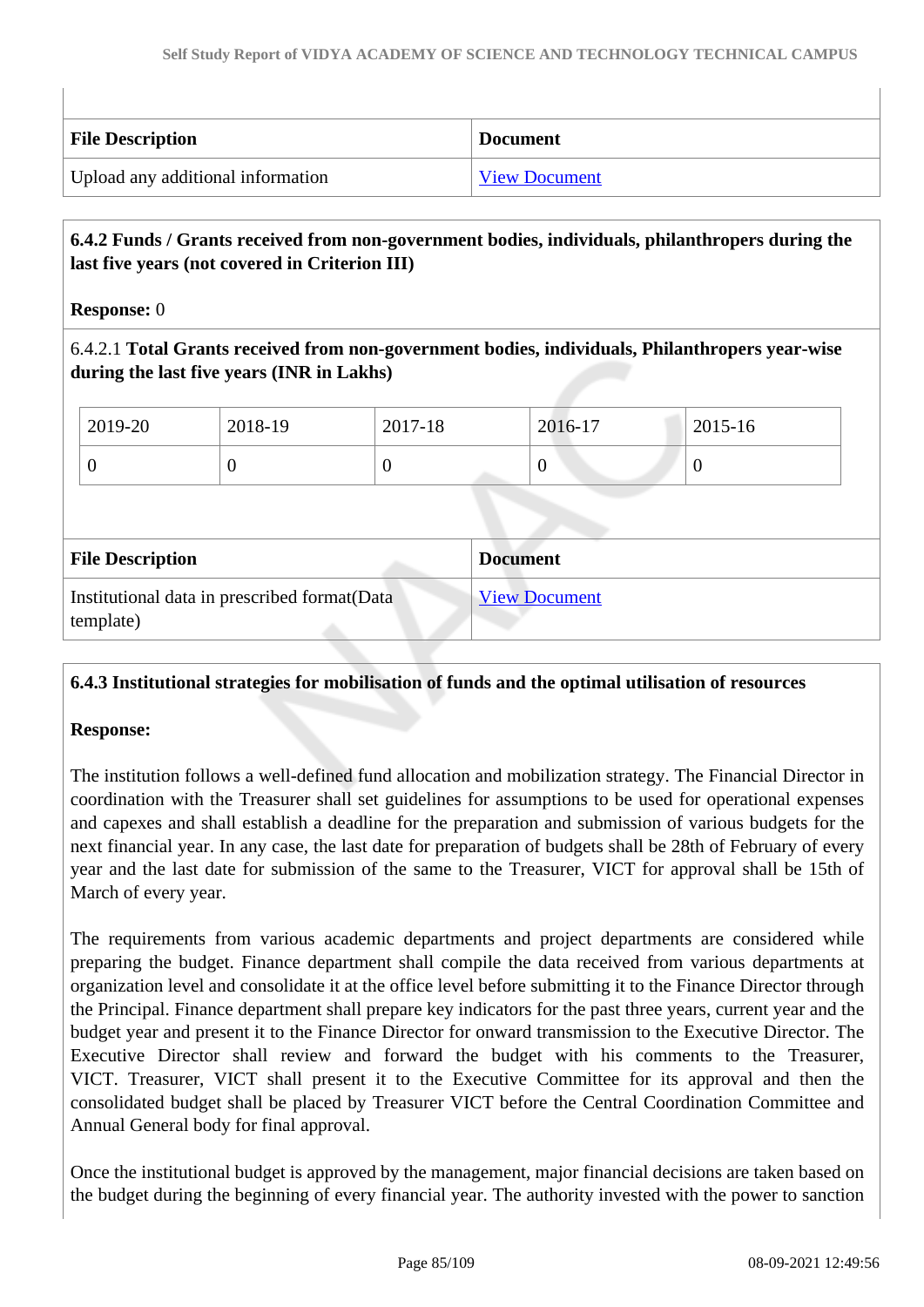various financial requirements up to the amounts Rs. 1000, Rs. 5000, Rs. 25,000 and above Rs. 25,000 are the concerned HOD, the Principal, the Directors and the Secretary, VICT respectively.

Financial powers are delegated to

- Principal has powers for purchase/ spending for infrastructure development related to academic activity like addition of classrooms, laboratories, improving other facilities like hostels, food courts etc.
- Heads of departments can initiate the request for purchases related to consumables, lab equipment, Furniture and fixtures, and other emergency purchases after getting permission from the Principal.
- Coordinators of various committees have the powers of spending sanctioned money for cocurricular/extracurricular activities after obtaining permission from the Principal. This has to be settled later with relevant bills and documents.

The income from various sources like tuition fee from the students, miscellaneous fees and contribution from management are used for the effective functioning of the institution. The utilisation of these resources will be used for staff salary, festive allowances, contribution to EPF, contribution to ESI, leave encashment, staff and students welfare expenses, Administrative expenses, AICTE processing fees, affiliation fees, Course and lab expenses, cultural events, seminars and induction program, examination expenses, placement expenses, legal and professional fees, insurance, repairs and maintenance charges.

| <b>File Description</b>           | <b>Document</b>      |
|-----------------------------------|----------------------|
| Upload any additional information | <b>View Document</b> |

### **6.5 Internal Quality Assurance System**

 **6.5.1 Internal Quality Assurance Cell (IQAC) has contributed significantly for institutionalizing the quality assurance strategies and processes**

#### **Response:**

The IQAC was restructured on 20th September 2019 at Vidya Academy of Science and Technology Technical Campus (VAST TC) for planning, guiding and monitoring Quality Assurance (QA) and Quality Enhancement (QE) activities of the college. Before that it was functioning as the Internal Audit Committee IAC as per University requirement.

The IQAC of VAST TC meets up quarterly in an academic year to discuss and plan the activities targeted for the academic growth of students and faculty in general and is convened in between time based on specific requirements.

#### **1. National / International Webinars**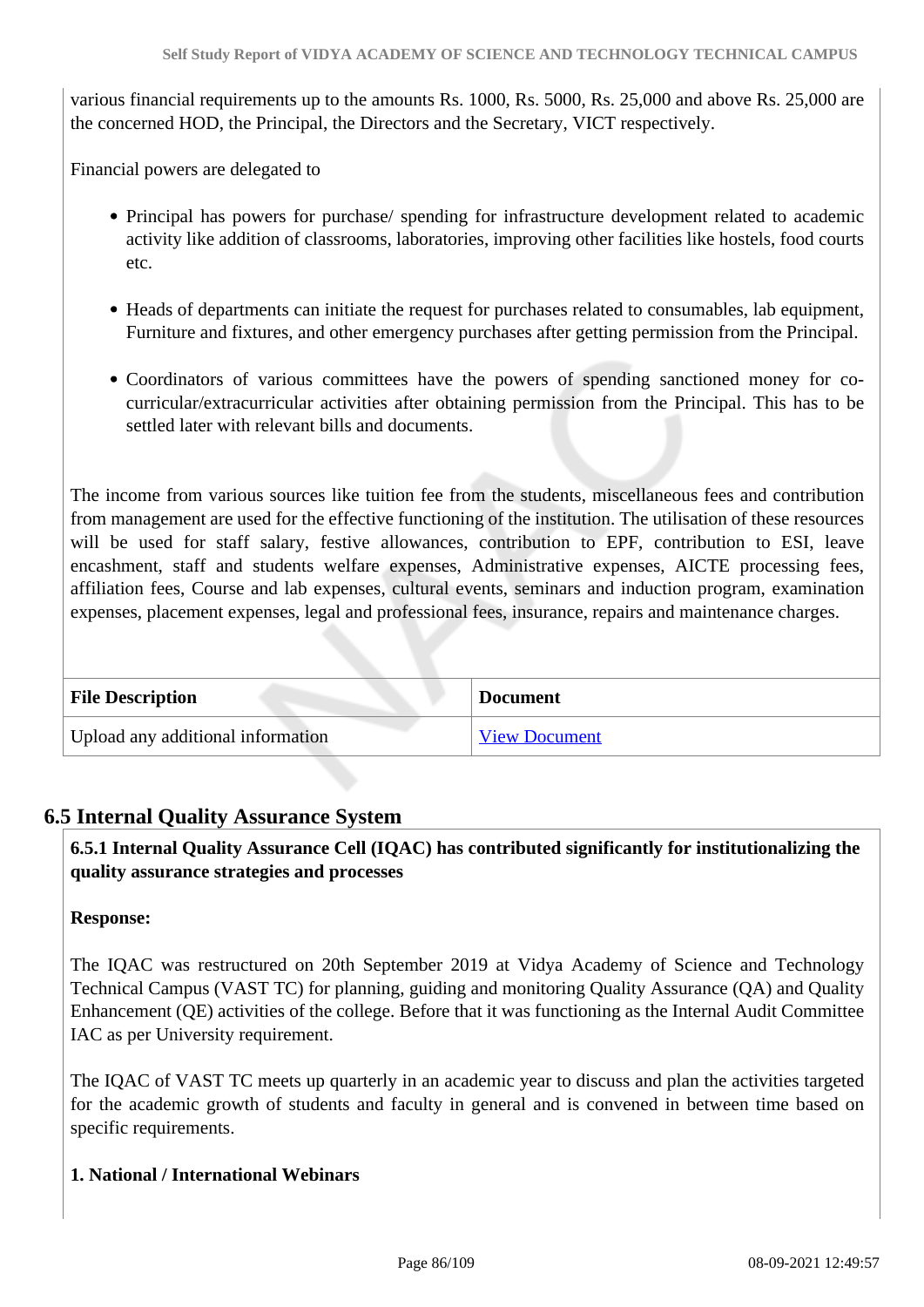As an initiative by the IQAC, National/International webinars were planned by the institution to empower the students and faculty members not only for our institution but also for the external participants during the Covid era.

As a Case study, we submit the details of the International webinar series conducted by the Department of Electrical and Electronics Engineering. Eminent personalities from various reputed foreign Institutions and Industries handled a series of sessions from 26th July to 10th August 2020.

**Webinar I (26th July 2020):** "Emerging Trends in Electrical Vehicle" is handled by Dr Pritam Keshavdas Gujarathi from Nizwa College of Technology, Oman

Registrations-149, Participants-88

**Webinar II (29th July 2020):** "Career and Innovation" is handled by the Dr K Ravi Chandran from Newyork Institute of Technology, Abudhabi

Registrations-117, Participants-88

**Webinar III (1st August 2020):** "Fundamentals of Microsoft Azure Cloud" is handled by Mr Nishanth D S from TCS United Kingdom.

Registrations-154, Participants-116

**Webinar IV (6th August 2020):** "Gig Education: The future of Education" is handled by Dr.Sankar from Asia Pacific University of Technology and Innovation, Malaysia

Registrations-161, Participants-109

**Webinar V (10th August 2020):** "Machine Learning in Neuroimaging" is handled by Dr. Jack Fredo from Nanyang Technological University, Singapore.

Registrations-165, Participants-85

#### **2. Quality assurance for the Internal Examination**

For improving the quality of Internal Examination, IQAC guided the faculty members to use Bloom's Taxonomy to prepare internal examination question papers belonging to various cognitive levels. The following practices are implemented for assuring the quality of Internal Examination.

- All the questions are mapped against their corresponding Course Outcomes (CO) and based on Bloom's Taxonomy.
- Each faculty member has to submit two question papers for the respective subject without exceeding 50 percent of repetitions. A Question Paper Scrutinizing Committee (QPSC) is functioning in each department under the Head of Department for the scrutiny of internal exam question papers.
- The suggestions made by this committee are incorporated in the question papers. Then the modified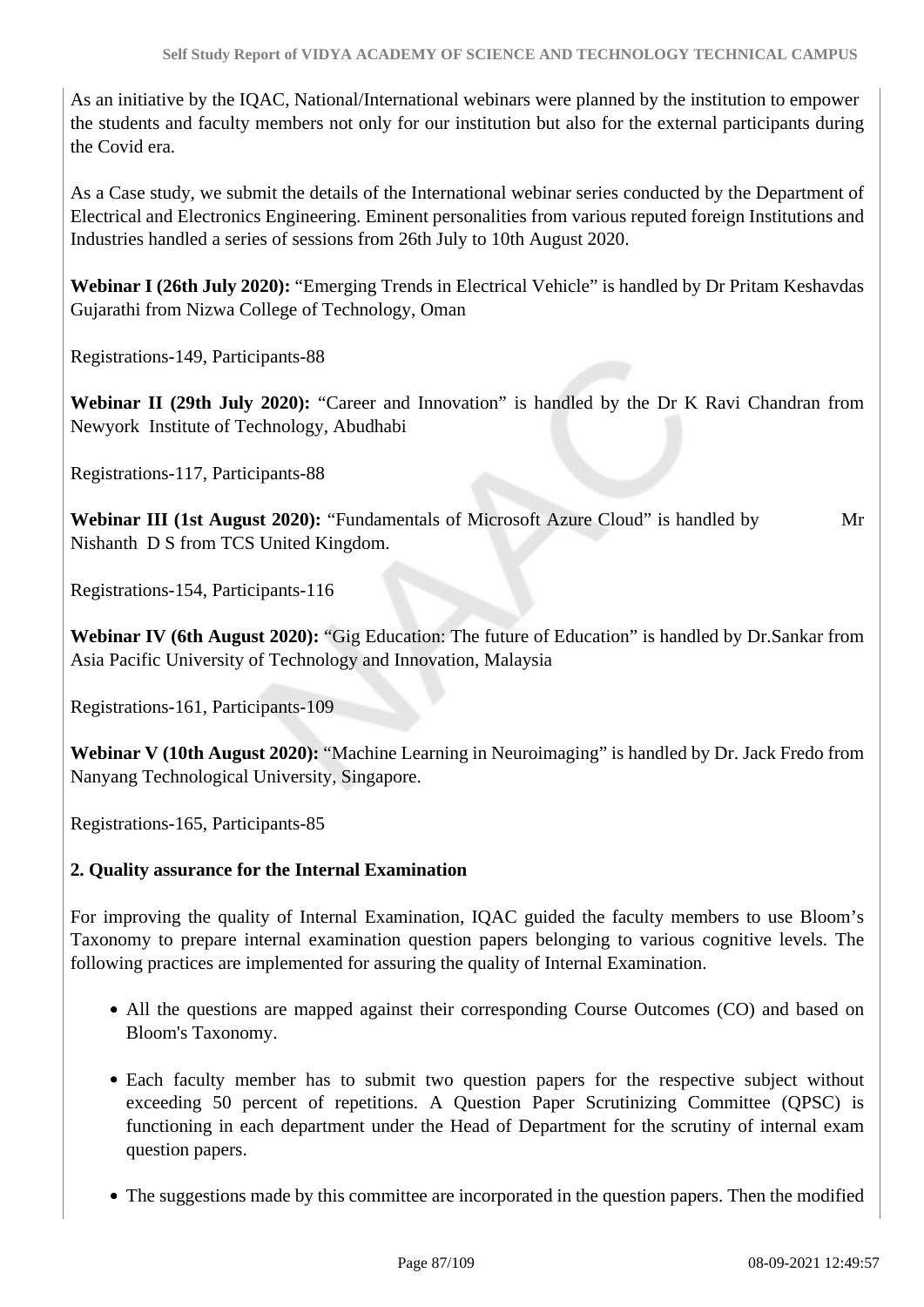question papers will be forwarded to the Internal Exam Cell by the respective Head of the Department.

- After the valuation of the Internal Examination, the Head of Department verifies three to five sample answer scripts of each subject.
- Faculty members set different assignments considering twenty students per batch in a class.

| <b>File Description</b>               | <b>Document</b>      |
|---------------------------------------|----------------------|
| Upload any additional information     | <b>View Document</b> |
| Paste link for additional information | <b>View Document</b> |

 **6.5.2 The institution reviews its teaching learning process, structures & methodologies of operations and learning outcomes at periodic intervals through IQAC set up as per norms and recorded the incremental improvement in various activities ( For first cycle - Incremental improvements made for the preceding five years with regard to quality For second and subsequent cycles - Incremental improvements made for the preceding five years with regard to quality and post accreditation quality initiatives )** 

#### **Response:**

The IQAC cell is effectively functioning in our institution to assess the teaching learning process continuously in various stages such as formation of methodologies, implementation and periodical improvisation.

#### **1. Outcome Based Education**

IQAC takes initiative steps for implementing Outcome Based Education in the teaching learning process.

Following steps were taken for the quality content delivery of each course.

- A session on Outcome Based Education was organized by IQAC for all faculty members.
- Programme Outcomes (POs) are specified by NBA (National Board of Accreditation) which are followed by us.
- The Department Advisory Committee (DAC) holds meetings and identifies PSOs for each Programme. All the core courses of the programme and also the scope of the streams is assimilated in the PSOs
- Course outcomes (COs) are framed for each course by the concerned faculty member. DAC evaluates the COs before the commencement of each semester. After discussion/review, the COs are finalized and published.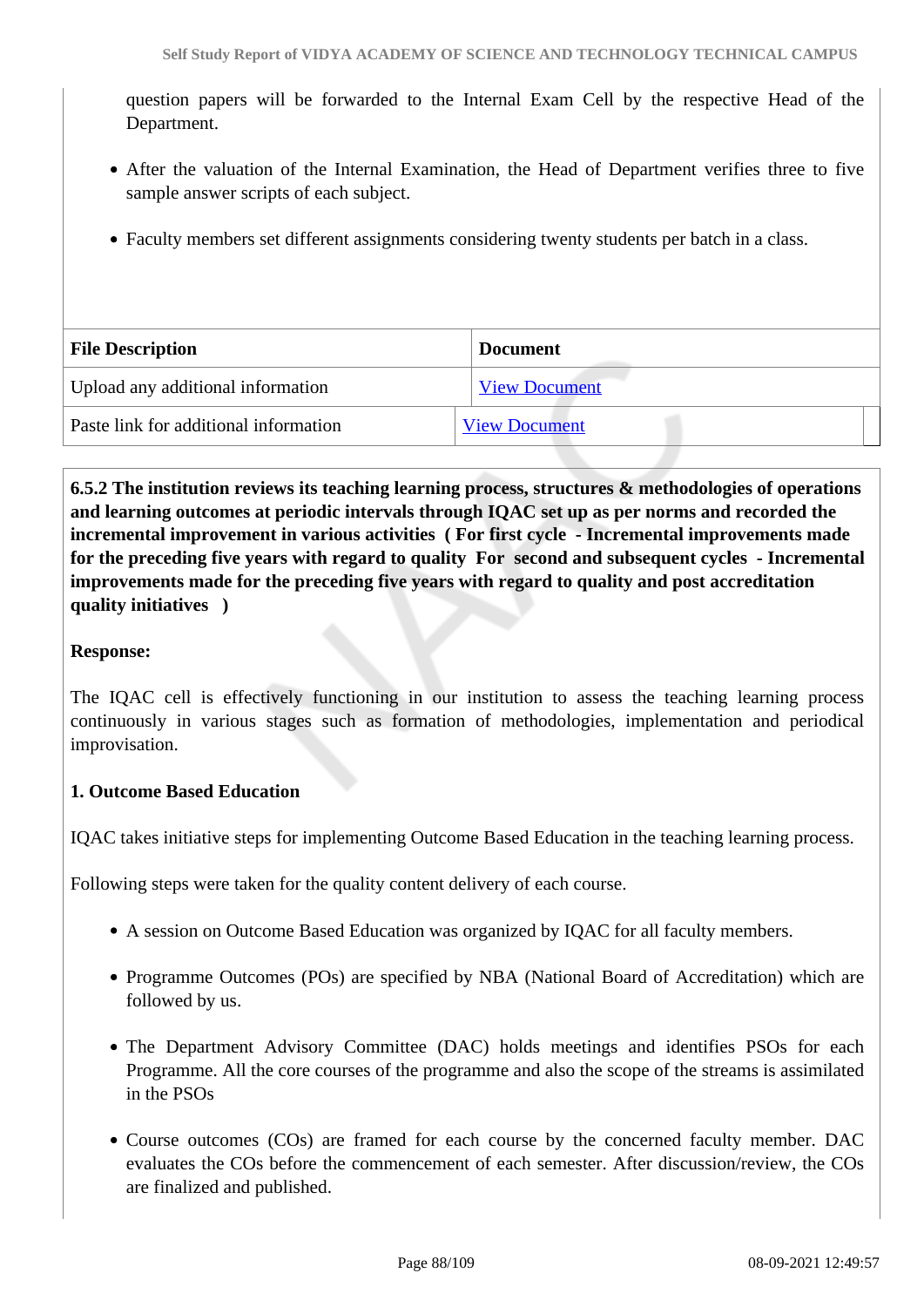- CO-PO and CO-PSO matrices are prepared for each course indicating correlation levels.
- Internal examination question papers and assignments are framed using Bloom's Taxonomy and COs are matched against each question.
- Mark scored by the student in each question is mapped to the corresponding CO for attainment level calculation in Internal Examinations and Assignments.
- CO attainment level for each course is calculated at the end of the semester using direct and indirect assessment tools.
- Using CO-PO and CO-PSO matrices PO and PSO attainments are also calculated

#### **2. Mechanism of effective teaching learning process**

For analysing and improving the performance of each student, IQAC implemented different methodologies in the teaching learning process.

- An academic course plan is prepared for each subject by the respective faculty member and verified by the Head of Department before the commencement of each semester.
- The class committee and course committee meetings are conducted twice in a semester for understanding the progress of the classes and obtaining feedback from the students to ensure the effectiveness of the teaching learning process.
- IQAC maintains a common module coverage monitoring system for tracking the coverage of each subject by the faculty members.
- Internal examinations are conducted with the help of Internal Exam Cell in a structured way. Also the internal examination result analysis for all subjects are coordinated by IQAC. Similarly, University examination results of all the courses are analysed by IQAC and corrective steps are taken for further improvement as per the decisions of Academic Council.
- IQAC took various initiatives for the successful conduct of classes through online during Covid era
- Faculty concerned were instructed to create Google classrooms for each course. Syllabus, module wise learning materials, question bank and recorded classes were uploaded.
- Virtual laboratory sessions were effectively conducted by trade instructors under the supervision of faculty in charge.
- Online classes and internal assessments were conducted through online platforms such as Google meet and Zoom.
- Online classes and examinations were frequently monitored by respective HODs and Principal.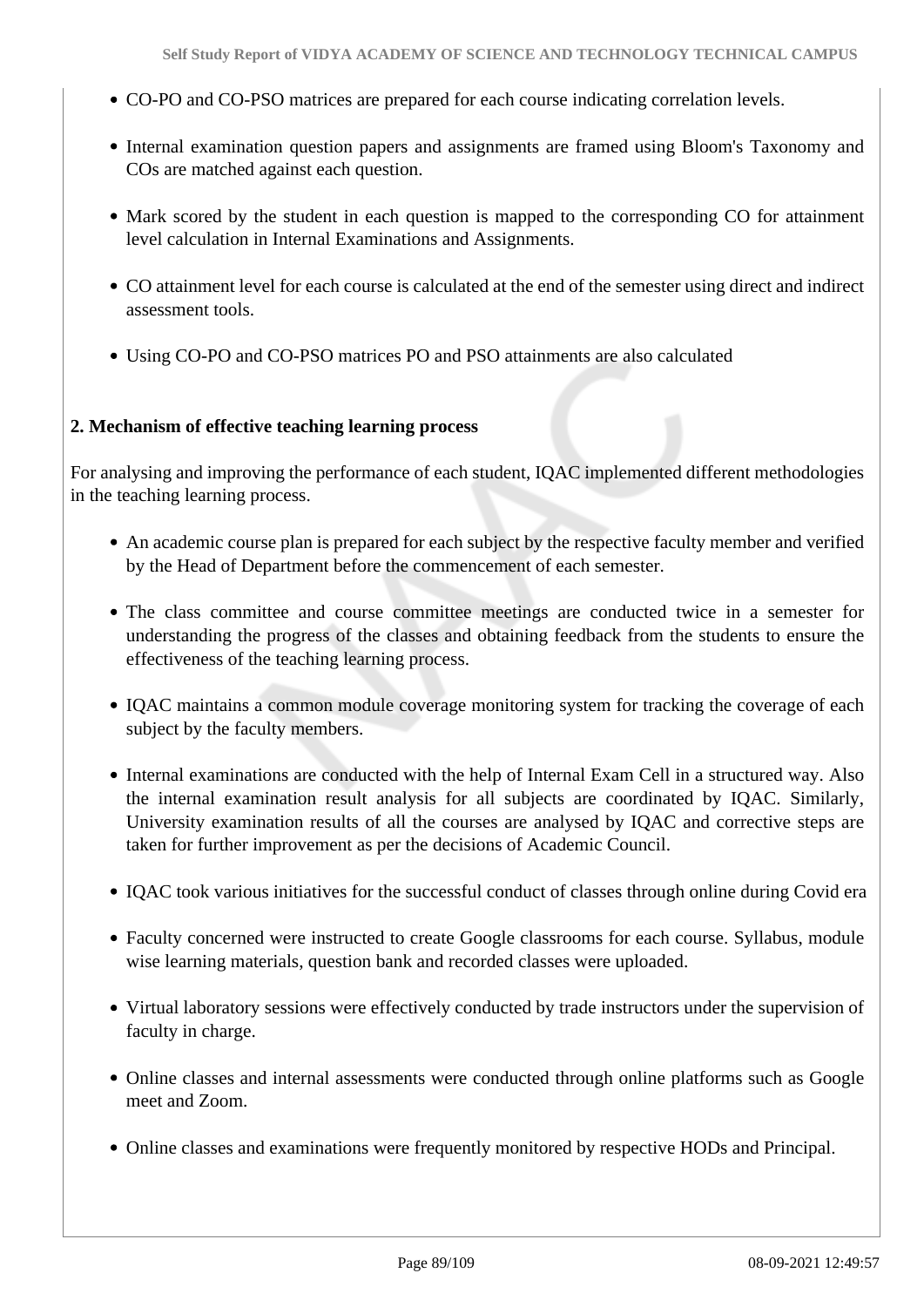| <b>File Description</b>               | <b>Document</b>      |
|---------------------------------------|----------------------|
| Upload any additional information     | <b>View Document</b> |
| Paste link for additional information | <b>View Document</b> |

**6.5.3 Quality assurance initiatives of the institution include:**

- **1.Regular meeting of Internal Quality Assurance Cell (IQAC); Feedback collected, analysed and used for improvements**
- **2.Collaborative quality intitiatives with other institution(s)**
- **3.Participation in NIRF**
- **4.any other quality audit recognized by state, national or international agencies (ISO Certification, NBA)**

**Response:** C. 2 of the above

| <b>File Description</b>                                    | <b>Document</b>      |
|------------------------------------------------------------|----------------------|
| Upload any additional information                          | <b>View Document</b> |
| Institutional data in prescribed format (Data<br>template) | <b>View Document</b> |
| Paste web link of Annual reports of Institution            | <b>View Document</b> |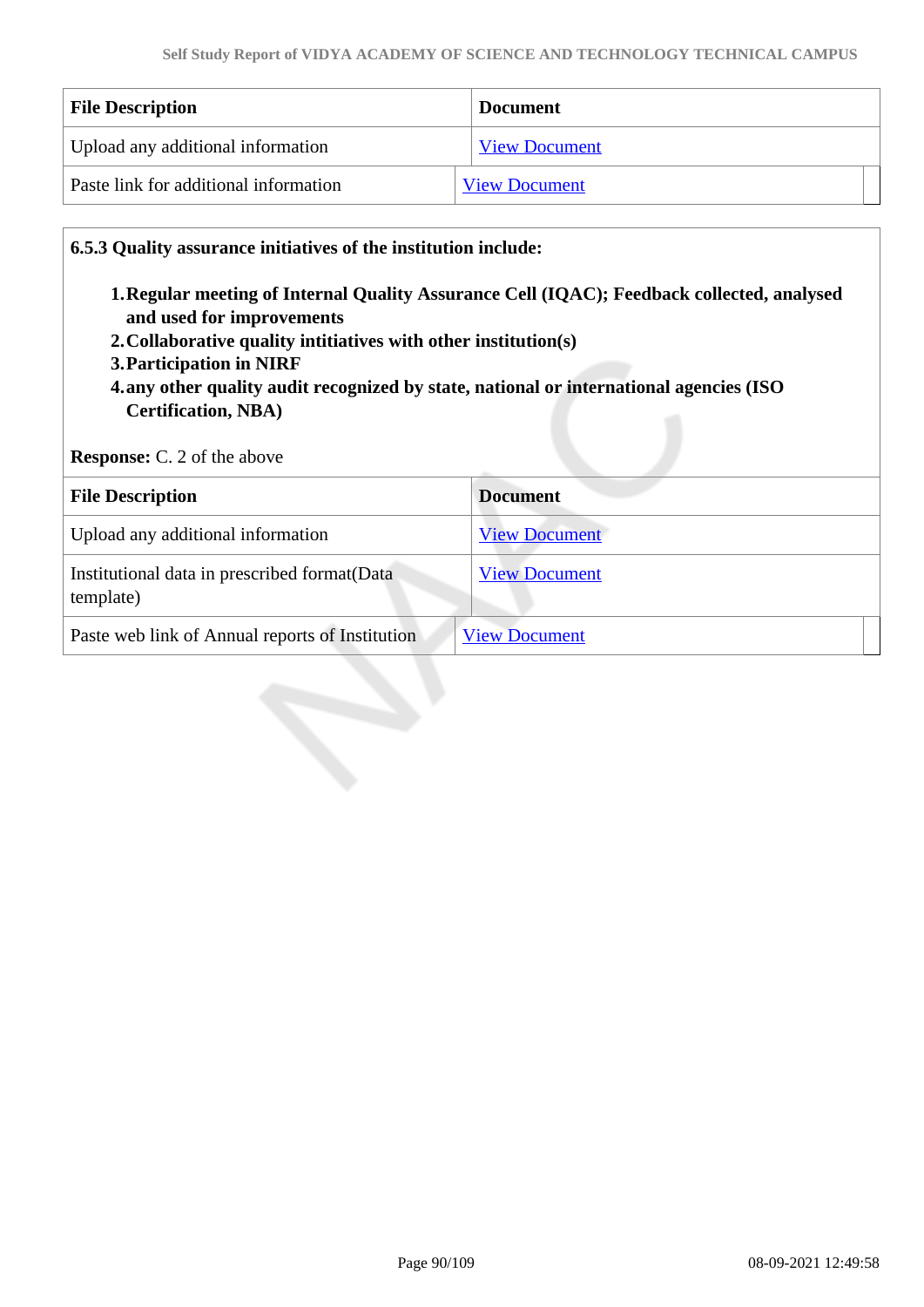## **Criterion 7 - Institutional Values and Best Practices**

### **7.1 Institutional Values and Social Responsibilities**

 **7.1.1 Measures initiated by the Institution for the promotion of gender equity during the last five years.**

#### **Response:**

The institution provides equal opportunities for all the students in various activities and events without any discrimination. All the Clubs and Committees are constituted with equal number of male and female members. Institution considers the different behavior, aspirations, and needs of men and women, valued, and favored equally. The institution treats both genders equally for the selection of trust-sponsored scholarships and other awards.

### **Facilities for women on campus**

VAST TC is committed to provide a safe and secure environment for the academic and social growth of all the students. Irrespective of gender, all the students are given equal opportunities for their growth.

#### **1. Safety and security**

- The college has an exclusive Women's Grievance Redressal Committee to provide a platform for sharing insecurity and redressal of grievances.
- Anti-ragging committee ensures that the campus is free from ragging and monitoring is done in different places to make the campus ragging-free.
- The Discipline Committee ensures that all the students leave the campus safely after remedial classes and all the events during late evening. Hostel facilities are provided for students in such situations with prior permission.
- Safety of the women is ensured by the help of Surveillance CCTV cameras, installed in the campus for monitoring all. An efficient security crew is deployed across the college premises for any kind of security incidents/issues and offers strict vigilance. Details of visitors are kept in the security hub. Identity card is compulsory for all students and staff inside the campus.
- VAST TC offers separate hostels for girls and boys within the campus. The hostels have Wardens, Resident Tutors (RT) and Matron. The students are required to get out-pass from RT, to leave the hostel. The parents of inmates should take prior permission from the warden or RT in case of going home.

### **2. Counselling**

• Student Welfare Committee commonly known as Vidya Student Support Cell (VSSC) which provides emotional support to students. Interactions with students help to identify their strengths and weaknesses and provides guidance accordingly by the group tutor under the supervision of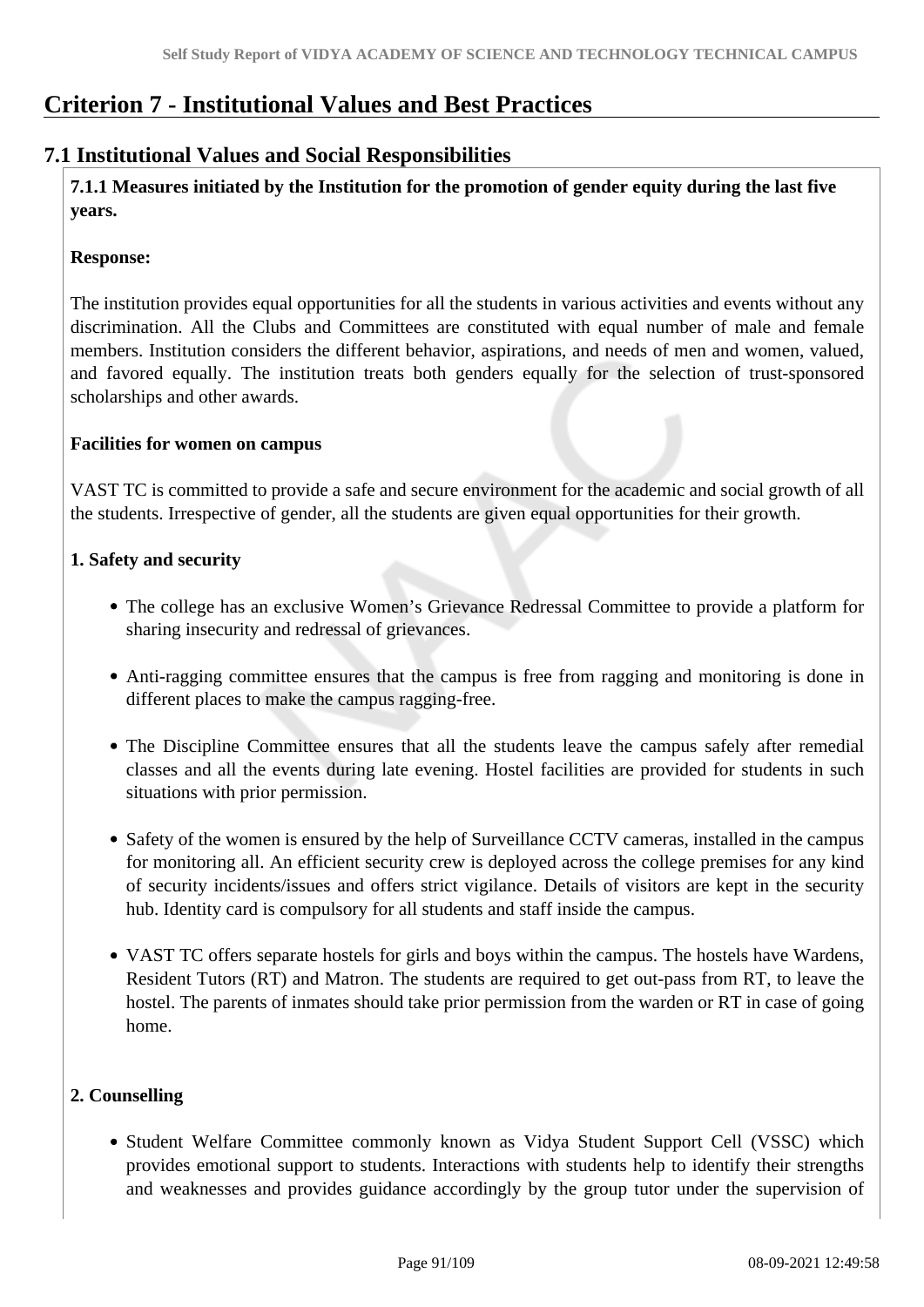VSSC. They counsel the students periodically and submit reports to respective HODs. With the remarks from HODs, the department VSSC coordinator shares the details to VSSC chief coordinator who submits the consolidated report to the Principal. Group tutors encourage students to participate in various activities to boost up their confidence in academic and extracurricular activities.

A lady professional counselor is available in the campus on all Tuesdays. Girl students feel comfortable to share their problems without any inhibitions. Students in need of counseling are identified by group tutors and directed to the counselor through respective HOD.

### **3. Common Rooms**

Separate Common rooms are provided for the boys and girls with basic facilities. Separate washrooms for boys and girls are provided on every floor of the academic and laboratory blocks. Sick rooms are available with a first aid box, beds etc. A doctor is available on all Fridays inside the campus and visits in emergency situations with short notice.

| <b>File Description</b>                                                                                                                                                                    | <b>Document</b>      |
|--------------------------------------------------------------------------------------------------------------------------------------------------------------------------------------------|----------------------|
| Annual gender sensitization action plan                                                                                                                                                    | <b>View Document</b> |
| Specific facilities provided for women in terms<br>of: a. Safety and security b. Counselling c.<br>Common Rooms d. Day care center for young<br>children e. Any other relevant information | <b>View Document</b> |

 **7.1.2 The Institution has facilities for alternate sources of energy and energy conservation measures** 

- **1.Solar energy**
- **2.Biogas plant**
- **3.Wheeling to the Grid**
- **4.Sensor-based energy conservation**
- **5.Use of LED bulbs/ power efficient equipment**

#### **Response:** B. 3 of the above

| <b>File Description</b>        | <b>Document</b>      |
|--------------------------------|----------------------|
| Geotagged Photographs          | <b>View Document</b> |
| Any other relevant information | <b>View Document</b> |

### **7.1.3 Describe the facilities in the Institution for the management of the following types of degradable and non-degradable waste (within 500 words)**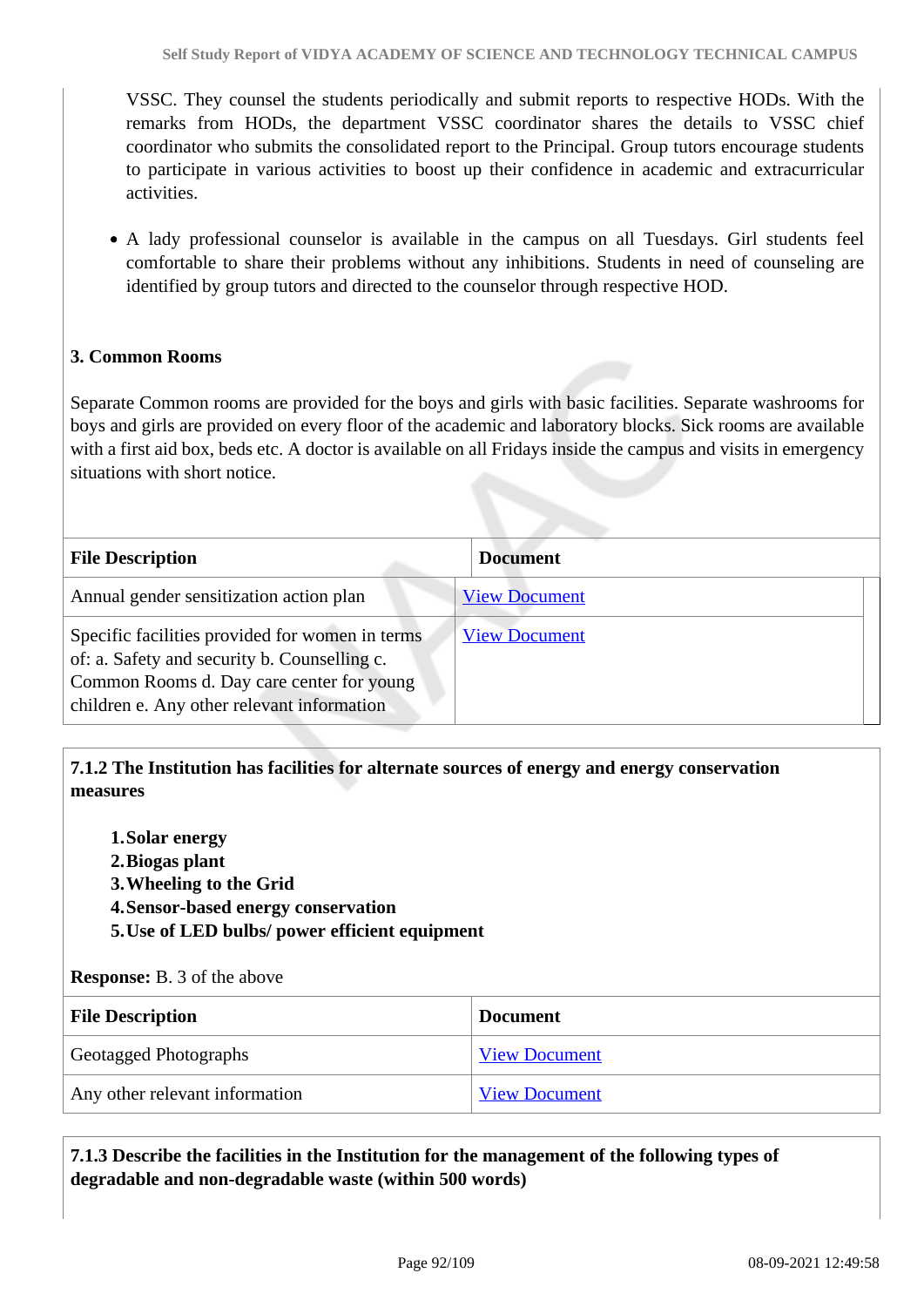- **Solid waste management**
- **Liquid waste management**
- **Biomedical waste management**
- **E-waste management**
- **Waste recycling system**
- **Hazardous chemicals and radioactive waste management**

#### **Response:**

The institution takes initiatives for properly disposing of waste and maintaining an eco-friendly environment in and around the campus. The Campus is maintained clean and tidy by housekeeping staff every day in an effective manner.

#### **Solid waste management**

Dustbins with labeling are provided at appropriate locations in the campus including washrooms, classrooms and staff rooms. Cleaning or emptying of dustbins is done on a regular basis before 8.30 am and 2 pm by housekeeping staff. The biodegradable waste is collected and dumped in the biogas plant of capacity 12 m². Gas from the biogas plant is utilized for cooking purposes in the canteen thus limiting the use of fossil fuels.

The other waste is handed over to Panchayat Waste Management System, which is situated near to the college for further treatment. The institution takes initiatives to limit the use of plastics by staff and students inside the campus. Washable and re-used plates and glasses are used in the canteen so that the use of plastics is minimized.

#### **Liquid waste management**

The liquid wastes of the institution include sewage and sullage water. Sewage including human wastes (i.e. faeces and urine), as well as wastewater from various sources is connected to the biogas plant. The sullage water from sinks, tubs, showers, dishwashers, and garment washers is connected to the soak pits. Lab liquid wastes are channelized to separate tanks. Labs are free from harmful acids so that no particular waste treatment is needed.

The institution has an Automatic Water Level Controller and periodic maintenance of taps, pipes and water tanks are carried out by a professional plumber to prevent wastage of water. Various awareness programmes are conducted regarding preservation of water and its optimization in line with World Water Day (22nd March) guidelines.

#### **Biomedical waste management**

No biomedical waste is produced as the institution is not involved in any clinical experiments directly.

#### **E-waste management**

All the electronic wastes are collected and dumped in the storage area.

#### **Waste recycling system**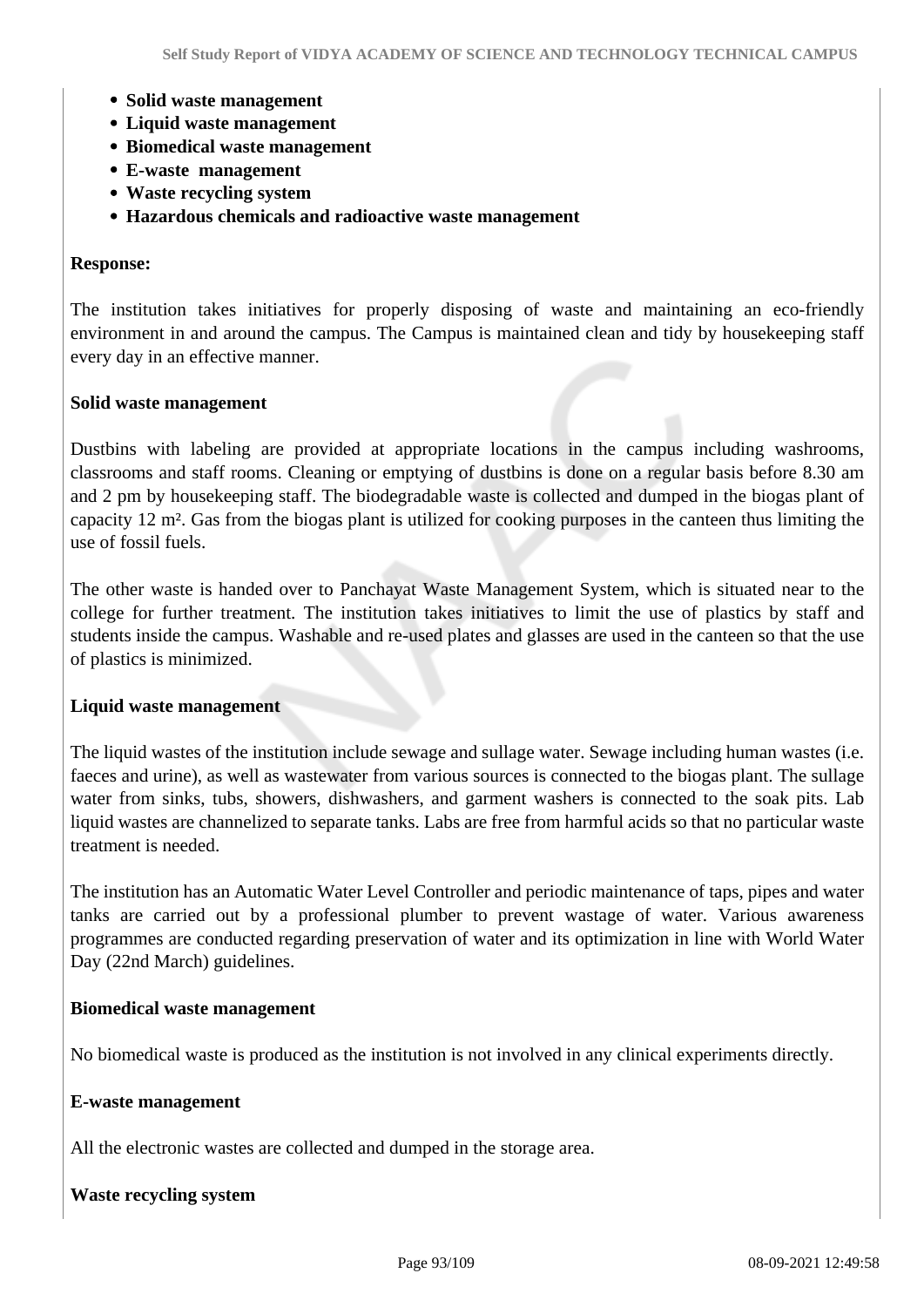The solid waste collected is handed over to the Panchayath Waste management system for further treatment including recycling.

#### **Hazardous chemicals and radioactive waste management**

Lab custodian takes care of the hazardous chemicals and ensures safety norms in the laboratory. Chemical wastes from the chemistry lab are channelized to a separate tank. Students are made aware of the hazardous chemicals and safety aspects before using the chemicals. The labs are well ventilated and spacious. No radioactive wastes are produced in the campus.

| <b>File Description</b>                                                                | <b>Document</b>      |
|----------------------------------------------------------------------------------------|----------------------|
| Geotagged photographs of the facilities                                                | <b>View Document</b> |
| Relevant documents like agreements/MoUs with<br>Government and other approved agencies | <b>View Document</b> |
| Any other relevant information                                                         | <b>View Document</b> |

#### **7.1.4 Water conservation facilities available in the Institution:**

- **1.Rain water harvesting**
- **2.Borewell /Open well recharge**
- **3.Construction of tanks and bunds**
- **4.Waste water recycling**

**5.Maintenance of water bodies and distribution system in the campus**

#### **Response:** A. Any 4 or all of the above

| <b>File Description</b>                          | <b>Document</b>      |
|--------------------------------------------------|----------------------|
| Geotagged photographs / videos of the facilities | <b>View Document</b> |
| Any other relevant information                   | <b>View Document</b> |

#### **7.1.5 Green campus initiatives include:**

- **1.Restricted entry of automobiles**
- **2.Use of Bicycles/ Battery powered vehicles**
- **3.Pedestrian Friendly pathways**
- **4.Ban on use of Plastic**
- **5.landscaping with trees and plants**

**Response:** B. 3 of the above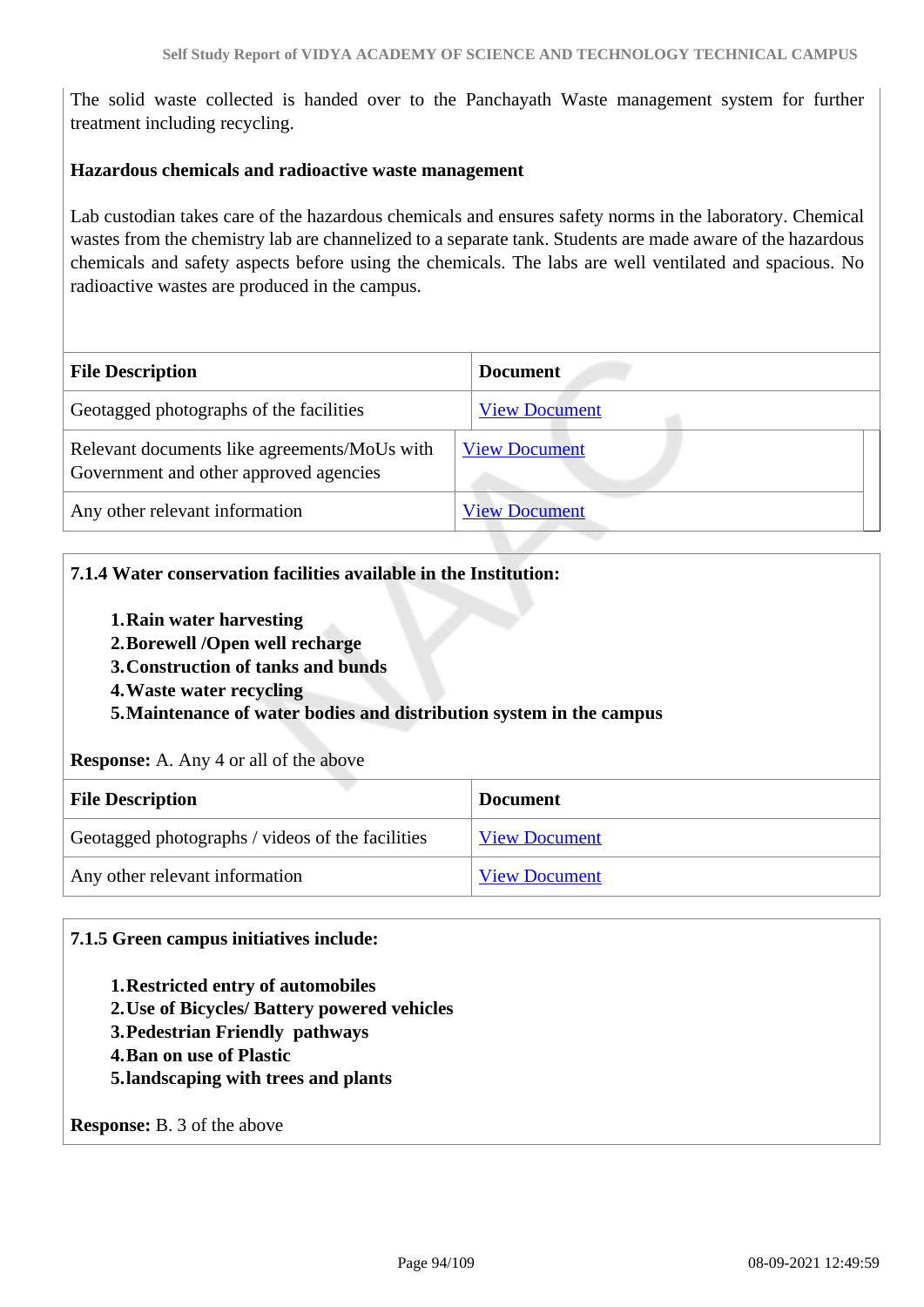| <b>File Description</b>                     | <b>Document</b>      |
|---------------------------------------------|----------------------|
| Geotagged photos / videos of the facilities | <b>View Document</b> |
| Any other relevant documents                | <b>View Document</b> |

 **7.1.6 Quality audits on environment and energy regularly undertaken by the Institution and any awards received for such green campus initiatives:**

- **1.Green audit**
- **2.Energy audit**
- **3.Environment audit**
- **4.Clean and green campus recognitions / awards**
- **5.Beyond the campus environmental promotion activities**

#### **Response:** D.1 of the above

| <b>File Description</b>                                                      | <b>Document</b>      |
|------------------------------------------------------------------------------|----------------------|
| Reports on environment and energy audits<br>submitted by the auditing agency | <b>View Document</b> |
| Any other relevant information                                               | <b>View Document</b> |

**7.1.7 The Institution has disabled-friendly, barrier free environment** 

- **1.Built environment with ramps/lifts for easy access to classrooms.**
- **2.Disabled-friendly washrooms**
- **3.Signage including tactile path, lights, display boards and signposts**
- **4.Assistive technology and facilities for persons with disabilities ( Divyangjan) accessible website, screen-reading software, mechanized equipment**
- **5.Provision for enquiry and information : Human assistance, reader, scribe, soft copies of reading material, screen reading**

#### **Response:** B. 3 of the above

| <b>File Description</b>                                                     | <b>Document</b>      |
|-----------------------------------------------------------------------------|----------------------|
| Policy documents and information brochures on the<br>support to be provided | <b>View Document</b> |
| Geotagged photographs / videos of the facilities                            | <b>View Document</b> |

 **7.1.8 Describe the Institutional efforts/initiatives in providing an inclusive environment i.e., tolerance and harmony towards cultural, regional, linguistic, communal socioeconomic and other diversities (within 500 words).**

**Response:**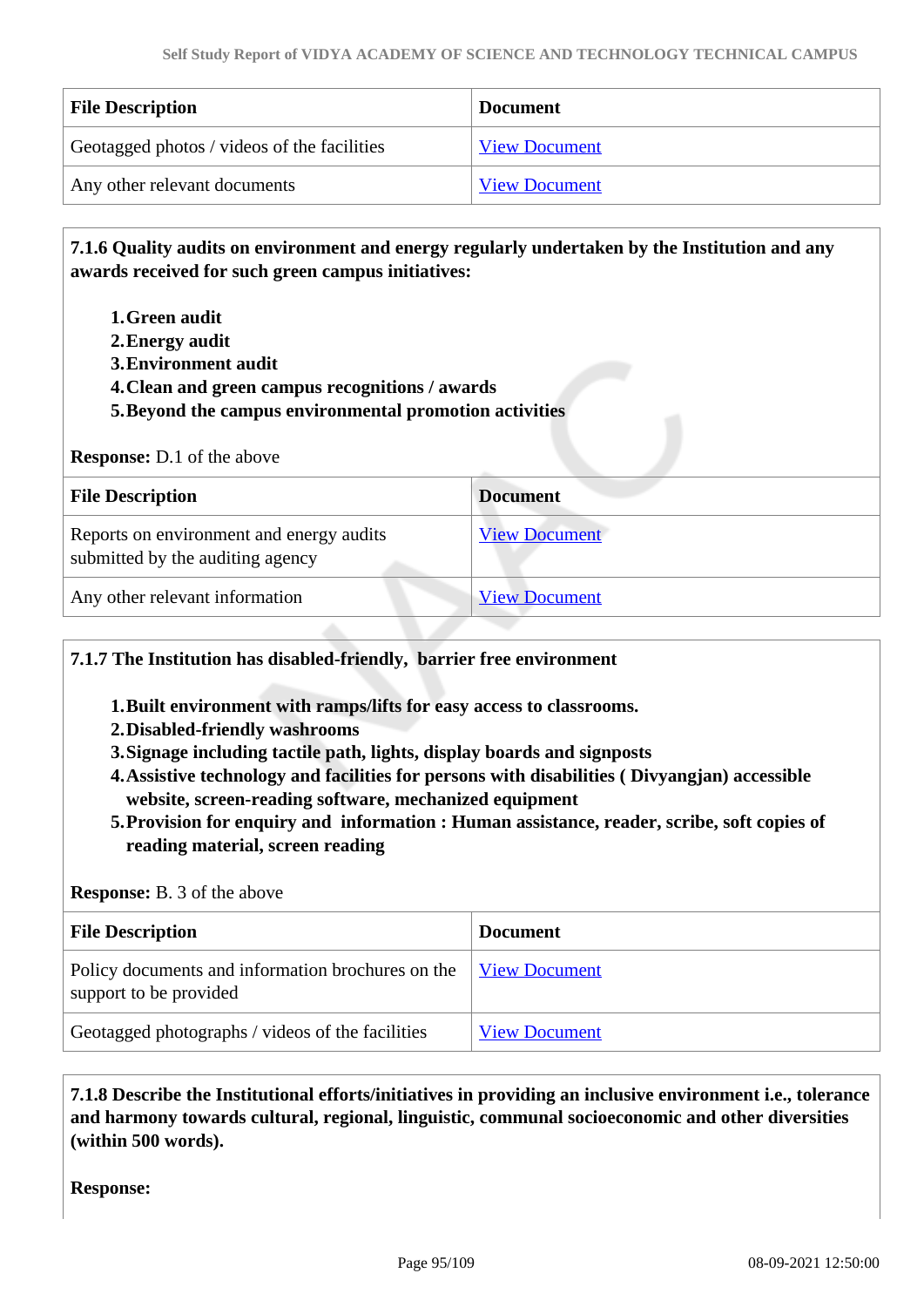The Institution celebrates all cultural and regional festivals as our students and staff members are from diverse cultural backgrounds. Irrespective of community, all the students and staff join in celebrating festivals like Onam, Christmas, Kerala Piravi and the cultural programs conducted in the campus have always promoted the motto 'Unity in Diversity".

Onam, the cultural festival of Kerala, is celebrated every year with great enthusiasm by the students and staff. The students and staff participate in many traditional competitions like Athapookalam, Thiruvathira, Chendamelam, Vadamvali, Pulikali. Onam feast popularly known as 'Onam Sadhya' is the highlight of the Onam festival. During Onam days, the institution undertakes a charity drive programme 'Samiridhi', that gives opportunities to students to mingle with underprivileged people of Grama Panchayats in and around the college. Students observe and understand the plights and hardships of weaker sectors thereby a sense of empathy, love and care for the poor is evolved and the feelings are expressed by distributing 'Onam Kits'. Many traditional competitions like Thiruvathira, Chendamelam are also performed as a part of Onam function which is followed by Onam feast popularly known as 'Onam Sadhya'. The institution makes extra efforts to provide a holistic environment for all students and staff.

Muslim students are facilitated with time slots for their prayer and students from other communities respect it too indicating high level of tolerance in the campus.

Christmas is celebrated in the college that aims to inculcate values like loving everyone, caring the needy, and sharing with family and society. The management of the college and the Students Steering Committee organize various charity drive programs like donating food packets to orphanages and old age homes. Students make crib and decorate the campus with stars, lights and balloons making it a remarkable day. As a part of rejoicing staff and students exchange gifts, cut the Christmas cake followed by cultural activities.

 Regional festivals like 'Kerala Piravi' is also celebrated at institutional level and poster designing competition, nadan pattu, traditional dance competitions are held to instill the spirit of 'Malayalee'. To pay homage to goddess Saraswati during Dussehra days, the laboratories of the institution are adorned with flowers to invoke the blessings of the Goddess of Knowledge. The institution thus provides cultural and regional ambience by celebrating the above festivals.

The institution takes initiatives in promoting economically weaker sector activities through charity drive program, "Kanivu". In this programme, our students and staff contribute food to mid-day meals programme. Food packets brought by the students and staff are collected and distributed to old age homes by the NSS volunteers. An extension of this programme students and staff bought paper pens from specially-abled persons.

Students from all strata of society are admitted and the institution provides various scholarship schemes for meritorious students as well as students from economically backward irrespective of their caste, religion, race, financial capability and gender.

| <b>File Description</b>                                                                                                                | <b>Document</b>      |
|----------------------------------------------------------------------------------------------------------------------------------------|----------------------|
| Supporting documents on the information<br>provided (as reflected in the administrative and<br>academic activities of the Institution) | <b>View Document</b> |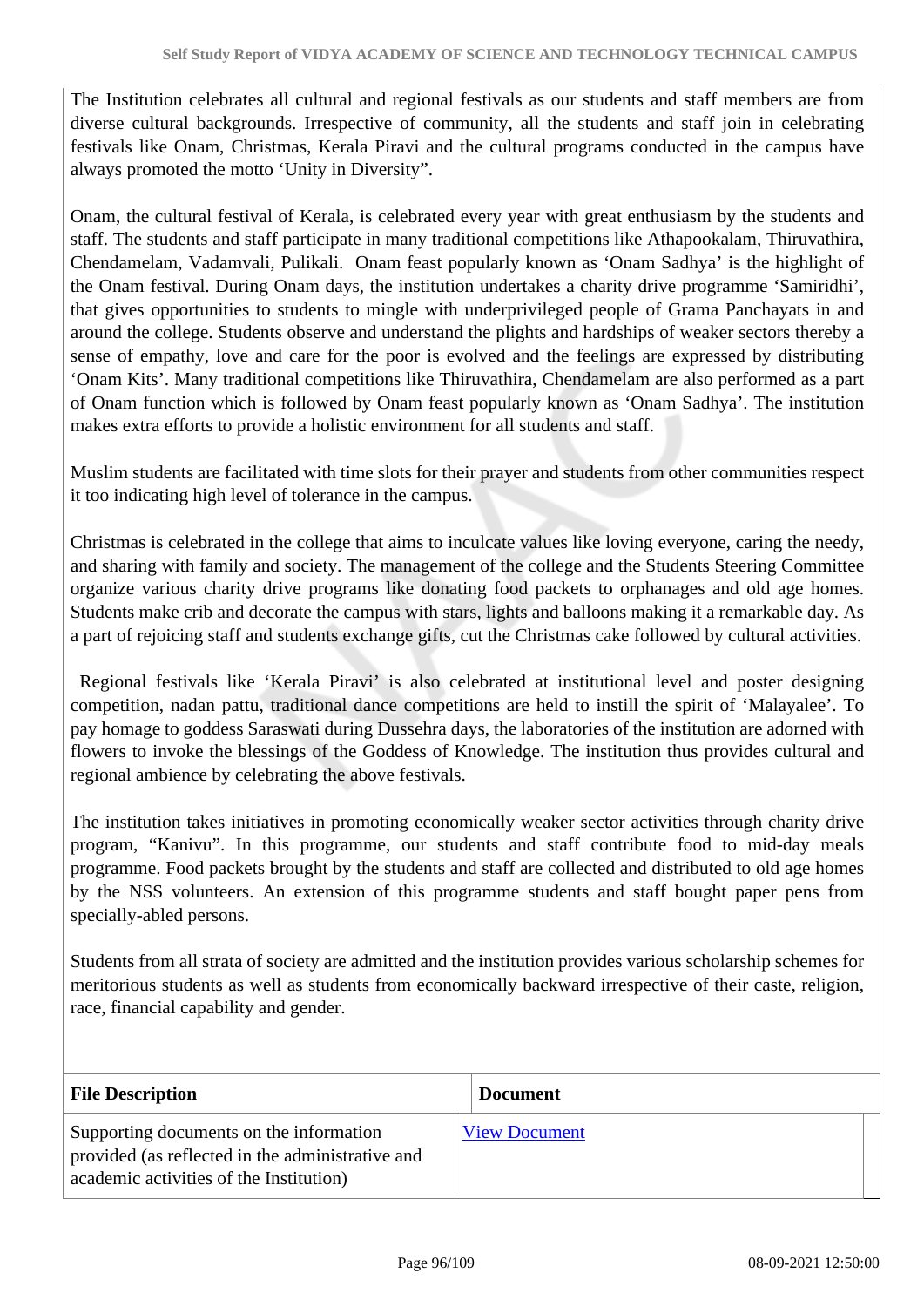**7.1.9 Sensitization of students and employees of the Institution to the constitutional obligations: values, rights, duties and responsibilities of citizens (within 500 words).**

#### **Response:**

The institution takes pride in the fact that apart from maintaining a sound academic foundation of the student community, the college constantly works upon to develop them as better citizens of the nation. The institution takes initiatives to organize various activities that not only promotes but also motivates students to adopt practices that uphold "Unity in Diversity" of our motherland.

- 1.Right to education is one of the fundamental rights as per the constitution based on which the institution has been strictly following the government directives with regards to reservation of seats to deprived groups of people like SC/ST, OBC /OEC, economically backward classes, differently abled etc. Concession in fees has also been extended to eligible students as per the government policy directives. Our trust is committed to the principle that no competent student is deterred of pursuing higher education due to financial constraints. For achieving this target trust offers bountiful scholarship schemes irrespective of gender thereby propagating Right to equality. A friendly atmosphere is maintained in the campus so students and staff feel comfortable to express their opinions, thoughts and suggestions to the concerned experiencing right to freedom and speech.
- 2.The institution celebrates all the national days such as Independence Day, Republic day, Gandhi Jayanthi for promoting the spirit of patriotism.
- 3.The institution became an integral part of National Student Parliament 2019 that aims to inculcate in youth a love for democratic values and democratic way of life.
- 4.The institution does not allow any type of discrimination based on religion, caste, creed, gender, financial and social status among the students, and also among the teachers and staff.
- 5.The institution is committed to produce socially responsible citizens, for that awareness programmes and seminars on Professional Ethics are conducted. Eventually students are able to understand their duties and responsibilities and become capable to handle all the situations in a professional way.
- 6.Abiding fundamental duties, we protect and preserve the natural environment through many activities like planting saplings, organic farming, rain water harvesting and limiting the use of plastics.
- 7.Institution conducts programme on Human values which encourage the students to participate in various social activities such as Flood Relief Camp, visits to Gandhi Bhavan, Contribution of funds to the needy, donating clothes, food, Electrical wiring assistance were given to the houses of destitute.
- 8.Institution organizes blood donation camps whereby the students are sensitized on the importance of the activity and are encouraged to participate in saving their lives.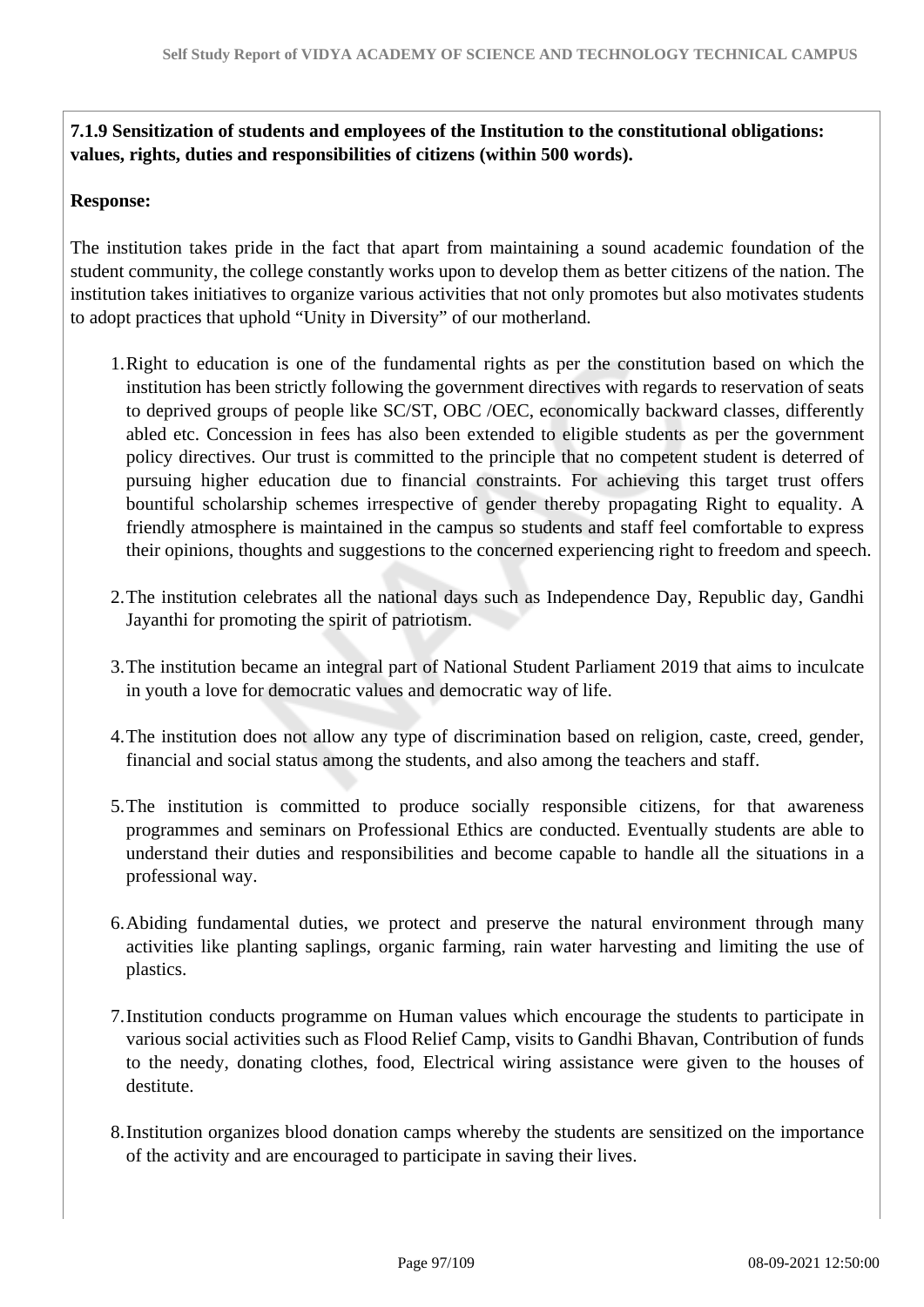The course on "CONSTITUTION OF INDIA" was introduced by the affiliating university as a required course in semester 4 for all branches under the 2019 Scheme.

Outcomes of the course are

- Understand the background of the present constitution of India and features.
- Employ the fundamental rights and duties.
- Perceive the working of the union executive, parliament and judiciary.
- Perceive the working of the state executive, legislature and judiciary.
- Employ the special provisions and statutory institutions.
- Express national and patriotic spirit as responsible citizens of the country.

| <b>File Description</b>                                                                                    | <b>Document</b>      |
|------------------------------------------------------------------------------------------------------------|----------------------|
| Any other relevant information                                                                             | <b>View Document</b> |
| Details of activities that inculcate values;<br>necessary to render students in to responsible<br>citizens | <b>View Document</b> |

 **7.1.10 The Institution has a prescribed code of conduct for students, teachers, administrators and other staff and conducts periodic programmes in this regard.** 

- **1.The Code of Conduct is displayed on the website**
- **2.There is a committee to monitor adherence to the Code of Conduct**
- **3.Institution organizes professional ethics programmes for students, teachers, administrators and other staff**
- **4.Annual awareness programmes on Code of Conduct are organized**

#### **Response:** A. All of the above

| <b>File Description</b>                                                                                                                                                                        | <b>Document</b>      |
|------------------------------------------------------------------------------------------------------------------------------------------------------------------------------------------------|----------------------|
| Details of the monitoring committee composition<br>and minutes of the committee meeting, number of<br>programmes organized, reports on the various<br>programs etc., in support of the claims. | <b>View Document</b> |

 **7.1.11 Institution celebrates / organizes national and international commemorative days, events and festivals (within 500 words).**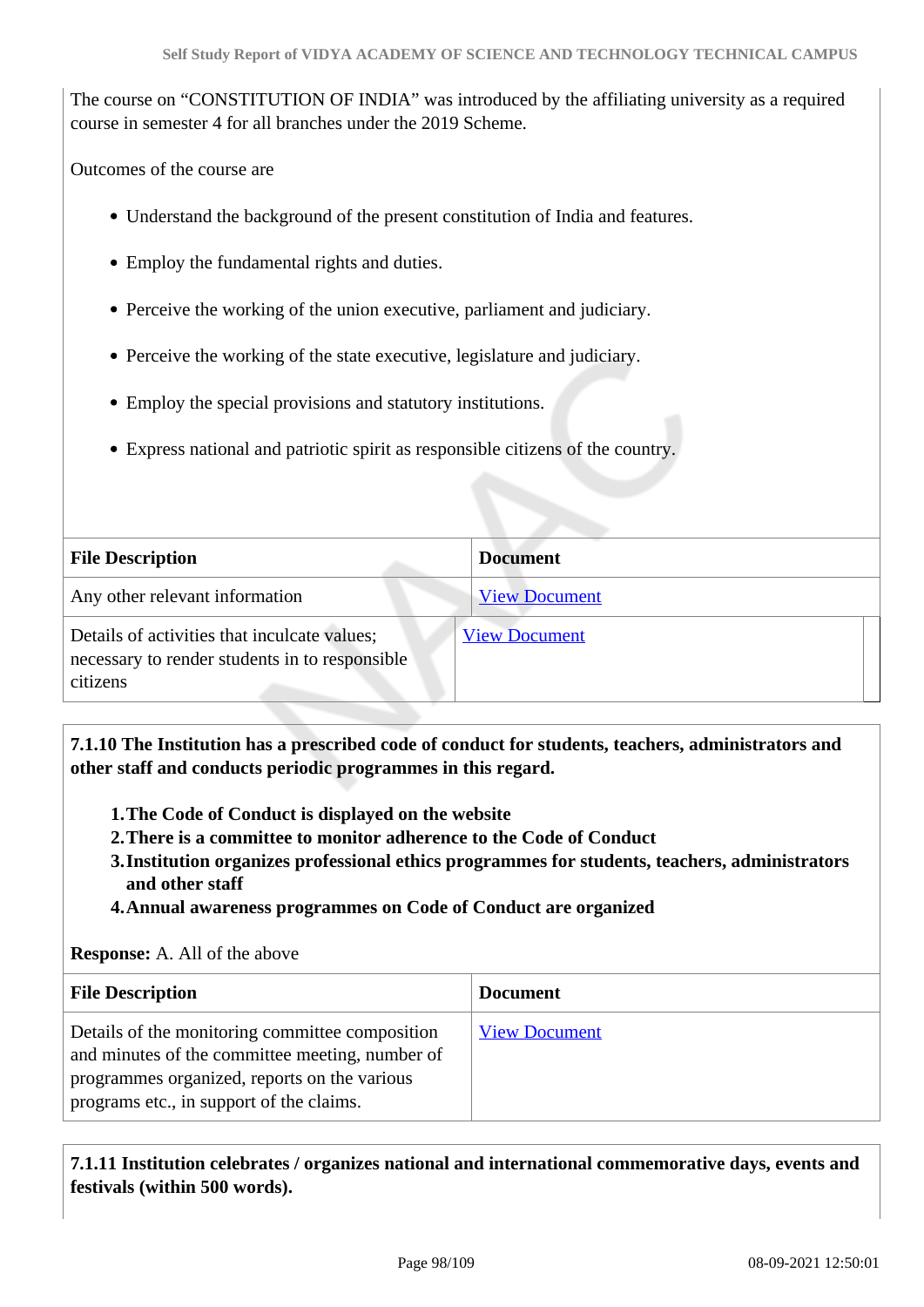### **Response:**

Institution organizes various national and international commemorative days, events and festivals every year.

- **Republic Day**  The institution celebrates Republic day by hoisting the national flag and principal conveys republic day message to students for promoting the spirit of patriotism, respect for national flag and ideals of the constitution.
- **International Women's Day** The institution organizes women's day celebration on 8th March and conducts Awareness Talk on women's rights, gender equality, safety and prevention of any kind of harassment. MISS VIDYA Contest was organised to build self- confidence with girl students in 2019.
- **World Water Day** Awareness Program on Water Conservation and poster designing competitions are held in the institution
- **World Environmental Day** Institute observes Environment Day and as part of this, students plant saplings in the campus to maintain ecological balance and creating pollution free campus.
- **Blood Donor Day** The institution conducts blood donation camp thereby sensitizing students about the importance of the day.
- **Hiroshima Day**-The message of "Peace" was propagated by displaying Origami Flapping birds and lighting candles in the college Lobby.
- **Independence Day** Principal unfurls the National flag and delivers motivational speech. Patriotic songs are sung to evoke Nationalism.
- **Teacher's Day** A special program" Guruvandanam" is arranged to honour and respect the contributions of teachers. Students bring gifts and flowers to express their gratitude.
- **Engineer's Day** The institution celebrates the Engineer's day in the birth day of Sir M. Visvesvaraya. Students used to demonstrate their innovative ideas through working models on that day.
- **World Students' Day-** Quizzes are conducted to generate curiosity and to stimulate interest in learning.
- NSS Day Institution celebrates the day by hoisting NSS flag by Principal. Motivational speech is delivered by NSS Program Officer.
- **Gandhi Jayanthi**  The NSS conducts cleaning campaign in and around the campus on this day.
- **Food Day** Institution conducts "Miss a Meal Program" in which collected food packets are distributed to needy people.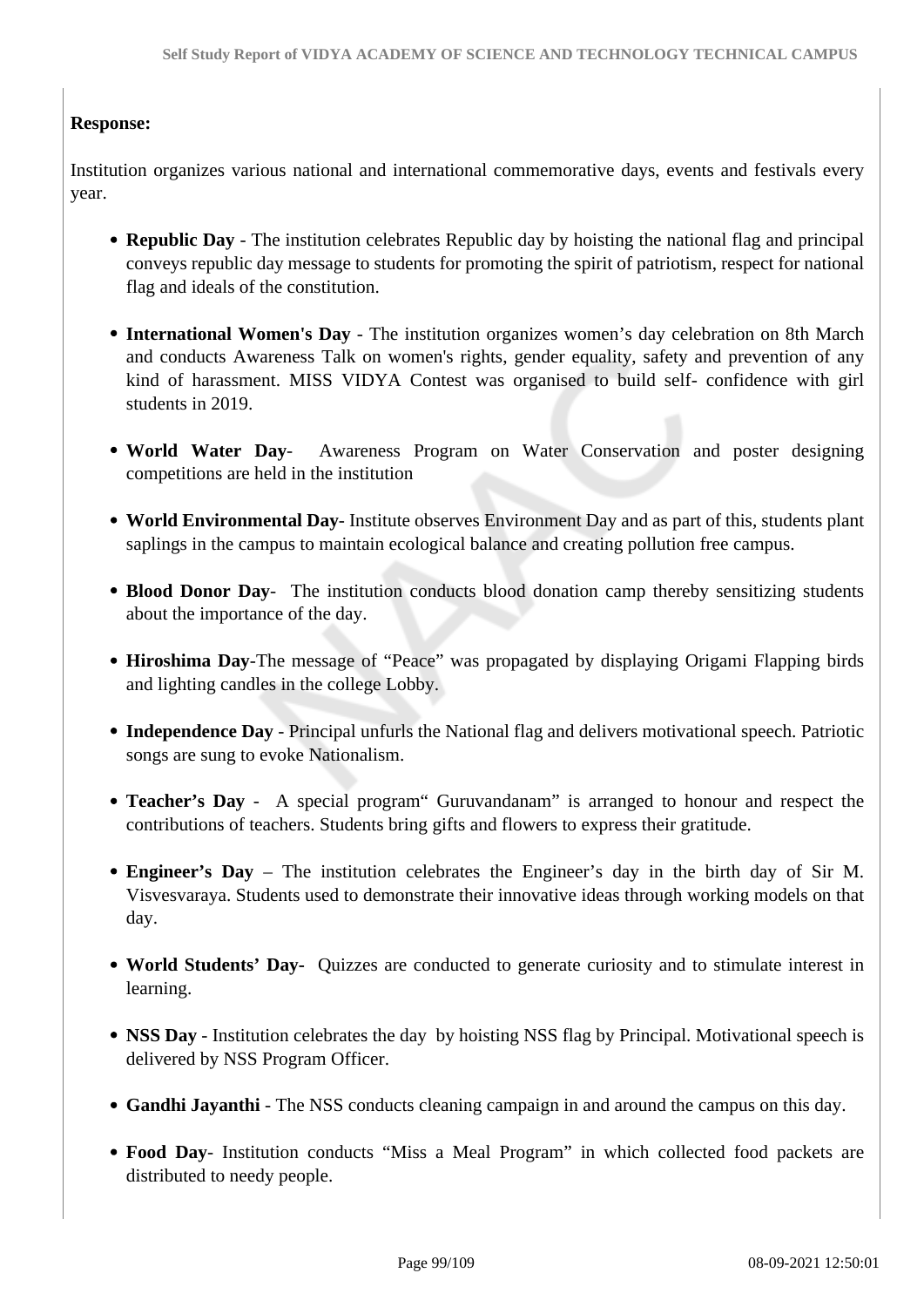- **Onam** Every year many traditional competitions like Athapookalam, Thiruvathira, Chendamelam, Vadamvali, Pulikali are performed as a part of Onam function
- **Kerala Piravi-** The day is observed as the birth of Kerala as an independent state in the Republic of India. Cultural programs organized in the campus evokes the sense of "Malayalee". Naddanpattu, Thiruvathira are the highlights of this day. Students are allowed to wear traditional dress - Kasavu Saree, Dhoti and Shirt making it a remarkable day.
- **Children's Day** A programme "Day with Kids" our students engage the children of nearby Angavadi by distributing sweets, drawing books and crayons.
- **Christmas** Many charity drives like donating dress and food packets to the needy are conducted. Students spent their time in Old age home interacting and entertaining them with their Fun games and cultural activities. The institution provides opportunities to develop Human Values in students.

| <b>File Description</b>                                                               | <b>Document</b>      |
|---------------------------------------------------------------------------------------|----------------------|
| Geotagged photographs of some of the events                                           | <b>View Document</b> |
| Any other relevant information                                                        | <b>View Document</b> |
| Annual report of the celebrations and<br>commemorative events for the last five years | <b>View Document</b> |

### **7.2 Best Practices**

 **7.2.1 Describe two best practices successfully implemented by the Institution as per NAAC format provided in the Manual.**

**Response:** 

## **BEST PRACTICE – I**

**1. Title of the Practice:**

## **Centre for Continuing Education (CCE)**

### **2. Objectives of the Practice:**

Centre for Continuing Education aims to

- 1.Enhance the employability of students.
- 2.Equip the students fit for Industries.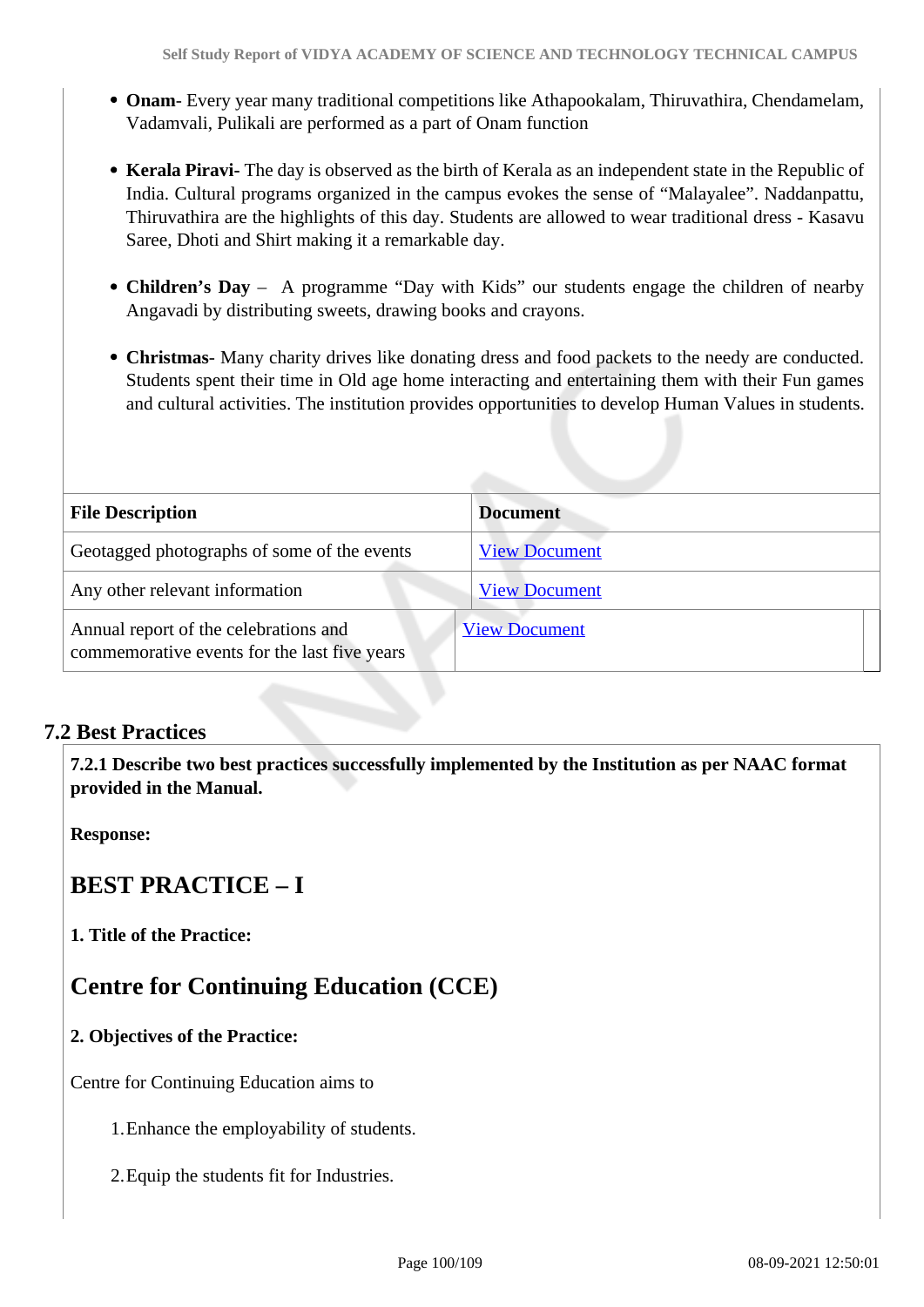- 3.Improve the practical skills of the students.
- 4.Equip the students to deal with problems existing in their respective field.
- 5.Add values outside the curriculum and help them to get placed.

### **3. The Context**

To mitigate the gap between institution-industry and to increase the practical knowledge of students CCE was started. While forming the CCE, it was a challenge to set up the committee with faculty members having industrial exposure. CCE identified and arranged add on courses for students to meet the industrial expectations. The add on courses were planned to be conducted as part of regular time table at the campus itself. Initially it was not easy to get the industrial experts for conducting such courses at the institution.

#### **4. The Practice**

- 1.Principal nominates a coordinator for CCE.
- 2.The CCE coordinator discusses with the dept. coordinators on various add on courses based on the requirements from departments. The recommended courses from each department are presented before the CCE Apex committee.
- 3.The CCE Apex committee finalize the courses.
- 4.Some of the courses are offered by the resource persons available in the institution. External quotations are invited for other courses from various vendors.
- 5.CCE Apex committee selects 3 vendors/ course based on their reputation, curriculum, certification, placement opportunities and fees.
- 6.A session about the course is given by the selected vendors. Based on the departmental evaluation and students' feedback, the department coordinator submits the final report to the apex committee.
- 7.The apex committee selects the vendors and give approval after the scrutiny of the report.
- 8.Then the MOU is signed between the institution and selected vendors.
- 9.The class hours are allotted in the college timetable and a staff in charge is assigned for monitoring the add on classes.
- 10.The fees are collected in 2 installments by the institution, 45% of the fees will be paid as the first installment and the remaining 55% will be paid after the completion of course.

#### **5. Evidence to Success**

CCE enhances the technical skills of students in specialized fields to explore the opportunities in a broad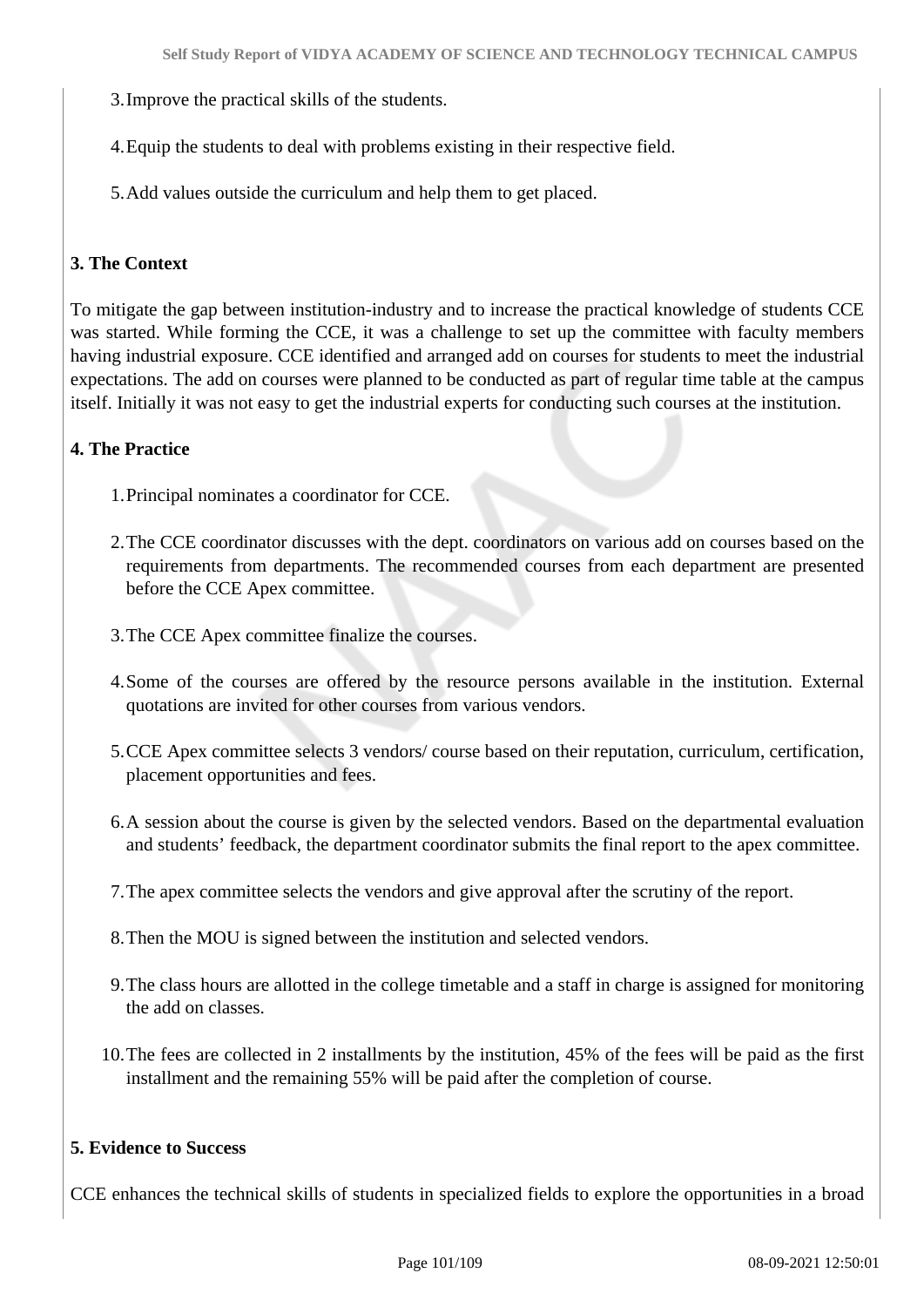spectrum. The add on courses arranged by the CCE benefits the students to secure specialized jobs in the core industries. CCE is successful in producing entrepreneurs in various fields. Our students have started their own ventures in construction fields and electric fields. Several products namely the robot 'ELSA', Automatic Water Level Controller, Smoke Detector, IOT switch boards, Bike Stand Alarm System, Inverter were developed as an outcome of add on courses and some of the products were installed in the campus. The add on courses also benefit the students to complete their final year projects. Such kind of value added courses pave the platform for students in advancing their career.

#### **6. Problems Encountered and Resource Required**

Lack of awareness in students about the requirement of skill development, requirement of practical knowledge, off syllabus skills and industry exposure were found to be the constraints in the initial stages. Allocation of time for off syllabus activities was also a concern in the midst of busy academic schedule.

The strategy adopted by CCE to address these issues by increasing awareness among students and parents about the need and necessity of focusing on off syllabus activities motivated the students to actively undergo various add on courses. The department CCE coordinators guide the students to identify the specialized courses of each department. The experience of industrial projects given as a part of Add on courses motivate the students to enroll in various courses. The infrastructure facilities were provided by the institution for the add on courses.

## **BEST PRACTICE – 2**

#### **1. Title of the Practice**

## **INSPIRE**

#### **2. Objectives of the Practice**

- 1.Planning and arranging career guidance interactive sessions with plus two students.
- 2.To help students recognize their potential and facilitate them with the best educational tools and methodologies.
- 3.Providing additional support for coaching and appearing for the entrance examinations for their higher education.
- 4.Promoting higher education among rural and socio economically backward students.
- 5.Helping the students to identify the career goals and further steps.
- 6.Providing scholarships to meritorious socio economic backward higher secondary students.
- 7.Providing support for applying entrance exams and various courses.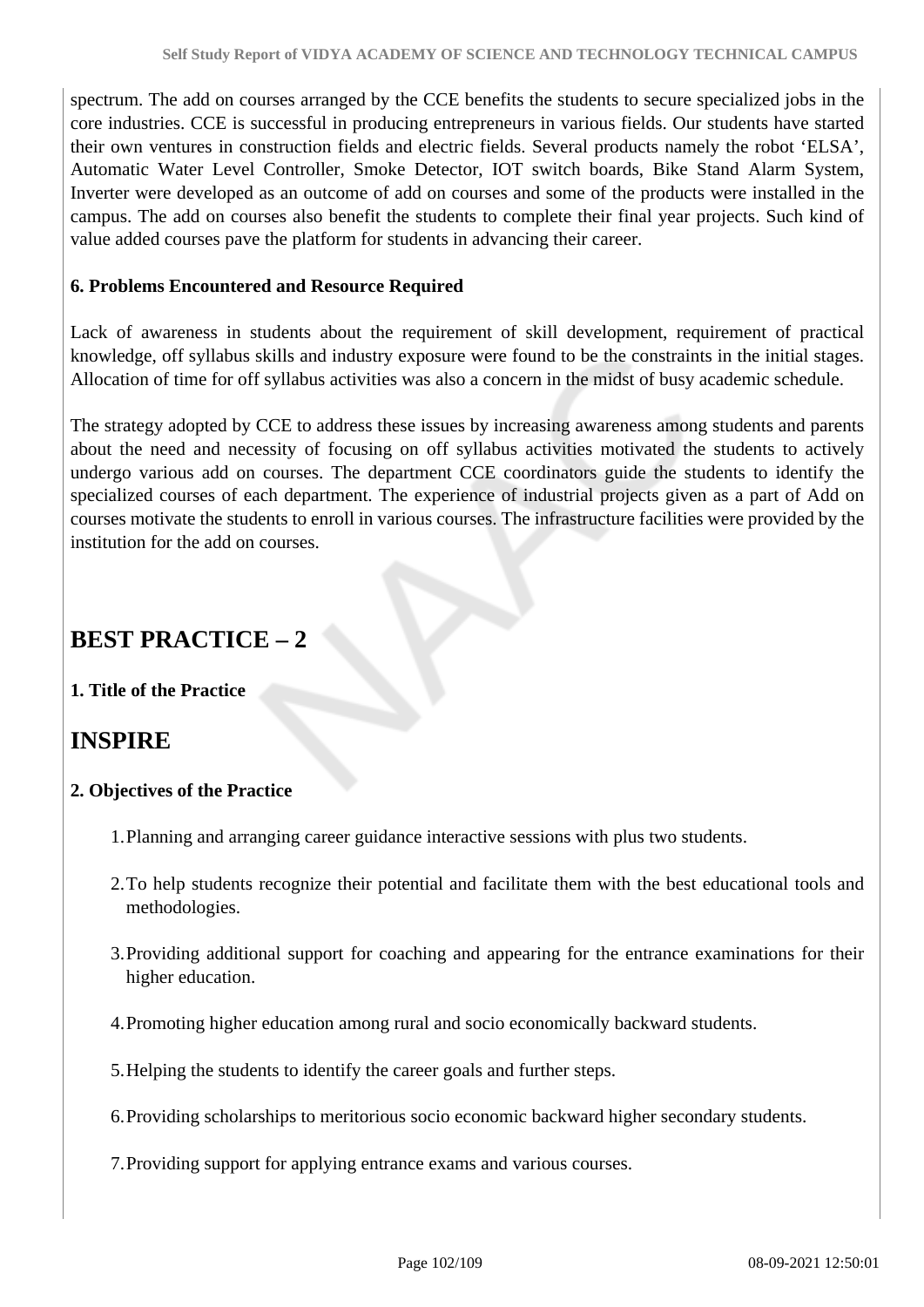### **3. The Context**

VICT is committed to the principle that no competent student should be deterred by their financial constraints for pursuing education. Financial crisis is one of the crucial barriers for students in progressing their studies. To mitigate this, the institution provides support and motivation by providing scholarship to students. Career decision is one of the significant decisions in one's life, the institution organizes career guidance programmes every year in order to motivate young minds to follow their passion. Identifying the needy students and getting support from the schools were the major challenges. Also engaging the faculty and staff members in this process along with their academic schedule was another difficult task.

### **4. The Practice**

Scholarship to School Students

- 1.Scholarships are provided to financially backward higher secondary students.
- 2.The School Principal identifies 3 students under this category from their institution and intimate officially.
- 3.Scholarships worth Rs.10,000/- is given for each school.

Career guidance Programme (CGP)

- 1.The programme guides the higher secondary students on various professional courses and its job prospects.
- 2.A Career Guidance Team is constituted for conducting this programme.
- 3.The team ponders on various government scholarships for higher education and updates all the information regarding entrance and competitive examinations.

#### Inspire Tests

- 1.VAST TC conducts mock entrance examinations for more than 50 schools and tuition centers every year.
- 2. The winners of the test are awarded with certificates and entrance-oriented books worth Rs. 1500/-.

#### **5. Evidence of success**

#### School Scholarship

As an outcome of school scholarship around 100 students with lower income get financial support every year which inspire them to excel in studies.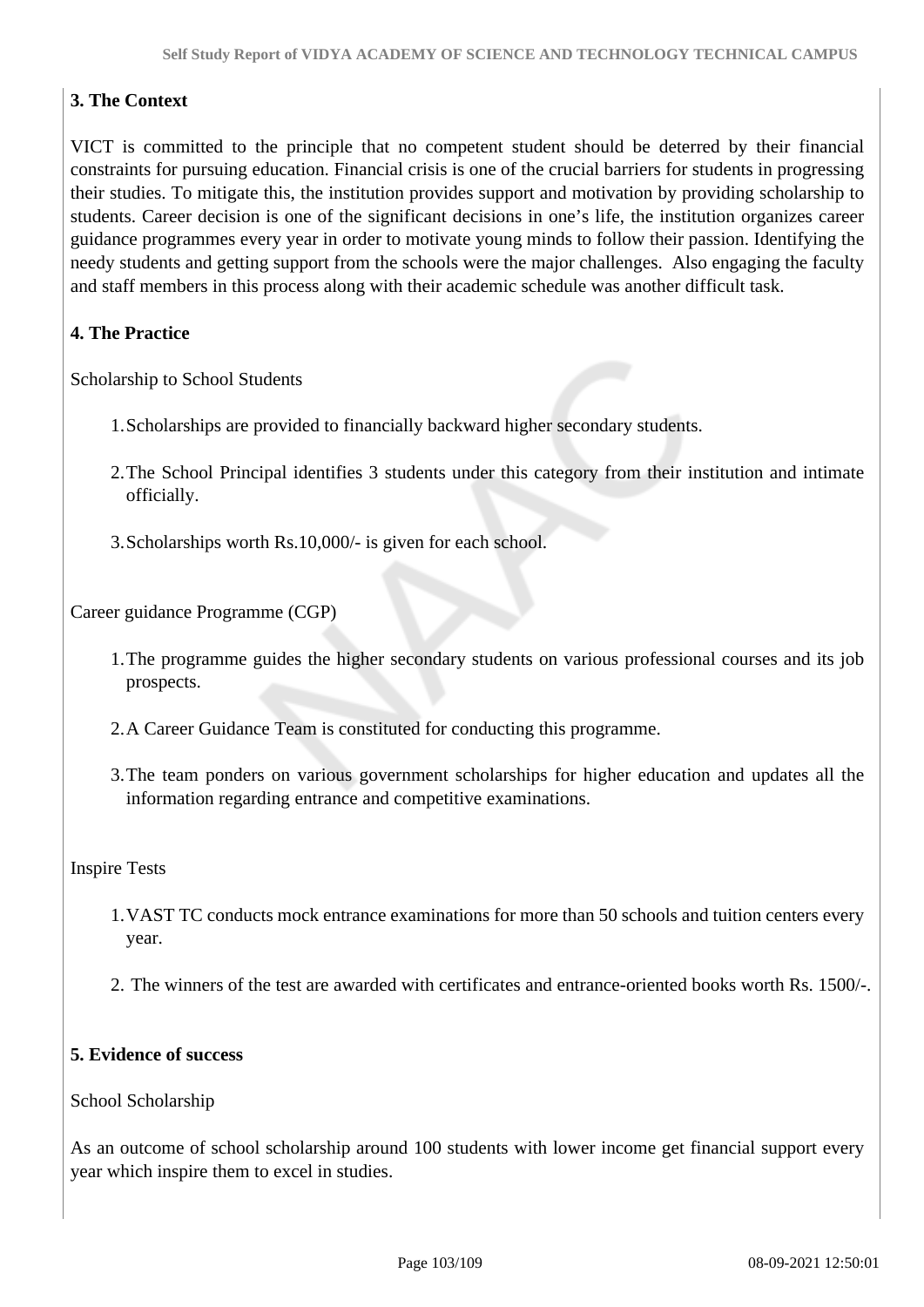#### Inspire Tests

The students who secured high marks in the inspire tests are encouraged to prepare well for competitive exams - JEE, NEET and KEAM. The entrance-oriented books are distributed to the winners in the school assembly. Inspire tests conducted in the schools and tuition centers received much appreciation from school authorities and students. The test inspires the junior students in the schools to cherish their dreams.

#### Career Guidance Programme

Through CGP students got a clear understanding about the professional courses and its job prospects and chose a career according to their taste. Majority of the students joined for higher studies as an outcome of this programme.

#### **6. Problem Encountered and Resources Required**

One of the main problems encountered was that the students from rural areas are reluctant to go for higher education due to social, cultural, economic and psychographic factors and they do not have ideas on higher education courses. Through INSPIRE, our dedicated and committed staff members motivates the students to pursue higher studies. The management provides good support and resources for the success of INSPIRE.

| <b>File Description</b>                      | <b>Document</b>      |
|----------------------------------------------|----------------------|
| Best practices in the Institutional web site | <b>View Document</b> |

### **7.3 Institutional Distinctiveness**

 **7.3.1 Portray the performance of the Institution in one area distinctive to its priority and thrust within 1000 words**

**Response:** 

## **VICT Scholarship**

Vidya Academy of Science and Technology Technical Campus is managed by Vidya International Charitable Trust (VICT), a public charitable trust, truly committed to promote quality professional education by supporting needy students through generous scholarships. VICT is committed to the principle that no competent student should be deterred by their financial constraints for pursuing higher studies. Thus, we offer extensive financial support to ensure that our students meet the cost of their education, regardless of their background which makes our institute distinctive. VICT maintained a clear and transparent policy to identify the most deserving students.

The various scholarships offered by the Institution are

**Sl No. SCHOLARSHIP**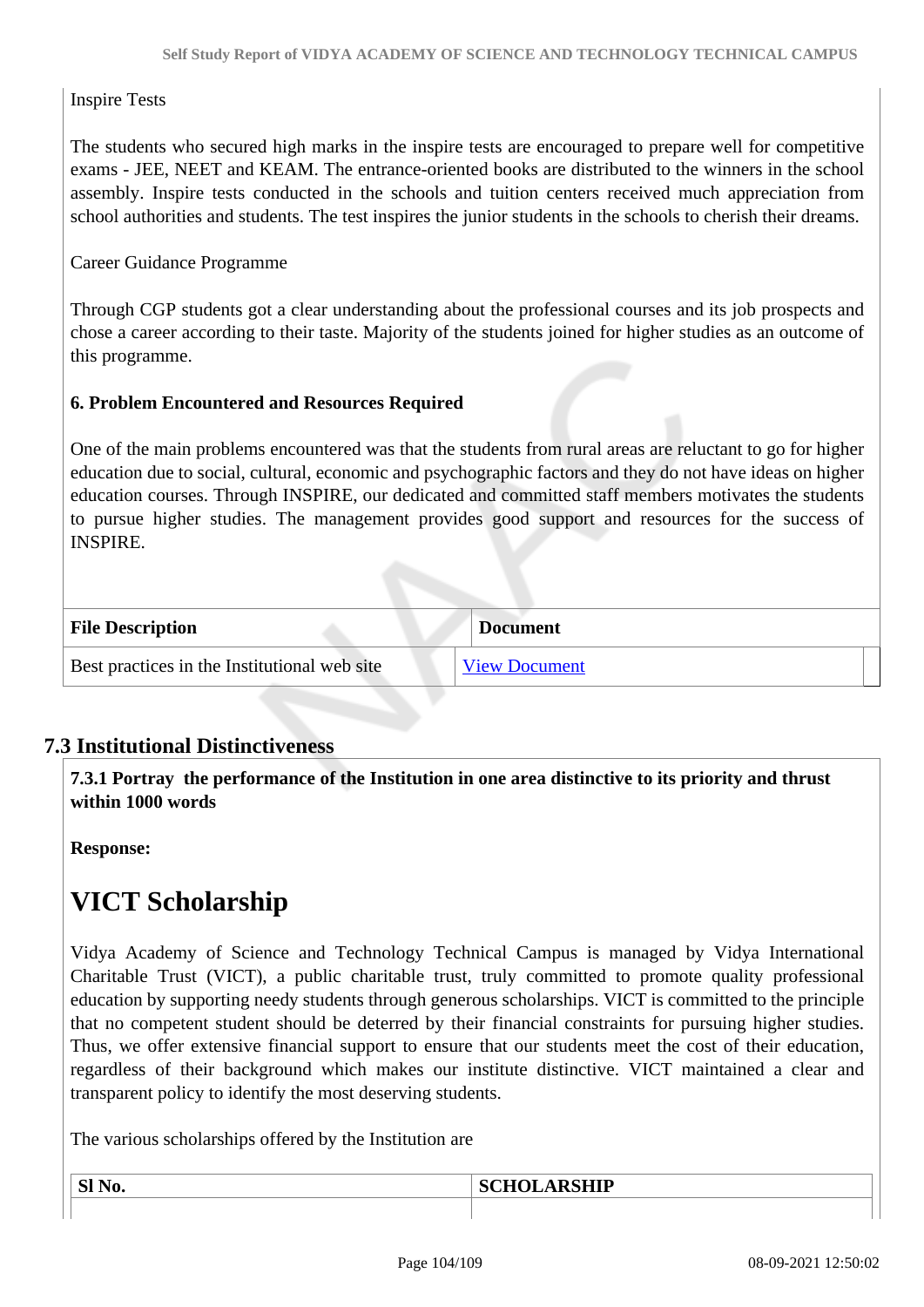| 1              | VIDYA MERITORIOUS/SUBSIDIZED<br><b>FEE</b> |
|----------------|--------------------------------------------|
|                | <b>SCHOLARSHIP</b>                         |
| $\overline{2}$ | VIDYA MERIT-CUM-MEANS FULL FEE &           |
|                | <b>HALF FEE SCHOLARSHIP</b>                |
| 3              | VIDYA MERIT-CUM - MEANS FULL FEE &         |
|                | <b>HALF FEE LET SCHOLARSHIP</b>            |
| 4              | VIDYA AICTE<br>FULL FEE<br><b>WAIVER</b>   |
|                | <b>SCHOLARSHIP</b>                         |
| 5              | VIDYA MERIT - ARTS & SPORTS FULL FEE       |
| 6              | VIDYA MERIT - ARTS & SPORTS HALF FEE       |
|                | <b>SCHOLARSHIP</b>                         |
| 7              | VIDYA EXCELLENCE/VIDYA ENTRANCE            |
|                | <b>TOPPERS FULL FEE SCHOLARSHIP</b>        |
| 8              | VIDYA EXCELLENCE/VIDYA ENTRANCE            |
|                | <b>TOPPERS HALF FEE SCHOLARSHIP</b>        |
| 9              | VIDYA NON-FACULTY STAFF WARD FULL          |
|                | <b>FEE SCHOLARSHIP</b>                     |
| 10             | VIDYA NON-FACULTY STAFF WARD HALF          |
|                | <b>FEE SCHOLARSHIP</b>                     |
| 11             | VIDYA EXCELLENCE FULL FEE (LOCAL           |
|                | PANCHAYATH) SCHOLARSHIP                    |

#### **1. VIDYA MERITORIOUS/SUBSIDIZED FEE SCHOLARSHIP**

Students are offered scholarships ranging from full fees to 50 percent of their tuition fees. Students admitted under Merit Quota on the basis of the Kerala Entrance Examination or under Management Quota are eligible for this scholarship. The scholarship amount varies based on the scores obtained in Higher Secondary Examination for Physics, Chemistry and Mathematics.

### **2. VIDYA MERIT-CUM-MEANS FULL FEE AND HALF FEE SCHOLARSHIP**

Students belonging to socially and economically weaker sections get full or half of their tuition fees as scholarship under this category. Students admitted under Merit Quota on the basis of the Kerala Entrance Examination or admitted under Management Quota provided their family income is below Rs.1,50,000/ per annum are eligible for this scholarship. Students hailing from distant places (beyond 25km from the college) can opt free boarding and lodging at the campus and Trust will provide hostel facility subject to availability. A total of 15 students get the benefit of full fee scholarship (3 students/ branch) and 10 students get the benefit of half fee scholarship (2 students/ branch) per year.

The Executive Committee (EC) of VICT annually constitutes the Scholarship Committee with a Convener and Members. The institution verifies eligibility and sort the applications based on the qualifying parameters. Subsequently a rank list is prepared considering the performance of the students in the Entrance Examination and Physics, Chemistry and Mathematics marks at the ratio 50:50. Scholarship Committee scrutinizes the top ranked applications and prepares rank lists. The committee visits the houses of students under each category and ascertain their financial as well as social status. Committee submits the shortlist to EC for approval and the approved list will be officially communicated to the Executive Director (ED) upon which the trust office fixes the date for scholarship distribution.

### **3. VIDYA MERIT-CUM - MEANS FULL FEE & HALF FEE LET SCHOLARSHIP**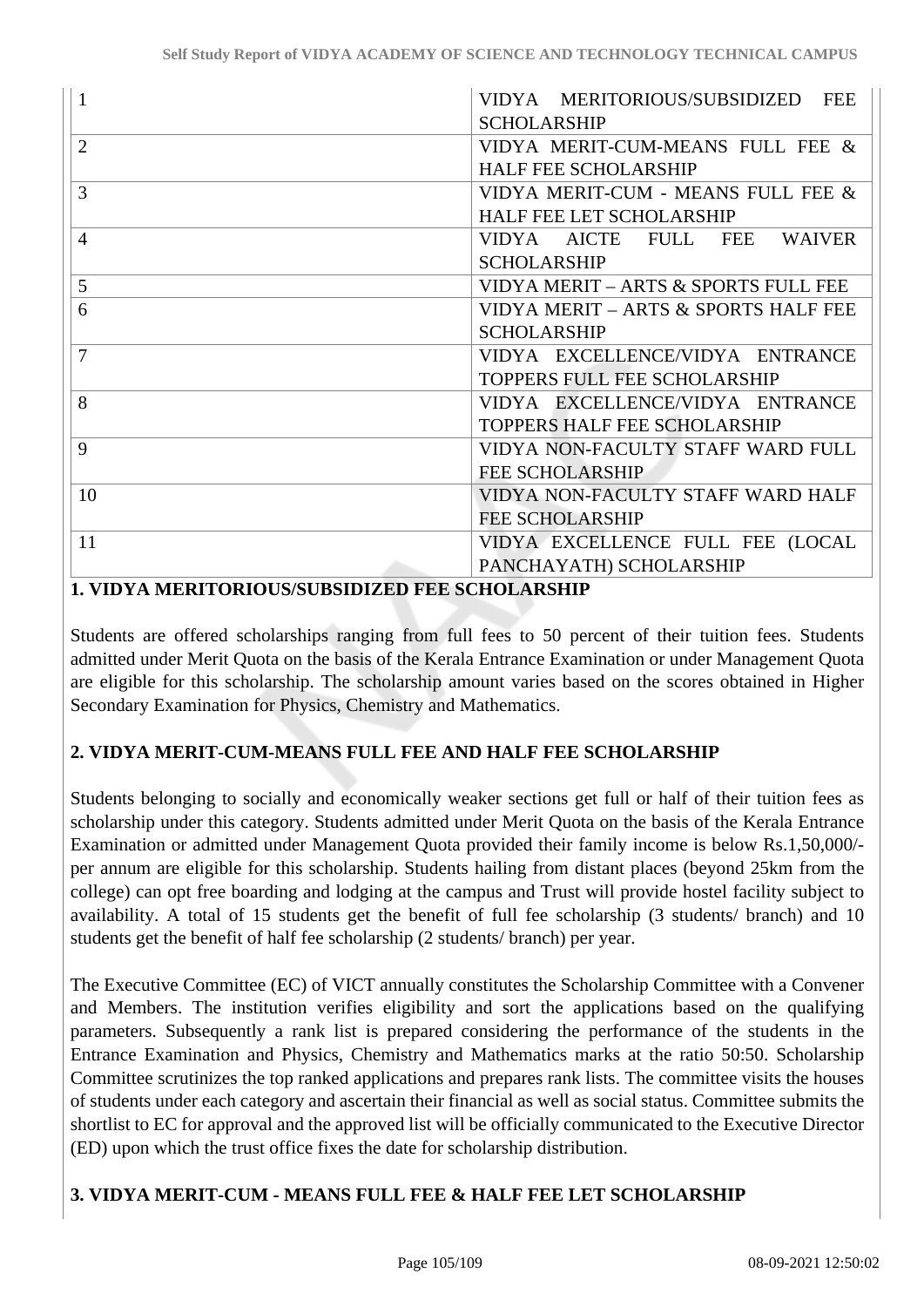Lateral Entry Students belonging to socially and economically weaker sections get full or half of their tuition fees as scholarship under this category. Students admitted under Merit Quota on the basis of the Kerala Entrance Examination or admitted under Management Quota provided their family income is below Rs.1,50,000/- per annum are eligible for this scholarship. 5% of the total admitted LET students receive the benefit of the scholarship.

### **4. VIDYA AICTE FULL FEE WAIVER SCHOLARSHIP**

Students get full tuition fees as scholarship under this category and the allotment of the Scholarship is as prescribed by AICTE. Students are admitted under Merit Quota on the basis of the Kerala Government Entrance Examination and their family income does not exceed as per the prescribed AICTE norms. A total of 15 students gets the benefit of scholarship (3 students/ branch) per year.

### **5. VIDYA MERIT – ARTS & SPORTS FULL FEE**

One National/State achiever in Individual events gets full tuition fee as scholarship. Performance of the student (Arts/ Sports) during the 1st year in the college can also be considered in selecting if no national/state level achievers are identified.

### **6. VIDYA MERIT – ARTS & SPORTS HALF FEE SCHOLARSHIP**

One National/State achiever in Individual events gets half of their tuition fee as scholarship. Performance of the student (Arts/ Sports) during the 1st year in the college can also be considered if no national/state level achievers are identified.

### **7. VIDYA EXCELLENCE/VIDYA ENTRANCE TOPPERS FULL FEE SCHOLARSHIP**

Students who secured ranks from 1 to 10,000 in Kerala Entrance Examination get full tuition fees as scholarship. Maximum of 10 students are considered for this scholarship.

#### **8. VIDYA EXCELLENCE/VIDYA ENTRANCE TOPPERS HALF FEE SCHOLARSHIP**

Students who secured ranks from 10,001 to 15,000 in Kerala Entrance Examination get half of their tuition fees as scholarship. Maximum of 10 students are considered for this scholarship.

### **9. VIDYA NON-FACULTY STAFF WARD FULL FEE SCHOLARSHIP**

Full fee scholarship is provided to ward non-faculty staff of the institution whose salary does not exceed 17,000/- per month. The student should be admitted under Merit Quota on the basis of the Kerala Entrance Examination or under Management Quota is eligible for this scholarship.

### **10. VIDYA NON-FACULTY STAFF WARD HALF FEE SCHOLARSHIP**

Half fee scholarship is provided to ward off non-faculty staff of the institution whose salary does not exceed 28,000/- per month. The student should be admitted under Merit Quota on the basis of the Kerala Entrance Examination or under Management Quota is eligible for this scholarship.

### **11. VIDYA EXCELLENCE FULL FEE (LOCAL PANCHAYATH) SCHOLARSHIP**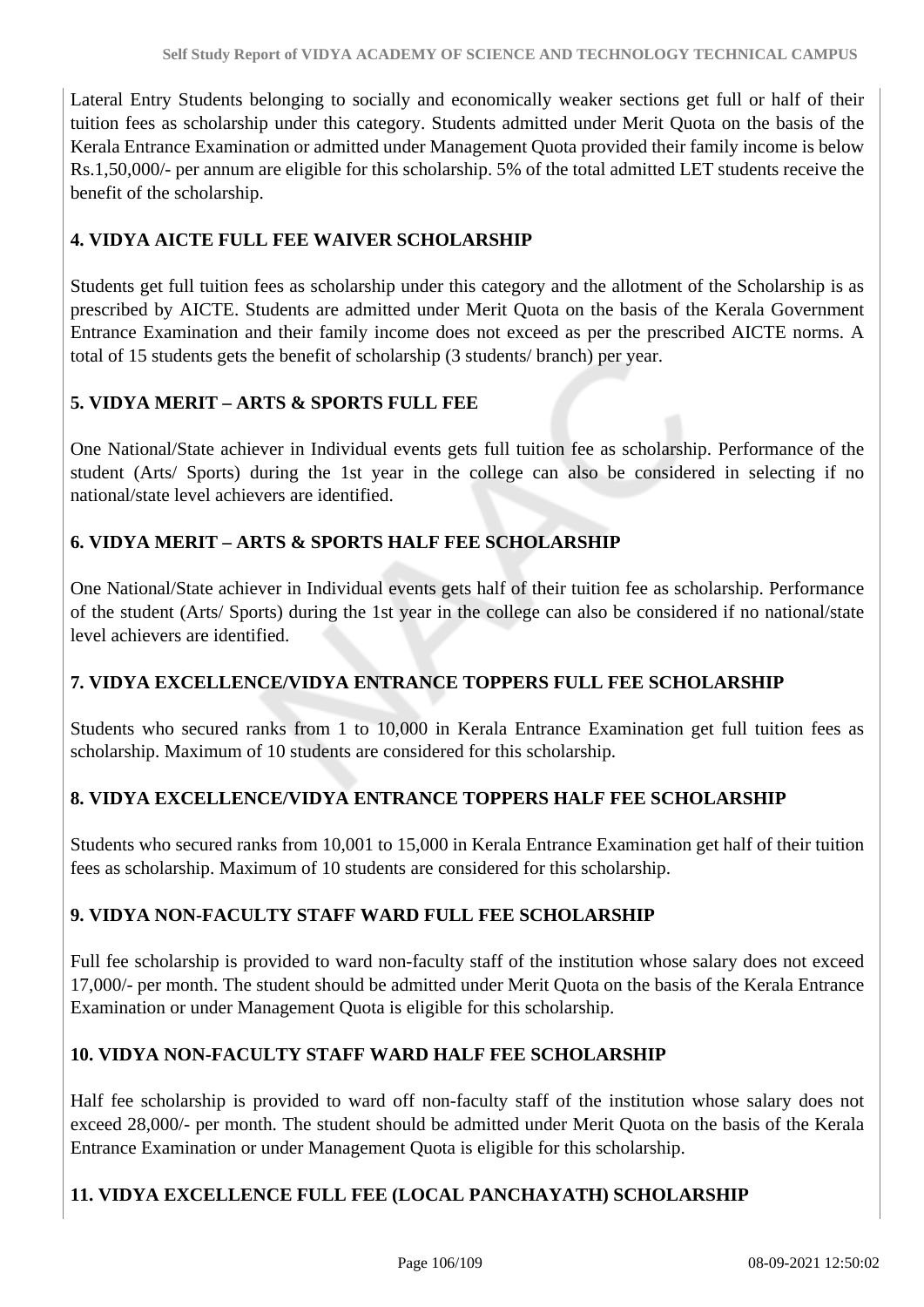A Student hailing from local panchayat admitted under Merit Quota on the basis of the Kerala Entrance Examination or under Management Quota, whose family income not more than 1,00,000/- per annum is eligible for full fee scholarship.

|                         | <b>Scholarship Beneficiaries of last 5 Years in Numbers</b> |         |                      |         |
|-------------------------|-------------------------------------------------------------|---------|----------------------|---------|
| 2015-16                 | 2016-17                                                     | 2017-18 | 2018-19              | 2019-20 |
| 204                     | 371                                                         | 539     | 692                  | 670     |
|                         |                                                             |         |                      |         |
|                         |                                                             |         |                      |         |
|                         |                                                             |         | <b>Document</b>      |         |
| <b>File Description</b> | Appropriate web in the Institutional website                |         | <b>View Document</b> |         |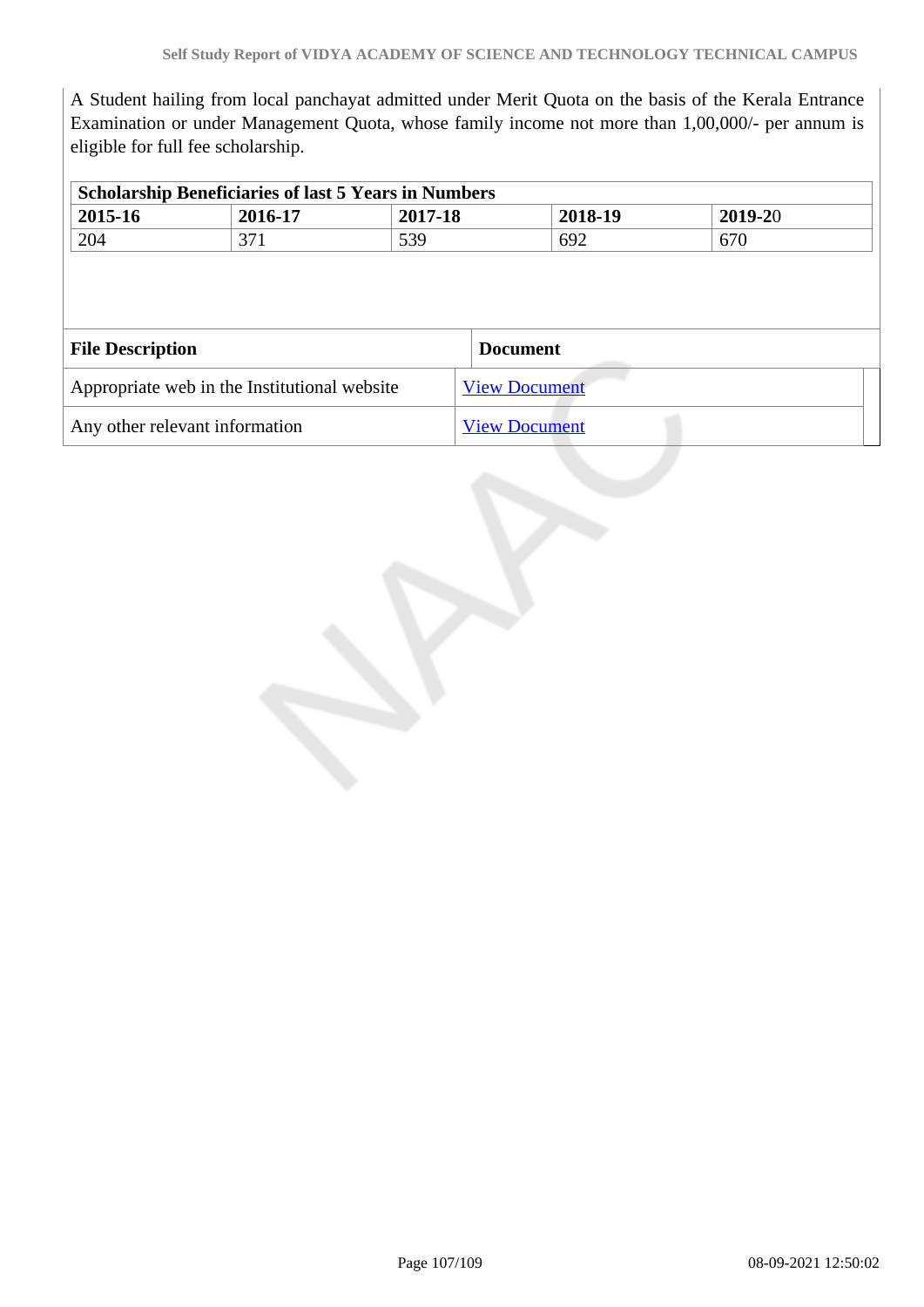# **5. CONCLUSION**

## **Additional Information :**

- VAST TC possesses an effective Career Guidance and Placement Unit, Entrepreneurship Development cell, IQAC, Library, Centre for continuing Education.
- Counseling services available in the campus
- Infrastructure wise VAST TC has all required facilities for teaching learning like, library, computer lab, internet facility etc. and also supports sports and other physical activities.
- Effectively functioning NSS unit
- Strong Parent Teacher Association
- Various committees are formed involving all members of teachers for smooth functioning of the college.

## **Concluding Remarks :**

A good institute must have good academic programmes which enable students to develop a good perspective and instill a sense and commitment towards lifelong learning. It must have the faculty who are creating, not just conveying knowledge in their fields, and who are engaged in their disciplines beyond the institute itself.

Overall functioning of the institution is guided by the motto "Progress through Education". Our mission is to seek, strive for and scale greater heights of quality education. VAST TC fosters a passion for learning, not just train people for specific jobs, so there should generally be an eco-system enabling intellectual curiosity on campus. It has a focus on continuous improvement whereby the pursuit of excellence is never ending. The strong and supportive management always encourages the institution to progress steadily to achieve its objectives. Staff members, parents, alumni, well-wishers and students' union support the progress of the institution.

The teaching learning process of the college is running smoothly in this pervasive period of COVID-19. Students are in continuous connection with the department through different online platforms. All the academic, co-curricular and extra-curricular activities are being performed through online.

A detailed analysis of the criteria that are the concomitants of an institution of excellence is given in the Self Study Report of the Institute and its departments uploaded on the NAAC website.